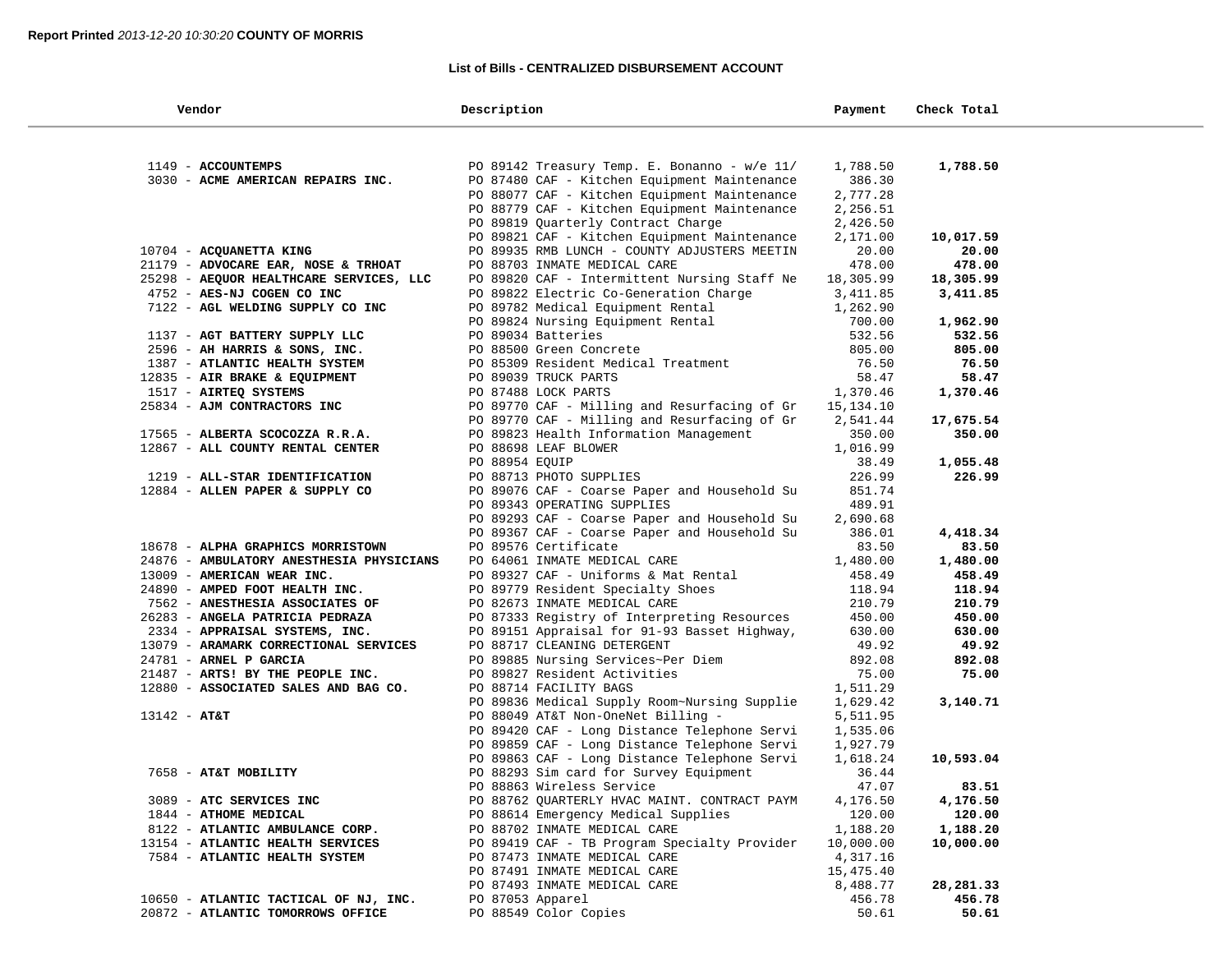|                                   | 1771 ANASHA DRAMA SOMEON 200 200 1972 (1972 ANASHA 200 1272 ANASHA 200 1272 ANASHA 200 1272 ANASHA 200 1272 ANASHA 200 1272 ANASHA 200 1272 ANASHA 200 1272 ANASHA 200 1272 ANASHA 200 1272 ANASHA 200 1272 ANASHA 200 1272 A |           |           |
|-----------------------------------|-------------------------------------------------------------------------------------------------------------------------------------------------------------------------------------------------------------------------------|-----------|-----------|
|                                   |                                                                                                                                                                                                                               |           |           |
|                                   |                                                                                                                                                                                                                               |           |           |
|                                   |                                                                                                                                                                                                                               |           |           |
|                                   |                                                                                                                                                                                                                               |           |           |
| 13731 - CENTRAL POLY CORP         |                                                                                                                                                                                                                               |           |           |
| 20487 - CENTURYLINK               | PO 86166 PHONE BILL                                                                                                                                                                                                           | 42.92     |           |
|                                   | PO 89225 Telephone - (T1 Century)                                                                                                                                                                                             | 1,785.33  | 1,828.25  |
| 17594 - CHARLES J. SELLINGER      | PO 89182 Work / Training Milage and Parking                                                                                                                                                                                   | 160.40    | 160.40    |
| 7940 - CHARLES NADARAJAH          | PO 89890 Nursing Services~Per Diem                                                                                                                                                                                            | 1,680.00  | 1,680.00  |
| 13788 - CHERRY WEBER & ASSOC. PC  | PO 89454 CAF - Engineering Consultants for V                                                                                                                                                                                  | 10,679.50 |           |
|                                   | PO 89456 CAF - Construction Support Services                                                                                                                                                                                  | 13,978.51 | 24,658.01 |
| 12545 - CHRISTINE HELLYER         | PO 89638 Mileage expense                                                                                                                                                                                                      | 33.00     | 33.00     |
| 1682 - CHRISTINE MARION           | PO 89170 Daily Record & Star Ledger - proof                                                                                                                                                                                   | 104.46    | 104.46    |
| 21857 - CITYSIDE ARCHIVES, LTD    | PO 89775 SHREDDING SERVICES FOR DECEMBER 201                                                                                                                                                                                  | 1,224.75  | 1,224.75  |
| 21857 - CITYSIDE ARCHIVES, LTD    | PO 89856 SHREDDING SERVICES FOR NOVEMBER 201                                                                                                                                                                                  | 1,645.90  | 1,645.90  |
|                                   | PO 89865 CAF - Record Storage Service for No                                                                                                                                                                                  |           |           |
| 21857 - CITYSIDE ARCHIVES, LTD    |                                                                                                                                                                                                                               | 4,117.61  | 4,117.61  |
| 21857 - CITYSIDE ARCHIVES, LTD    | PO 89866 CAF - Record Storage Services for D                                                                                                                                                                                  | 4,016.97  | 4,016.97  |
| 25571 - CLEARY GIACOBBE ALFIERI & | PO 89871 Various legal services                                                                                                                                                                                               | 3,357.60  | 3,357.60  |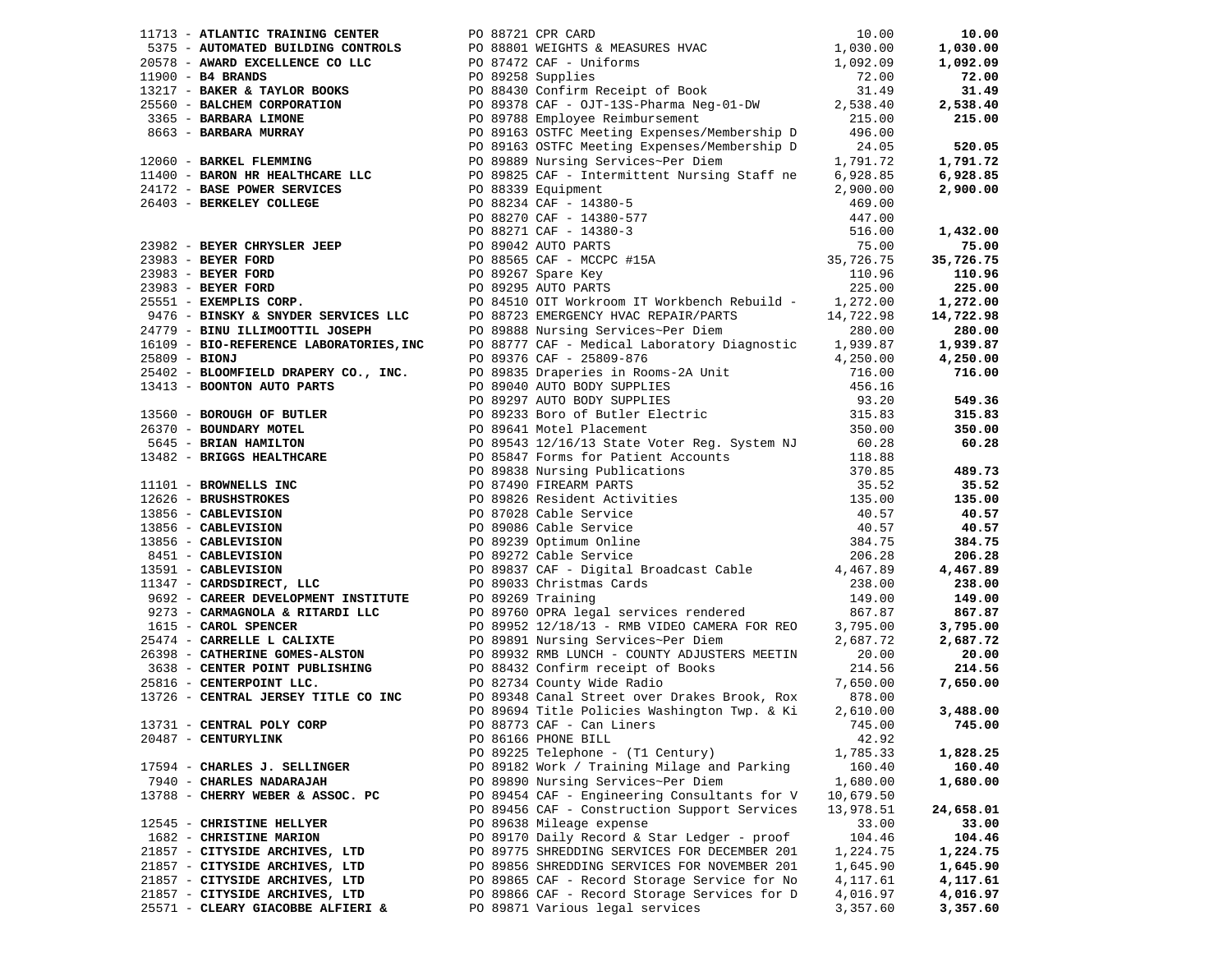| 24252 - COFFEE LOVERS COFFEE SERVICE                                                                                                                                                                |  | PO 89023 Coffee/Tea                                                                                                                                                                                                                                                  | 95.96     | 95.96      |
|-----------------------------------------------------------------------------------------------------------------------------------------------------------------------------------------------------|--|----------------------------------------------------------------------------------------------------------------------------------------------------------------------------------------------------------------------------------------------------------------------|-----------|------------|
|                                                                                                                                                                                                     |  | 6435 - COLOPLAST CORP<br>26074 - COMMUNICATIONS SERVICE PO 88307 Checks and repairs per inv (11/11) 855.00                                                                                                                                                           |           | 630.00     |
|                                                                                                                                                                                                     |  |                                                                                                                                                                                                                                                                      |           | 855.00     |
| 26074 - COMMUNICATIONS SERVICE                                                                                                                                                                      |  | PO 88340 Radio Installation/Removal<br>PO 88711 INMATE MEDICAL CARE                                                                                                                                                                                                  | 1,677.50  | 1,677.50   |
| 8740 - COMPREHENSIVE CARDIOVASCULAR                                                                                                                                                                 |  |                                                                                                                                                                                                                                                                      | 810.00    | 810.00     |
| 13937 - COMPUTER CABLE & CONNECTOR CO                                                                                                                                                               |  | PO 87162 Cable Supplies for New Data Center<br>PO 89759 CAF - Intersection Improvements to 59,                                                                                                                                                                       | 787.72    | 787.72     |
| 25489 - CONCRETE CONSTRUCTION CORP.                                                                                                                                                                 |  |                                                                                                                                                                                                                                                                      | 59,777.07 | 59,777.07  |
| 13972 - CONSOLIDATED ENVIRONMENTAL INC<br>8043 - CONTRACT PHARMACY SERVICES INC                                                                                                                     |  | PO 88960 EXHAUST CLEANINGS                                                                                                                                                                                                                                           | 1,970.00  | 1,970.00   |
| 8043 - CONTRACT PHARMACY SERVICES INC                                                                                                                                                               |  | PO 88082 CAF - Pharmaceutical and related se                                                                                                                                                                                                                         | 15,194.98 | 15,194.98  |
| 14021 - COUNTY BUSINESS SYSTEMS INC                                                                                                                                                                 |  | PO 88588 replacement binder deed book 1938                                                                                                                                                                                                                           | 240.15    | 240.15     |
| 14022 - COUNTY COLLEGE OF MORRIS                                                                                                                                                                    |  | PO 89118 2ND 1/2 12/13 OPERATING BUDGET 398,409.91                                                                                                                                                                                                                   |           | 398,409.91 |
|                                                                                                                                                                                                     |  |                                                                                                                                                                                                                                                                      |           | 880.60     |
|                                                                                                                                                                                                     |  |                                                                                                                                                                                                                                                                      |           | 603.00     |
|                                                                                                                                                                                                     |  |                                                                                                                                                                                                                                                                      |           | 1,185.00   |
|                                                                                                                                                                                                     |  |                                                                                                                                                                                                                                                                      |           | 115,000.00 |
|                                                                                                                                                                                                     |  |                                                                                                                                                                                                                                                                      |           | 136,609.23 |
|                                                                                                                                                                                                     |  |                                                                                                                                                                                                                                                                      |           | 611.36     |
|                                                                                                                                                                                                     |  | 14031 - COUNTY CONCRETE CORP.<br>14031 - COUNTY CONCRETE CORP.<br>14031 - COUNTY CONCRETE CORP.<br>14031 - COUNTY CONCRETE CORP.<br>1680.60<br>14031 - COUNTY OF MORRIS<br>169.00.00<br>169.00.00<br>169.00.00<br>169.00.00<br>17.185.00.00<br>17.18                 |           | 513.26     |
|                                                                                                                                                                                                     |  |                                                                                                                                                                                                                                                                      |           | 17,474.65  |
|                                                                                                                                                                                                     |  |                                                                                                                                                                                                                                                                      |           | 89,356.34  |
|                                                                                                                                                                                                     |  |                                                                                                                                                                                                                                                                      |           | 142,305.39 |
| 14041 - COUNTY WELDING SUPPLY CO                                                                                                                                                                    |  | PO 87900 WELDING SUPPLIES                                                                                                                                                                                                                                            | 90.00     |            |
|                                                                                                                                                                                                     |  | PO 88371 welding material                                                                                                                                                                                                                                            | 35.40     |            |
|                                                                                                                                                                                                     |  | PO 88388 Oxygen, Acetylene, Propane, 36 "Jacket                                                                                                                                                                                                                      | 251.21    | 376.61     |
| 7922 - CREATIVE HEARTWORK INC                                                                                                                                                                       |  | PO 88388 Oxygen,Acetylene,Propane,36"Jacket<br>PO 89437 CAF – Grant in Aid Funding 2013                                                                                                                                                                              | 15,400.00 | 15,400.00  |
|                                                                                                                                                                                                     |  |                                                                                                                                                                                                                                                                      | 1,260.00  | 1,260.00   |
|                                                                                                                                                                                                     |  |                                                                                                                                                                                                                                                                      | 20.00     | 20.00      |
| 19233 - CULLIGAN<br>14102 - CY DRAKE LOCKSMITHS, INC.<br>12683 - D. C. EXPRESS INC<br>12683 - D. C. EXPRESS INC<br>12523 - D. C. EXPRESS INC<br>12523 - D. C. EXPRESS INC<br>14500 - D. JONET PORTS |  | PO 88484 Delivery of bags to the municipal o                                                                                                                                                                                                                         | 652.50    | 652.50     |
|                                                                                                                                                                                                     |  |                                                                                                                                                                                                                                                                      | 2,207.60  | 2,207.60   |
| 14599 - D.LOVENBERG'S PORTABLE TOILET                                                                                                                                                               |  | PO 88501 Lenape Trail, Denville Project                                                                                                                                                                                                                              | 95.00     | 95.00      |
|                                                                                                                                                                                                     |  | PO 89410 LEGAL NOTICE                                                                                                                                                                                                                                                | 49.04     | 49.04      |
| 24337 - DAILY RECORD<br>14123 - DAILY RECORD<br>14123 - DAILY RECORD<br>14123 - DAILY RECORD<br>14123 - DAILY RECORD                                                                                |  | PO 89429 ADVERTISEMENT                                                                                                                                                                                                                                               | 84.92     | 84.92      |
|                                                                                                                                                                                                     |  | PO 89440 Contract Awards - 11/25/13 Meeting                                                                                                                                                                                                                          | 246.24    | 246.24     |
|                                                                                                                                                                                                     |  | PO 89441 Capital Budget Amendment 11-25-13                                                                                                                                                                                                                           | 481.42    | 481.42     |
|                                                                                                                                                                                                     |  | PO 89692 Legal Notice WMP 12-2-2013 with Aff<br>PO 89692 Legal Notice WMP 12-2-2013 with Aff                                                                                                                                                                         | 247.94    | 247.94     |
| 12251 - DANIEL P GREENFIELD MD MPH MS                                                                                                                                                               |  | PO 89013 Expert Witness                                                                                                                                                                                                                                              | 1,347.50  | 1,347.50   |
|                                                                                                                                                                                                     |  |                                                                                                                                                                                                                                                                      |           | 1,114.40   |
|                                                                                                                                                                                                     |  |                                                                                                                                                                                                                                                                      |           | 2,412.60   |
|                                                                                                                                                                                                     |  |                                                                                                                                                                                                                                                                      |           | 7,509.40   |
|                                                                                                                                                                                                     |  |                                                                                                                                                                                                                                                                      |           | 3.98       |
|                                                                                                                                                                                                     |  |                                                                                                                                                                                                                                                                      |           | 20.90      |
|                                                                                                                                                                                                     |  |                                                                                                                                                                                                                                                                      |           | 173.88     |
|                                                                                                                                                                                                     |  |                                                                                                                                                                                                                                                                      |           | 44.65      |
|                                                                                                                                                                                                     |  |                                                                                                                                                                                                                                                                      |           | 35.47      |
|                                                                                                                                                                                                     |  |                                                                                                                                                                                                                                                                      |           | 12.95      |
|                                                                                                                                                                                                     |  |                                                                                                                                                                                                                                                                      |           | 36.87      |
|                                                                                                                                                                                                     |  |                                                                                                                                                                                                                                                                      |           | 36.87      |
|                                                                                                                                                                                                     |  |                                                                                                                                                                                                                                                                      |           | 28.80      |
|                                                                                                                                                                                                     |  |                                                                                                                                                                                                                                                                      |           | 396.75     |
|                                                                                                                                                                                                     |  |                                                                                                                                                                                                                                                                      |           |            |
|                                                                                                                                                                                                     |  |                                                                                                                                                                                                                                                                      |           | 9,999.44   |
|                                                                                                                                                                                                     |  |                                                                                                                                                                                                                                                                      |           | 15,804.95  |
|                                                                                                                                                                                                     |  |                                                                                                                                                                                                                                                                      |           | 1,860.00   |
| 12290 - DIANE KETCHUM                                                                                                                                                                               |  | 12231 - NET PRIMIT DAPID<br>11155 - DANILO LAPID<br>1223 - DECOTIES, FITZPATRICK & PO 87972 County Ford<br>1274 - DEER PARK PO 88072 Mater Supply<br>274 - DEER PARK PO 88022 Mater Supply<br>274 - DEER PARK PO 88826 Monthly Charg<br>PO 89751 Expense Requisition | 147.67    | 147.67     |
| 14312 - DIRECT SUPPLY INC                                                                                                                                                                           |  | PO 89829 Equipment for Dietary and Nursing                                                                                                                                                                                                                           | 12,931.74 | 12,931.74  |
| 26274 - DISC MAKERS                                                                                                                                                                                 |  | PO 87133 Please Order - CD-R Disc / G Walsh(                                                                                                                                                                                                                         | 1,937.00  | 1,937.00   |
| $12199$ - DISCOVER RX                                                                                                                                                                               |  | PO 89830 CAF - Pharmaceutical and related Se                                                                                                                                                                                                                         | 15,064.51 | 15,064.51  |
| 14379 - DOVER BRAKE & CLUTCH CO INC                                                                                                                                                                 |  | PO 89044 TRUCK PARTS                                                                                                                                                                                                                                                 | 40.29     | 40.29      |
| 16354 - E A MORSE & CO INC.                                                                                                                                                                         |  | PO 87471 CAF - Black Lightning Powder Free N                                                                                                                                                                                                                         | 3,535.00  |            |
|                                                                                                                                                                                                     |  | PO 88775 CAF - Black Lightning Powder Free N                                                                                                                                                                                                                         | 3,535.00  | 7,070.00   |
| 14438 - E.A. MORSE & CO. INC.                                                                                                                                                                       |  | PO 87487 FACILITY SOAP                                                                                                                                                                                                                                               | 428.20    | 428.20     |
| 322 - EAGLE AUTOMOTIVE                                                                                                                                                                              |  | PO 89305 AUTO PARTS                                                                                                                                                                                                                                                  | 160.00    | 160.00     |
| 14445 - EAGLE POINT GUN SHOP                                                                                                                                                                        |  | PO 89123 Please Order - QUOTE/Tom/"2013" - (                                                                                                                                                                                                                         | 1,077.60  | 1,077.60   |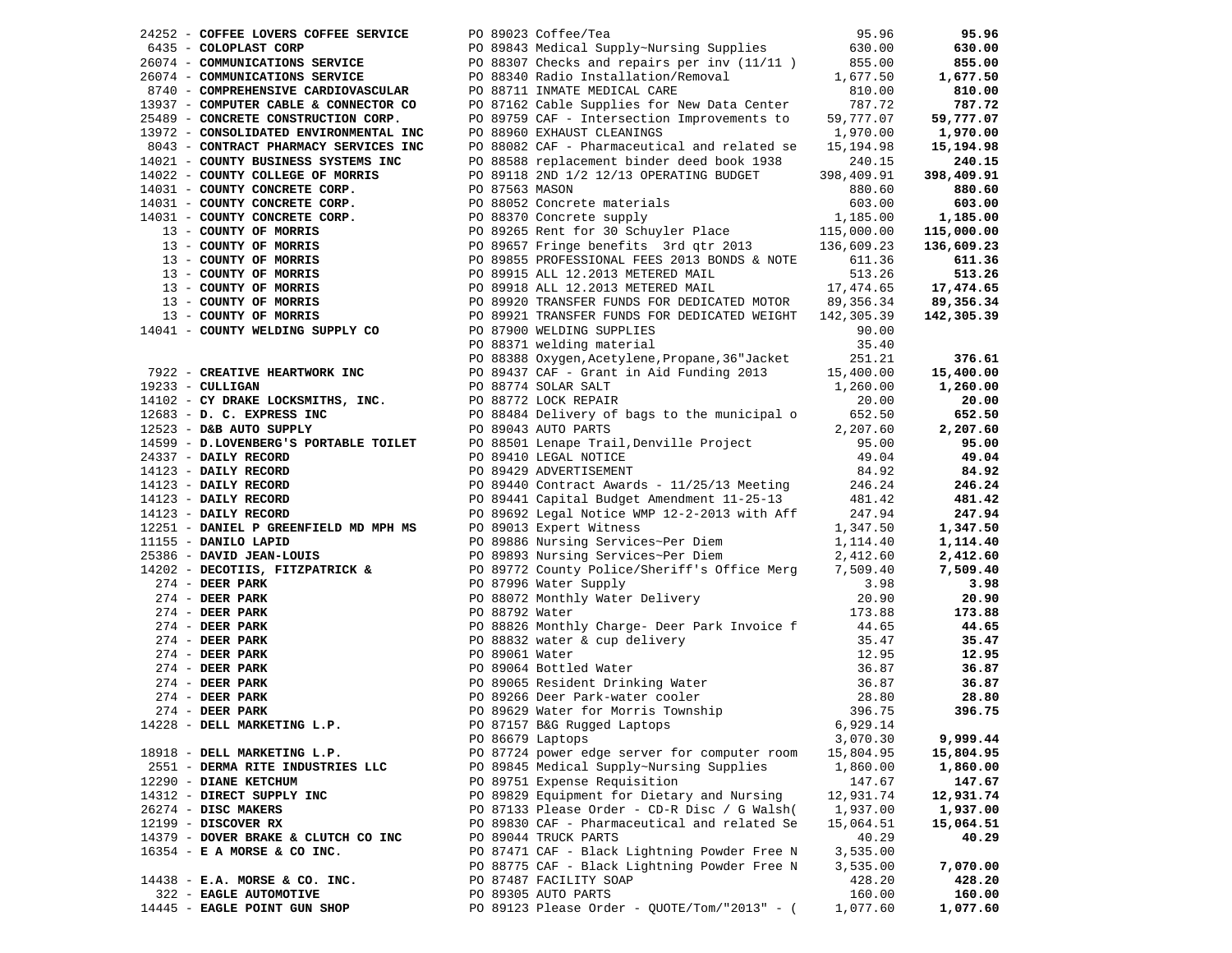|                 | 18985 - EBSCO SUBSCRIPTION SERVICES                                                     |  | PO 87079 Confirmation books received                                                                                                                 | 27, 218.77 |           |
|-----------------|-----------------------------------------------------------------------------------------|--|------------------------------------------------------------------------------------------------------------------------------------------------------|------------|-----------|
|                 |                                                                                         |  |                                                                                                                                                      | 1,497.68   | 28,716.45 |
|                 | 21864 - EDENARS DELISCART                                                               |  |                                                                                                                                                      |            | 30.00     |
|                 | 12467 - EDITHA MARQUEZ                                                                  |  | PO 88433 Confirm receipt of books<br>PO 89897 Employee Reimbursement<br>PO 89892 Nursing Services~Per Diem                                           |            | 1,400.00  |
|                 | 14491 - EL PRIMER PASO                                                                  |  | PO 89897 Employee Reimbursement 1,400.00<br>PO 89892 Nursing Services~Per Diem 1,400.00<br>PO 89455 CAF - Grant in Aid Funding 2013 Cl 7,362.00      |            | 7,362.00  |
|                 | 336 - ELECTION GRAPHICS, INC.                                                           |  |                                                                                                                                                      | 6,000.00   | 6,000.00  |
|                 | 14501 - ELEVATOR MAINTENANCE CORP                                                       |  | PO 89257 CAF - Election Ballot Design & Prin<br>PO 88927 CAF - Elevator Maintenance and Insp                                                         | 3,200.00   | 3,200.00  |
|                 | 17157 - EMERALD PROFESSIONAL                                                            |  | PO 89791 Nursing Supplies & Adult Briefs                                                                                                             | 16,104.10  |           |
|                 |                                                                                         |  | PO 89811 Adult Briefs                                                                                                                                | 14,061.20  | 30,165.30 |
|                 |                                                                                         |  |                                                                                                                                                      |            |           |
|                 | 2047 - EMPLOYMENT HORIZONS, INC.                                                        |  | PO 89591 JANITORIAL SERVICES: NOVEMBER 2013                                                                                                          | 842.00     | 842.00    |
|                 | 8651 - EMSAR NJ                                                                         |  | PO 69329 Inventory Tracking System                                                                                                                   | 14,745.90  | 14,745.90 |
|                 | 9197 - ENTRUST INC                                                                      |  | PO 87169 Yearly Security Certificate Renewal 9,208.00                                                                                                |            | 9,208.00  |
|                 | 14551 - EQUIFAX INFORMATION SVCS LLC                                                    |  | PO 89264 Background Inv.                                                                                                                             | 85.75      | 85.75     |
|                 | 14437 - ERGOSPACE DESIGN INC.                                                           |  | PO 84679 File cabinet to ship to Warren Coun                                                                                                         | 239.58     | 239.58    |
|                 | 6038 - ESSEX COUNTY HOSPITAL                                                            |  | PO 89882 Court ordered payment AR 1/1-31/13, 13,461.60                                                                                               |            |           |
|                 |                                                                                         |  | PO 89883 Court order payment for MY $1/1 - 1/$ 1,458.34                                                                                              |            |           |
|                 |                                                                                         |  | PO 89884 Court ordered payment for VH 7/1-7/                                                                                                         | 6,506.44   | 21,426.38 |
|                 | 20265 - EVELYN TOLENTINO                                                                |  | PO 89887 Nursing Services~Per Diem                                                                                                                   | 857.50     | 857.50    |
|                 | 14604 - EXTEL COMMUNICATIONS                                                            |  | PO 83687 Morris View EHS Project                                                                                                                     | 29,884.00  |           |
|                 |                                                                                         |  |                                                                                                                                                      |            |           |
|                 |                                                                                         |  | PO 83687 MOTTLS VIEW AND 11.5.1.<br>PO 87164 MC Library Network Wiring 12,566.00<br>PO 87164 MC Library Network Pawiring 17,544.00                   |            |           |
|                 |                                                                                         |  | PO 88069 Maintenance Renewal - Surrogate's P 1,685.81                                                                                                |            | 61,679.81 |
|                 | 14641 - FAMILY INTERVENTION                                                             |  | PO 89436 CAF - FC-13114 FAMILY INTERVENTION                                                                                                          | 12,801.00  | 12,801.00 |
|                 |                                                                                         |  | 20423 - FANILL INTENTIFICARE<br>20423 - FASTER URGENT CARE 21,155.84<br>20423 - FASTER URGENT CARE 21,255.84<br>2044 - PRASTER URGENT CARE 21,204.09 |            | 21,155.84 |
|                 |                                                                                         |  |                                                                                                                                                      |            | 4,416.00  |
|                 | $4585$ - FAUNA FOODS CORP.                                                              |  |                                                                                                                                                      |            |           |
|                 |                                                                                         |  | PO 87989 Dog Food - Canine                                                                                                                           | 1,294.08   | 1,294.08  |
| $14668$ - FEDEX |                                                                                         |  | PO 88450 Fedex papers for Bridge Work                                                                                                                | 26.30      |           |
|                 |                                                                                         |  | PO 89159 Shipping                                                                                                                                    | 17.97      |           |
|                 |                                                                                         |  | PO 89240 Express Mail                                                                                                                                | 360.86     |           |
|                 |                                                                                         |  | PO 89439 Postage & Metered Mail                                                                                                                      | 39.92      | 445.05    |
|                 | 9388 - FFI PROFESSIONAL SAFETY SERVICES                                                 |  | PO 88538 Equipment for Fire Training                                                                                                                 | 616.64     |           |
|                 |                                                                                         |  | PO 89443 Uniform & Accessories                                                                                                                       | 911.84     | 1,528.48  |
|                 | 8538 - FINCH FUEL OIL COMPANY, INC.                                                     |  | PO 88712 FUEL FOR GENERATOR                                                                                                                          | 2,810.16   | 2,810.16  |
|                 | 14702 - FIRE FIGHTERS EQUIPMENT CO INC                                                  |  | PO 88781 FIRE EXTINGUISHER REPAIR                                                                                                                    | 35.00      | 35.00     |
|                 | 3051 - LAZ PARKING                                                                      |  | PO 89414 CAF - Juror Parking at the Headquar                                                                                                         | 3,080.00   | 3,080.00  |
|                 | 747 - FISHER HEALTHCARE                                                                 |  | PO 87931 Morgue Supplies                                                                                                                             | 450.20     | 450.20    |
|                 | 12151 - FLEMINGTON BUICK CHEVROLET                                                      |  | PO 89045 AUTO PARTS                                                                                                                                  | 1,715.40   |           |
|                 |                                                                                         |  |                                                                                                                                                      | 139.45     | 1,854.85  |
|                 | 13313 - FORTIS INSTITUTE                                                                |  | 10 89306 AUTO PARTS<br>PO 89306 AUTO PARTS<br>PO 89251 CAF - 13313-823<br>PO 88502 Steel for bridge repairs<br>PO 88616 Arbitration                  | 1,003.20   | 1,003.20  |
|                 | 14772 - FOWLER EQUIP CO INC.                                                            |  |                                                                                                                                                      | 210.50     | 210.50    |
|                 | 26339 - FOX STEEL PRODUCTS LLC.                                                         |  |                                                                                                                                                      | 6,140.00   | 6,140.00  |
|                 | 16027 - FRANK A. MASON<br>21088 - FRANK PINTO<br>14839 - GALE<br>14852 - GANN LAW BOOKS |  |                                                                                                                                                      | 650.00     | 650.00    |
|                 |                                                                                         |  |                                                                                                                                                      | 75.37      | 75.37     |
|                 |                                                                                         |  | PO 89842 Morris View Petty Cash<br>PO 87078 Confirmation books received                                                                              |            |           |
|                 |                                                                                         |  |                                                                                                                                                      | 137.55     |           |
|                 |                                                                                         |  | PO 88431 Confirm receipt of Books                                                                                                                    | 464.33     | 601.88    |
|                 |                                                                                         |  | PO 88429 SUBSCRIPTION RENEWAL                                                                                                                        | 346.00     | 346.00    |
|                 | 25482 - GARDEN STATE VETERINARY                                                         |  | PO 89128 Medical - K9/Ronan                                                                                                                          | 2,127.66   | 2,127.66  |
|                 | 19083 - GAYLORD BROS., INC.                                                             |  | PO 88434 Confirm receipt of Supplies                                                                                                                 | 1,045.31   |           |
|                 |                                                                                         |  | PO 88662 Confirm receipt of Supplies<br>PO 88682 pest supplies                                                                                       | 86.20      | 1,131.51  |
|                 | 14726 - GEN-EL SAFETY & INDUSTRIAL                                                      |  |                                                                                                                                                      | 123.75     | 123.75    |
|                 | 8269 - GEORGINA GRAY-HORSLEY                                                            |  | PO 89901 Nursing Services~Per Diem                                                                                                                   | 896.00     | 896.00    |
|                 | 10419 - GLENDALE PARADE STORE LLC                                                       |  | PO 88768 UNIFORM ACCESSORIES                                                                                                                         | 23.90      | 23.90     |
|                 | 14936 - GLOBAL KNOWLEDGE TRANING LLC                                                    |  | PO 87166 Staff Training                                                                                                                              | 4,660.00   | 4,660.00  |
|                 | 14952 - GOODALE PHARMACY & SURGICAL SUPPLY                                              |  | PO 89642 Prescriptions                                                                                                                               | 721.17     | 721.17    |
|                 | $24884$ - GRAINGER                                                                      |  | PO 86774 Equipment                                                                                                                                   | 718.50     | 718.50    |
|                 | $24884 -$ GRAINGER                                                                      |  | PO 89412 OPERATING SUPPLIES                                                                                                                          | 20.85      | 20.85     |
|                 | 14993 - GRAY SUPPLY CORP                                                                |  | PO 89046 TRUCK PARTS                                                                                                                                 | 140.09     | 140.09    |
|                 | 19134 - GRINNELL RECYCLING INC.                                                         |  | PO 88386 Disposable Recycling                                                                                                                        | 3,249.30   | 3,249.30  |
|                 | 15027 - GTI INTERNET                                                                    |  | PO 87415 Dynamic SLIP/PPP                                                                                                                            | 74.85      | 74.85     |
|                 | $12012$ - GTS WELCO                                                                     |  | PO 89780 Resident Oxygen                                                                                                                             | 2,126.56   | 2,126.56  |
|                 | 15490 - GUARANTEED REBUILDERS INC                                                       |  | PO 89309 TRUCK PARTS                                                                                                                                 | 670.00     | 670.00    |
|                 | 15318 - GULF SOUTH MEDICAL SUPPLY INC                                                   |  | PO 89784 Pharmacy Storeroom~Nursing Supplies                                                                                                         |            |           |
|                 |                                                                                         |  |                                                                                                                                                      | 1,496.16   | 1,496.16  |
|                 | 9728 - HARRIET VALLECER RN                                                              |  | PO 89902 Nursing Services~Per Diem                                                                                                                   | 840.00     | 840.00    |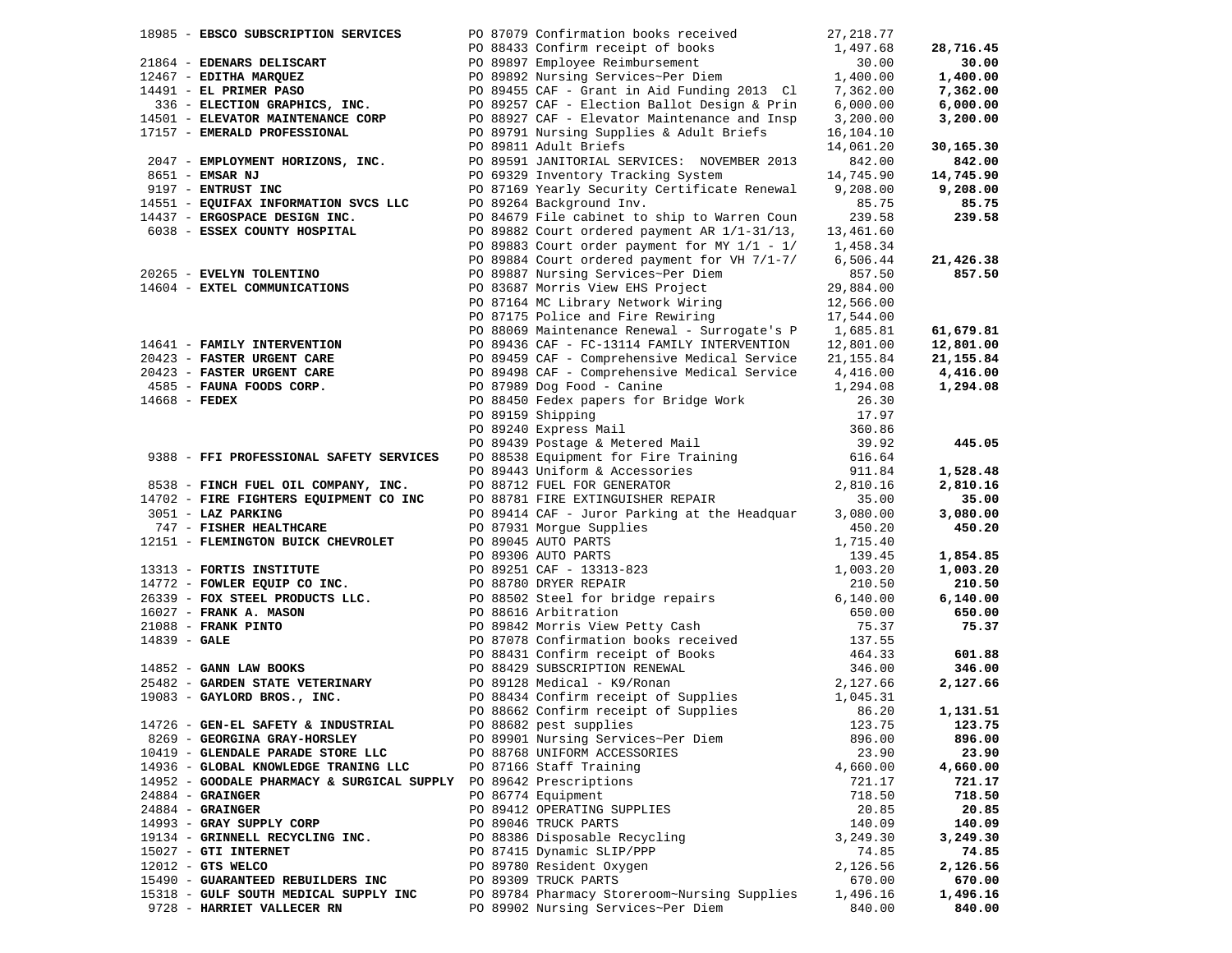|                                        |  | 26061 - HOLLINGER METAL EDGE INC. PO 88793 138435447974170 ARCHIVAL SUPPLIES                                                                                                                                                            | 189.26    | 189.26    |
|----------------------------------------|--|-----------------------------------------------------------------------------------------------------------------------------------------------------------------------------------------------------------------------------------------|-----------|-----------|
|                                        |  |                                                                                                                                                                                                                                         |           |           |
|                                        |  |                                                                                                                                                                                                                                         |           |           |
|                                        |  |                                                                                                                                                                                                                                         |           |           |
|                                        |  |                                                                                                                                                                                                                                         |           |           |
|                                        |  |                                                                                                                                                                                                                                         |           |           |
|                                        |  |                                                                                                                                                                                                                                         |           |           |
|                                        |  |                                                                                                                                                                                                                                         |           |           |
|                                        |  |                                                                                                                                                                                                                                         |           |           |
|                                        |  |                                                                                                                                                                                                                                         |           |           |
|                                        |  |                                                                                                                                                                                                                                         |           |           |
|                                        |  |                                                                                                                                                                                                                                         |           |           |
|                                        |  |                                                                                                                                                                                                                                         |           |           |
|                                        |  |                                                                                                                                                                                                                                         |           |           |
|                                        |  |                                                                                                                                                                                                                                         |           | 5,562.50  |
|                                        |  |                                                                                                                                                                                                                                         |           |           |
|                                        |  |                                                                                                                                                                                                                                         | 2,907.12  | 3,644.42  |
|                                        |  |                                                                                                                                                                                                                                         |           | 204.03    |
|                                        |  |                                                                                                                                                                                                                                         |           | 129.60    |
|                                        |  |                                                                                                                                                                                                                                         |           | 2,694.11  |
|                                        |  |                                                                                                                                                                                                                                         |           | 500.00    |
|                                        |  |                                                                                                                                                                                                                                         |           | 2,200.00  |
|                                        |  |                                                                                                                                                                                                                                         |           | 1,210.00  |
|                                        |  |                                                                                                                                                                                                                                         |           | 300.00    |
|                                        |  |                                                                                                                                                                                                                                         |           | 1,070.00  |
|                                        |  |                                                                                                                                                                                                                                         |           | 50.00     |
|                                        |  |                                                                                                                                                                                                                                         |           | 560.00    |
|                                        |  |                                                                                                                                                                                                                                         |           | 839.65    |
|                                        |  |                                                                                                                                                                                                                                         | 344.44    | 344.44    |
|                                        |  | 1004 - INSTAINT SERVICES<br>1936 - INSTITUTE PORENSIST: PO 89585 Recieved Books<br>1936 - INSTITUTE PORENSIST: PO 8977 Paya STP - MCPC - Property Appraisal<br>1936 - INTER CITY TIRE<br>1936 - J & J TRUCK ROUNDERY<br>1936 - J & J TR |           | 72.00     |
|                                        |  |                                                                                                                                                                                                                                         |           | 500.00    |
|                                        |  |                                                                                                                                                                                                                                         |           | 969.45    |
|                                        |  |                                                                                                                                                                                                                                         |           | 1,629.89  |
|                                        |  |                                                                                                                                                                                                                                         |           | 174.40    |
|                                        |  |                                                                                                                                                                                                                                         |           | 22.00     |
|                                        |  |                                                                                                                                                                                                                                         |           | 79.46     |
|                                        |  |                                                                                                                                                                                                                                         |           | 50,230.71 |
|                                        |  |                                                                                                                                                                                                                                         |           | 3,200.00  |
|                                        |  |                                                                                                                                                                                                                                         |           |           |
|                                        |  |                                                                                                                                                                                                                                         |           | 7,086.45  |
|                                        |  |                                                                                                                                                                                                                                         |           | 2,999.40  |
|                                        |  |                                                                                                                                                                                                                                         |           | 234.71    |
|                                        |  |                                                                                                                                                                                                                                         |           |           |
|                                        |  |                                                                                                                                                                                                                                         |           |           |
|                                        |  |                                                                                                                                                                                                                                         |           |           |
|                                        |  |                                                                                                                                                                                                                                         |           | 4,116.28  |
|                                        |  |                                                                                                                                                                                                                                         |           | 262.50    |
|                                        |  |                                                                                                                                                                                                                                         |           |           |
|                                        |  |                                                                                                                                                                                                                                         |           | 2,780.86  |
|                                        |  | PO 89164 Office Supplies 26.74 26.74                                                                                                                                                                                                    |           |           |
| 24859 - JOSEPH RUSSO                   |  | PO 89206 Membership Dues                                                                                                                                                                                                                | 243.00    | 243.00    |
| 25659 - JUMBOOL DRIVING SCHOOL         |  | PO 89472 CAF - 25659-1017                                                                                                                                                                                                               | 1,393.04  | 1,393.04  |
| 26077 - KAESER AND BLAIR, INC.         |  | PO 89834 Advertising for Admissions                                                                                                                                                                                                     | 1,236.34  | 1,236.34  |
| 20384 - KAITLYN HELLYER                |  | PO 89633 Mileage expense                                                                                                                                                                                                                | 48.65     | 48.65     |
| 21317 - KAREN HOGAN                    |  | PO 89792 Employee Reimbursement                                                                                                                                                                                                         | 36.24     | 36.24     |
| 7474 - KARL'S SALES AND SERVICE CO LLC |  | PO 88211 Heier upright refrigerator                                                                                                                                                                                                     | 499.92    | 499.92    |
| 9212 - KEAN UNIVERSITY                 |  | PO 89451 Firesetters Conference Dec 5 & 6 20                                                                                                                                                                                            | 100.00    | 100.00    |
| 15574 - KENVIL POWER EQUIPMENT, INC.   |  | PO 88347 Corded Ear Plugs, Tank Housing, Tree                                                                                                                                                                                           | 728.49    |           |
|                                        |  | PO 88630 Saw Chains                                                                                                                                                                                                                     | 1,607.12  | 2,335.61  |
| 15587 - KEYSTONE PUBLIC SAFETY INC.    |  | PO 68439 CAF - Maintenance of Proprietary Co                                                                                                                                                                                            | 25,000.00 |           |
|                                        |  | PO 86398 Software                                                                                                                                                                                                                       | 2,400.00  | 27,400.00 |
| 17948 - KIDDE FIRE TRAINERS, INC.      |  | PO 88280 Type II Smoke Fluid for Fire Traini                                                                                                                                                                                            | 1,200.00  | 1,200.00  |
| 11406 - KONKUS CORPORATION             |  | PO 89390 CAF - Replacement of County Bridge                                                                                                                                                                                             | 340.00    |           |
|                                        |  |                                                                                                                                                                                                                                         |           |           |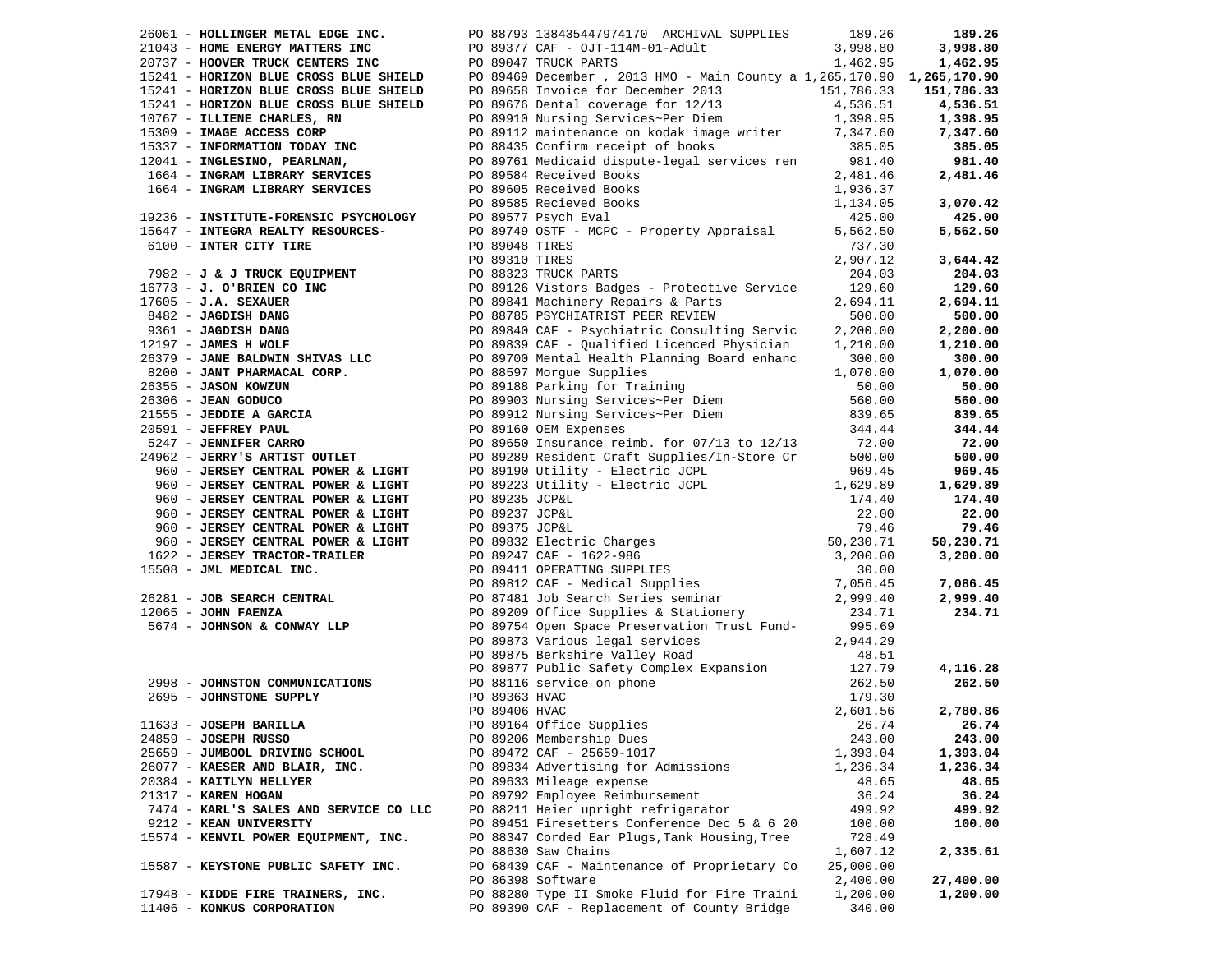|                                                                                                            |                 | PO 89390 CAF - Replacement of County Bridge                                                                                                                                                                         | 66,416.83  | 66,756.83  |
|------------------------------------------------------------------------------------------------------------|-----------------|---------------------------------------------------------------------------------------------------------------------------------------------------------------------------------------------------------------------|------------|------------|
| 11406 - KONKUS CORPORATION                                                                                 |                 | PO 89391 CAF - Superstructure Replacement of                                                                                                                                                                        | 273,105.99 | 273,105.99 |
| 11406 - KONKUS CORPORATION                                                                                 |                 | PO 89392 CAF - Replacement of County Bridge                                                                                                                                                                         | 201,996.45 |            |
|                                                                                                            |                 | PO 89392 CAF - Replacement of County Bridge 11,446.52                                                                                                                                                               |            | 213,442.97 |
| 12650 - KYOCERA MITA AMERICA, INC.                                                                         |                 | PO 89833 Office Machine Rental                                                                                                                                                                                      | 7,848.40   | 7,848.40   |
| 992 - LABEL TAPE SYSTEMS                                                                                   |                 | PO 89851 Laundry Supplies                                                                                                                                                                                           | 109.35     | 109.35     |
| 15800 - LAKE PHYSICIANS & HOSPITAL                                                                         |                 |                                                                                                                                                                                                                     | 39.95      | 39.95      |
| 15674 - LAKE SHORE INDUSTRIES, INC.                                                                        |                 |                                                                                                                                                                                                                     | 1,524.16   | 1,524.16   |
| 15694 - LASHEN ELECTRONICS INC                                                                             |                 |                                                                                                                                                                                                                     | 97.89      | 97.89      |
| 25486 - LASZLO CSENGETO                                                                                    |                 |                                                                                                                                                                                                                     | 5.60       | 5.60       |
| 25383 - LAW OFFICE OF ROBERT J. GREENBAUM                                                                  |                 |                                                                                                                                                                                                                     | 1,344.00   | 1,344.00   |
| 25383 - LAW OFFICE OF ROBERT J. GREENBAUM                                                                  |                 |                                                                                                                                                                                                                     | 2,316.00   | 2,316.00   |
| 16637 - LAWYERS DIARY AND MANUAL LLC                                                                       |                 | PO 81813 NJ Lawyers Diary and Manuals-2014                                                                                                                                                                          | 1,010.00   | 1,010.00   |
| 26246 - LEISURE PRO LTD.                                                                                   |                 | PO 87386 Please Order - Cases/Det. Sgt. M. C                                                                                                                                                                        | 563.05     | 563.05     |
| 26174 - LERCH, VINCI & HIGGINS, LLP                                                                        |                 |                                                                                                                                                                                                                     | 4,967.50   | 4,967.50   |
| 857 - LEVITT'S LLC                                                                                         |                 | PO 89802 Law Enforcement Study<br>PO 88631 Maintenance Supplies                                                                                                                                                     | 293.15     | 293.15     |
| 11936 - LEXISNEXIS RISK DATA                                                                               |                 |                                                                                                                                                                                                                     | 155.00     | 155.00     |
| 9909 - LIFE SAFETY SERVICE & SUPPLY                                                                        |                 | $PQ$ 87990 Statement -                                                                                                                                                                                              | 1,000.00   | 1,000.00   |
| 11387 - LINDA NOLL                                                                                         |                 | PO 87568 LIBRARY-EMERGENCY LIGHTING<br>PO 89181 Kronos Works Travel Expenses                                                                                                                                        | 791.62     | 791.62     |
|                                                                                                            |                 |                                                                                                                                                                                                                     | 300.00     | 300.00     |
| 15816 - LONGFELLOWS SANDWICH DELI<br>15816 - LONGFELLOWS SANDWICH DELI                                     |                 | PO 89449 LongFellows Deli 2013 Missing and                                                                                                                                                                          |            | 55.00      |
|                                                                                                            |                 | PO 89450 Longfellows YSAC Mtg 11/21/13 55.00<br>PO 89844 Administration Luncheon 195.00<br>PO 89426 Expert Witness 4,937.50<br>PO 89911 Nursing Services~Per Diem 2,782.50<br>PO 89776 Employee Reimbursement 30.00 |            | 195.00     |
| 15816 - LONGFELLOWS SANDWICH DELI<br>6733 - LOUIS B SCHLESINGER                                            |                 |                                                                                                                                                                                                                     |            |            |
|                                                                                                            |                 |                                                                                                                                                                                                                     |            | 4,937.50   |
| 21100 - LOUISE R. MACCHIA                                                                                  |                 |                                                                                                                                                                                                                     |            | 2,782.50   |
| 24043 - LUCIANA ARTHUR                                                                                     |                 | PO 74725 Resident Specific Nursing Supplies 135.84                                                                                                                                                                  |            | 30.00      |
| 25421 - LYMPHEDEMA PRODUCTS LLC                                                                            |                 | Nursing<br>300.00<br>2,064.75<br>3,342.15<br>3,342.10                                                                                                                                                               |            | 135.84     |
| 2144 - M C POLICE CHIEF'S ASSOCIATION                                                                      |                 | PO 88514 Training                                                                                                                                                                                                   |            | 60.00      |
| 15883 - M.C. BAR ASSOCIATION<br>--<br>1983 - M.C. BAR ASSOCIATION<br>9832 - M.C. JUVENILE DETENTION CENTER |                 | PO 89263 Holiday Party                                                                                                                                                                                              |            | 300.00     |
|                                                                                                            |                 | PO 89435 CAF - JAGB-1214                                                                                                                                                                                            |            | 2,064.75   |
| 20783 - MA. LIZA IMPERIAL                                                                                  |                 | PO 89898 Nursing Services~Per Diem<br>PO 89899 Nursing Services~Per Diem<br>1,680.00                                                                                                                                |            | 3,342.15   |
| 7568 - MADUKWE IMO IBOKO, RN                                                                               |                 |                                                                                                                                                                                                                     |            | 1,680.00   |
| 6514 - MAJOR POLICE SUPPLY                                                                                 |                 | PO 89307 AUTO PARTS<br>PO 89777 Employee Reimbursement<br>PO 89907 Nursing Services~Per Diem<br>PO 88078 Filters for Boiler Room                                                                                    | 184.00     | 184.00     |
| 21897 - MARCIA C JACAS                                                                                     |                 |                                                                                                                                                                                                                     | 30.00      | 30.00      |
| 25080 - MARIA CARMELITA OBLINA                                                                             |                 |                                                                                                                                                                                                                     | 896.00     | 896.00     |
| 9781 - MARIDO SERVICES INC.                                                                                |                 |                                                                                                                                                                                                                     | 841.52     | 841.52     |
| 11023 - MARTHA YAGHI                                                                                       |                 | PO 89900 Nursing Services~Per Diem                                                                                                                                                                                  | 1,119.30   | 1,119.30   |
| 15222 - MARY HOLLAND                                                                                       |                 | PO 89180 Kronos Works Travel Expenses<br>21,019.16 Po 89904 Nursing Services~Per Diem 275.45                                                                                                                        |            | 1,019.16   |
| 20781 - MARY JANE M. ARCINAS                                                                               |                 | PO 84687 OIT Workroom IT Workbench rebuild                                                                                                                                                                          |            | 275.45     |
| 24765 - MAYLINE COMPANY, LLC                                                                               |                 |                                                                                                                                                                                                                     | 17,593.80  | 17,593.80  |
| 1836 - MC MUA TRANSFER STATION                                                                             | PO 88278 REFUSE |                                                                                                                                                                                                                     | 188.78     | 188.78     |
| 5659 - MC SHERIFFS CRIMESTOPPERS                                                                           |                 | PO 89425 Fundraiser                                                                                                                                                                                                 | 260.00     | 260.00     |
| 12460 - MEDIA SUPPLY, INC.                                                                                 | PO 78977 CD's   |                                                                                                                                                                                                                     | 580.00     | 580.00     |
| 20839 - MEDLINE INDUSTRIES INC                                                                             |                 | PO 89781 Pharmacy Storeroom~Nursing Supplies                                                                                                                                                                        | 1,584.47   | 1,584.47   |
| 20839 - MEDLINE INDUSTRIES INC                                                                             |                 | PO 89846 Pharmacy Room-Nursing Supplies<br>PO 89908 Mursing Sorvices Boy Birm                                                                                                                                       | 1,950.00   | 1,950.00   |
| 8443 - MELOJANE CELESTINO                                                                                  |                 | PO 89908 Nursing Services~Per Diem                                                                                                                                                                                  | 560.00     | 560.00     |
| 16147 - METRO FLAG INC                                                                                     |                 | PO 87924 FLAGS / *PLEASE ORDER*                                                                                                                                                                                     | 14,400.00  | 14,400.00  |
| 16158 - MGL PRINTING SOLUTIONS                                                                             |                 | PO 89146 W-2 Laser Box 500/PK & W-2 Envelope 1,699.00                                                                                                                                                               |            | 1,699.00   |
| 2834 - MICHAEL DIFAZIO                                                                                     |                 | PO 89746 New Jersey League of Municipalities                                                                                                                                                                        | 369.98     | 369.98     |
| 24951 - MICHELLE CAPILI                                                                                    |                 | PO 89906 Nursing Services~Per Diem                                                                                                                                                                                  | 1,353.80   | 1,353.80   |
| 16175 - MICRO SYSTEMS OF NORTHERN NJ                                                                       |                 | PO 89059 Online Mod-IV, SR1-A, Appeal System                                                                                                                                                                        | 8,000.00   | 8,000.00   |
| 295 - MID-ATLANTIC TRUCK CENTRE INC                                                                        |                 | PO 89049 TRUCK PARTS                                                                                                                                                                                                | 471.31     |            |
|                                                                                                            |                 | PO 89312 TRUCK PARTS                                                                                                                                                                                                | 90.22      | 561.53     |
| 11453 - MIDWEST TAPE LLC                                                                                   |                 | PO 88436 Confirm receipt of DVD's                                                                                                                                                                                   | 86.96      |            |
|                                                                                                            |                 | PO 88664 Confirm receipt of DVD's                                                                                                                                                                                   | 33.98      | 120.94     |
| 25428 - MIRLENE ESTRIPLET                                                                                  |                 | PO 89905 Nursing Services~Per Diem                                                                                                                                                                                  | 3,640.00   | 3,640.00   |
| 6953 - MOBILEX USA                                                                                         |                 | PO 89786 Resident Testing                                                                                                                                                                                           | 1,943.89   | 1,943.89   |
| 7913 - MOLNAR PHARMACY, INC                                                                                |                 | PO 89660 Prescriptions                                                                                                                                                                                              | 1,704.03   | 1,704.03   |
| 11089 - MONMOUTH COUNTY POLICE                                                                             |                 | PO 89027 Training                                                                                                                                                                                                   | 50.00      | 50.00      |
| 7313 - MONTAGE ENTERPRISES INC.                                                                            |                 | PO 89313 TRUCK PARTS                                                                                                                                                                                                | 378.00     | 378.00     |
| 16273 - MOORE MEDICAL LLC                                                                                  |                 | PO 87486 CAF - Medical Supplies & OTC Suppli                                                                                                                                                                        | 101.82     |            |
|                                                                                                            |                 | PO 88014 Supplemental Medical Supplies                                                                                                                                                                              | 105.12     | 206.94     |
| 16279 - MORNINGSTAR                                                                                        |                 | PO 87090 Renewal 12/30/13 through 12/30/14                                                                                                                                                                          | 4,788.00   | 4,788.00   |
| 16283 - MORRIS BRICK AND STONE CO.                                                                         | PO 88944 MASON  |                                                                                                                                                                                                                     | 165.30     | 165.30     |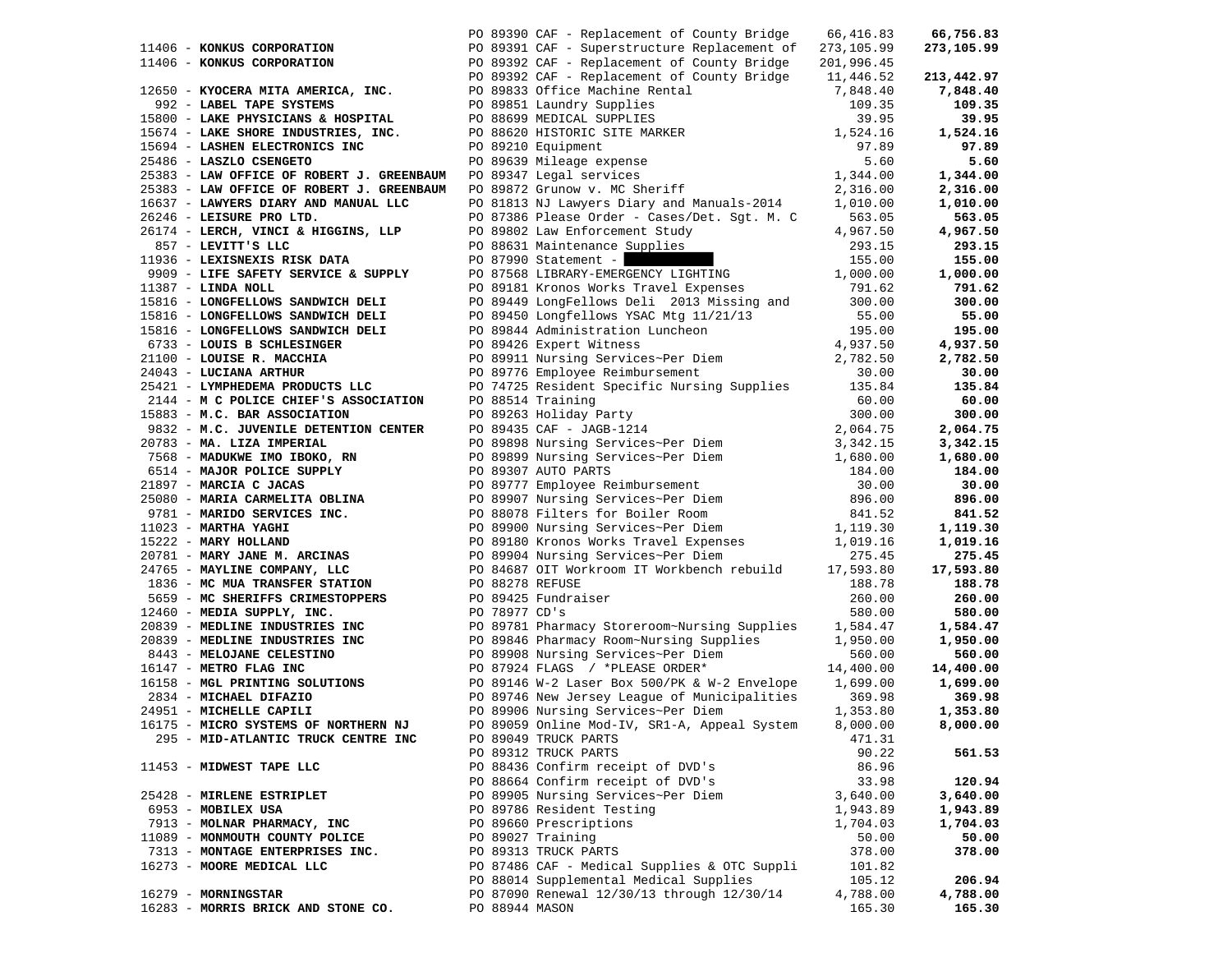|                | 19478 - MORRIS COUNTY CHAMBER OF         | PO 89110 Registration for Deena L. to the 93                                                       | 125.00             |           |
|----------------|------------------------------------------|----------------------------------------------------------------------------------------------------|--------------------|-----------|
|                |                                          | PO 89388 Luncheon                                                                                  | 110.00             | 235.00    |
|                | 15894 - MORRIS COUNTY ENGRAVING LLC      | PO 89699 Awards for 81st Basic Police Class                                                        | 184.14             | 184.14    |
|                | $19483 - M.C. MUA$                       | PO 88214 Tipping Fees                                                                              | 268.61             | 268.61    |
|                | $19483 - M.C. MUA$                       | PO 89602 DUMPSTER SERVICE: NOVEMBER 2013                                                           | 350.00             | 350.00    |
|                | 1800 - MORRIS COUNTY PARK COMMISSION     | PO 89107 Resident Activities November 2013                                                         | 89.00              | 89.00     |
|                | 1800 - MORRIS COUNTY PARK COMMISSION     | PO 89697 Reimburse Open Space Legal Expenses                                                       | 977.44             | 977.44    |
|                | 16321 - MORRISTOWN LUMBER &              | PO 88700 MAINTENANCE SUPPLIES                                                                      | 86.52              |           |
|                |                                          | PO 88392 PadLock - CIS                                                                             | 14.99              |           |
|                |                                          | PO 88610 Adhesive                                                                                  | 10.98              |           |
|                |                                          |                                                                                                    | 30.76              |           |
|                |                                          | PO 88632 Utility Knife, Padlock, Paint<br>PO 88952 BLDGMAINT / MASON / ELECT                       | 730.65             |           |
|                |                                          |                                                                                                    |                    |           |
|                |                                          |                                                                                                    | 55.98              | 929.88    |
|                | 19501 - MSC INDUSTRIAL SUPPLY CO.        |                                                                                                    | 396.62             |           |
|                |                                          | PO 89358 Trailer Expenses<br>PO 88645 SHOP SUPPLIES<br>PO 89050 HARDWARE<br>PO 89314 SHOP SUPPLIES | 357.10             |           |
|                |                                          |                                                                                                    | 135.56             | 889.28    |
|                | 3442 - MT. OLIVE HISTORICAL SOCIETY      | PO 86549 CAF - Re-Grant Agreement 2013                                                             | 632.00             | 632.00    |
|                | 21858 - MUNICIPAL CAPITAL CORP           | PO 85434 (9) Copier/Rentals Quarterly Paymen                                                       | 5,333.65           | 5,333.65  |
|                | 21858 - MUNICIPAL CAPITAL CORP           | PO 86476 Office Machine Rental                                                                     | 5,328.20           | 5,328.20  |
|                | 21858 - MUNICIPAL CAPITAL CORP           | PO 86750 Office Machine Rental                                                                     | 706.57             | 706.57    |
|                | 21858 - MUNICIPAL CAPITAL CORP           | PO 88661 Third and Fourth Quarter Copier Lea                                                       | 2,666.24           | 2,666.24  |
|                | 21858 - MUNICIPAL CAPITAL CORP           | PO 88816 Lease payment for Digital copier                                                          | 5,468.40           | 5,468.40  |
|                | 21858 - MUNICIPAL CAPITAL CORP           | PO 89072 October, November, December 2013-Co                                                       | 1,029.09           | 1,029.09  |
|                | 21858 - MUNICIPAL CAPITAL CORP           | PO 89108 lease paymaents on savin c9130 pass                                                       | 5,289.48           | 5,289.48  |
|                | 21858 - MUNICIPAL CAPITAL CORP           | PO 89500 Treasury Copier 3rd Q 2013 Oct. Nov                                                       | 764.32             | 764.32    |
|                | 20763 - MUNICIPAL SOFTWARE INC           | PO 88369 CAF - Maintenance of Proprietary Co                                                       | 7,505.00           | 7,505.00  |
|                | 21122 - NATIONAL FUEL OIL INC.           |                                                                                                    | 11,102.73          |           |
|                |                                          | PO 89681 FUEL CHARGES 11.13<br>PO 89681 FUEL CHARGES 11.13                                         | 68,709.18          | 79,811.91 |
|                | 8486 - NEW JERSEY ASSOCIATION OF         | PO 89138 OEM Membership                                                                            | 75.00              | 75.00     |
|                | 24712 - NICHOLAS L. ROCCAFORTE           | PO 89848 Resident Activities                                                                       | 75.00              | 75.00     |
|                | 23981 - NIELSEN DODGE - C-J-R            | PO 89051 AUTO PARTS                                                                                | 1,063.40           | 1,063.40  |
|                | 12601 - NJ ASSOC OF VICTIM WITNESS       | PO 89032 2014 Dues                                                                                 | 150.00             | 150.00    |
|                | 9634 - NJ COUNTY PLANNERS ASSOCIATION    | PO 89550 Registration for 12-6-13 Meeting                                                          | 30.00              | 30.00     |
|                | 16638 - NJ STATE LEAGUE OF               |                                                                                                    | 85.00              | 85.00     |
|                | 20398 - NJ TAXI & BLACK CAR SERVICES LLC | PO 88437 Confirm receipt of Survey<br>PO 89677 Transportation                                      | 1,347.78           | 1,347.78  |
| $12550 - NJLM$ |                                          | PO 86703 NJ State League of Municipalities -                                                       | 65.00              | 65.00     |
|                | 1359 - NORMAN GALE OLDSMOBILE CORP       | PO 89052 AUTO PARTS                                                                                | 95.47              | 95.47     |
|                | 5954 - NORTH JERSEY LANDSCAPE            | PO 88718 SLAP EQUIPMENT SUPPLIES                                                                   | 14.95              | 14.95     |
|                | 10246 - OFFICE OF TEMPORARY ASSISTANCE   | PO 89589 Estimated Co. Share of ASSIR for 11                                                       | 37,000.00          | 37,000.00 |
|                | 10246 - OFFICE OF TEMPORARY ASSISTANCE   | PO 89590 Estimated Co. Share of ASSIR for 12                                                       | 39,079.00          | 39,079.00 |
|                | 10246 - OFFICE OF TEMPORARY ASSISTANCE   | PO 89628 Estimated Co. Share for TANF Recipi                                                       | 20,514.00          | 20,514.00 |
|                | 4654 - OFFICE TEAM                       | PO 86851 Temporary Employee - Kimberly Johns                                                       | 624.11             |           |
|                |                                          | PO 87198 Temporary Employee-Kimberly Johnson                                                       | 633.15             |           |
|                |                                          | PO 88000 Temporary Employee-Kimberly Johnson                                                       | 1,148.72           |           |
|                |                                          | PO 88231 Temporary Employee - Kimberly Johns                                                       | 633.15             |           |
|                |                                          | PO 88802 Temporary Employee - Kimberly Johns                                                       | 479.39             | 3,518.52  |
|                | 8687 - ON TIME TRANSPORT INC.            | PO 89783 Resident Medical Transport                                                                | 3,564.00           | 3,564.00  |
|                | 8687 - ON TIME TRANSPORT INC.            | PO 89794 Resident Medical Transport                                                                | 2,952.00           | 2,952.00  |
|                | 8687 - ON TIME TRANSPORT INC.            | PO 89795 Resident Medical Transport                                                                | 528.00             | 528.00    |
|                | 8687 - ON TIME TRANSPORT INC.            | PO 89795 Resident Medical Transport                                                                | 3,829.00           | 3,829.00  |
|                | 25021 - ONE SOURCE OF NEW JERSEY LLC     | PO 88606 Battery Booster Pack, De-Icer, Brake                                                      | 918.86             | 918.86    |
|                | 14076 - OPHELIA V. CRUSE                 | PO 89345 EXPENSE VOUCHER                                                                           | 160.40             | 160.40    |
|                | $16856 - P$ O M A                        | PO 89008 Membership                                                                                | 300.00             | 300.00    |
|                | 10287 - PANCIELLO CONSTRUCTION LLC       | PO 89368 CAF - Labor Rates Concrete Replacem                                                       |                    | 2,400.00  |
|                | 16887 - PAPER MART INC                   | PO 88395 White Paper - Legal & SERT                                                                | 2,400.00<br>454.26 |           |
|                |                                          |                                                                                                    |                    |           |
|                |                                          | PO 88591 brown kraft envelopes and paper for                                                       | 3,911.73           |           |
|                |                                          | PO 89014 Copy Paper                                                                                | 1,234.00           |           |
|                |                                          | PO 88870 paper for elections                                                                       | 728.60             | 6,328.59  |
|                | 16899 - PARK UNION BUILDING              | PO 88375 Bldg. materials                                                                           | 279.72             | 279.72    |
|                | 21551 - PARSIPPANY INN                   | PO 89587 Motel Placement                                                                           | 1,300.00           | 1,300.00  |
|                | 18592 - PATRICIA ZAKRZESKI               | PO 89067 EXPENSE VOUCHER                                                                           | 98.92              | 98.92     |
|                | 17495 - PATTERSON MEDICAL SUPPLY, INC.   | PO 89849 Nursing General Stores                                                                    | 5,496.02           | 5,496.02  |
|                | 9584 - PAUL CERAN OD                     | PO 88706 INMATE MEDICAL CARE                                                                       | 95.00              | 95.00     |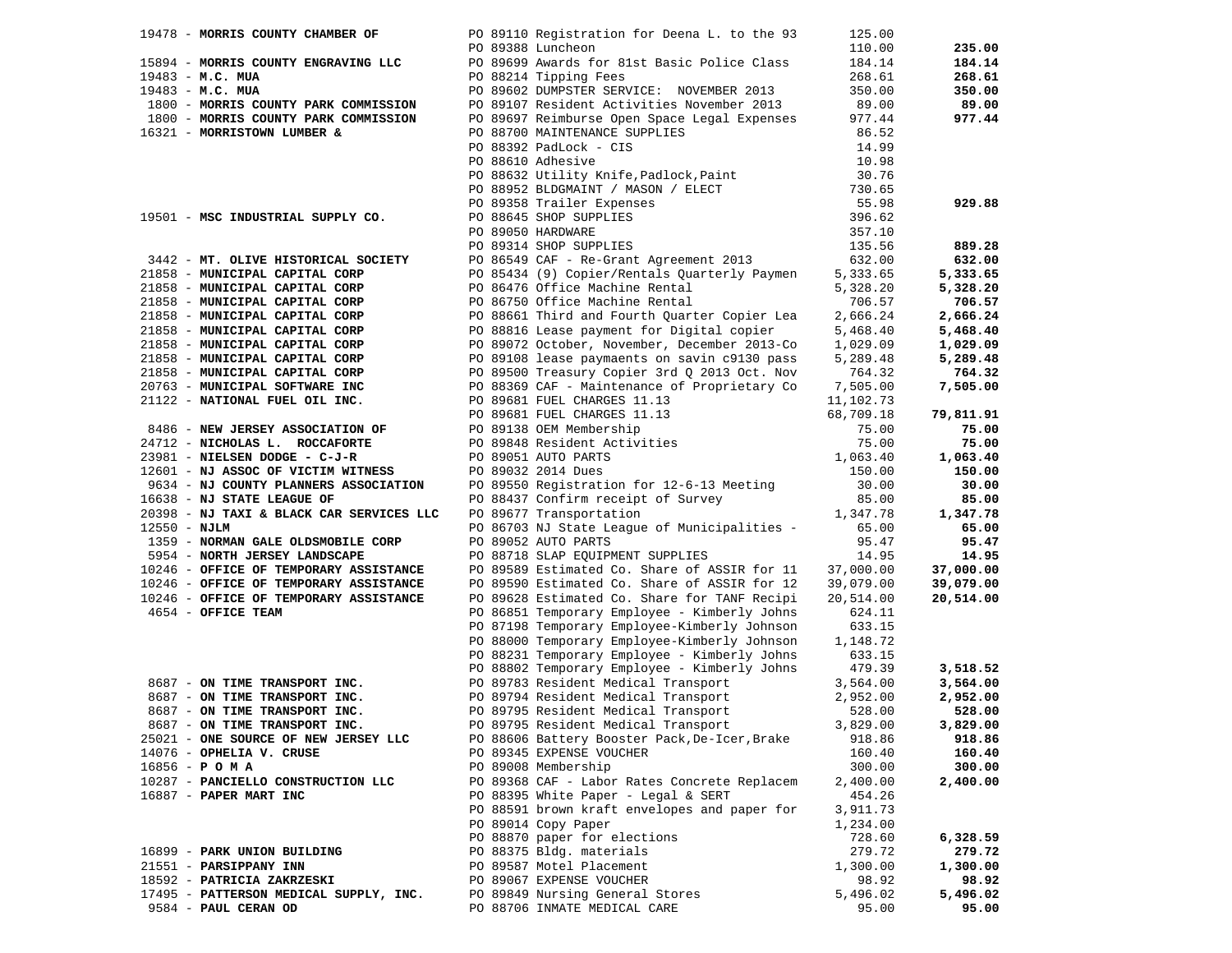|                                      |  |                                                                                                                                                                                                                                                                                                                                                                                                                                                                              |           | 30.00      |
|--------------------------------------|--|------------------------------------------------------------------------------------------------------------------------------------------------------------------------------------------------------------------------------------------------------------------------------------------------------------------------------------------------------------------------------------------------------------------------------------------------------------------------------|-----------|------------|
|                                      |  |                                                                                                                                                                                                                                                                                                                                                                                                                                                                              |           | 4,711.00   |
|                                      |  |                                                                                                                                                                                                                                                                                                                                                                                                                                                                              |           | 379.98     |
|                                      |  |                                                                                                                                                                                                                                                                                                                                                                                                                                                                              |           | 956.24     |
|                                      |  |                                                                                                                                                                                                                                                                                                                                                                                                                                                                              |           | 23,250.00  |
|                                      |  |                                                                                                                                                                                                                                                                                                                                                                                                                                                                              |           |            |
|                                      |  |                                                                                                                                                                                                                                                                                                                                                                                                                                                                              |           |            |
|                                      |  |                                                                                                                                                                                                                                                                                                                                                                                                                                                                              |           | 1,655.90   |
|                                      |  |                                                                                                                                                                                                                                                                                                                                                                                                                                                                              |           | 56.79      |
|                                      |  |                                                                                                                                                                                                                                                                                                                                                                                                                                                                              |           | 135.20     |
|                                      |  |                                                                                                                                                                                                                                                                                                                                                                                                                                                                              |           | 2,036.84   |
|                                      |  |                                                                                                                                                                                                                                                                                                                                                                                                                                                                              |           | 2,320.17   |
|                                      |  |                                                                                                                                                                                                                                                                                                                                                                                                                                                                              |           | 125.00     |
|                                      |  |                                                                                                                                                                                                                                                                                                                                                                                                                                                                              |           | 8,735.00   |
|                                      |  |                                                                                                                                                                                                                                                                                                                                                                                                                                                                              |           |            |
|                                      |  |                                                                                                                                                                                                                                                                                                                                                                                                                                                                              |           |            |
|                                      |  | 24045 - <b>PRILET JOHNSON</b><br>1966 - <b>PENN-JERSEY PAPER CO.</b><br>1966 - <b>PENN-JERSEY PAPER CO.</b><br>1968760 TRAINING<br>1711.0.00<br>17632 - <b>PEST, LLC</b><br>17047 - <b>PINOCONSON BODY PRICE 2014</b><br>17047 - <b>PINOCONSON BODY PRICE 2014</b><br>17047                                                                                                                                                                                                  |           |            |
|                                      |  | PO 89474 CAF - Subgrant Agreement #PSSS3316-448.00<br>PO 89475 CAF - Subgrant Agreement #PSS3316-J 870.00                                                                                                                                                                                                                                                                                                                                                                    | 870.00    | 7,648.00   |
|                                      |  |                                                                                                                                                                                                                                                                                                                                                                                                                                                                              |           |            |
|                                      |  |                                                                                                                                                                                                                                                                                                                                                                                                                                                                              |           |            |
|                                      |  |                                                                                                                                                                                                                                                                                                                                                                                                                                                                              |           | 14,467.45  |
|                                      |  |                                                                                                                                                                                                                                                                                                                                                                                                                                                                              |           | 43.84      |
|                                      |  |                                                                                                                                                                                                                                                                                                                                                                                                                                                                              |           | 635.71     |
|                                      |  |                                                                                                                                                                                                                                                                                                                                                                                                                                                                              |           | 300.00     |
|                                      |  |                                                                                                                                                                                                                                                                                                                                                                                                                                                                              |           | 550.00     |
|                                      |  |                                                                                                                                                                                                                                                                                                                                                                                                                                                                              |           | 959.37     |
|                                      |  |                                                                                                                                                                                                                                                                                                                                                                                                                                                                              |           |            |
|                                      |  |                                                                                                                                                                                                                                                                                                                                                                                                                                                                              |           | 1,914.55   |
|                                      |  |                                                                                                                                                                                                                                                                                                                                                                                                                                                                              |           | 175.00     |
|                                      |  |                                                                                                                                                                                                                                                                                                                                                                                                                                                                              |           | 1,892.20   |
|                                      |  |                                                                                                                                                                                                                                                                                                                                                                                                                                                                              |           | 253.81     |
|                                      |  |                                                                                                                                                                                                                                                                                                                                                                                                                                                                              |           | 850.00     |
|                                      |  |                                                                                                                                                                                                                                                                                                                                                                                                                                                                              |           | 1,325.19   |
|                                      |  |                                                                                                                                                                                                                                                                                                                                                                                                                                                                              |           | 160.00     |
|                                      |  |                                                                                                                                                                                                                                                                                                                                                                                                                                                                              |           |            |
|                                      |  |                                                                                                                                                                                                                                                                                                                                                                                                                                                                              |           | 4,940.88   |
|                                      |  |                                                                                                                                                                                                                                                                                                                                                                                                                                                                              |           | 195.00     |
|                                      |  |                                                                                                                                                                                                                                                                                                                                                                                                                                                                              |           |            |
|                                      |  | 17189 - PSEAG CO $17189$ - PSEAG CO $17189$ - PSEAG CO $17189$ - PSEAG CO $17183$ - $3110.34$<br>21413 - QUALITY AUTO GLASS, INC $10.34$<br>21413 - QUALITY AUTO GLASS, INC $10.34$<br>21413 - QUALITY AUTO GLASS, INC $10.34$<br>250<br>9912 - REMINGTON & VERNICK ENGINEERS INC PO 89415 PROFESSIONAL SERV 4,566.33<br>9912 - REMENGTON & VERNICK ENGINEERS INC PO 89416 PROFESSIONAL SERV 4,566.33<br>9912 - RENE AXELROD PO 89525 Employee Reimbursement 19.02<br>9912 - | 5,414.13  | 9,980.46   |
|                                      |  |                                                                                                                                                                                                                                                                                                                                                                                                                                                                              |           |            |
|                                      |  |                                                                                                                                                                                                                                                                                                                                                                                                                                                                              |           | 19.02      |
|                                      |  |                                                                                                                                                                                                                                                                                                                                                                                                                                                                              |           | 304.67     |
|                                      |  |                                                                                                                                                                                                                                                                                                                                                                                                                                                                              |           | 142.44     |
| 12034 - RICCIARDI BROTHERS OF        |  |                                                                                                                                                                                                                                                                                                                                                                                                                                                                              |           |            |
|                                      |  | PO 88942 PAINT                                                                                                                                                                                                                                                                                                                                                                                                                                                               | 625.64    |            |
|                                      |  | PO 88943 PAINT                                                                                                                                                                                                                                                                                                                                                                                                                                                               | 680.57    | 1,436.01   |
|                                      |  |                                                                                                                                                                                                                                                                                                                                                                                                                                                                              |           | 280.00     |
|                                      |  |                                                                                                                                                                                                                                                                                                                                                                                                                                                                              |           | 234,957.19 |
|                                      |  |                                                                                                                                                                                                                                                                                                                                                                                                                                                                              |           | 60.00      |
|                                      |  |                                                                                                                                                                                                                                                                                                                                                                                                                                                                              |           | 164.23     |
|                                      |  |                                                                                                                                                                                                                                                                                                                                                                                                                                                                              |           | 1,400.00   |
|                                      |  |                                                                                                                                                                                                                                                                                                                                                                                                                                                                              |           | 1,960.00   |
|                                      |  | 25422 - RINCY M PAZHAYATTIL'S JOSE<br>17338 - RITACCO CONSTRUCTION INC<br>17338 - RITACCO CONSTRUCTION INC<br>17770 - ROBERT A. CHARMOY, DMD PA<br>28600 - ROSENIE LAMONTE<br>28600 - ROSENLIE LAMONTE<br>28600 - ROSENLIE LAMONTE<br>2860 -                                                                                                                                                                                                                                 |           |            |
|                                      |  | PO 88653 AUTO PARTS                                                                                                                                                                                                                                                                                                                                                                                                                                                          | 1,075.92  |            |
|                                      |  | PO 89055 AUTO PARTS                                                                                                                                                                                                                                                                                                                                                                                                                                                          | 1,744.96  | 2,883.48   |
| 11414 - ROUTEMATCH SOFTWARE, INC.    |  | PO 89340 CAF - Expansion of Licenses and Pro                                                                                                                                                                                                                                                                                                                                                                                                                                 | 21,545.50 | 21,545.50  |
| 1842 - RUSSELL KRAJICK               |  | PO 89807 Resident Activities                                                                                                                                                                                                                                                                                                                                                                                                                                                 | 150.00    | 150.00     |
| 9938 - RUTGERS CENTER FOR CONTINUING |  | PO 89242 CAF - 9938-552                                                                                                                                                                                                                                                                                                                                                                                                                                                      | 784.00    |            |
|                                      |  | PO 89253 CAF - 9938-573                                                                                                                                                                                                                                                                                                                                                                                                                                                      | 649.00    | 1,433.00   |
| 17448 - RUTGERS THE STATE UNIVERSITY |  | PO 89352 CONTINUING EDUCATION PROGRAM                                                                                                                                                                                                                                                                                                                                                                                                                                        | 40.00     | 40.00      |
| 19806 - RUTGERS UNIVERSITY           |  | PO 84979 Preparation of Annual Financial Sta                                                                                                                                                                                                                                                                                                                                                                                                                                 | 1,195.00  | 1,195.00   |
| 19804 - RUTGERS-THE STATE UNIVERSITY |  | PO 87152 Communicable Disease Outbreak Train                                                                                                                                                                                                                                                                                                                                                                                                                                 | 35.00     | 35.00      |
|                                      |  |                                                                                                                                                                                                                                                                                                                                                                                                                                                                              |           |            |
| $17461 - S$ & S WORLDWIDE, INC.      |  | PO 89815 Resident Activities                                                                                                                                                                                                                                                                                                                                                                                                                                                 | 194.98    | 194.98     |
| 26352 - SAINT CLARES HOSPITAL, INC.  |  | PO 88687 Medical Services - St Clares Hosp 10                                                                                                                                                                                                                                                                                                                                                                                                                                | 394.15    | 394.15     |
| 26340 - SANDRA HOYER                 |  | PO 89009 SANE SART Supplemental Pay                                                                                                                                                                                                                                                                                                                                                                                                                                          | 71.45     | 71.45      |
| 17535 - SCANTRON SERVICE GROUP       |  | PO 87228 One Year Onsite Maintenance Agreeme                                                                                                                                                                                                                                                                                                                                                                                                                                 | 4,199.00  | 4,199.00   |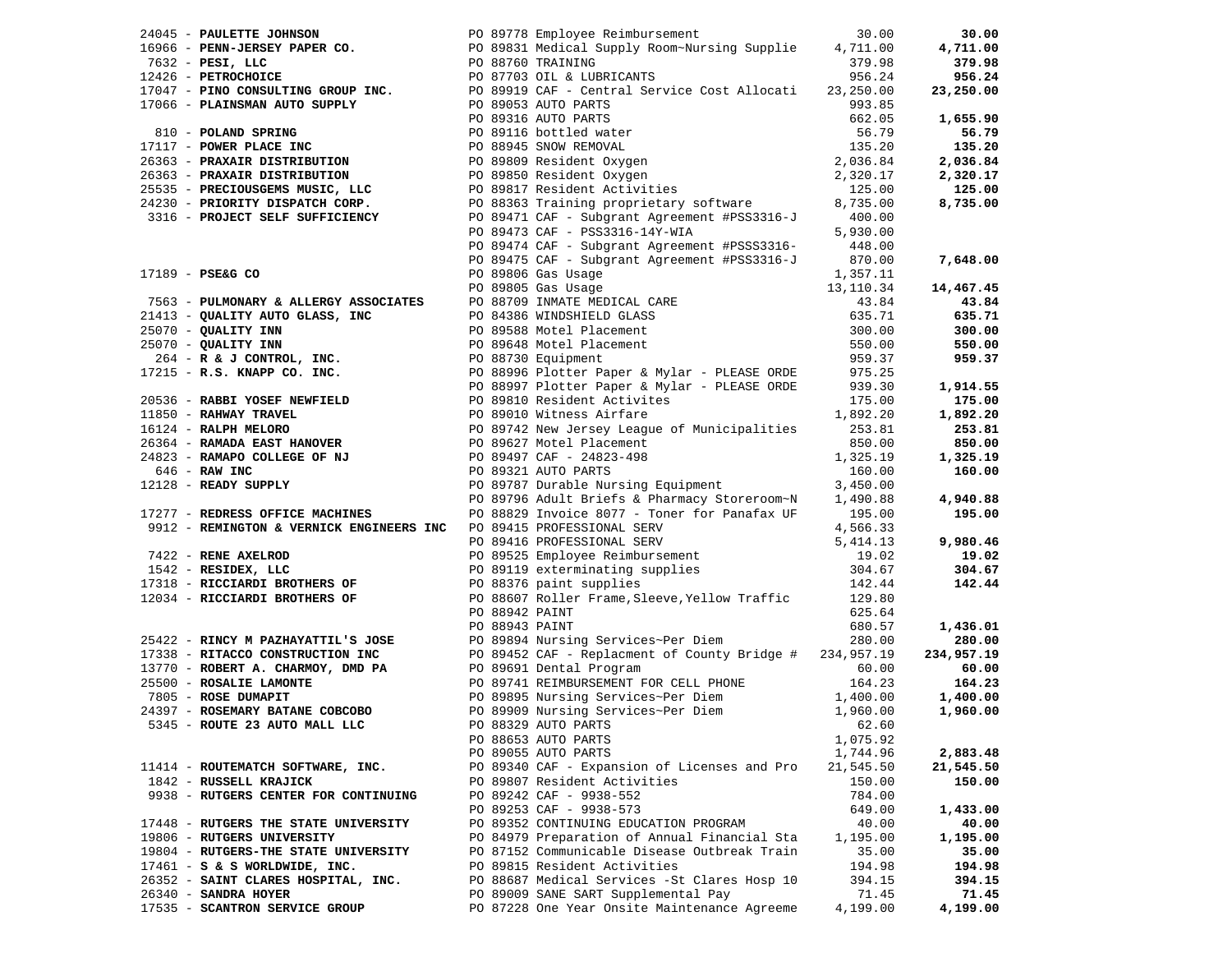| 24284 - SELECT REHABILITATION INC. |                   | PO 89785 CAF - Phsyical, Occupational and Sp 153,878.09                                                                                                                                                                                                                 |          | 153,878.09        |
|------------------------------------|-------------------|-------------------------------------------------------------------------------------------------------------------------------------------------------------------------------------------------------------------------------------------------------------------------|----------|-------------------|
|                                    |                   |                                                                                                                                                                                                                                                                         |          | 149,055.40        |
|                                    |                   |                                                                                                                                                                                                                                                                         |          |                   |
|                                    |                   |                                                                                                                                                                                                                                                                         |          | 134,632.35        |
|                                    |                   |                                                                                                                                                                                                                                                                         |          | 5,750.00          |
|                                    |                   |                                                                                                                                                                                                                                                                         |          | 5,860.98          |
|                                    |                   | 27203 - SELECT REHABILITATION INC.<br>27284 - SELECT REHABILITATION INC.<br>27284 - SELECT REHABILITATION INC.<br>274284 - SELECT REHABILITATION INC.<br>21685 - SENIOR SALON SERVICES LLC<br>2755.00<br>21685 - SENIOR SALON SERVICES LL                               |          | 2,700.00          |
|                                    |                   |                                                                                                                                                                                                                                                                         |          | 1,645.24          |
|                                    |                   |                                                                                                                                                                                                                                                                         |          |                   |
|                                    |                   |                                                                                                                                                                                                                                                                         |          | 224.70            |
|                                    |                   |                                                                                                                                                                                                                                                                         |          | 543.29            |
|                                    |                   |                                                                                                                                                                                                                                                                         |          | 164.04            |
| 17726 - SHI INTERNATIONAL CORP     |                   | PO 87170 Yearly Software Maintenance Renewal 1,654.85                                                                                                                                                                                                                   |          |                   |
|                                    |                   |                                                                                                                                                                                                                                                                         |          |                   |
|                                    |                   | PO 87171 Yearly NetZoom Renewal                                                                                                                                                                                                                                         | 1,334.00 |                   |
|                                    |                   | PO 87172 Yearly Subscription Renewal - LogM 1,881.36                                                                                                                                                                                                                    |          |                   |
|                                    |                   | PO 87645 Software for Treasury - Quote 71574                                                                                                                                                                                                                            | 1,042.60 |                   |
|                                    |                   |                                                                                                                                                                                                                                                                         |          |                   |
|                                    |                   |                                                                                                                                                                                                                                                                         |          | 186,319.81        |
|                                    |                   |                                                                                                                                                                                                                                                                         |          | 166.50            |
|                                    |                   |                                                                                                                                                                                                                                                                         |          | 100.00            |
|                                    |                   |                                                                                                                                                                                                                                                                         |          | 800.00            |
|                                    |                   |                                                                                                                                                                                                                                                                         |          | 315.48            |
|                                    |                   |                                                                                                                                                                                                                                                                         |          |                   |
|                                    |                   |                                                                                                                                                                                                                                                                         |          | 188,917.88        |
|                                    |                   |                                                                                                                                                                                                                                                                         |          | 187.60            |
|                                    |                   |                                                                                                                                                                                                                                                                         |          | 43.90             |
|                                    |                   |                                                                                                                                                                                                                                                                         |          | 1,207.50          |
|                                    |                   |                                                                                                                                                                                                                                                                         |          | 64.99             |
|                                    |                   |                                                                                                                                                                                                                                                                         |          | 7,276.49          |
|                                    |                   |                                                                                                                                                                                                                                                                         |          | 300.00            |
|                                    |                   |                                                                                                                                                                                                                                                                         |          | 4,561.54          |
|                                    |                   |                                                                                                                                                                                                                                                                         |          | 964.35            |
| 10612 - SPRINT-NEXTEL              |                   |                                                                                                                                                                                                                                                                         |          | 260.94            |
| 4611 - STAPLES BUSINESS ADVANTAGE  |                   | PO 87567 Nextel Monthly Mobile Phone Service 260.94<br>PO 85253 Confirm Emergency & Sanitary Items 58.28                                                                                                                                                                |          |                   |
|                                    |                   |                                                                                                                                                                                                                                                                         |          | 58.28             |
| 4611 - STAPLES BUSINESS ADVANTAGE  |                   | PO 87799 SUPPLIES<br>90 87799 SUPPLIES<br>20 87821 OFFICE SUPPLIES<br>20 87821 OFFICE SUPPLIES<br>20 92.74<br>20 88161 office supplies for ETS<br>20 88254 copy paper for ETS<br>26 80.10<br>20 88255 office supplies for ETS<br>41.86<br>28 8654 OFFICE SUPPLIES<br>28 | 141.02   | 141.02            |
| 4611 - STAPLES BUSINESS ADVANTAGE  |                   |                                                                                                                                                                                                                                                                         |          | 92.74             |
| 4611 - STAPLES BUSINESS ADVANTAGE  |                   |                                                                                                                                                                                                                                                                         |          | 655.77            |
| 4611 - STAPLES BUSINESS ADVANTAGE  |                   |                                                                                                                                                                                                                                                                         |          | 76.02             |
| 4611 - STAPLES BUSINESS ADVANTAGE  |                   |                                                                                                                                                                                                                                                                         |          | 680.10            |
| 4611 - STAPLES BUSINESS ADVANTAGE  |                   |                                                                                                                                                                                                                                                                         |          | 450.72            |
| 4611 - STAPLES BUSINESS ADVANTAGE  |                   |                                                                                                                                                                                                                                                                         |          | 41.86             |
| 4611 - STAPLES BUSINESS ADVANTAGE  |                   |                                                                                                                                                                                                                                                                         |          | 284.37            |
| 4611 - STAPLES BUSINESS ADVANTAGE  |                   |                                                                                                                                                                                                                                                                         |          | 764.40            |
| 4611 - STAPLES BUSINESS ADVANTAGE  |                   |                                                                                                                                                                                                                                                                         |          | 756.97            |
| 4611 - STAPLES BUSINESS ADVANTAGE  |                   |                                                                                                                                                                                                                                                                         |          | 136.46            |
| 4611 - STAPLES BUSINESS ADVANTAGE  |                   |                                                                                                                                                                                                                                                                         |          | 599.98            |
| 4611 - STAPLES BUSINESS ADVANTAGE  |                   |                                                                                                                                                                                                                                                                         |          | 1,013.90          |
|                                    |                   |                                                                                                                                                                                                                                                                         |          |                   |
| 4611 - STAPLES BUSINESS ADVANTAGE  |                   | PO 88843 2014 Planners                                                                                                                                                                                                                                                  | 44.50    | 44.50             |
| 4611 - STAPLES BUSINESS ADVANTAGE  |                   |                                                                                                                                                                                                                                                                         |          | 223.82            |
| 4611 - STAPLES BUSINESS ADVANTAGE  | PO 88860 Supplies |                                                                                                                                                                                                                                                                         | 246.34   | 246.34            |
| 4611 - STAPLES BUSINESS ADVANTAGE  |                   | PO 88847 Supplies for November 2013 223.82<br>PO 88860 Supplies 246.34<br>PO 89024 Misc.Supplies 37.78<br>PO 89026 Office Supplies 1335.88                                                                                                                              |          | 37.78             |
| 4611 - STAPLES BUSINESS ADVANTAGE  |                   | PO 89036 Office Supplies                                                                                                                                                                                                                                                |          | 1,335.88 1,335.88 |
| 4611 - STAPLES BUSINESS ADVANTAGE  |                   | PO 89056 OFFICE SUPPLIES                                                                                                                                                                                                                                                | 224.72   | 224.72            |
| 4611 - STAPLES BUSINESS ADVANTAGE  |                   | PO 89062 Office Supplies                                                                                                                                                                                                                                                | 75.35    | 75.35             |
| 4611 - STAPLES BUSINESS ADVANTAGE  |                   | PO 89068 OFFICE SUPPLIES                                                                                                                                                                                                                                                | 48.52    | 48.52             |
| 4611 - STAPLES BUSINESS ADVANTAGE  |                   | PO 89069 Office Supplies Order Date 11/19/13                                                                                                                                                                                                                            | 444.49   | 444.49            |
| 4611 - STAPLES BUSINESS ADVANTAGE  |                   | PO 89115 General Admin - File Roll Organizer                                                                                                                                                                                                                            | 148.62   | 148.62            |
| 4611 - STAPLES BUSINESS ADVANTAGE  |                   | PO 89124 Supplies                                                                                                                                                                                                                                                       | 290.02   | 290.02            |
| 4611 - STAPLES BUSINESS ADVANTAGE  |                   |                                                                                                                                                                                                                                                                         |          |                   |
|                                    |                   | PO 89127 GPS - Sheriff's Admin & CIS                                                                                                                                                                                                                                    | 653.92   | 653.92            |
| 4611 - STAPLES BUSINESS ADVANTAGE  |                   | PO 89152 AT&T Speaker Phone - B. Bauer                                                                                                                                                                                                                                  | 52.22    | 52.22             |
| 4611 - STAPLES BUSINESS ADVANTAGE  |                   | PO 89167 Staples Invoices 3215909881, 321590                                                                                                                                                                                                                            | 52.47    | 52.47             |
| 4611 - STAPLES BUSINESS ADVANTAGE  |                   | PO 89186 Office Supplies                                                                                                                                                                                                                                                | 161.48   | 161.48            |
| 4611 - STAPLES BUSINESS ADVANTAGE  |                   | PO 89187 Office Supplies                                                                                                                                                                                                                                                | 277.53   | 277.53            |
| 4611 - STAPLES BUSINESS ADVANTAGE  |                   | PO 89350 Office Supplies                                                                                                                                                                                                                                                | 532.00   | 532.00            |
| 4611 - STAPLES BUSINESS ADVANTAGE  |                   | PO 89355 Supplies                                                                                                                                                                                                                                                       | 210.06   | 210.06            |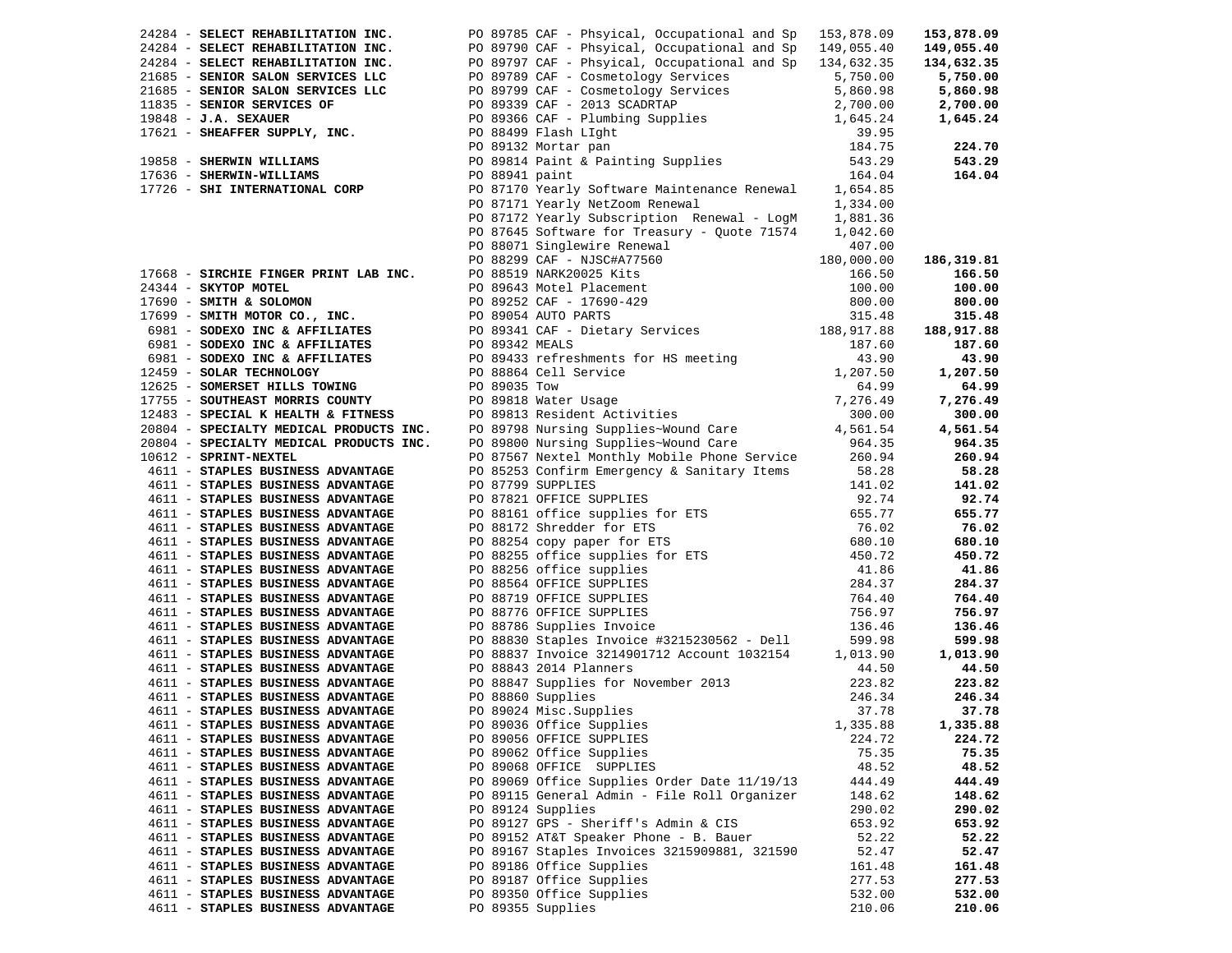| 4611 - STAPLES BUSINESS ADVANTAGE                                                                   |                |                                                                                                                                                                                                                                                | 97.78     | 97.78     |
|-----------------------------------------------------------------------------------------------------|----------------|------------------------------------------------------------------------------------------------------------------------------------------------------------------------------------------------------------------------------------------------|-----------|-----------|
| 4611 - STAPLES BUSINESS ADVANTAGE                                                                   |                |                                                                                                                                                                                                                                                | 208.05    | 208.05    |
| 4611 - STAPLES BUSINESS ADVANTAGE                                                                   |                |                                                                                                                                                                                                                                                | 35.08     | 35.08     |
| 4611 - STAPLES BUSINESS ADVANTAGE                                                                   |                |                                                                                                                                                                                                                                                | 227.76    | 227.76    |
| 4611 - STAPLES BUSINESS ADVANTAGE                                                                   |                |                                                                                                                                                                                                                                                | 198.45    | 198.45    |
|                                                                                                     |                | PO 89387 supplies Invoice<br>PO 89403 Office Supplies<br>PO 89428 Stamp<br>PO 89432 2014 Calendars<br>PO 89484 Office Supplies<br>PO 89583 Data Processing Supplies                                                                            |           |           |
| 4611 - STAPLES BUSINESS ADVANTAGE                                                                   |                |                                                                                                                                                                                                                                                | 286.80    | 286.80    |
| 4611 - STAPLES BUSINESS ADVANTAGE                                                                   |                |                                                                                                                                                                                                                                                | 419.90    | 419.90    |
| 4611 - STAPLES BUSINESS ADVANTAGE                                                                   |                | PO 89708 Medical Services - Office Supplies                                                                                                                                                                                                    | 96.68     | 96.68     |
| 4611 - STAPLES BUSINESS ADVANTAGE                                                                   |                | PO 89916 Adjuster's office supplies and Brot                                                                                                                                                                                                   | 867.83    | 867.83    |
| $17819$ - STAR LEDGER                                                                               |                | PO 89816 Newspaper for Bistro                                                                                                                                                                                                                  | 61.28     | 61.28     |
| 5021 - STATE SHUTTLE INC                                                                            |                | PO 89248 CAF - Agreement #STATSHUT-14M-JARC                                                                                                                                                                                                    | 3,686.94  |           |
|                                                                                                     |                | PO 89249 CAF - Agreement #STATSHUT-14M-JARC                                                                                                                                                                                                    | 3,686.94  |           |
|                                                                                                     |                | PO 89250 CAF - Agreement #STATSHUT-14M-JARC                                                                                                                                                                                                    | 3,357.17  | 10,731.05 |
| 16675 - STATE TOXICOLOGY LABORATORY                                                                 |                | PO 89021 Background tests                                                                                                                                                                                                                      | 225.00    | 225.00    |
| 12311 - STATEWIDE COMMUNICATIONS INC                                                                |                | PO 88070 Various Telecom Wiring                                                                                                                                                                                                                | 2,470.00  |           |
|                                                                                                     |                |                                                                                                                                                                                                                                                |           | 2,470.00  |
| 15211 - STEVEN B. HODES, DVM PA<br>$24132 - STS$ TIRE & AUTO CENTERS                                |                | PO 88403 Medical - K-9/Dogs/Koby/Othello/Fin                                                                                                                                                                                                   | 775.87    | 775.87    |
|                                                                                                     | PO 89057 TIRES |                                                                                                                                                                                                                                                | 126.80    | 126.80    |
|                                                                                                     |                |                                                                                                                                                                                                                                                |           | 1,556.60  |
|                                                                                                     |                |                                                                                                                                                                                                                                                |           | 468.58    |
|                                                                                                     |                |                                                                                                                                                                                                                                                |           | 300.00    |
|                                                                                                     |                |                                                                                                                                                                                                                                                |           | 1,041.00  |
|                                                                                                     |                |                                                                                                                                                                                                                                                |           | 14.70     |
|                                                                                                     |                |                                                                                                                                                                                                                                                |           | 802.05    |
|                                                                                                     |                |                                                                                                                                                                                                                                                |           |           |
|                                                                                                     |                |                                                                                                                                                                                                                                                |           | 2,800.00  |
|                                                                                                     |                |                                                                                                                                                                                                                                                |           | 635.95    |
|                                                                                                     |                |                                                                                                                                                                                                                                                |           | 1,970.00  |
|                                                                                                     |                |                                                                                                                                                                                                                                                |           | 1,774.50  |
|                                                                                                     |                |                                                                                                                                                                                                                                                |           | 9,263.97  |
|                                                                                                     |                |                                                                                                                                                                                                                                                |           | 10,472.50 |
| 19966 - THE 200 CLUB OF MORRIS COUNTY<br>14476 - THE EDUCATIONAL CENTER                             |                | PO 89026 Annual Member Meeting                                                                                                                                                                                                                 | 55.00     | 55.00     |
|                                                                                                     |                | PO 89438 CAF - JJ-1301                                                                                                                                                                                                                         | 11,832.00 | 11,832.00 |
| 4859 - THE INSTITUTE FOR FORENSIC                                                                   |                | PO 89029 Psychological Evaluation                                                                                                                                                                                                              | 1,700.00  |           |
|                                                                                                     |                | PO 89074 Bravo/Robinson New Hire Evaluations                                                                                                                                                                                                   | 650.00    | 2,350.00  |
|                                                                                                     |                | 15627 - THE KNOX COMPANY<br>17242 - THE LAW OFFICE OF<br>19739 - THE RBA GROUP INC.<br>19739 - THE RBA GROUP INC.<br>19739 - THE RBA GROUP INC.<br>19739 - THE RBA GROUP INC.<br>19739 - THE RBA GROUP INC.<br>19739 - THE RBA GROUP INC.<br>1 | 5,742.00  | 5,742.00  |
|                                                                                                     |                |                                                                                                                                                                                                                                                |           |           |
|                                                                                                     |                |                                                                                                                                                                                                                                                | 362.46    | 362.46    |
|                                                                                                     |                |                                                                                                                                                                                                                                                | 10,922.58 | 10,922.58 |
|                                                                                                     |                |                                                                                                                                                                                                                                                | 4,325.68  |           |
|                                                                                                     |                |                                                                                                                                                                                                                                                | 228.10    | 4,553.78  |
|                                                                                                     |                |                                                                                                                                                                                                                                                | 575.97    |           |
| 281 - TOMAR INDUSTRIES INC<br>10117 - TOWNSHIP OF CHATHAM<br>26317 - TRACK STAR INTERNATIONAL, INC. |                |                                                                                                                                                                                                                                                | 10,471.05 | 11,047.02 |
|                                                                                                     |                |                                                                                                                                                                                                                                                | 168.60    | 168.60    |
|                                                                                                     |                | PO 88695 River Road Paving Project/Shunpike                                                                                                                                                                                                    | 25,000.00 | 25,000.00 |
|                                                                                                     |                | PO 88767 GPS TRACKING DEVICES                                                                                                                                                                                                                  | 3,500.00  | 3,500.00  |
|                                                                                                     |                | PO 88782 ELEVATOR INSPECTION FEE                                                                                                                                                                                                               | 1,472.00  | 1,472.00  |
| 19995 - TREASURER-STATE OF NEW JERSEY<br>785 - TRIANGLE COMMUNICATIONS LLC                          |                |                                                                                                                                                                                                                                                | 1,360.00  |           |
|                                                                                                     |                | PO 88298 Radio Repairs<br>PO 89445 Radio repairs<br>PO 89256 Sheriff's Office legal services                                                                                                                                                   | 85.00     | 1,445.00  |
|                                                                                                     |                |                                                                                                                                                                                                                                                |           |           |
| 12333 - TRIMBOLI & PRUSINOWSKI, LLC                                                                 |                |                                                                                                                                                                                                                                                | 1,464.00  | 1,464.00  |
| 1739 - TURTLE & HUGHES, INC                                                                         |                | PO 88159 Other office expense<br>PO 88720 ELECTRICAL SUPPLIES                                                                                                                                                                                  | 456.32    |           |
|                                                                                                     |                | PO 88720 ELECTRICAL SUPPLIES                                                                                                                                                                                                                   | 39.65     | 495.97    |
| 9285 - U.S. SECURITY ASSOCIATES, INC.                                                               |                | PO 88391 CAF - Unarmed Security Guardsf for                                                                                                                                                                                                    | 4,212.64  |           |
|                                                                                                     |                | PO 89647 Security Officer                                                                                                                                                                                                                      | 638.75    | 4,851.39  |
| 18233 - UNITED PARCEL SERVICE                                                                       |                | PO 89155 Adjuster's Patient Vouchers 2012                                                                                                                                                                                                      | 25.25     | 25.25     |
| 18232 - UNITED PARCEL SERVICE                                                                       |                | PO 89361 UPS overnight shipment NJDEP                                                                                                                                                                                                          | 17.08     |           |
|                                                                                                     |                | PO 89362 UPS overnight shipment to NJDOT                                                                                                                                                                                                       | 21.27     | 38.35     |
| 5672 - UNITED RENTALS                                                                               |                | PO 87121 Decon Trailer Repair                                                                                                                                                                                                                  | 2,882.60  | 2,882.60  |
| 26336 - UNITED STATES BRONZE SIGN                                                                   |                | PO 88798 HP - SAMPLE PLAQUE                                                                                                                                                                                                                    | 259.85    | 259.85    |
|                                                                                                     |                |                                                                                                                                                                                                                                                |           |           |
| 446 - UNITRONIX DATA SYSTEMS INC                                                                    |                | PO 88155 CAF - Maintenance of Proprietary Co                                                                                                                                                                                                   | 5,154.31  | 5,154.31  |
| 15732 - UNIVERSAL UNIFORM SALES CO INC                                                              |                | PO 88729 CAF - Custom Fitted Uniforms                                                                                                                                                                                                          | 1,281.12  | 1,281.12  |
| 15732 - UNIVERSAL UNIFORM SALES CO INC                                                              |                | PO 88791 CAF - Custom Fitted Uniforms                                                                                                                                                                                                          | 435.15    | 435.15    |
| 15732 - UNIVERSAL UNIFORM SALES CO INC                                                              |                | PO 89268 Badge Holder                                                                                                                                                                                                                          | 29.95     | 29.95     |
| 18285 - VAN CLEEF ENGINEERING ASSOC                                                                 |                | PO 89684 Property Survey - Farley                                                                                                                                                                                                              | 5,243.40  | 5,243.40  |
|                                                                                                     |                |                                                                                                                                                                                                                                                |           |           |
| 1855 - VERA BLOSSOM                                                                                 |                | PO 89344 EXPENSE VOUCHER                                                                                                                                                                                                                       | 86.65     | 86.65     |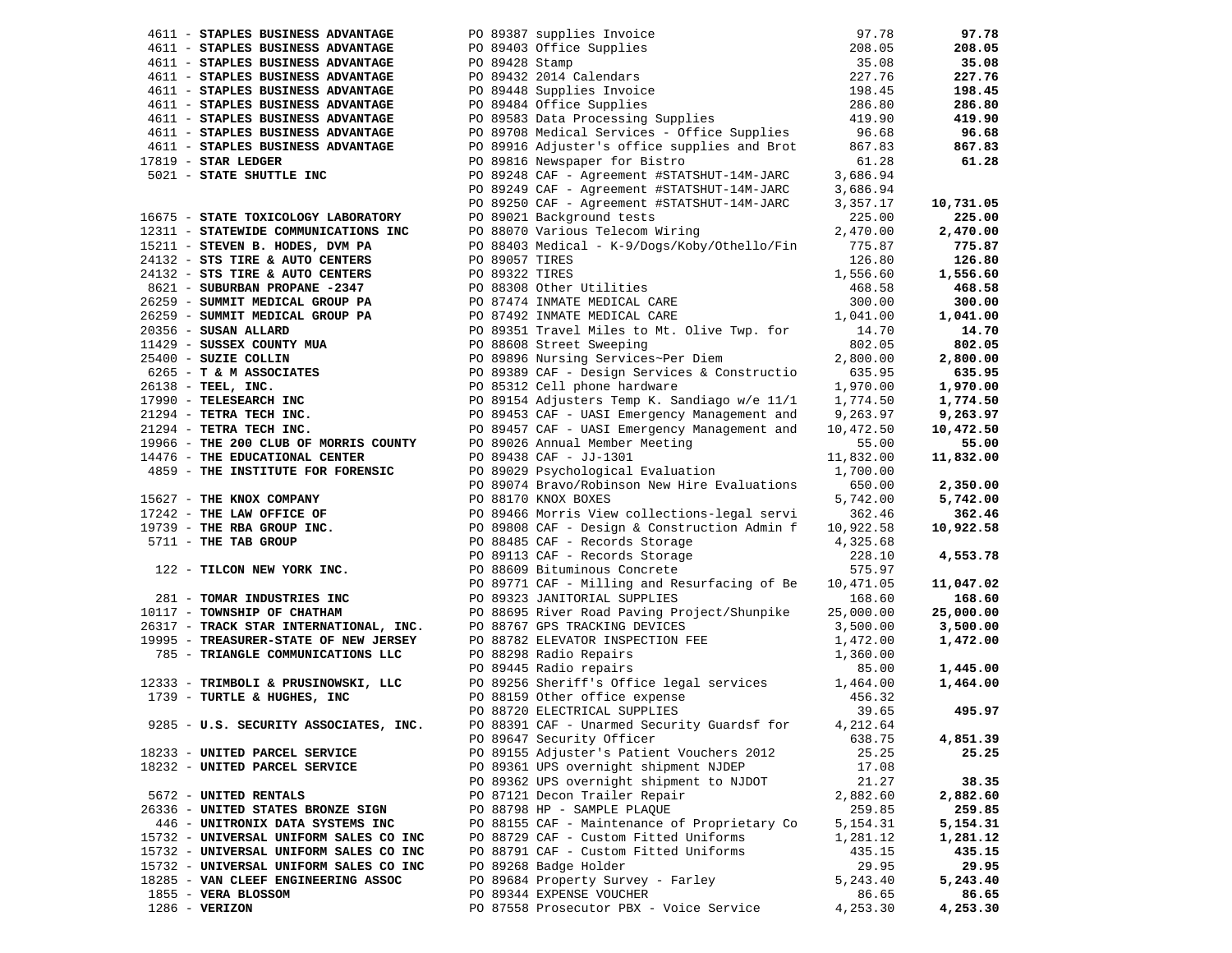| $1286 - VERIZON$                                                         |                  | PO 87559 Monthly Data Services (TLS, JDC ISD                                                                                                                                                                                                                                            | 52,130.40        | 52,130.40        |
|--------------------------------------------------------------------------|------------------|-----------------------------------------------------------------------------------------------------------------------------------------------------------------------------------------------------------------------------------------------------------------------------------------|------------------|------------------|
| $1286$ - VERIZON                                                         |                  | PO 87564 Prosecutor PBX - Voice Service                                                                                                                                                                                                                                                 | 4,249.83         | 4,249.83         |
| $1286$ - VERIZON                                                         |                  | PO 87569 Monthly Data Services (TLS, JDC ISD 9,966.06                                                                                                                                                                                                                                   |                  | 9,966.06         |
| $1286$ - VERIZON                                                         |                  |                                                                                                                                                                                                                                                                                         | 9,455.99         | 9,455.99         |
| $1286$ - VERIZON                                                         |                  | PO 88041 PRI Service Armory Circuit 4,745.20                                                                                                                                                                                                                                            |                  | 4,745.20         |
| $1286$ - VERIZON                                                         |                  | PO 88046 Prosecutor PBX - Voice Service                                                                                                                                                                                                                                                 | 4,262.87         | 4,262.87         |
| $1286$ - VERIZON                                                         |                  | PO 88048 Monthly Data Services (TLS, JDC ISD                                                                                                                                                                                                                                            | 10,222.08        | 10,222.08        |
| $1286$ - VERIZON                                                         |                  |                                                                                                                                                                                                                                                                                         | 397.74           | 397.74           |
| $1286$ - VERIZON                                                         |                  | PO 88141 Phillipsburg - October bill<br>PO 88142 Dover office; October bill.                                                                                                                                                                                                            | 86.79            | 86.79            |
| $1286$ - VERIZON                                                         |                  |                                                                                                                                                                                                                                                                                         | 29.24            | 29.24            |
| $1286$ - VERIZON                                                         |                  | PO 88857 MORRIS CO SHERIFF'S OFCS & INST                                                                                                                                                                                                                                                | 99.92            | 99.92            |
| $1286 - VERIZON$                                                         |                  |                                                                                                                                                                                                                                                                                         | 411.09           | 411.09           |
| $1286$ - VERIZON                                                         |                  |                                                                                                                                                                                                                                                                                         | 10,305.75        | 10,305.75        |
| $1286$ - VERIZON                                                         |                  |                                                                                                                                                                                                                                                                                         | 30.00            | 30.00            |
| $1286 - VERIZON$                                                         |                  |                                                                                                                                                                                                                                                                                         | 251.38           | 251.38           |
| $1286$ - VERIZON                                                         |                  | PO 89557 Telephone Services - pobox 4833 (II                                                                                                                                                                                                                                            | 83.25            | 83.25            |
| $1286$ - VERIZON                                                         |                  |                                                                                                                                                                                                                                                                                         | 1,726.81         | 1,726.81         |
| $1286$ - VERIZON                                                         |                  |                                                                                                                                                                                                                                                                                         | 1,821.86         | 1,821.86         |
| $1286$ - VERIZON                                                         |                  | PO 87559 Monthly Data Services (TLS, JDC ISP<br>PO 87564 Prosecutor PBX - Voice Service<br>PO 87564 Monthly Data Services (TLS, JDC ISP<br>PO 88040 PRI Service LPS Circiuts<br>PO 88041 PRI Service Armory Circuit<br>PO 88046 Prosecut<br>PO 89857 CAF - Telephone Service for Period | 33,780.21        | 33,780.21        |
| $1286$ - VERIZON                                                         |                  | PO 89861 CAF - Telephone Service for Period                                                                                                                                                                                                                                             | 35,099.23        | 35,099.23        |
| 21097 - VERIZON BUSINESS                                                 |                  |                                                                                                                                                                                                                                                                                         | 459.00           | 459.00           |
| 10502 - VERIZON BUSINESS                                                 |                  | PO 88305 Telephone - Mgt Network                                                                                                                                                                                                                                                        | 1,266.20         | 1,266.20         |
| $10668$ - VERIZON CABS                                                   |                  | PO 88301 Telephone Services - 911 switch                                                                                                                                                                                                                                                | 4,439.04         | 4,439.04         |
| 8233 - VERIZON WIRELESS                                                  |                  | PO 87074 Cell Phones                                                                                                                                                                                                                                                                    | 841.38           | 841.38           |
| 1348 - VERIZON WIRELESS                                                  |                  | PO 87140 Statement -                                                                                                                                                                                                                                                                    | 1,394.39         |                  |
|                                                                          |                  | PO 89774 COUNTY WIDE VERIZON WIRELESS MOBILE                                                                                                                                                                                                                                            | 286.31           |                  |
|                                                                          |                  | PO 89774 COUNTY WIDE VERIZON WIRELESS MOBILE                                                                                                                                                                                                                                            | 6,140.24         | 7,820.94         |
| 10541 - VINCENT D. CARRINGTON, DDS                                       |                  | PO 88783 DENTAL PEER REVIEW                                                                                                                                                                                                                                                             | 500.00           | 500.00           |
| 11748 - VISION TRAINING ASSOCIATES                                       |                  | PO 89737 Countywide Training - Environmental                                                                                                                                                                                                                                            | 1,578.99         | 1,578.99         |
| 14319 - VISITING NURSE ASSOC. OF                                         | PO 89386 No Caf# |                                                                                                                                                                                                                                                                                         | 8,129.00         | 8,129.00         |
| 8384 - VMC                                                               |                  | PO 89346 CAF - 2013 funding through the Olde                                                                                                                                                                                                                                            | 7,660.00         | 7,660.00         |
| 25832 - VOIANCE LANGUAGE SERVICES, LLC                                   |                  | PO 88306 Interpretor                                                                                                                                                                                                                                                                    | 365.49           | 365.49           |
| 6146 - W.B. MASON COMPANY INC                                            |                  | PO 85222 Confirm Orders Received<br>PO 88135 Office Supplies<br>PO 88722 OFFICE SUPPLIES                                                                                                                                                                                                | 142.38           |                  |
|                                                                          |                  |                                                                                                                                                                                                                                                                                         | 2,092.30         |                  |
|                                                                          |                  |                                                                                                                                                                                                                                                                                         | 1,674.20         |                  |
|                                                                          |                  | PO 88800 SUPPLIES - OCT. 2013<br>PO 89356 Office Supplies                                                                                                                                                                                                                               | 221.85           |                  |
|                                                                          |                  | PO 89356 Office Supplies                                                                                                                                                                                                                                                                | 176.54           |                  |
|                                                                          |                  | PO 89696 Paper - GIS - Contracted Services                                                                                                                                                                                                                                              | 86.64            |                  |
|                                                                          |                  | PO 89755 OFFICE SUPPLIES                                                                                                                                                                                                                                                                | 218.93           | 4,612.84         |
| 24945 - WALGREENS PHARMACY #10379                                        |                  | PO 89649 Prescriptions                                                                                                                                                                                                                                                                  | 535.59           | 535.59           |
| 18375 - WARDS ICE CREAM CO INC.<br>18388 - WARREN COUNTY COMMUNITY COLL. |                  | PO 89801 Nursing Supplies~Health Fair, 2013                                                                                                                                                                                                                                             | 439.70<br>800.00 | 439.70<br>800.00 |
| 18389 - WARREN COUNTY TECHNICAL SCHOOL                                   |                  | PO 89241 CAF - 18388-528                                                                                                                                                                                                                                                                | 728.16           |                  |
|                                                                          |                  | PO 88988 CAF - 18389-466<br>PO 88989 CAF - 18389-422                                                                                                                                                                                                                                    | 728.16           |                  |
|                                                                          |                  | PO 89478 CAF - 18389-930                                                                                                                                                                                                                                                                | 728.16           | 2,184.48         |
| 24231 - WATERS, MCPHERSON, MCNEILL, P.C.                                 |                  | PO 89467 Acquisitions-legal services rendere                                                                                                                                                                                                                                            | 8.88             |                  |
|                                                                          |                  | PO 89467 Acquisitions-legal services rendere                                                                                                                                                                                                                                            | 1,368.50         |                  |
|                                                                          |                  | PO 89467 Acquisitions-legal services rendere                                                                                                                                                                                                                                            | 4,157.70         | 5,535.08         |
| 10812 - WEST PAYMENT CENTER                                              |                  | PO 87361 discount plan charges: $9/5/13-10/4/$                                                                                                                                                                                                                                          | 162.00           | 162.00           |
| 10812 - WEST PAYMENT CENTER                                              |                  | PO 88441 Confirmation Data Information Charg                                                                                                                                                                                                                                            | 836.16           | 836.16           |
| 10812 - WEST PAYMENT CENTER                                              |                  | PO 88505 Online Oct. 2013 Charges                                                                                                                                                                                                                                                       | 2,603.00         | 2,603.00         |
| 10812 - WEST PAYMENT CENTER                                              |                  | PO 88592 mis nj books for county clerks offi                                                                                                                                                                                                                                            | 2,772.00         | 2,772.00         |
| 4677 - WHITEMARSH CORPORATION                                            |                  | PO 87945 FUEL STATION REPAIRS                                                                                                                                                                                                                                                           | 8,225.89         | 8,225.89         |
| 453 - WHITES HEALTHCARE                                                  |                  | PO 87653 Resident Medications                                                                                                                                                                                                                                                           | 258.48           | 258.48           |
| 10826 - WHITES HEALTHCARE                                                |                  | PO 89071 Resident Medicines for October 201                                                                                                                                                                                                                                             | 890.37           | 890.37           |
| 5851 - WILLIAM KERSEY                                                    |                  | PO 89747 New Jersey League of Municipalities                                                                                                                                                                                                                                            | 680.54           | 680.54           |
| 8335 - WILLIAM PATERSON UNIVERSITY                                       |                  | PO 89243 CAF - 8335-890                                                                                                                                                                                                                                                                 | 1,792.88         | 1,792.88         |
| 1604 - WORKFORCE ADVANTAGE                                               |                  | PO 88972 CAF - WORKADVT-JR/JS/SE-14-WFNJ - c                                                                                                                                                                                                                                            | 4,794.75         |                  |
|                                                                          |                  | PO 89371 CAF - Subgrant Agreement # WORKADVT                                                                                                                                                                                                                                            | 3,162.37         |                  |
|                                                                          |                  | PO 89228 CAF - WORKADVT-JR/JS/SE-14-WFNJ - p                                                                                                                                                                                                                                            | 646.00           | 8,603.12         |
| 18564 - XEROX CORP                                                       |                  | PO 89114 base charge & meter usage                                                                                                                                                                                                                                                      | 81.83            | 81.83            |
| 20132 - ZEE MEDICAL INC.                                                 |                  | PO 88349 Safety Items                                                                                                                                                                                                                                                                   | 158.41           |                  |
|                                                                          |                  | PO 88336 FIRST AID SUPPLIES                                                                                                                                                                                                                                                             | 60.65            | 219.06           |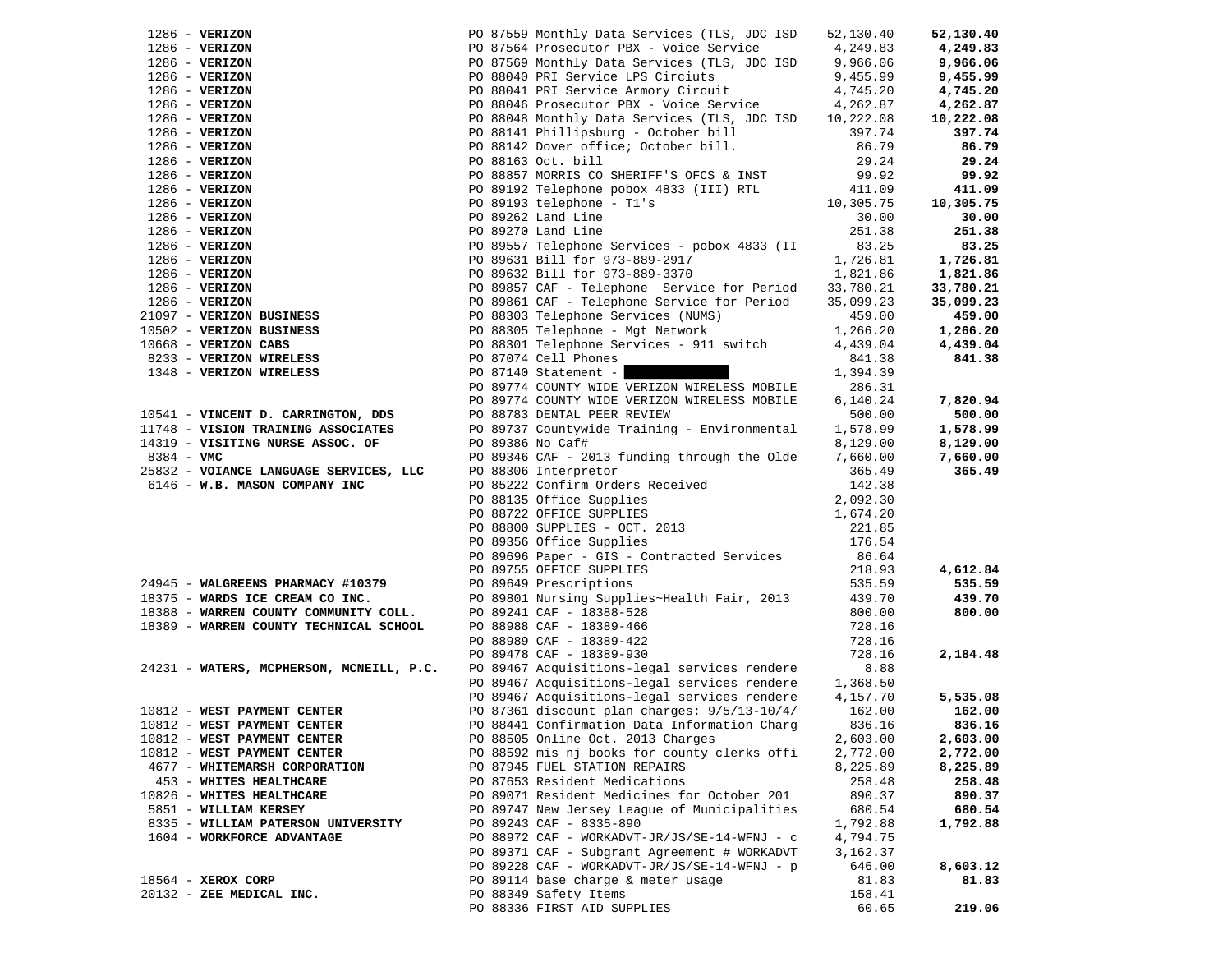|  |  |  |  | Total to be paid from Fund 01 Current Fund    | 3,968,679.54 |
|--|--|--|--|-----------------------------------------------|--------------|
|  |  |  |  | Total to be paid from Fund 02 Grant Fund      | 1,233,035.22 |
|  |  |  |  | Total to be paid from Fund 04 County Capital  | 252,286.04   |
|  |  |  |  | Total to be paid from Fund 13 Dedicated Trust | 274,003.91   |
|  |  |  |  |                                               |              |
|  |  |  |  |                                               | 5,728,004.71 |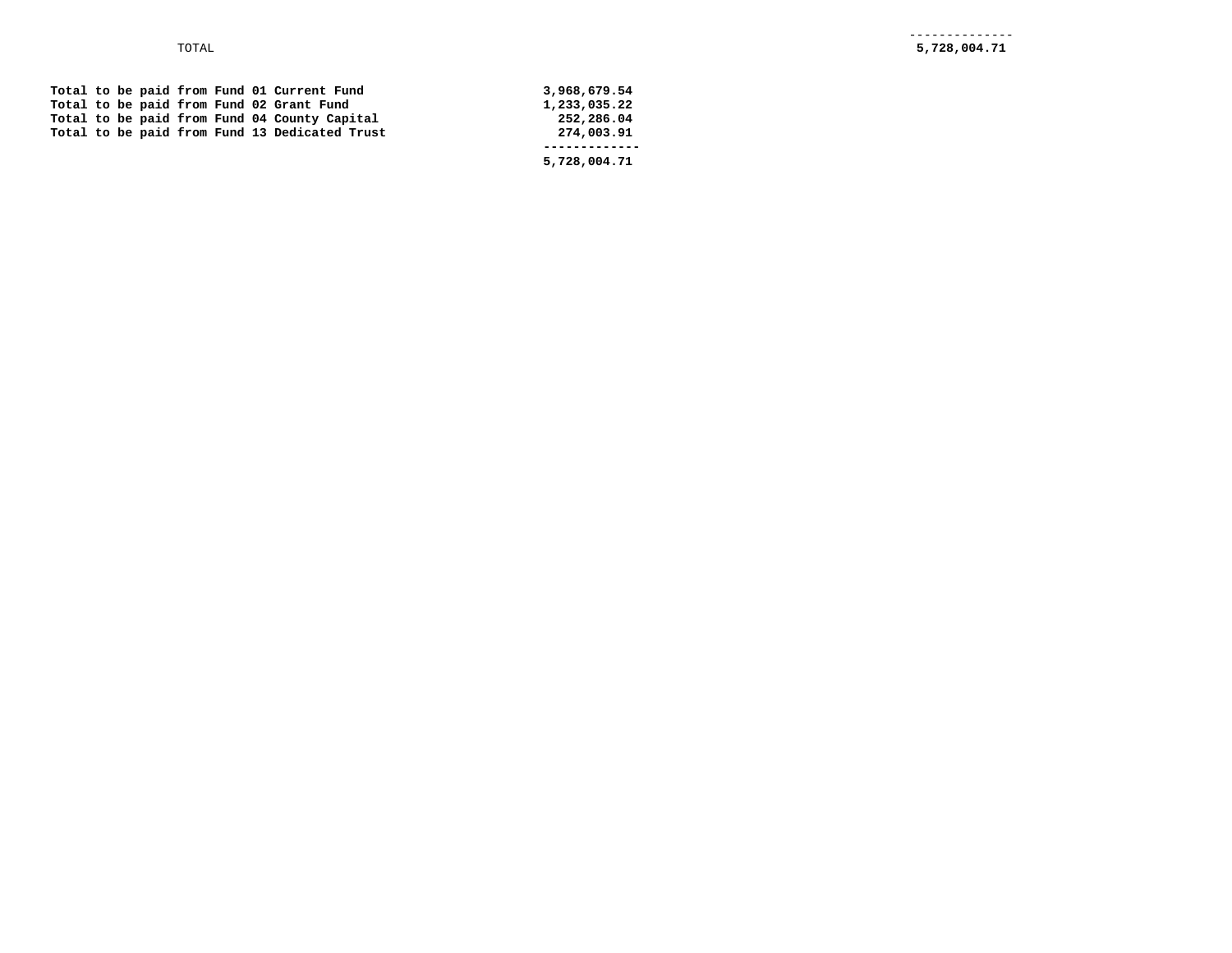### **List of Bills (Department/Account Detail) - CENTRALIZED DISBURSEMENT ACCOUNT**

| Account                     | P0 #                | Vendor                            | Description           |                                          | Payment   | Account Total |
|-----------------------------|---------------------|-----------------------------------|-----------------------|------------------------------------------|-----------|---------------|
|                             |                     |                                   |                       | <b>Current Fund</b>                      |           |               |
| <b>County Administrator</b> |                     |                                   |                       |                                          |           |               |
|                             |                     | 89918 COUNTY OF MORRIS            |                       | ALL 12.2013 METERED MAIL                 | 85.48     |               |
|                             |                     | 89918 COUNTY OF MORRIS            |                       | ALL 12.2013 METERED MAIL                 | 38.81     |               |
| 01-201-20-100100-068        |                     | POSTAGE & METERED MAIL            |                       | TOTAL FOR ACCOUNT                        |           | 124.29        |
|                             |                     | 89388 MORRIS COUNTY CHAMBER OF    |                       | Reservation for John Bonanni to attend t | 55.00     |               |
| 01-201-20-100100-082        | TRAVEL EXPENSE      |                                   |                       | TOTAL FOR ACCOUNT                        |           | 55.00         |
|                             |                     | 89856 CITYSIDE ARCHIVES, LTD      |                       | ADMINISTRATOR DATED 11/06/2013           | 9.95      |               |
| 01-201-20-100100-084        |                     | OTHER OUTSIDE SERVICES            |                       | TOTAL FOR ACCOUNT                        |           | 9.95          |
|                             | 88565 BEYER FORD    |                                   |                       | 2014 Police Interceptor SUV equipped     | 35,726.75 |               |
| 01-201-20-100100-167        |                     | <b>TRANSPORTATION VEHICLES</b>    |                       | TOTAL FOR ACCOUNT                        |           | 35,726.75     |
|                             | 89952 CAROL SPENCER |                                   |                       | 12/18/13 - RMB VIDEO CAMERA FOR REORG ME | 3,795.00  |               |
| 01-201-20-100100-258        | <i>EQUIPMENT</i>    |                                   |                       | TOTAL FOR ACCOUNT                        |           | 3,795.00      |
|                             |                     |                                   |                       |                                          |           | ============  |
|                             |                     | TOTAL for County Administrator    |                       |                                          |           | 39,710.99     |
|                             |                     |                                   |                       |                                          |           |               |
| <b>Personnel</b>            | 87996 DEER PARK     |                                   |                       | 0436628846 09/15/13-10/14/13             | 3.98      |               |
| 01-201-20-105100-058        |                     | OFFICE SUPPLIES & STATIONERY      |                       | TOTAL FOR ACCOUNT                        |           | 3.98          |
|                             |                     |                                   |                       |                                          |           |               |
|                             |                     | 89918 COUNTY OF MORRIS            |                       | ALL 12.2013 METERED MAIL                 | 1,013.76  |               |
| 01-201-20-105100-068        |                     | <b>POSTAGE &amp; METERED MAIL</b> |                       | TOTAL FOR ACCOUNT                        |           | 1,013.76      |
|                             |                     | 89775 CITYSIDE ARCHIVES, LTD      | 0803/DEPPER PERSONNEL |                                          | 19.90     |               |
| 01-201-20-105100-073        |                     | RECORDS MANAGMENT SERVICES        |                       | TOTAL FOR ACCOUNT                        |           | 19.90         |

 88549 ATLANTIC TOMORROWS OFFICE Color Copies 6/30/2013-9/29/2013 50.61 01-201-20-105100-164 OFFICE MACHINES - RENTAL **FOR ACCOUNT** 

TOTAL for Personnel

**DEPARTMENT 105115** 

| 89708 STAPLES BUSINESS ADVANTAGE<br>01-201-20-105115-058<br>OFFICE SUPPLIES & STATIONERY | Medical Services - General office Suppli<br>TOTAL FOR ACCOUNT | 96.68     | 96.68     |
|------------------------------------------------------------------------------------------|---------------------------------------------------------------|-----------|-----------|
| 89498 FASTER URGENT CARE                                                                 | Diagnostic Tests (see attached) November                      | 4,416.00  |           |
| 89459 FASTER URGENT CARE                                                                 |                                                               | 21,155.84 |           |
| 88687 SAINT CLARES HOSPITAL, INC.                                                        | Office visit/dianostic services for Thom                      | 394.15    |           |
| 01-201-20-105115-084<br>OTHER OUTSIDE SERVICES                                           | TOTAL FOR ACCOUNT                                             |           | 25,965.99 |
|                                                                                          |                                                               |           |           |
| TOTAL for DEPARTMENT 105115                                                              |                                                               |           | 26,062.67 |

============

**Board of Chosen Freeholders**

50.61

1,088.25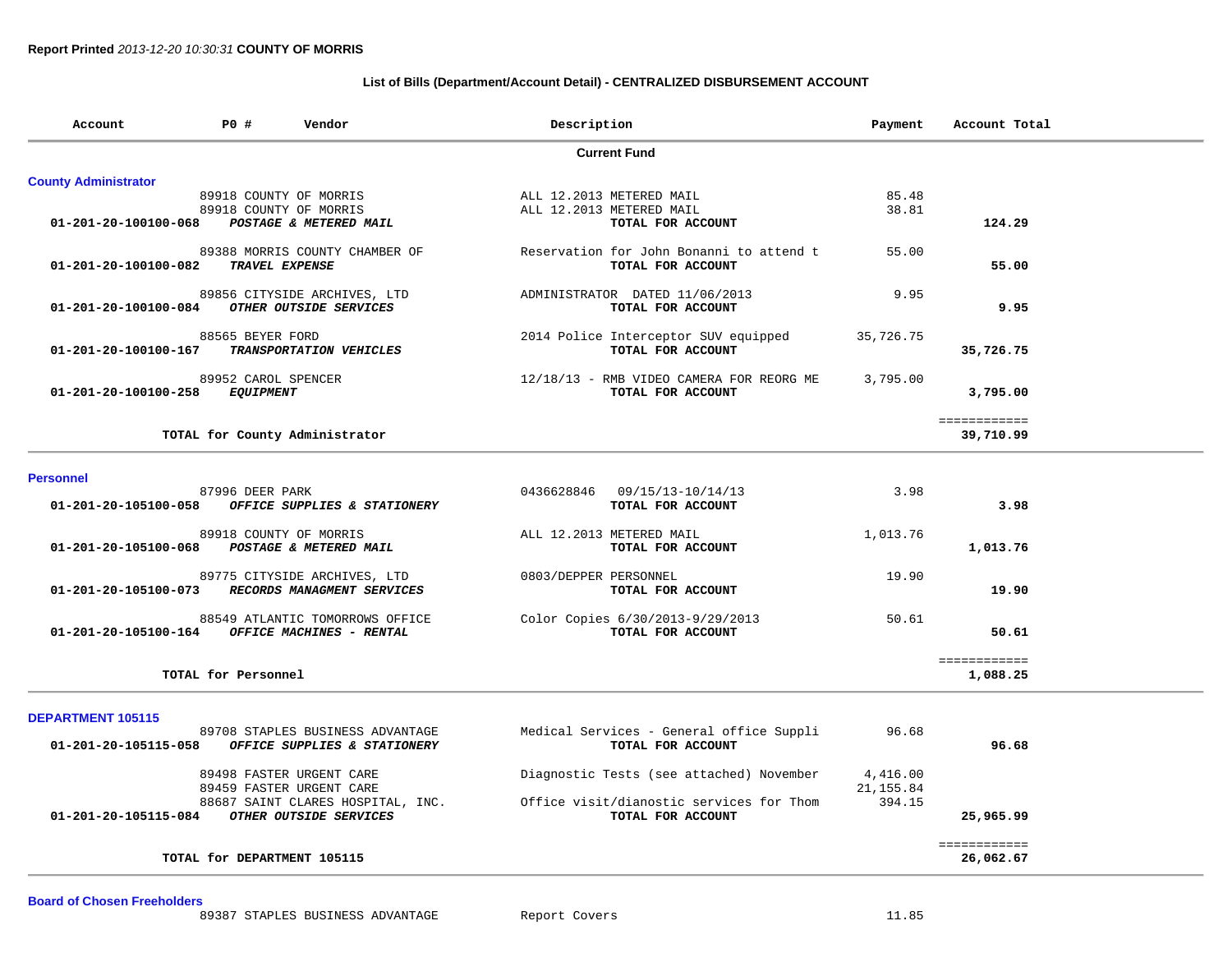89440 DAILY RECORD **Match Mott MacDonald** (p/d 12/3) 47.48 89429 DAILY RECORD 2014 INTERNATIONAL 7400 12/02/2013 84.92  **01-201-20-110105-022** *ADVERTISING* **TOTAL FOR ACCOUNT 812.58** 89751 DIANE KETCHUM Round trip from Morristown to Atlantic C 91.70 89751 DIANE KETCHUM Tolls 9.00 89751 DIANE KETCHUM Hotel Parking 10.00 89751 DIANE KETCHUM Dinner 20.00 89751 DIANE KETCHUM Breakfast 16.97  **01-201-20-110105-082** *TRAVEL EXPENSE* **TOTAL FOR ACCOUNT 147.67** ============ **TOTAL for Clerk of the Board 960.25County Clerk**  88592 WEST PAYMENT CENTER 1000433730 nj pr v33-33aref # 608826154 1,617.00

88592 WEST PAYMENT CENTER 1000433730 nj stat T9&10-11A ref#6089568 1,155.00

 ============ **TOTAL for Board of Chosen Freeholders 7,073.60 Clerk of the Board**  89441 DAILY RECORD Capital Budget Amendment (p/d 12/3) 481.42 89440 DAILY RECORD  $\begin{array}{c} 50.60 \\ -50.60 \end{array}$  89440 DAILY RECORD Moristown Medical Center (p/d 12/3) 50.08 89440 DAILY RECORD **FastER Urgent Care (p/d 12/3)** 47.48 89440 DAILY RECORD **Keller & Kirkpatrick (p/d 12/3)** 50.60

 **01-203-20-110100-084** *(2012) OTHER OUTSIDE SERVICES* **TOTAL FOR ACCOUNT 650.00**

# **01-201-20-110100-082** *TRAVEL EXPENSE* **TOTAL FOR ACCOUNT 213.15**88616 FRANK A. MASON Grievance Dyer, late cancellation charge 650.00

| 89387 STAPLES BUSINESS ADVANTAGE                     | Legal Size folders                       | 9.55     |          |
|------------------------------------------------------|------------------------------------------|----------|----------|
| 89387 STAPLES BUSINESS ADVANTAGE                     | Staples                                  | 6.36     |          |
| 89387 STAPLES BUSINESS ADVANTAGE                     | $81/2 \times 11$ Paper                   | 32.30    |          |
| 89387 STAPLES BUSINESS ADVANTAGE                     | Papermate Pens                           | 12.90    |          |
| 89387 STAPLES BUSINESS ADVANTAGE                     | Ballpoint Pens                           | 16.90    |          |
| 01-201-20-110100-058<br>OFFICE SUPPLIES & STATIONERY | TOTAL FOR ACCOUNT                        |          | 97.78    |
| 89918 COUNTY OF MORRIS                               | ALL 12.2013 METERED MAIL                 | 188.28   |          |
| 89918 COUNTY OF MORRIS                               | ALL 12.2013 METERED MAIL                 | 765.43   |          |
| 01-201-20-110100-068<br>POSTAGE & METERED MAIL       | TOTAL FOR ACCOUNT                        |          | 953.71   |
| 89802 LERCH, VINCI & HIGGINS, LLP                    | Management Advisory Services             | 4,967.50 |          |
| 88786 STAPLES BUSINESS ADVANTAGE                     | Legal size folders                       | 9.55     |          |
| 88786 STAPLES BUSINESS ADVANTAGE                     | Letter size folders                      | 6.14     |          |
| 88786 STAPLES BUSINESS ADVANTAGE                     | Hanging Folders                          | 19.37    |          |
| 88786 STAPLES BUSINESS ADVANTAGE                     | 81/2x11 Copier Paper                     | 32.30    |          |
| 88786 STAPLES BUSINESS ADVANTAGE                     | 97 color ink                             | 31.97    |          |
| 88786 STAPLES BUSINESS ADVANTAGE                     | 96 ink color                             | 21.19    |          |
| 88786 STAPLES BUSINESS ADVANTAGE                     | address labels                           | 11.94    |          |
| 88786 STAPLES BUSINESS ADVANTAGE                     | steno books                              | 2.46     |          |
| 88786 STAPLES BUSINESS ADVANTAGE                     | bonder clips                             | 1.54     |          |
| 89388 MORRIS COUNTY CHAMBER OF                       | Reservation for Freeholder John Krickus  | 55.00    |          |
| 01-201-20-110100-079<br>SPECIAL PROJECTS             | TOTAL FOR ACCOUNT                        |          | 5,158.96 |
| 89448 STAPLES BUSINESS ADVANTAGE                     | Binders                                  | 198.45   |          |
| 89351 SUSAN ALLARD                                   | Travel miles 42 miles @.35/mile r/t to F | 14.70    |          |
| 01-201-20-110100-082<br>TRAVEL EXPENSE               | TOTAL FOR ACCOUNT                        |          | 213.15   |

89387 STAPLES BUSINESS ADVANTAGE Scissors 3.92

89112 IMAGE ACCESS CORP maintenance on the ma-eki9620-1958511-00 7,347.60

 **01-201-20-120100-028** *BOOKS & PERIODICALS* **TOTAL FOR ACCOUNT 2,772.00**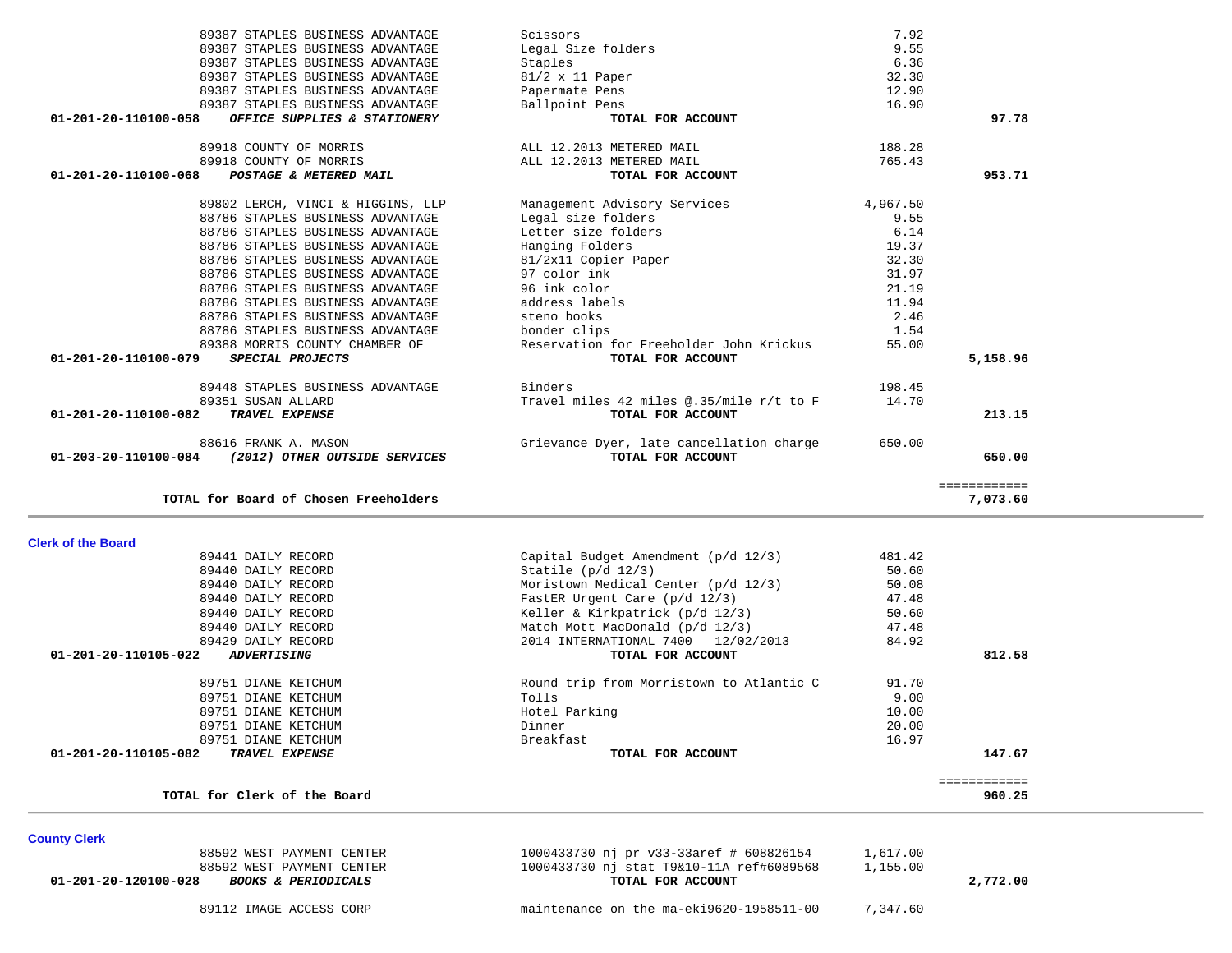| 89114 XEROX CORP                                                         | meter usage on wc7335p ser.#FKA-937519 1                      | 51.65          |              |  |
|--------------------------------------------------------------------------|---------------------------------------------------------------|----------------|--------------|--|
| 89114 XEROX CORP<br>01-201-20-120100-044<br>EQUIPMENT SERVICE AGREEMENTS | base charge on 6204 for Oct Ser.# Frx-35<br>TOTAL FOR ACCOUNT | 30.18          | 7,429.43     |  |
|                                                                          |                                                               |                |              |  |
| 88485 THE TAB GROUP                                                      | 4th quarter 2013 storage oct. nov. dec.                       | 4,325.68       |              |  |
| 89113 THE TAB GROUP                                                      | retrieval 11/21/13 delivery and pick-up                       | 228.10         |              |  |
| OTHER GENERAL EXPENSES<br>01-201-20-120100-059                           | TOTAL FOR ACCOUNT                                             |                | 4,553.78     |  |
| 89918 COUNTY OF MORRIS                                                   | ALL 12.2013 METERED MAIL                                      | 4,009.92       |              |  |
| 01-201-20-120100-068<br>POSTAGE & METERED MAIL                           | TOTAL FOR ACCOUNT                                             |                | 4,009.92     |  |
|                                                                          |                                                               |                |              |  |
| 88588 COUNTY BUSINESS SYSTEMS INC                                        | replacement binder for deed book 1938 fo                      | 240.15         |              |  |
| 88591 PAPER MART INC                                                     | brown kraft envelopes 4 1/2x91/2                              | 2,848.13       |              |  |
| 88591 PAPER MART INC                                                     | paperline multi white paper 8 1/2x11 20#                      | 1,063.60       |              |  |
| 01-201-20-120100-069<br>PRINTING                                         | TOTAL FOR ACCOUNT                                             |                | 4,151.88     |  |
| 89116 POLAND SPRING                                                      | 0429033129 10/15/13-11/14/13                                  | 56.79          |              |  |
| <i>OTHER ADMINISTRATIVE SUPPLIES</i><br>01-201-20-120100-095             | TOTAL FOR ACCOUNT                                             |                | 56.79        |  |
|                                                                          |                                                               |                | ============ |  |
| TOTAL for County Clerk                                                   |                                                               |                | 22,973.80    |  |
|                                                                          |                                                               |                |              |  |
| <b>County Board of Elections</b>                                         |                                                               |                |              |  |
| 87228 SCANTRON SERVICE GROUP                                             | Optical Mark Reader Maintenance Service                       | 1,962.00       |              |  |
| 87228 SCANTRON SERVICE GROUP                                             | Optical Mark Reader Maintenance Service                       | 2,237.00       |              |  |
| 01-201-20-121100-022 ADVERTISING                                         | TOTAL FOR ACCOUNT                                             |                | 4,199.00     |  |
| 86703 NJLM                                                               | New Jersey State Leauge of Municipalitie                      | 65.00          |              |  |
| 01-201-20-121100-039<br>EDUCATION SCHOOLS & TRAINING                     | TOTAL FOR ACCOUNT                                             |                | 65.00        |  |
|                                                                          |                                                               |                |              |  |
| 88830 STAPLES BUSINESS ADVANTAGE                                         | Item #868108 Dell F362T Black Toner Cart                      | 599.98         |              |  |
| 89167 STAPLES BUSINESS ADVANTAGE                                         | Item 195026 SPRGHILL VB 8-1/2 x 11 - 67L                      | 17.49          |              |  |
| 89167 STAPLES BUSINESS ADVANTAGE                                         | Item 195023 SPRGHILL VB 8-1/2 x 11 -67LB                      | 17.49          |              |  |
| 89167 STAPLES BUSINESS ADVANTAGE                                         | Item 195017 SPRGHILL VB 8-1/2 X 11 - 67L                      | 17.49          |              |  |
| 01-201-20-121100-058<br>OFFICE SUPPLIES & STATIONERY                     | TOTAL FOR ACCOUNT                                             |                | 652.45       |  |
| 88826 DEER PARK                                                          | Acct 0435067756 10/15/13-11/14/13                             | 44.65          |              |  |
| OTHER GENERAL EXPENSES<br>01-201-20-121100-059                           | TOTAL FOR ACCOUNT                                             |                | 44.65        |  |
| 89918 COUNTY OF MORRIS                                                   | ALL 12.2013 METERED MAIL                                      |                |              |  |
| 01-201-20-121100-068<br>POSTAGE & METERED MAIL                           | TOTAL FOR ACCOUNT                                             | 1,287.60       | 1,287.60     |  |
|                                                                          |                                                               |                |              |  |
|                                                                          |                                                               |                | ============ |  |
| TOTAL for County Board of Elections                                      |                                                               |                | 6,248.70     |  |
|                                                                          |                                                               |                |              |  |
| <b>Superintendent of Elections</b>                                       |                                                               |                |              |  |
| 89775 CITYSIDE ARCHIVES, LTD<br>88829 REDRESS OFFICE MACHINES            | SUPT OF ELECTIONS<br>Toner for Panafax UF 8000                | 9.95<br>195.00 |              |  |
| NATIONAL VOTER REGISTRATION<br>01-201-20-121105-057                      | TOTAL FOR ACCOUNT                                             |                | 204.95       |  |
|                                                                          |                                                               |                |              |  |
| 88837 STAPLES BUSINESS ADVANTAGE                                         | Item #135848 -Staples 8.5 x 11 Copy CS                        | 323.00         |              |  |
| 88837 STAPLES BUSINESS ADVANTAGE                                         | Item #490883 - Staples Blue Cover Stock                       | 75.80          |              |  |
| 88837 STAPLES BUSINESS ADVANTAGE                                         | Item #490882 - Staples White Cover Stock                      | 75.80          |              |  |
|                                                                          |                                                               |                |              |  |

88837 STAPLES BUSINESS ADVANTAGE 113.68 Item #495484- Paper Colored Card Pulsar 113.68 88837 STAPLES BUSINESS ADVANTAGE **Item #167002 - MO. DeskPad Virgin Paper** 65.89 88837 STAPLES BUSINESS ADVANTAGE 11 120 11 120 120 120 121 13 14 AAG Daily Refill 3x6 3.98 88837 STAPLES BUSINESS ADVANTAGE 10 11 100 114 AMELY ATAGLAC SORBET 32.93 88837 STAPLES BUSINESS ADVANTAGE 1tem #518346 -SPLS 81/2 X 11 lJ/LSR LBL 324.90 88837 STAPLES BUSINESS ADVANTAGE 1tem #511509 - SPLS INKLSR LBL 80UP 25-R 7.92  **01-201-20-121105-058** *OFFICE SUPPLIES & STATIONERY* **TOTAL FOR ACCOUNT 1,013.90**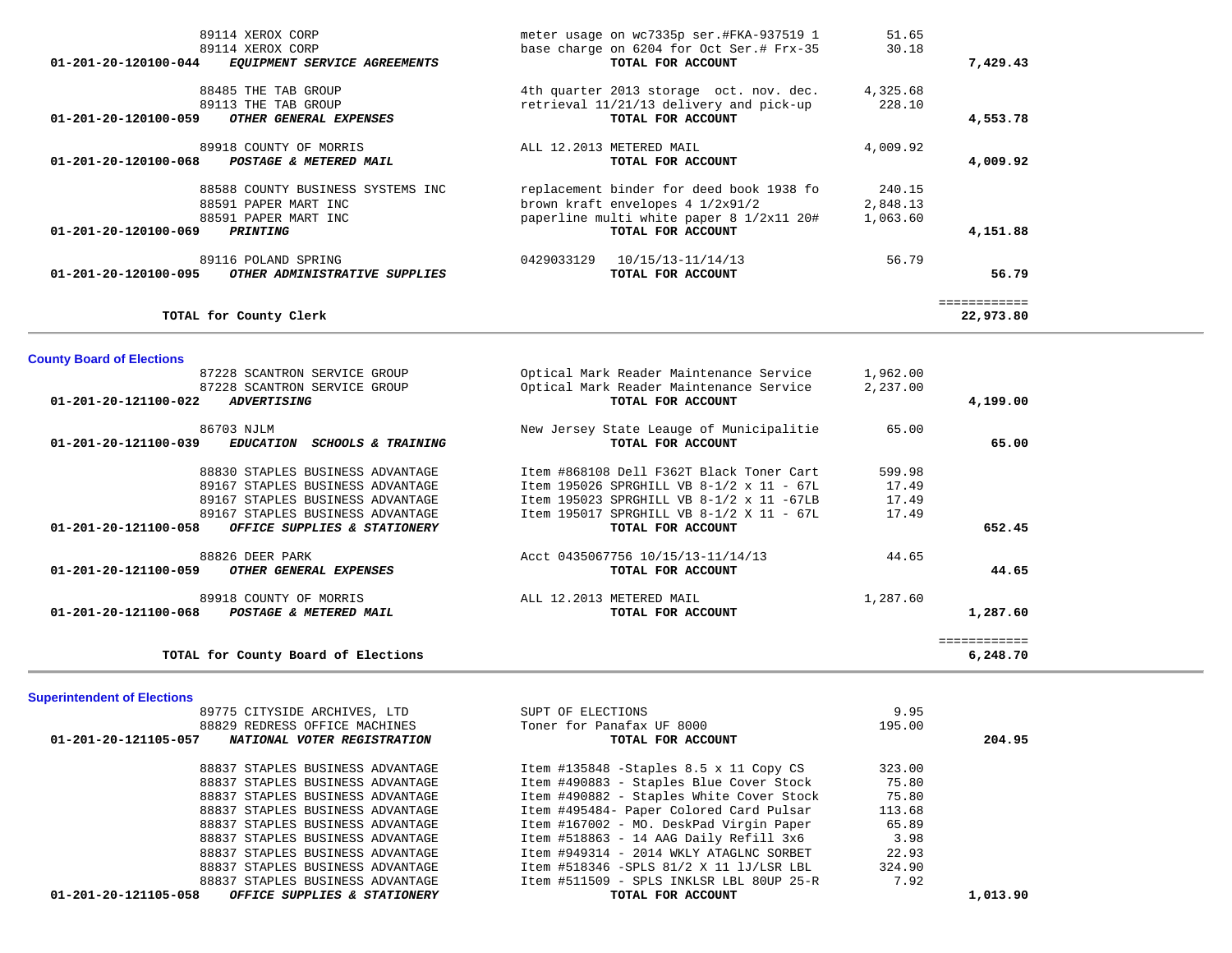| 89918 COUNTY OF MORRIS<br>POSTAGE & METERED MAIL<br>01-201-20-121105-068                 | ALL 12.2013 METERED MAIL<br>TOTAL FOR ACCOUNT                                      | 80.36            | 80.36                    |  |
|------------------------------------------------------------------------------------------|------------------------------------------------------------------------------------|------------------|--------------------------|--|
| 89257 ELECTION GRAPHICS, INC.<br>SCHOOL BOARD ELECTIONS<br>01-201-20-121105-076          | Printing of Blue & Pink Party Declaratio<br>TOTAL FOR ACCOUNT                      | 6,000.00         | 6,000.00                 |  |
| 89543 BRIAN HAMILTON<br>TRAVEL EXPENSE<br>01-201-20-121105-082                           | 12-6-13 State Voter Registration System<br>TOTAL FOR ACCOUNT                       | 60.28            | 60.28                    |  |
| TOTAL for Superintendent of Elections                                                    |                                                                                    |                  | ============<br>7,359.49 |  |
| <b>County Elections (Cty Clerk)</b>                                                      |                                                                                    |                  |                          |  |
| 88484 D. C. EXPRESS INC                                                                  | delivery of bags for the special school<br>delivery of bags for the special senate | 10.00            |                          |  |
| 88484 D. C. EXPRESS INC<br>88484 D. C. EXPRESS INC                                       | delivery of cartridges to the 39 municip                                           | 330.00<br>312.50 |                          |  |
| 01-201-20-121110-030<br><b>CARTAGE</b>                                                   | TOTAL FOR ACCOUNT                                                                  |                  | 652.50                   |  |
| 89918 COUNTY OF MORRIS                                                                   | ALL 12.2013 METERED MAIL                                                           | 310.10           |                          |  |
| POSTAGE & METERED MAIL<br>01-201-20-121110-068                                           | TOTAL FOR ACCOUNT                                                                  |                  | 310.10                   |  |
| 88870 PAPER MART INC                                                                     | paper for elections                                                                | 728.60           |                          |  |
| 01-201-20-121110-069<br><b>PRINTING</b>                                                  | TOTAL FOR ACCOUNT                                                                  |                  | 728.60                   |  |
|                                                                                          |                                                                                    |                  | ============             |  |
| TOTAL for County Elections (Cty Clerk)                                                   |                                                                                    |                  | 1,691.20                 |  |
| <b>County Treasurer</b>                                                                  |                                                                                    |                  |                          |  |
| 89142 ACCOUNTEMPS                                                                        | Treasury Temp Eva Bonanno for w/e 11/8/2                                           | 1,022.00         |                          |  |
| 89142 ACCOUNTEMPS                                                                        | Treasury Temp Eva Bonanno for w/e 11.15.                                           | 766.50           |                          |  |
| 01-201-20-130100-016<br>OUTSIDE SALARIES & WAGES                                         | TOTAL FOR ACCOUNT                                                                  |                  | 1,788.50                 |  |
| 87645 SHI INTERNATIONAL CORP                                                             | Software - Four (4) Licenses for Treasur                                           | 1,042.60         |                          |  |
| 89146 MGL PRINTING SOLUTIONS                                                             | W-2 Laser: 4-up Box 500/PK                                                         | 720.00           |                          |  |
| 89146 MGL PRINTING SOLUTIONS                                                             | W-2 Envelopes for 5205/5209                                                        | 888.00           |                          |  |
| 89146 MGL PRINTING SOLUTIONS<br>DATA PROCESSING SUPPLIES<br>01-201-20-130100-037         | Shipping & Handling<br>TOTAL FOR ACCOUNT                                           | 91.00            | 2,741.60                 |  |
|                                                                                          |                                                                                    |                  |                          |  |
| 84979 RUTGERS UNIVERSITY<br>01-201-20-130100-039<br>EDUCATION SCHOOLS & TRAINING         | Preparation of Annual Financial Statemen<br>TOTAL FOR ACCOUNT                      | 1,195.00         | 1,195.00                 |  |
| 89152 STAPLES BUSINESS ADVANTAGE<br>OFFICE SUPPLIES & STATIONERY<br>01-201-20-130100-058 | AT&T 2 Line Speakerphone w/CID for Beti<br>TOTAL FOR ACCOUNT                       | 52.22            | 52.22                    |  |
| 89918 COUNTY OF MORRIS                                                                   | ALL 12.2013 METERED MAIL                                                           | 496.60           |                          |  |
| POSTAGE & METERED MAIL<br>01-201-20-130100-068                                           | TOTAL FOR ACCOUNT                                                                  |                  | 496.60                   |  |
| 89856 CITYSIDE ARCHIVES, LTD                                                             | TREASURER                                                                          | 50.00            |                          |  |
| RECORDS MANAGMENT SERVICES<br>01-201-20-130100-073                                       | TOTAL FOR ACCOUNT                                                                  |                  | 50.00                    |  |
| 88369 MUNICIPAL SOFTWARE INC                                                             | 4th 0 Fund Accounting & Web Requisition                                            | 7,505.00         |                          |  |
| SOFTWARE MAINTENANCE<br>01-201-20-130100-078                                             | TOTAL FOR ACCOUNT                                                                  |                  | 7,505.00                 |  |
| 89855 COUNTY OF MORRIS                                                                   | PROFESSIONAL FEES 2013 BONDS & NOTES                                               | 611.36           |                          |  |
| 89151 APPRAISAL SYSTEMS, INC.                                                            | October 11, 2013 - Rental Analysis inclu                                           | 630.00           |                          |  |
| 89919 PINO CONSULTING GROUP INC.<br>OTHER OUTSIDE SERVICES<br>01-201-20-130100-084       | Preparation of Morris County central ser<br>TOTAL FOR ACCOUNT                      | 23,250.00        | 24,491.36                |  |
|                                                                                          |                                                                                    |                  |                          |  |
| 89500 MUNICIPAL CAPITAL CORP<br>01-201-20-130100-164<br>OFFICE MACHINES - RENTAL         | Treasury Copier for period of October, N<br>TOTAL FOR ACCOUNT                      | 764.32           | 764.32                   |  |
|                                                                                          |                                                                                    |                  |                          |  |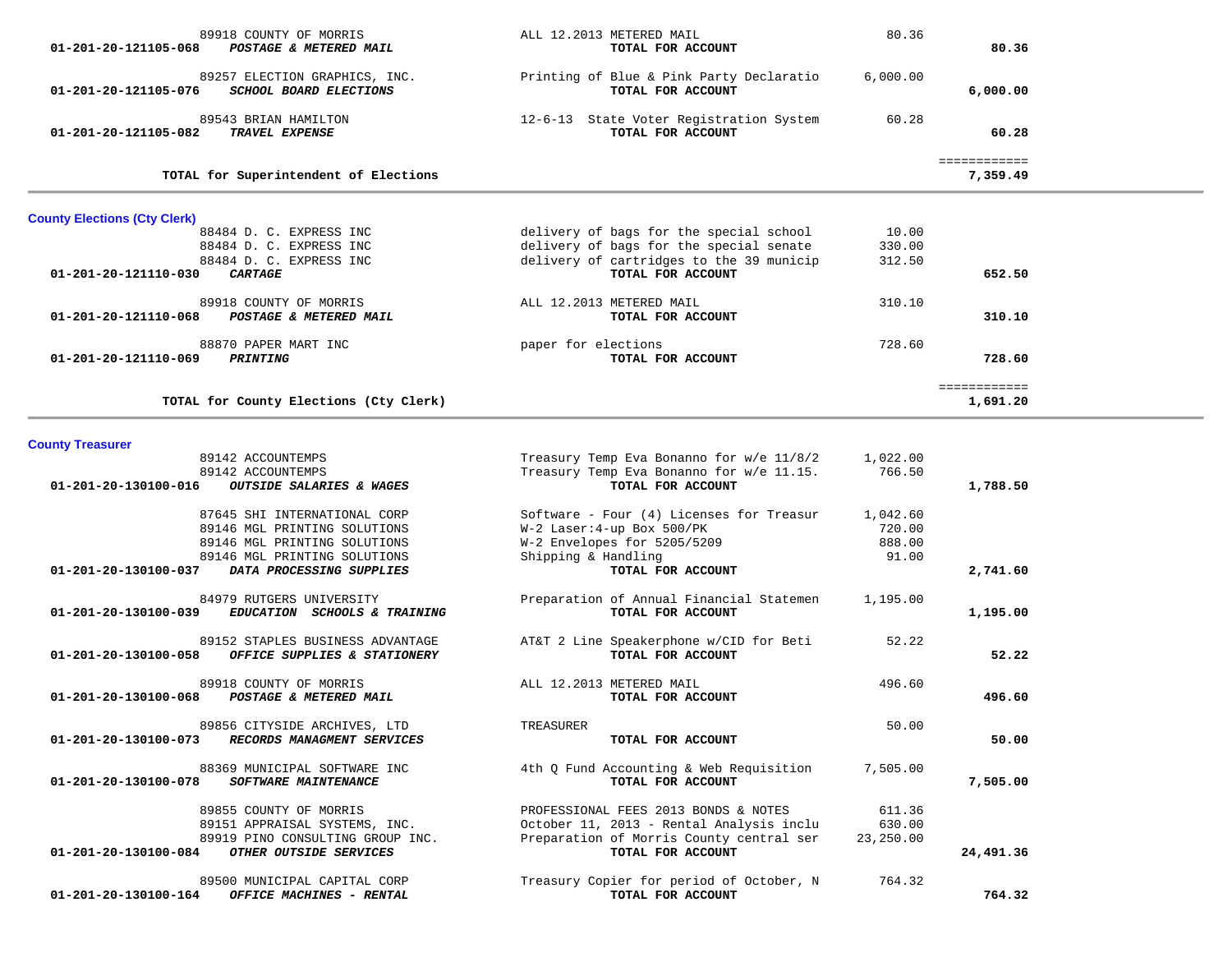| <b>Purchasing Division</b>                                                                 |                                                               |          |                           |  |
|--------------------------------------------------------------------------------------------|---------------------------------------------------------------|----------|---------------------------|--|
| 89755 W.B. MASON COMPANY INC<br>01-201-20-130105-058<br>OFFICE SUPPLIES & STATIONERY       | C1033751 VARIOUS OFFICE SUPPLIES<br>TOTAL FOR ACCOUNT         | 218.93   | 218.93                    |  |
| 89918 COUNTY OF MORRIS<br>POSTAGE & METERED MAIL<br>01-201-20-130105-068                   | ALL 12.2013 METERED MAIL<br>TOTAL FOR ACCOUNT                 | 464.29   | 464.29                    |  |
| TOTAL for Purchasing Division                                                              |                                                               |          | ============<br>683.22    |  |
| <b>Office Services</b>                                                                     |                                                               |          |                           |  |
| 89918 COUNTY OF MORRIS<br>01-201-20-130110-068<br>POSTAGE & METERED MAIL                   | ALL 12.2013 METERED MAIL<br>TOTAL FOR ACCOUNT                 | 12.92    | 12.92                     |  |
| TOTAL for Office Services                                                                  |                                                               |          | ============<br>12.92     |  |
| <b>Information Technology Div</b>                                                          |                                                               |          |                           |  |
| 87166 GLOBAL KNOWLEDGE TRANING LLC                                                         | Admin Cisco Unified Communications Works                      | 2,330.00 |                           |  |
| 87166 GLOBAL KNOWLEDGE TRANING LLC<br>01-201-20-140100-039<br>EDUCATION SCHOOLS & TRAINING | Admin Cisco Unified Communications Works<br>TOTAL FOR ACCOUNT | 2,330.00 | 4,660.00                  |  |
| 89186 STAPLES BUSINESS ADVANTAGE                                                           | Office Supplies                                               | 161.48   |                           |  |
| 88072 DEER PARK                                                                            | Account 0419423314 3/1/13-3/31/13                             | 20.90    |                           |  |
| OFFICE SUPPLIES & STATIONERY<br>01-201-20-140100-058                                       | TOTAL FOR ACCOUNT                                             |          | 182.38                    |  |
| 89856 CITYSIDE ARCHIVES, LTD                                                               | RECORDS MANAGEMENT SERVICES                                   | 47.70    |                           |  |
| 89865 CITYSIDE ARCHIVES, LTD                                                               | Storage Services - Office Services invoi                      | 3,777.99 |                           |  |
| 89866 CITYSIDE ARCHIVES, LTD                                                               | Storage Service - Office Services invoic                      | 3,591.75 |                           |  |
| RECORDS MANAGMENT SERVICES<br>01-201-20-140100-073                                         | TOTAL FOR ACCOUNT                                             |          | 7,417.44                  |  |
| 87169 ENTRUST INC                                                                          | Entrust Certificates                                          | 9,208.00 |                           |  |
| 87171 SHI INTERNATIONAL CORP                                                               | Netzoom with Media                                            | 784.00   |                           |  |
| 87171 SHI INTERNATIONAL CORP                                                               | Netrzoom                                                      | 550.00   |                           |  |
| 87170 SHI INTERNATIONAL CORP                                                               | Deep Freeze License Renewal                                   | 329.85   |                           |  |
| <b>SOFTWARE MAINTENANCE</b><br>01-201-20-140100-078                                        | TOTAL FOR ACCOUNT                                             |          | 10,871.85                 |  |
| 89180 MARY HOLLAND                                                                         | Parking                                                       | 93.34    |                           |  |
| 89180 MARY HOLLAND                                                                         | Dinner                                                        | 12.72    |                           |  |
| 89180 MARY HOLLAND                                                                         | Baggage Fee                                                   | 25.00    |                           |  |
| 89180 MARY HOLLAND                                                                         | Baggage Fee                                                   | 25.00    |                           |  |
| 89180 MARY HOLLAND                                                                         | Shuttle to Conference                                         | 25.00    |                           |  |
| 89180 MARY HOLLAND                                                                         | Hotel                                                         | 838.10   |                           |  |
| TRAVEL EXPENSE<br>01-201-20-140100-082                                                     | TOTAL FOR ACCOUNT                                             |          | 1,019.16                  |  |
| 87172 SHI INTERNATIONAL CORP                                                               | LogMeIn Rescue License                                        | 914.73   |                           |  |
| OTHER OUTSIDE SERVICES<br>01-201-20-140100-084                                             | TOTAL FOR ACCOUNT                                             |          | 914.73                    |  |
| 87162 COMPUTER CABLE & CONNECTOR CO                                                        | Misc Cables for NEw Data Center                               | 787.72   |                           |  |
| OTHER OPERATING&REPAIR SUPPLY<br>01-201-20-140100-098                                      | TOTAL FOR ACCOUNT                                             |          | 787.72                    |  |
| TOTAL for Information Technology Div                                                       |                                                               |          | ============<br>25,853.28 |  |
|                                                                                            |                                                               |          |                           |  |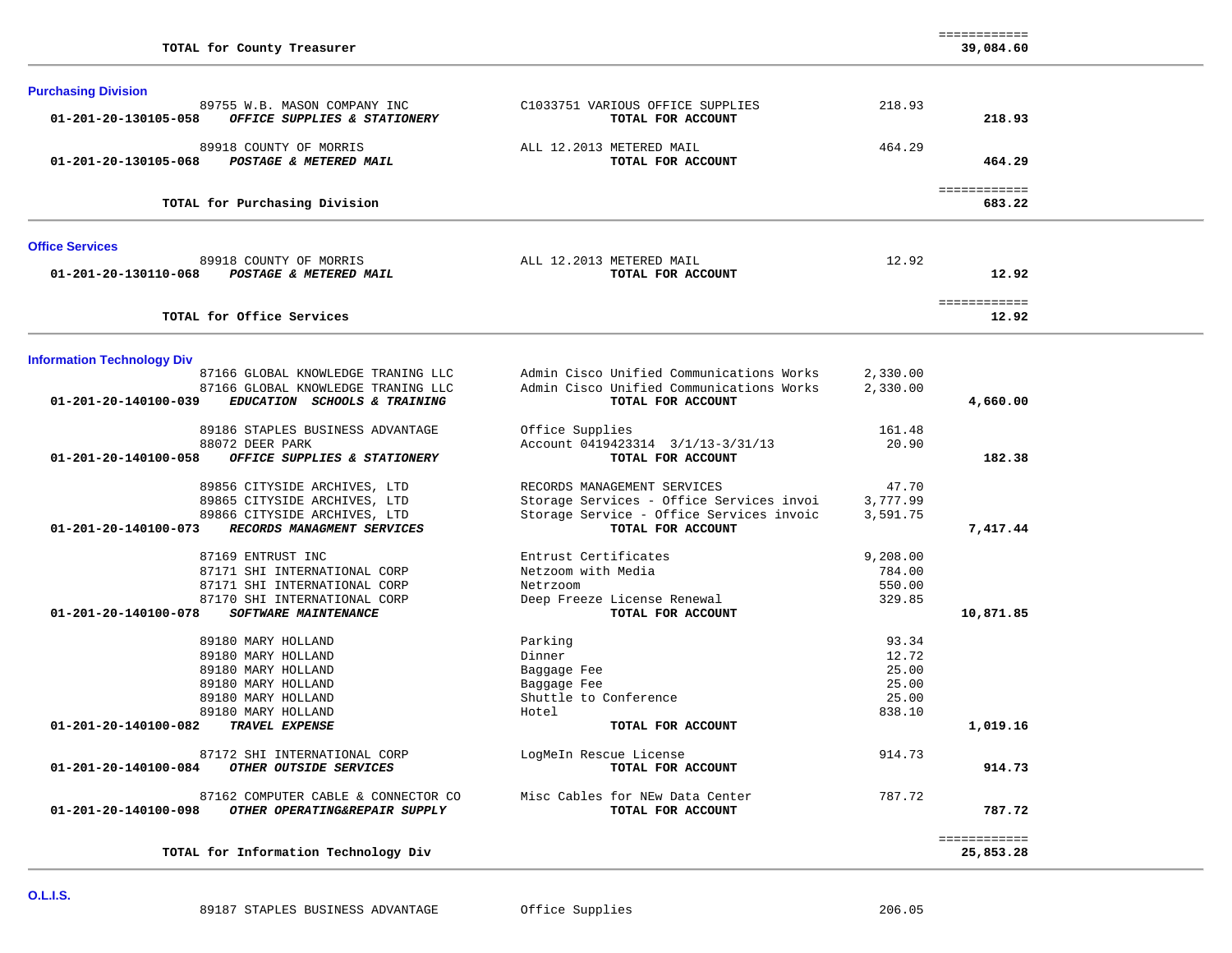| TOTAL for County Board of Taxation                                    |                                    |                | 8,157.74               |
|-----------------------------------------------------------------------|------------------------------------|----------------|------------------------|
| 01-201-20-150100-068<br>POSTAGE & METERED MAIL                        | TOTAL FOR ACCOUNT                  |                | 157.74<br>============ |
| 89918 COUNTY OF MORRIS                                                | ALL 12.2013 METERED MAIL           | 157.74         |                        |
| 01-201-20-150100-040<br>ELECTRONIC DATA PROCESSING                    | TOTAL FOR ACCOUNT                  |                | 8,000.00               |
| <b>County Board of Taxation</b><br>89059 MICRO SYSTEMS OF NORTHERN NJ | Quarterly billing 10, 11, 12/2013  | 8,000.00       |                        |
| TOTAL for O.L.I.S.                                                    |                                    |                | 3,571.18               |
|                                                                       |                                    |                | ============           |
| OTHER OUTSIDE SERVICES<br>01-201-20-140105-084                        | TOTAL FOR ACCOUNT                  |                | 966.63                 |
| 87172 SHI INTERNATIONAL CORP                                          | LogMeIn Rescue License Renewal     | 966.63         |                        |
| TRAVEL EXPENSE<br>01-201-20-140105-082                                | TOTAL FOR ACCOUNT                  |                | 1,002.02               |
| 89188 JASON KOWZUN                                                    | Parking                            | 50.00          |                        |
| 89181 LINDA NOLL                                                      | EWR to Home                        | 11.55          |                        |
| 89181 LINDA NOLL                                                      | Parking                            | 60.54          |                        |
| 89181 LINDA NOLL                                                      | Hotel                              | 670.48         |                        |
| 89181 LINDA NOLL<br>89181 LINDA NOLL                                  | Shuttle Service                    | 12.50<br>25.00 |                        |
| 89181 LINDA NOLL                                                      | Home to EWR<br>Meal                | 11.55          |                        |
| 89182 CHARLES J. SELLINGER                                            | As Per attached documentation      | 160.40         |                        |
| <b>SOFTWARE MAINTENANCE</b><br>01-201-20-140105-078                   | TOTAL FOR ACCOUNT                  |                | 1,325.00               |
| 87170 SHI INTERNATIONAL CORP                                          | Deep Freeze License Renewal        | 1,325.00       |                        |
| OFFICE SUPPLIES & STATIONERY<br>01-201-20-140105-058                  | TOTAL FOR ACCOUNT                  |                | 277.53                 |
| 89187 STAPLES BUSINESS ADVANTAGE                                      | Refund                             | $-206.05$      |                        |
| 89187 STAPLES BUSINESS ADVANTAGE                                      | Office Supplies                    | 5.87           |                        |
| 89187 STAPLES BUSINESS ADVANTAGE                                      | Refund                             | $-5.87$        |                        |
| 89187 STAPLES BUSINESS ADVANTAGE                                      | Office Supplies                    | 5.75           |                        |
| 89187 STAPLES BUSINESS ADVANTAGE                                      | Office Supplies                    | 4.30           |                        |
| 89187 STAPLES BUSINESS ADVANTAGE                                      | Office Supplies                    | 4.42           |                        |
| 89187 STAPLES BUSINESS ADVANTAGE                                      | Office Supplies                    | 24.99          |                        |
| 89187 STAPLES BUSINESS ADVANTAGE<br>89187 STAPLES BUSINESS ADVANTAGE  | Office Supplies<br>Office Supplies | 5.87<br>232.20 |                        |
|                                                                       |                                    |                |                        |

### **County Counsel**

| <b>County Counsel</b>                    |                                           |          |           |
|------------------------------------------|-------------------------------------------|----------|-----------|
| 87361 WEST PAYMENT CENTER                | Discount plan charges: $9/5/13 - 10/4/13$ | 162.00   |           |
| 01-201-20-155100-050<br><i>LAW BOOKS</i> | TOTAL FOR ACCOUNT                         |          | 162.00    |
| 89760 CARMAGNOLA & RITARDI LLC           | V. Conte                                  | 867.87   |           |
| 89772 DECOTIIS, FITZPATRICK &            | legal svcs. 11/13                         | 7,509.40 |           |
| 89761 INGLESINO, PEARLMAN,               | Annie Rae                                 | 981.40   |           |
| 89871 CLEARY GIACOBBE ALFIERI &          | PBA 151                                   | 3,357.60 |           |
| 89873 JOHNSON & CONWAY LLP               | Special Counsel                           | 274.49   |           |
| 89873 JOHNSON & CONWAY LLP               | Const. Bd. of App.                        | 2,414.21 |           |
| 89873 JOHNSON & CONWAY LLP               | Verizon                                   | 73.03    |           |
| 89873 JOHNSON & CONWAY LLP               | JG Drywall                                | 182.56   |           |
| 89347 LAW OFFICE OF ROBERT J. GREENBAUM  | Est.Palmieri v. Ginsberg                  | 492.00   |           |
| 89347 LAW OFFICE OF ROBERT J. GREENBAUM  | Stop&Shop v. M.C.                         | 852.00   |           |
| 89872 LAW OFFICE OF ROBERT J. GREENBAUM  | legal svcs. FOR NOV. 2013 DATED 12/1/201  | 2,316.00 |           |
| 89466 THE LAW OFFICE OF                  | Poculosky                                 | 221.46   |           |
| 89466 THE LAW OFFICE OF                  | Snedker                                   | 24.00    |           |
| 89466 THE LAW OFFICE OF                  | McIves-Hand                               | 117.00   |           |
| 89256 TRIMBOLI & PRUSINOWSKI, LLC        | PBA 298 (2011contract)                    | 1,356.00 |           |
| 89256 TRIMBOLI & PRUSINOWSKI, LLC        | Davidek v. PBA 298                        | 108.00   |           |
| 01-201-20-155100-051<br>LEGAL            | TOTAL FOR ACCOUNT                         |          | 21,147.02 |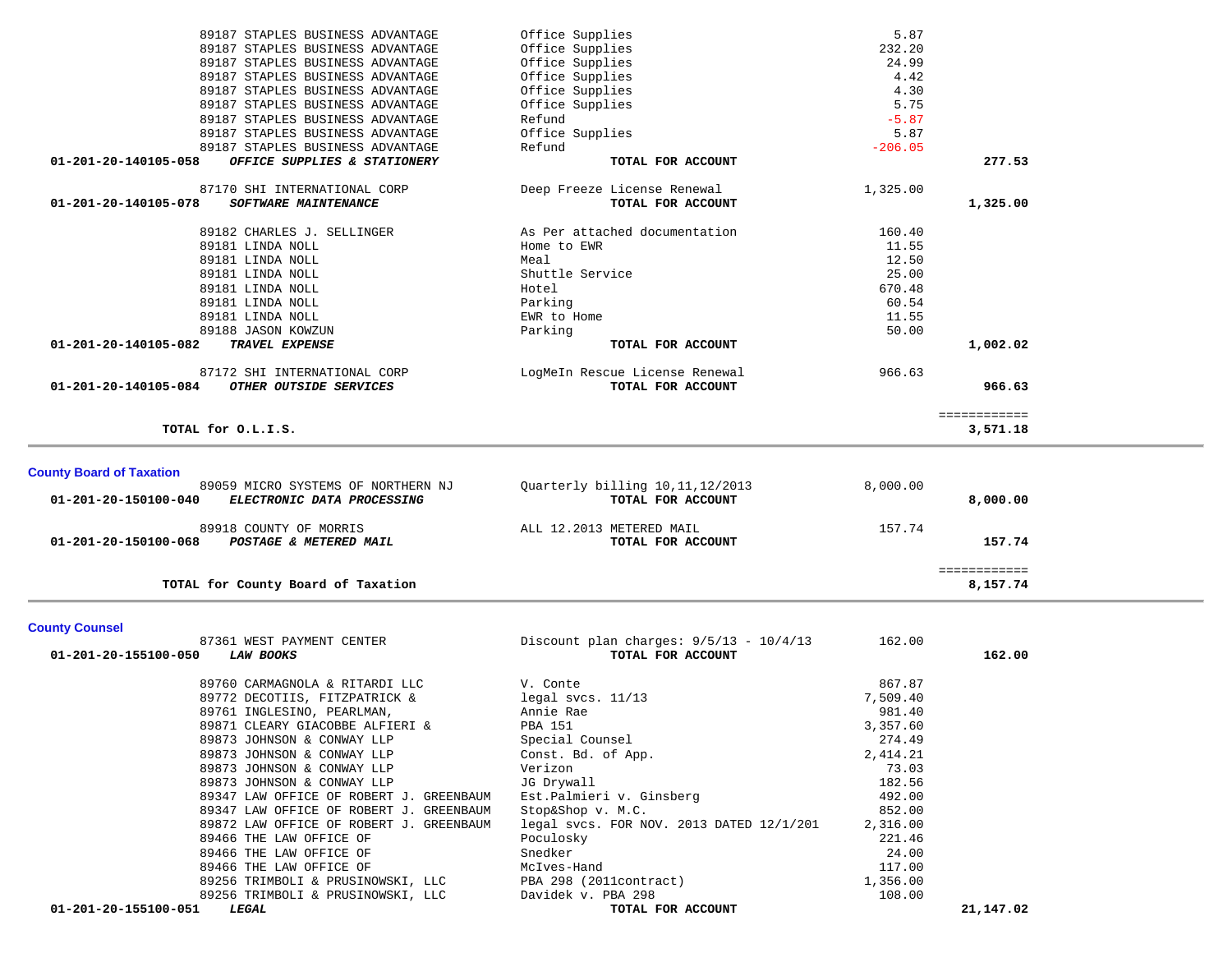**01-201-20-155100-068** *POSTAGE & METERED MAIL* **TOTAL FOR ACCOUNT 95.00**

89918 COUNTY OF MORRIS ALL 12.2013 METERED MAIL 95.00

**TOTAL for County Counsel 21,404.02**

============

95.00

| <b>County Surrogate</b>                                                                                                                                 |                                                                                  |                                                                                                                                |                          |
|---------------------------------------------------------------------------------------------------------------------------------------------------------|----------------------------------------------------------------------------------|--------------------------------------------------------------------------------------------------------------------------------|--------------------------|
| 88429 GANN LAW BOOKS                                                                                                                                    | 2014 EDITION NJ COURT RULES                                                      | 336.00                                                                                                                         |                          |
| 88429 GANN LAW BOOKS<br>01-201-20-160100-050<br><b>LAW BOOKS</b>                                                                                        |                                                                                  | 10.00<br>TOTAL FOR ACCOUNT                                                                                                     | 346.00                   |
| 87799 STAPLES BUSINESS ADVANTAGE<br>OFFICE SUPPLIES & STATIONERY<br>01-201-20-160100-058                                                                | 1032165, 10/29/2013                                                              | 141.02<br>TOTAL FOR ACCOUNT                                                                                                    | 141.02                   |
| 89918 COUNTY OF MORRIS<br>POSTAGE & METERED MAIL<br>01-201-20-160100-068                                                                                | ALL 12.2013 METERED MAIL                                                         | 741.12<br>TOTAL FOR ACCOUNT                                                                                                    | 741.12                   |
| TOTAL for County Surrogate                                                                                                                              |                                                                                  |                                                                                                                                | ============<br>1,228.14 |
| <b>Engineering</b>                                                                                                                                      |                                                                                  |                                                                                                                                |                          |
| 88832 DEER PARK<br>01-201-20-165100-058<br>OFFICE SUPPLIES & STATIONERY                                                                                 |                                                                                  | Acct# 0434495495 10/15/13-11/14/13<br>35.47<br>TOTAL FOR ACCOUNT                                                               | 35.47                    |
| 89918 COUNTY OF MORRIS<br>89918 COUNTY OF MORRIS<br>89918 COUNTY OF MORRIS<br>POSTAGE & METERED MAIL<br>01-201-20-165100-068                            | ALL 12.2013 METERED MAIL<br>ALL 12.2013 METERED MAIL<br>ALL 12.2013 METERED MAIL | 21.16<br>30.30<br>29.97<br>TOTAL FOR ACCOUNT                                                                                   | 81.43                    |
| 89119 RESIDEX, LLC<br>88682 GEN-EL SAFETY & INDUSTRIAL<br>01-201-20-165100-225<br>CHEMICALS & SPRAYS                                                    |                                                                                  | Fastrac Blox (41b pail, 2 per case) Contr<br>304.67<br>BotaniGard 22 WP MycoinsecticideWettable<br>123.75<br>TOTAL FOR ACCOUNT | 428.42                   |
| 88293 AT&T MOBILITY<br><b>EQUIPMENT</b><br>01-201-20-165100-258                                                                                         |                                                                                  | Sim Card for Survey Equip.# 973-610-3850<br>36.44<br>TOTAL FOR ACCOUNT                                                         | 36.44                    |
| TOTAL for Engineering                                                                                                                                   |                                                                                  |                                                                                                                                | ============<br>581.76   |
| <b>Heritage Commission</b>                                                                                                                              |                                                                                  |                                                                                                                                |                          |
| 89918 COUNTY OF MORRIS<br>$01 - 201 - 20 - 175100 - 068$<br>POSTAGE & METERED MAIL                                                                      | ALL 12.2013 METERED MAIL                                                         | 10.71<br>TOTAL FOR ACCOUNT                                                                                                     | 10.71                    |
| 88620 LAKE SHORE INDUSTRIES, INC.<br>88620 LAKE SHORE INDUSTRIES, INC.<br>88620 LAKE SHORE INDUSTRIES, INC.<br>SPECIAL PROJECTS<br>01-201-20-175100-079 | ROUND GALVANIZED STEEL POST<br>SHIPPING AND HANDLING                             | 1,261.80<br>DOUBLE FACE CAST ALUMINUM HISTORICAL MAR<br>132.50<br>129.86<br>TOTAL FOR ACCOUNT                                  | 1,524.16                 |
| 88793 HOLLINGER METAL EDGE INC.<br>OTHER ADMINISTRATIVE SUPPLIES<br>01-201-20-175100-095                                                                |                                                                                  | 138435447974170 ARCHIVAL SUPPLIES L SLE<br>189.26<br>TOTAL FOR ACCOUNT                                                         | 189.26                   |
| TOTAL for Heritage Commission                                                                                                                           |                                                                                  |                                                                                                                                | ============<br>1,724.13 |

### **Planning Board**

 **01-201-20-180100-039** *EDUCATION SCHOOLS & TRAINING* **TOTAL FOR ACCOUNT 30.00**

89550 NJ COUNTY PLANNERS ASSOCIATION Registration for Christine Marion and Ke 30.00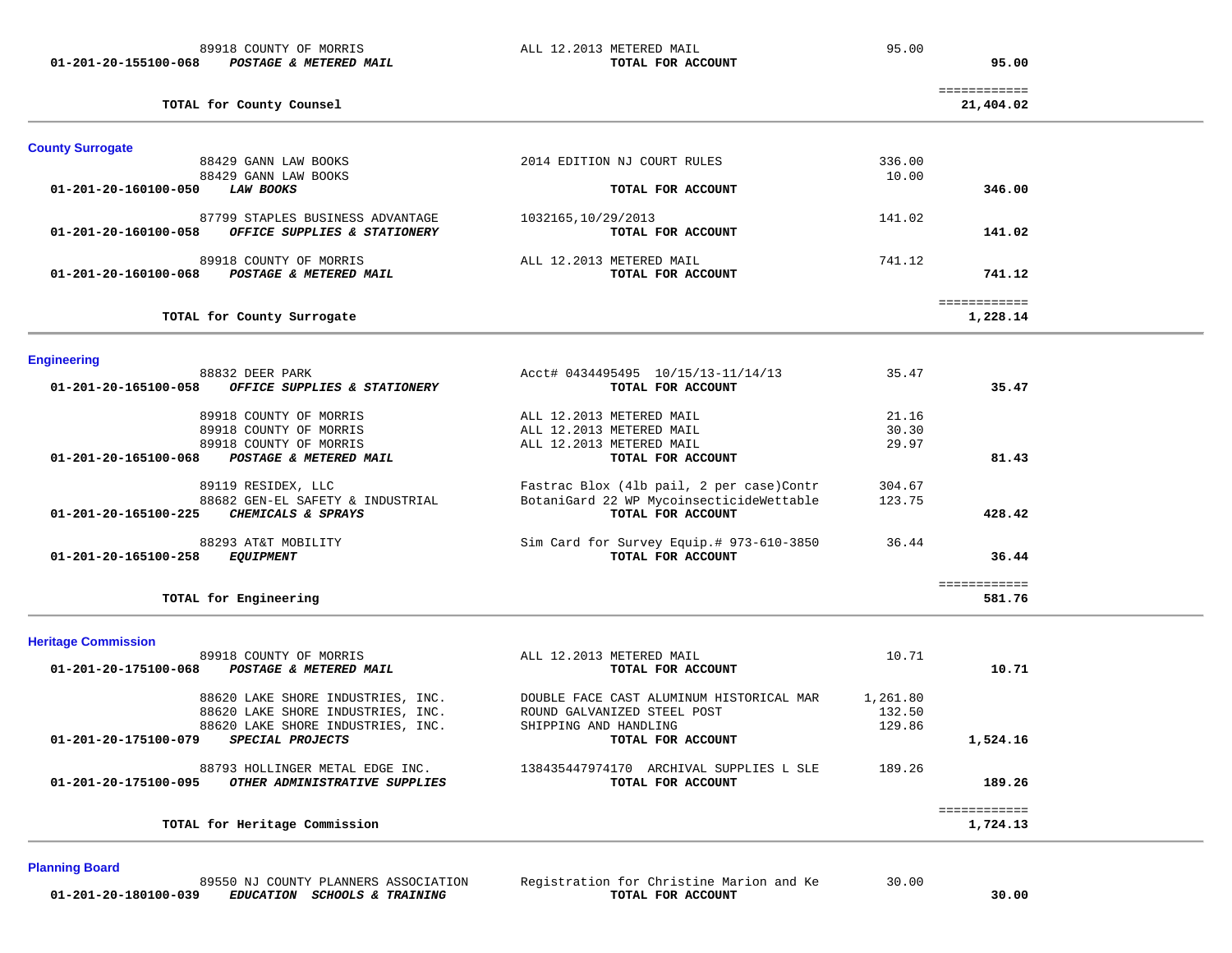| 89164 JOSEPH BARILLA                                                                   | USB 2.0 10' Extension Cable                                  | 26.74  |              |  |
|----------------------------------------------------------------------------------------|--------------------------------------------------------------|--------|--------------|--|
| 01-201-20-180100-058<br>OFFICE SUPPLIES & STATIONERY                                   | TOTAL FOR ACCOUNT                                            |        | 26.74        |  |
|                                                                                        |                                                              |        |              |  |
| 89525 RENE AXELROD                                                                     | Refreshments for the December 5, 2013 Pl                     | 19.02  |              |  |
| 89170 CHRISTINE MARION                                                                 | Daily Record & Star Ledger - proof of Le                     | 2.00   |              |  |
| 89361 UNITED PARCEL SERVICE                                                            | 59Y428483 UPS shipment to Mr. Moyle, NJD                     | 17.08  |              |  |
| OTHER GENERAL EXPENSES<br>01-201-20-180100-059                                         | TOTAL FOR ACCOUNT                                            |        | 38.10        |  |
| 89918 COUNTY OF MORRIS                                                                 | ALL 12.2013 METERED MAIL                                     | 439.61 |              |  |
| 01-201-20-180100-068<br>POSTAGE & METERED MAIL                                         | TOTAL FOR ACCOUNT                                            |        | 439.61       |  |
|                                                                                        |                                                              |        |              |  |
| 89692 DAILY RECORD                                                                     | Printing of a Leagal Notice in the Daily                     | 247.94 |              |  |
| 01-201-20-180100-069<br>PRINTING                                                       | TOTAL FOR ACCOUNT                                            |        | 247.94       |  |
|                                                                                        |                                                              |        |              |  |
| 89170 CHRISTINE MARION                                                                 | Travel expenses for various workshops an                     | 102.46 |              |  |
| TRAVEL EXPENSE<br>01-201-20-180100-082                                                 | TOTAL FOR ACCOUNT                                            |        | 102.46       |  |
|                                                                                        |                                                              |        | ============ |  |
| TOTAL for Planning Board                                                               |                                                              |        | 884.85       |  |
|                                                                                        |                                                              |        |              |  |
|                                                                                        |                                                              |        |              |  |
| <b>Transportation Management</b><br>89206 JOSEPH RUSSO                                 | APA and NJ Chapter Membership Dues Order                     | 243.00 |              |  |
| 01-201-20-180105-023<br>ASSOCIATIONS AND MEMBERSHIPS                                   | TOTAL FOR ACCOUNT                                            |        | 243.00       |  |
|                                                                                        |                                                              |        |              |  |
| 89362 UNITED PARCEL SERVICE                                                            | Overnight UPS shipment to D. Critelli, N                     | 21.27  |              |  |
| OTHER GENERAL EXPENSES<br>01-201-20-180105-059                                         | TOTAL FOR ACCOUNT                                            |        | 21.27        |  |
|                                                                                        |                                                              |        |              |  |
|                                                                                        |                                                              |        | ============ |  |
| TOTAL for Transportation Management                                                    |                                                              |        | 264.27       |  |
|                                                                                        |                                                              |        |              |  |
| <b>PDT - General Admin</b>                                                             |                                                              |        |              |  |
| 89696 W.B. MASON COMPANY INC                                                           | $11x17$ Paper - Invoice Date $12/2/2013$ Ord                 | 86.64  |              |  |
| 88996 R.S. KNAPP CO. INC.                                                              | Plotter Paper - 36x150 2" PSO Roll #824P                     | 220.62 |              |  |
| 88996 R.S. KNAPP CO. INC.                                                              | JM4N - MYLAR 4MIL INK JET 24 inch x 120                      | 718.68 |              |  |
| 88996 R.S. KNAPP CO. INC.                                                              | Shipping                                                     | 35.95  |              |  |
| 88997 R.S. KNAPP CO. INC.                                                              | Plotter Paper - 36x150 2" PSO Roll #824P                     | 220.62 |              |  |
| 88997 R.S. KNAPP CO. INC.                                                              | JM4N - MYLAR 4MIL INK JET 24 inch x 120                      | 718.68 |              |  |
| CONTRACTED SERVICES<br>01-201-20-180115-036                                            | TOTAL FOR ACCOUNT                                            |        | 2,001.19     |  |
|                                                                                        |                                                              |        |              |  |
| 89110 MORRIS COUNTY CHAMBER OF<br>01-201-20-180115-039<br>EDUCATION SCHOOLS & TRAINING | Member (ID624) Deena Leary, Director of<br>TOTAL FOR ACCOUNT | 125.00 | 125.00       |  |
|                                                                                        |                                                              |        |              |  |
| 89115 STAPLES BUSINESS ADVANTAGE                                                       | File Roll Organizers - Customer #NYC1054                     | 148.62 |              |  |
| OFFICE SUPPLIES & STATIONERY<br>01-201-20-180115-058                                   | TOTAL FOR ACCOUNT                                            |        | 148.62       |  |
|                                                                                        |                                                              |        |              |  |
|                                                                                        |                                                              |        | ============ |  |
| TOTAL for PDT - General Admin                                                          |                                                              |        | 2,274.81     |  |
|                                                                                        |                                                              |        |              |  |
| <b>Preservation Trust</b>                                                              |                                                              |        |              |  |
| 89163 BARBARA MURRAY                                                                   | AICP Membership Renewal for Januray 1, 2                     | 496.00 |              |  |
| 01-201-20-180120-023<br>ASSOCIATIONS AND MEMBERSHIPS                                   | TOTAL FOR ACCOUNT                                            |        | 496.00       |  |
|                                                                                        |                                                              |        | ============ |  |
|                                                                                        |                                                              |        |              |  |

**TOTAL for Preservation Trust 496.00**

**County Weights & Measures 01-201-22-201100-031** *CELLULAR PHONES/PAGERS* **TOTAL FOR ACCOUNT 211.21**

L&PS / WEIGHTS & MEASURES 211.21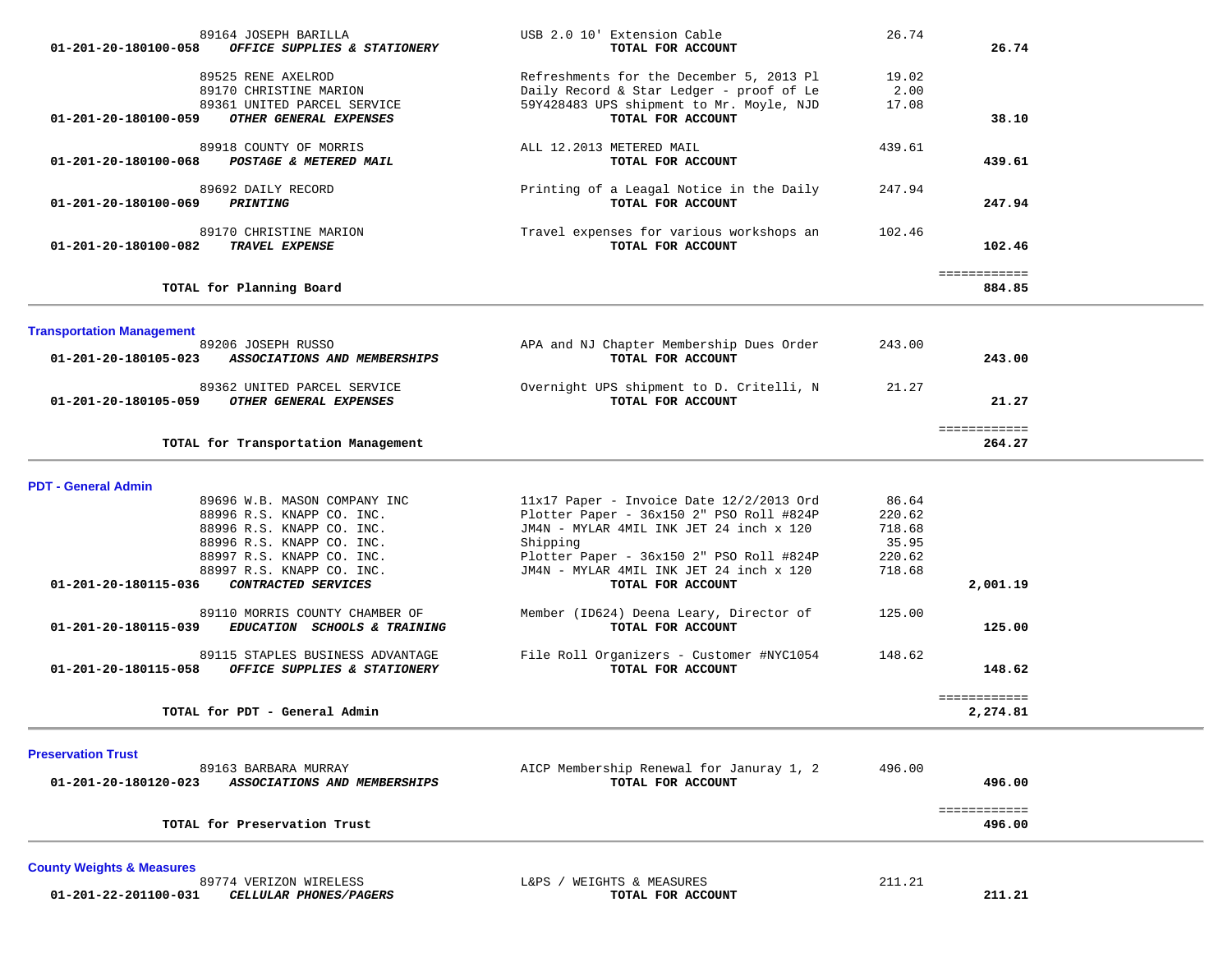| 88800 W.B. MASON COMPANY INC                                                                          | UNV12301                                                                   | 10.90    |                              |  |
|-------------------------------------------------------------------------------------------------------|----------------------------------------------------------------------------|----------|------------------------------|--|
| 88800 W.B. MASON COMPANY INC                                                                          | AAGE71750                                                                  | 5.92     |                              |  |
| 88800 W.B. MASON COMPANY INC                                                                          | HOD150HD                                                                   | 55.00    |                              |  |
| 88800 W.B. MASON COMPANY INC                                                                          | AAGDMD16632                                                                | 11.23    |                              |  |
| 88800 W.B. MASON COMPANY INC                                                                          | EVEE92FP12                                                                 | 9.72     |                              |  |
| 88800 W.B. MASON COMPANY INC                                                                          | EVEE91SBP36H                                                               | 26.80    |                              |  |
| 88800 W.B. MASON COMPANY INC                                                                          | BICRLC11BE                                                                 | 8.66     |                              |  |
| 88800 W.B. MASON COMPANY INC                                                                          | ESS415215BGR                                                               | 33.76    |                              |  |
| 88800 W.B. MASON COMPANY INC                                                                          | RTG81024                                                                   | 4.16     |                              |  |
| 88800 W.B. MASON COMPANY INC                                                                          | MMF2712S18BK                                                               | $-31.23$ |                              |  |
| 88800 W.B. MASON COMPANY INC                                                                          | MMF271R2S15BK                                                              | 33.90    |                              |  |
| OFFICE SUPPLIES & STATIONERY<br>01-201-22-201100-058                                                  | TOTAL FOR ACCOUNT                                                          |          | 221.85                       |  |
| 89918 COUNTY OF MORRIS                                                                                | ALL 12.2013 METERED MAIL                                                   | 11.28    |                              |  |
| POSTAGE & METERED MAIL<br>01-201-22-201100-068                                                        | TOTAL FOR ACCOUNT                                                          |          | 11.28                        |  |
| 89591 EMPLOYMENT HORIZONS, INC.                                                                       | <b>JANITOR SERVICE</b>                                                     | 842.00   |                              |  |
| 89602 M.C. MUA                                                                                        | CUSTOMER ID# WEIGHTSM                                                      | 350.00   |                              |  |
| OTHER OUTSIDE SERVICES<br>01-201-22-201100-084                                                        | TOTAL FOR ACCOUNT                                                          |          | 1,192.00                     |  |
| 89681 NATIONAL FUEL OIL INC.                                                                          | FUEL CHARGES 11.13                                                         | 745.25   |                              |  |
| <b>GAS PURCHASES</b><br>01-201-22-201100-140                                                          | TOTAL FOR ACCOUNT                                                          |          | 745.25                       |  |
|                                                                                                       |                                                                            |          |                              |  |
| 89859 AT&T                                                                                            | W&M 1001-102-9542 11/01/13                                                 | 4.48     |                              |  |
| 89863 AT&T                                                                                            | W&M 1001-102-9542 dtd 12/1/13                                              | 5.10     |                              |  |
| 89861 VERIZON                                                                                         | W&M 201 V63-1789 999 12Y 12/01/13                                          | 314.52   |                              |  |
| 89857 VERIZON                                                                                         | W&M 201 V63-1789 999 12Y 11/01/13                                          | 302.29   |                              |  |
| 89420 AT&T                                                                                            | 1001-102-9542 dtd 10/01/2013 Weights & M                                   | 6.85     |                              |  |
| 01-201-22-201100-146<br><b>TELEPHONE</b>                                                              | TOTAL FOR ACCOUNT                                                          |          | 633.24                       |  |
| 88801 AUTOMATED BUILDING CONTROLS                                                                     | JOB NUMBER 13-0032 X 1                                                     | 400.00   |                              |  |
|                                                                                                       | JOB NUMBER 13-0032 X 3                                                     | 630.00   |                              |  |
| 88801 AUTOMATED BUILDING CONTROLS                                                                     |                                                                            |          |                              |  |
| 01-201-22-201100-258<br><b>EQUIPMENT</b>                                                              | TOTAL FOR ACCOUNT                                                          |          | 1,030.00                     |  |
|                                                                                                       |                                                                            |          | ============                 |  |
| TOTAL for County Weights & Measures                                                                   |                                                                            |          | 4,044.83                     |  |
|                                                                                                       |                                                                            |          |                              |  |
| <b>Employee Group Insurance</b>                                                                       |                                                                            |          |                              |  |
| 89469 HORIZON BLUE CROSS BLUE SHIELD<br>EMPLOYEE GROUP INSURANCE EXPENDITURES<br>01-201-23-220100-090 | December, 2013 HMO Main Cty and Morris V 1,265,170.90<br>TOTAL FOR ACCOUNT |          | 1,265,170.90                 |  |
|                                                                                                       |                                                                            |          |                              |  |
| TOTAL for Employee Group Insurance                                                                    |                                                                            |          | ============<br>1,265,170.90 |  |
|                                                                                                       |                                                                            |          |                              |  |
| <b>Office of Emergency Management</b>                                                                 |                                                                            |          |                              |  |
| 89138 NEW JERSEY ASSOCIATION OF                                                                       | 2013 Membership - Morris County OEM                                        | 75.00    |                              |  |
| 01-201-25-252100-023<br>ASSOCIATIONS AND MEMBERSHIPS                                                  | TOTAL FOR ACCOUNT                                                          |          | 75.00                        |  |
| 88863 AT&T MOBILITY                                                                                   |                                                                            | 47.07    |                              |  |
| 88864 SOLAR TECHNOLOGY                                                                                | Morris County OEM Cell Service - 5 Varia                                   | 1,207.50 |                              |  |
| 89774 VERIZON WIRELESS                                                                                | L&PS / ADMIN                                                               | 114.03   |                              |  |
| 01-201-25-252100-031<br>CELLULAR PHONES/PAGERS                                                        | TOTAL FOR ACCOUNT                                                          |          | 1,368.60                     |  |
|                                                                                                       |                                                                            |          |                              |  |
| 89160 JEFFREY PAUL<br>$01 - 201 - 25 - 252100 - 039$<br>EDUCATION SCHOOLS & TRAINING                  | OEM staff/volunteer work on Academy Trai<br>TOTAL FOR ACCOUNT              | 50.34    | 50.34                        |  |
|                                                                                                       |                                                                            |          |                              |  |
| 89258 B4 BRANDS                                                                                       | Hand Sanitizer Refills                                                     | 72.00    |                              |  |
| 89061 DEER PARK                                                                                       | AC#0434613212, 10/15/13-11/14/13                                           | 12.95    |                              |  |

88800 W.B. MASON COMPANY INC MMF2712S18BK 31.23

88800 W.B. MASON COMPANY INC UNV12302 88800 W.B. MASON COMPANY INC UNV12303 10.90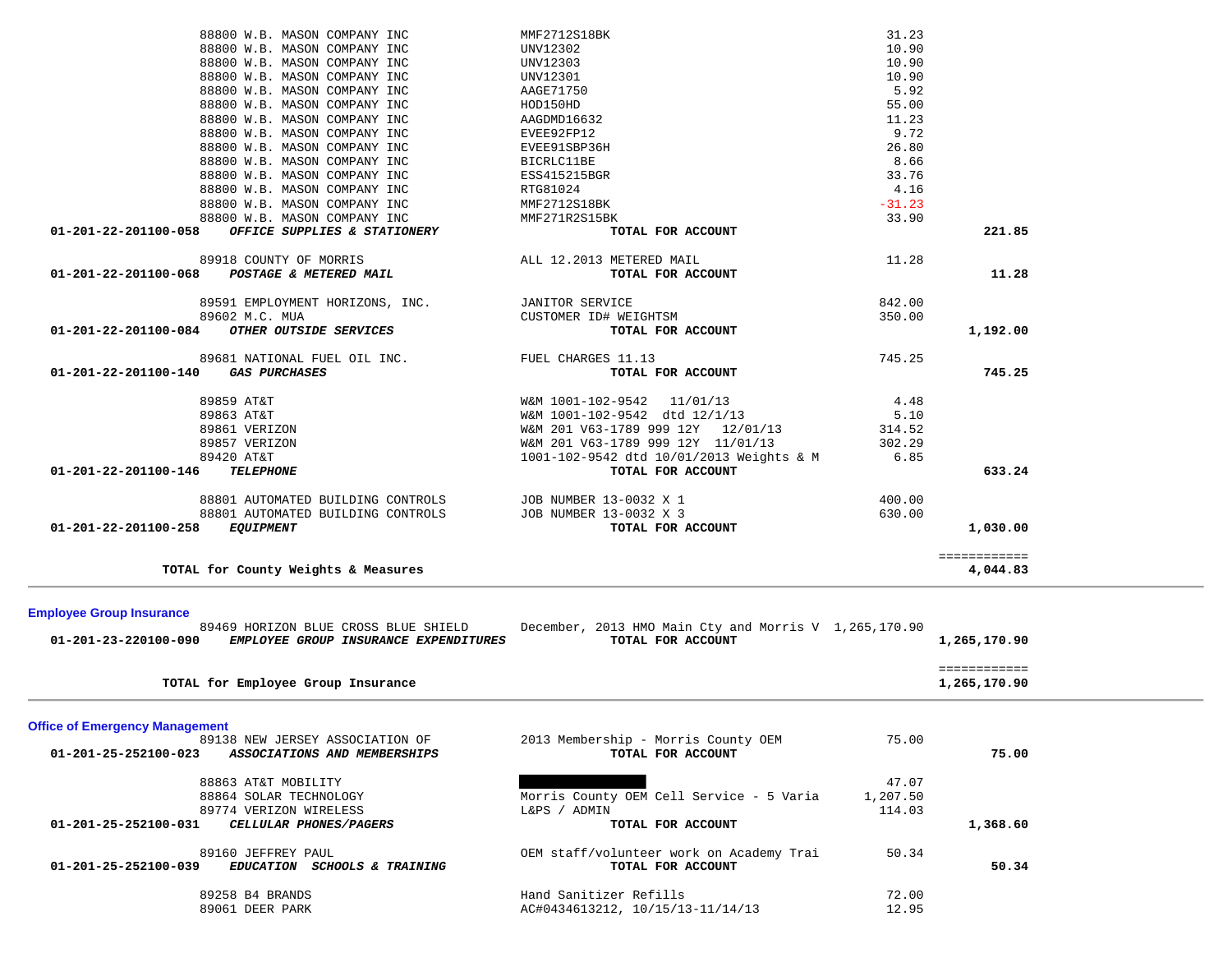| <b>Communications Center</b>                         |                                                 |            |            |
|------------------------------------------------------|-------------------------------------------------|------------|------------|
| 89583 STAPLES BUSINESS ADVANTAGE                     | Copy paper $8 \frac{1}{2}$ & 11, 5,000 sheet/ct | 419.90     |            |
| 01-201-25-252105-037<br>DATA PROCESSING SUPPLIES     | TOTAL FOR ACCOUNT                               |            | 419.90     |
| 88363 PRIORITY DISPATCH CORP.                        | EMD certifications                              | 2,450.00   |            |
| 88363 PRIORITY DISPATCH CORP.                        | EMD certifications                              | 350.00     |            |
| 88363 PRIORITY DISPATCH CORP.                        | Fire certifications                             | 3,575.00   |            |
| 88363 PRIORITY DISPATCH CORP.                        | Police certification                            | 2,360.00   |            |
| 01-201-25-252105-039<br>EDUCATION SCHOOLS & TRAINING | TOTAL FOR ACCOUNT                               |            | 8,735.00   |
| 89209 JOHN FAENZA                                    | Presentation table cover                        | 234.71     |            |
| OFFICE SUPPLIES & STATIONERY<br>01-201-25-252105-058 | TOTAL FOR ACCOUNT                               |            | 234.71     |
| 89439 FEDEX                                          | Acct # 3876-2044-3 OEM sign board ship t        | 39.92      |            |
| 01-201-25-252105-068<br>POSTAGE & METERED MAIL       | TOTAL FOR ACCOUNT                               |            | 39.92      |
| 89445 TRIANGLE COMMUNICATIONS LLC                    | trouble shoot & repair T772-CG 12-10 She        | 85.00      |            |
| 88340 COMMUNICATIONS SERVICE                         | Install Customer Supplied Radio into veh        | 270.00     |            |
| 88340 COMMUNICATIONS SERVICE                         | Install Customer Supplied Radio into veh        | 270.00     |            |
| 88340 COMMUNICATIONS SERVICE                         | radio kills battery w/not turn off WO#WA        | 347.50     |            |
| 88340 COMMUNICATIONS SERVICE                         | Install Customer Supplied Radio into veh        | 600.00     |            |
| 88340 COMMUNICATIONS SERVICE                         | Install Customer Supplied Radio into veh        | 190.00     |            |
| 88307 COMMUNICATIONS SERVICE                         | Checks and repairs per inv (11/11 )Prose        | 665.00     |            |
| 88307 COMMUNICATIONS SERVICE                         | repair $3-84$ per inv $(11/11)$ Sheriff's of    | 95.00      |            |
| 88307 COMMUNICATIONS SERVICE                         | repair $99-4$ per inv (11/11) $99-4$ Road De    | 95.00      |            |
| 88298 TRIANGLE COMMUNICATIONS LLC                    | Install customer supplied emerg equipmen        | 1,190.00   |            |
| 88298 TRIANGLE COMMUNICATIONS LLC                    | Removal of emerg equipment 3-77 Sheriff'        | 170.00     |            |
| 01-201-25-252105-072<br><b>RADIO REPAIRS</b>         | TOTAL FOR ACCOUNT                               |            | 3,977.50   |
| 88299 SHI INTERNATIONAL CORP                         | RMS licensing & services per Quote # 722        | 180,000.00 |            |
| 86398 KEYSTONE PUBLIC SAFETY INC.                    | CAD modification to allow SSL connection        | 2,400.00   |            |
| 01-201-25-252105-078<br><b>SOFTWARE MAINTENANCE</b>  | TOTAL FOR ACCOUNT                               |            | 182,400.00 |

**TOTAL for Office of Emergency Management 44,853.65**

44,853.65

============

| 89062 STAPLES BUSINESS ADVANTAGE                      | AC#1032181, 11/21/13, NYC1054187                     | 75.35     |           |
|-------------------------------------------------------|------------------------------------------------------|-----------|-----------|
| 89160 JEFFREY PAUL                                    | EMS Rehap Supplies - $11/30/13$ Dick's Spo $294.10$  |           |           |
| 01-201-25-252100-058 OFFICE SUPPLIES & STATIONERY     | TOTAL FOR ACCOUNT                                    |           | 454.40    |
| 89358 MORRISTOWN LUMBER &                             | Heaters for Trailers per attached invoic             | 55.98     |           |
| 87121 UNITED RENTALS                                  | Decon - Jefferson Twp                                | 1,846.30  |           |
| 87121 UNITED RENTALS                                  | Decon - Morris Twp                                   | 1,036.30  |           |
| 88614 ATHOME MEDICAL                                  | Oxygen per attached invoice dated $11/21/121/120.00$ |           |           |
| 01-201-25-252100-059<br><i>OTHER GENERAL EXPENSES</i> | TOTAL FOR ACCOUNT                                    |           | 3,058.58  |
| 89918 COUNTY OF MORRIS                                | ALL 12.2013 METERED MAIL                             | 6.35      |           |
| 89918 COUNTY OF MORRIS                                | ALL 12.2013 METERED MAIL                             | 4.65      |           |
| 01-201-25-252100-068<br>POSTAGE & METERED MAIL        | TOTAL FOR ACCOUNT                                    |           | 11.00     |
| 89918 COUNTY OF MORRIS                                | ALL 12.2013 METERED MAIL                             | 89.83     |           |
| 01-201-25-252100-210<br>ENVIRONMENTAL COMPLIANCE      | TOTAL FOR ACCOUNT                                    |           | 89.83     |
| 69329 EMSAR NJ                                        | Item #PORT-PAS                                       | 3,645.90  |           |
| 69329 EMSAR NJ                                        | Item #PORT-ACT                                       | 6,650.00  |           |
| 69329 EMSAR NJ                                        | Item #VP TAG-NIPASS                                  | 990.00    |           |
| 69329 EMSAR NJ                                        | Item #VP TAG-SIPASS                                  | 900.00    |           |
| 69329 EMSAR NJ                                        | Item #VP TAG-ACT WT                                  | 1,065.00  |           |
| 69329 EMSAR NJ                                        | Item #VP-INSTALL                                     | 1,495.00  |           |
| 68439 KEYSTONE PUBLIC SAFETY INC.                     | Interface for Motorola Centracom Gold El             | 25,000.00 |           |
| 01-203-25-252100-059 (2012) OTHER GENERAL EXPENSES    | TOTAL FOR ACCOUNT                                    |           | 39,745.90 |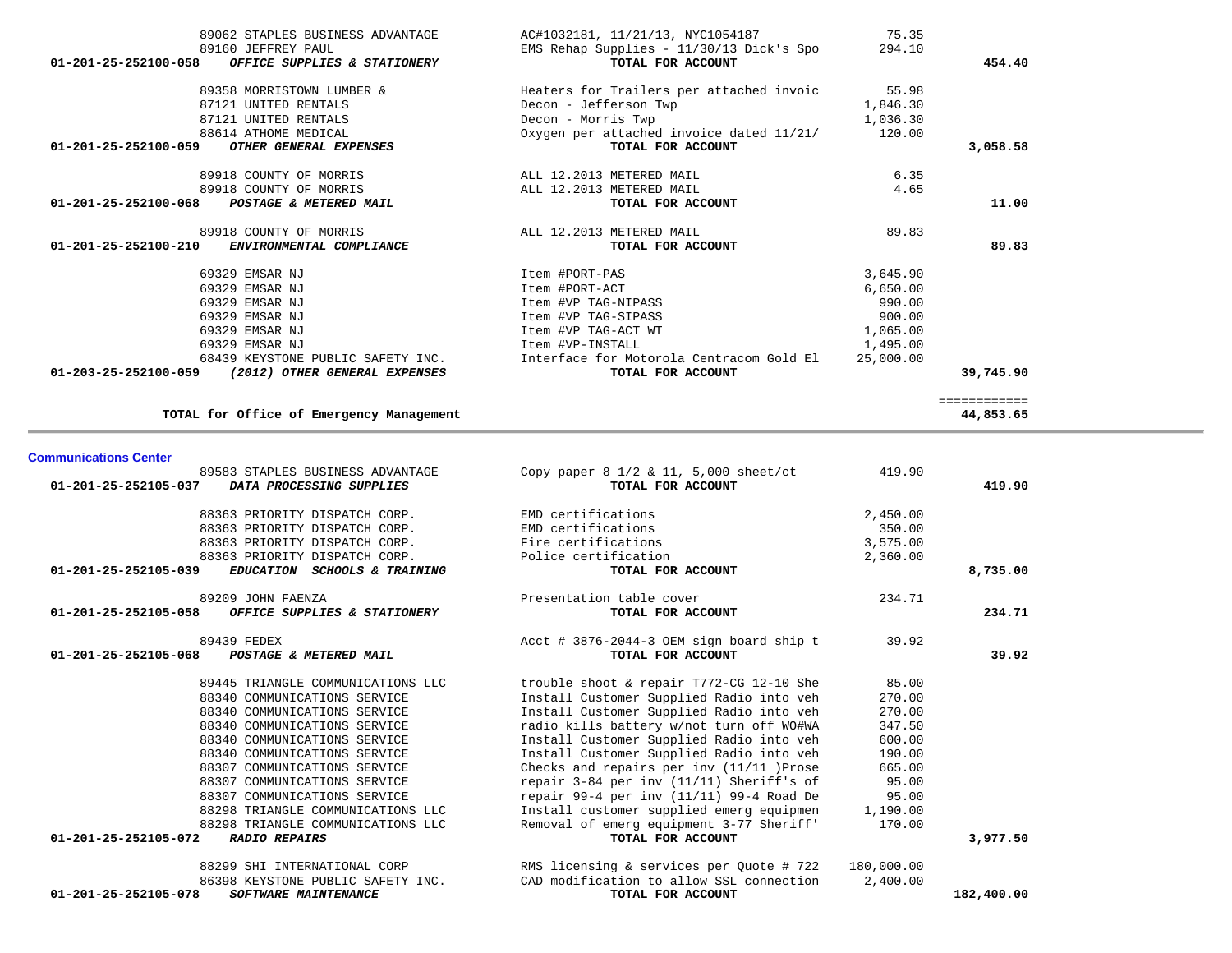| $01 - 201 - 25 - 252105 - 117$        | 88306 VOIANCE LANGUAGE SERVICES, LLC<br><b>INTERPRETOR FEES</b> | Interpretor fees $(10/1-10/31)$<br>TOTAL FOR ACCOUNT | 365.49   | 365.49                   |
|---------------------------------------|-----------------------------------------------------------------|------------------------------------------------------|----------|--------------------------|
|                                       | 82734 CENTERPOINT LLC.                                          | Per quote, relocation of 6 synergy, 3 co             | 6,000.00 |                          |
|                                       | 82734 CENTERPOINT LLC.                                          | Per quote, 7/17/13, relocation of 2 Syner            | 900.00   |                          |
|                                       | 82734 CENTERPOINT LLC.                                          | Dis-assemble of remaining consoles to be             | 750.00   |                          |
| 01-201-25-252105-131                  | COUNTY WIDE RADIO SYSTEM                                        | TOTAL FOR ACCOUNT                                    |          | 7,650.00                 |
|                                       | 89190 JERSEY CENTRAL POWER & LIGHT                              | 100 097 970 519, 11/20 W Hanover Randolp             | 969.45   |                          |
|                                       | 89223 JERSEY CENTRAL POWER & LIGHT                              | 100 078 774 427, 11/26 Boonton(10/26-11/             | 602.58   |                          |
|                                       | 89223 JERSEY CENTRAL POWER & LIGHT                              | 100 082 995 745, 11/29 Conklin Rd Flande             | 3.43     |                          |
|                                       | 89223 JERSEY CENTRAL POWER & LIGHT                              | 100 078 770 714, 11/26 Conklin Rd Flande             | 505.15   |                          |
|                                       | 89223 JERSEY CENTRAL POWER & LIGHT                              | 100 078 772 546, 11/29 Weldon Rd Oak Rid             | 518.73   |                          |
| 01-201-25-252105-137                  | <b>ELECTRICITY</b>                                              | TOTAL FOR ACCOUNT                                    |          | 2,599.34                 |
|                                       | 88308 SUBURBAN PROPANE -2347                                    | 2347-275877 69.4 gallons Denise Drive si             | 187.74   |                          |
|                                       | 88308 SUBURBAN PROPANE -2347                                    | 2347-275877 106.01 gallons Conkling Rd F             | 280.84   |                          |
| 01-201-25-252105-148                  | OTHER UTILITIES                                                 | TOTAL FOR ACCOUNT                                    |          | 468.58                   |
|                                       | 89443 FFI PROFESSIONAL SAFETY SERVICES                          | Initial uniform issue Hoferer                        | 911.84   |                          |
| $01 - 201 - 25 - 252105 - 202$        | UNIFORM AND ACCESSORIES                                         | TOTAL FOR ACCOUNT                                    |          | 911.84                   |
|                                       | 89210 LASHEN ELECTRONICS INC                                    | Equipment per invoice                                | 97.89    |                          |
|                                       | 88730 R & J CONTROL, INC.                                       | Service generator Riker Hill Art park                | 400.13   |                          |
|                                       | 88730 R & J CONTROL, INC.                                       | Preventive maintenance on generator Rick             | 295.00   |                          |
|                                       | 88730 R & J CONTROL, INC.                                       | Service call generator exhaust leak                  | 264.24   |                          |
|                                       | 88339 BASE POWER SERVICES                                       | Replacement UPS batteries for Communicat             | 2,900.00 |                          |
|                                       | 86774 GRAINGER                                                  | AC#866829369, 9/27/13, Telco Install/Ser             | 586.12   |                          |
|                                       | 86774 GRAINGER                                                  | AC#866829369, 9/27/13, Tool Backpack                 | 132.38   |                          |
| 01-201-25-252105-258                  | <b>EQUIPMENT</b>                                                | TOTAL FOR ACCOUNT                                    |          | 4,675.76                 |
|                                       |                                                                 |                                                      |          | ============             |
|                                       | TOTAL for Communications Center                                 |                                                      |          | 212,478.04               |
| <b>County Medical Examiner Office</b> |                                                                 |                                                      |          |                          |
|                                       | 88860 STAPLES BUSINESS ADVANTAGE                                | AC#1032179, 11/21/13                                 | 191.95   |                          |
|                                       | 88860 STAPLES BUSINESS ADVANTAGE                                | AC#1032179, 11/22/13                                 | 54.39    |                          |
| 01-201-25-254100-058                  | OFFICE SUPPLIES & STATIONERY                                    | TOTAL FOR ACCOUNT                                    |          | 246.34                   |
|                                       | 89159 FEDEX                                                     | AC#164215938; 11/25/13                               | 17.97    |                          |
|                                       | OTHER GENERAL EXPENSES                                          | TOTAL FOR ACCOUNT                                    |          | 17.97                    |
| 01-201-25-254100-059                  |                                                                 |                                                      | 28.83    |                          |
|                                       | 89918 COUNTY OF MORRIS                                          | ALL 12.2013 METERED MAIL                             |          |                          |
|                                       | POSTAGE & METERED MAIL                                          | TOTAL FOR ACCOUNT                                    |          | 28.83                    |
| 01-201-25-254100-068                  | 87931 FISHER HEALTHCARE                                         | 557815-001 Conf Order#A33123655, 11/8/1              | 450.20   |                          |
|                                       | 88597 JANT PHARMACAL CORP.                                      | $11/8/13$ drug screen kits                           | 1,070.00 |                          |
| 01-201-25-254100-203                  | X-RAY & MEDICAL SUPPLIES                                        | TOTAL FOR ACCOUNT                                    |          | 1,520.20                 |
|                                       | TOTAL for County Medical Examiner Office                        |                                                      |          | ============<br>1,813.34 |

|  |  | <b>County Sheriff's Department</b> |
|--|--|------------------------------------|
|--|--|------------------------------------|

| 89127 STAPLES BUSINESS ADVANTAGE                      | GARMIN GPS Item#368893, Inv dtd 11/20/13 | 599.95 |
|-------------------------------------------------------|------------------------------------------|--------|
| 88792 DEER PARK                                       | 0434561387 billing period 10/15/13-11/14 | 173.88 |
| 89126 J. O'BRIEN CO INC                               | 500 - Onestep Visitor's Timebadge 1-day  | 129.60 |
| 01-201-25-270100-059<br><i>OTHER GENERAL EXPENSES</i> | TOTAL FOR ACCOUNT                        | 903.43 |
| 89127 STAPLES BUSINESS ADVANTAGE                      | Epson YELLOW Ink, Item#610408, Inv dtd 1 | 53.97  |
| 87133 DISC MAKERS                                     | Disc Makers Ultra CD-R Silver 52x, NO PR | 950.00 |
| 87133 DISC MAKERS                                     | Shipping Charge                          | 7.00   |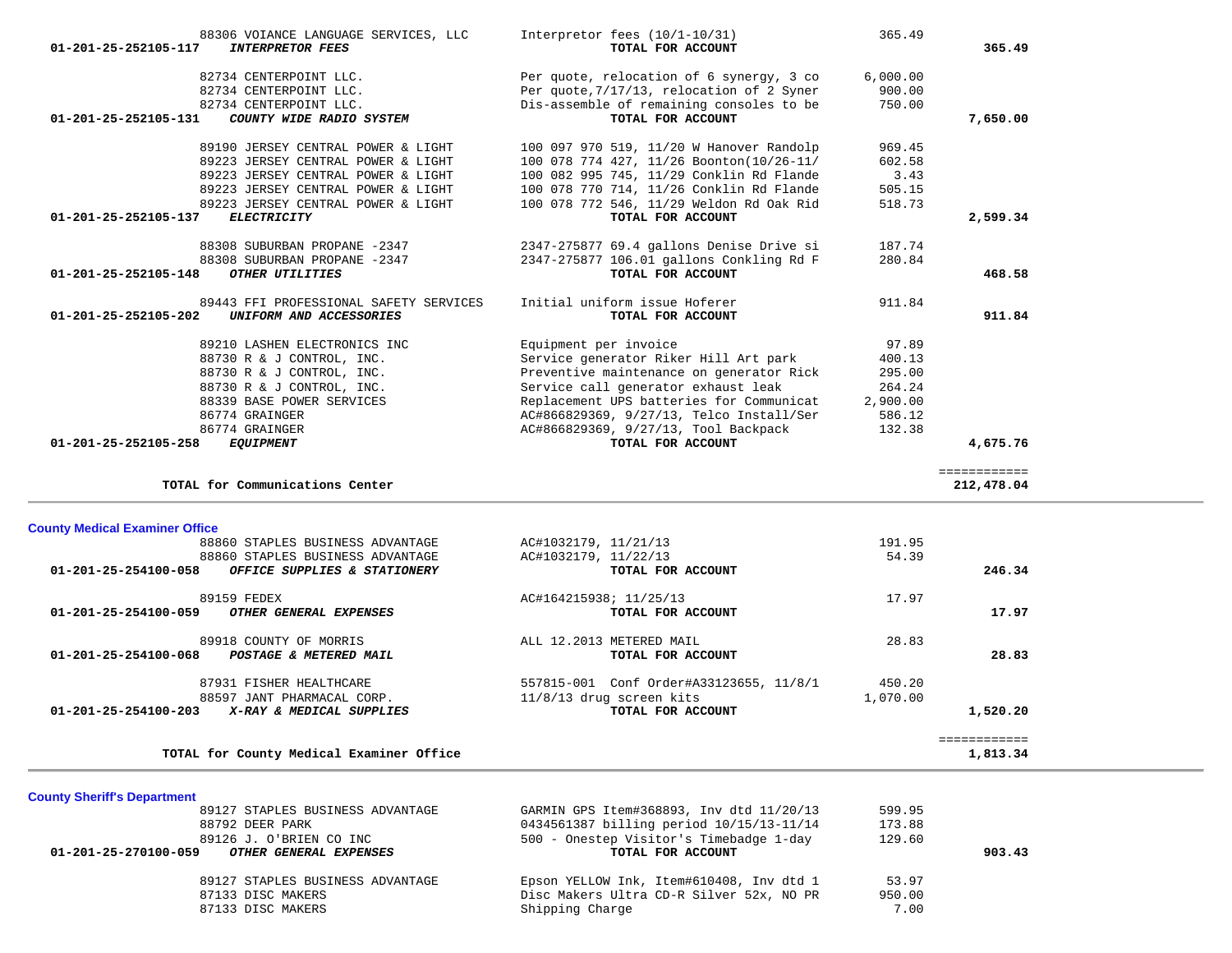|                      | TOTAL for County Sheriff's Department                                        |                                                                                                |                      | ============<br>21,786.95 |
|----------------------|------------------------------------------------------------------------------|------------------------------------------------------------------------------------------------|----------------------|---------------------------|
| 01-201-25-270100-239 | 88392 MORRISTOWN LUMBER &<br>SMALL TOOLS                                     | 175D Master Padlock Comb, Inv dtd 11/7/1 14.99<br>TOTAL FOR ACCOUNT                            |                      | 14.99                     |
| 01-201-25-270100-202 | UNIFORM AND ACCESSORIES                                                      | TOTAL FOR ACCOUNT                                                                              |                      | 435.15                    |
|                      | 88791 UNIVERSAL UNIFORM SALES CO INC                                         | Dept - radio holder, buttons                                                                   | 231.70               |                           |
|                      | 88791 UNIVERSAL UNIFORM SALES CO INC                                         | Dept- gloves                                                                                   | 5.00                 |                           |
|                      | 88791 UNIVERSAL UNIFORM SALES CO INC                                         | Noonan - trouser                                                                               | 69.95                |                           |
|                      | 88791 UNIVERSAL UNIFORM SALES CO INC                                         | Hanna - shirt alterations                                                                      | 8.50                 |                           |
|                      | 88791 UNIVERSAL UNIFORM SALES CO INC                                         | Englert - shirts                                                                               | 120.00               |                           |
| 01-201-25-270100-189 | <b>MEDICAL</b>                                                               | TOTAL FOR ACCOUNT                                                                              |                      | 2,903.53                  |
|                      | 89128 GARDEN STATE VETERINARY                                                | Medical Care (RONAN) on 11/15/13, Inv dt                                                       | 2,127.66             |                           |
|                      | 88403 STEVEN B. HODES, DVM PA<br>88403 STEVEN B. HODES, DVM PA               | Koby-Diarrhea 8/5/13; Othello-Examine te<br>Finn-Examine Tongue 10/22/13; Ronan-Phys           | 324.87<br>451.00     |                           |
|                      |                                                                              |                                                                                                |                      |                           |
| 01-201-25-270100-185 | 87989 FAUNA FOODS CORP.<br>FOOD                                              | Bags - PFB Euk PP 30/20 441bs, Item#IMS3<br>TOTAL FOR ACCOUNT                                  | 1,294.08             | 1,294.08                  |
| 01-201-25-270100-164 | OFFICE MACHINES - RENTAL                                                     | TOTAL FOR ACCOUNT                                                                              |                      | 5,333.65                  |
|                      | 85434 MUNICIPAL CAPITAL CORP                                                 | CAC - New Model/Ricoh MP2352SP                                                                 | 351.40               |                           |
|                      | 85434 MUNICIPAL CAPITAL CORP                                                 | K9 - New Model/Ricoh MP2352SP                                                                  | 351.40               |                           |
|                      | 85434 MUNICIPAL CAPITAL CORP                                                 | WARRANTS - New Model/Ricoh MP4002SP                                                            | 670.88               |                           |
|                      | 85434 MUNICIPAL CAPITAL CORP                                                 | LEGAL - New Model/Ricoh MP4002SP                                                               | 605.31               |                           |
|                      | 85434 MUNICIPAL CAPITAL CORP                                                 | LEGAL - New Model/Ricoh MP4002SP                                                               | 670.88               |                           |
|                      | 85434 MUNICIPAL CAPITAL CORP                                                 | CIS - New Model/Ricoh MP4002SP                                                                 | 578.84               |                           |
|                      | 85434 MUNICIPAL CAPITAL CORP                                                 | CIS - New Model/Ricoh MP4002SP                                                                 | 736.66               |                           |
|                      | 85434 MUNICIPAL CAPITAL CORP<br>85434 MUNICIPAL CAPITAL CORP                 | ADMIN - New Model/Ricoh MP4002SP<br>SUPPORT - New Model/Ricoh MP4002SP                         | 697.40<br>670.88     |                           |
|                      |                                                                              |                                                                                                |                      |                           |
| 01-201-25-270100-161 | 87140 VERIZON WIRELESS<br>COMMUNICATIONS EQUIPMENT                           | $482559481 - 00001$ $09/2/13 - 10/1/13$ , Inv<br>TOTAL FOR ACCOUNT                             | 1,394.39             | 1,394.39                  |
| 01-201-25-270100-115 | 89123 EAGLE POINT GUN SHOP<br><i><b>AMMUNITION</b></i>                       | CASES - Federal 12ga. 9 pellet copper-pl<br>TOTAL FOR ACCOUNT                                  | 1,077.60             | 1,077.60                  |
|                      |                                                                              |                                                                                                |                      |                           |
| 01-201-25-270100-095 | 89124 STAPLES BUSINESS ADVANTAGE<br>OTHER ADMINISTRATIVE SUPPLIES            | A. Noboa - office supplies<br>TOTAL FOR ACCOUNT                                                | 290.02               | 744.28                    |
|                      | 88395 PAPER MART INC                                                         | SERT Dept - CTN/White Paper (3) Legal & (                                                      | 295.38               |                           |
|                      | 88395 PAPER MART INC                                                         | LEGAL Dept - CTN/White Paper/ Item#55010                                                       | 158.88               |                           |
| 01-201-25-270100-084 | OTHER OUTSIDE SERVICES                                                       | TOTAL FOR ACCOUNT                                                                              |                      | 4,212.64                  |
|                      | 88391 U.S. SECURITY ASSOCIATES, INC.<br>88391 U.S. SECURITY ASSOCIATES, INC. | $573 - 1067 - 000$ GUARDS - $10/11/13$ - $10/17/1$<br>GUARDS - 10/25/13 - 10/31/13, Inv dtd 35 | 1,899.29<br>2,313.35 |                           |
| 01-201-25-270100-078 | 87990 LEXISNEXIS RISK DATA<br>SOFTWARE MAINTENANCE                           | Monthly Service $10/1/13 - 10/31/13$ , Inv<br>TOTAL FOR ACCOUNT                                | 155.00               | 155.00                    |
| 01-201-25-270100-068 | POSTAGE & METERED MAIL                                                       | TOTAL FOR ACCOUNT                                                                              |                      | 1,117.18                  |
|                      | 89918 COUNTY OF MORRIS                                                       | ALL 12.2013 METERED MAIL                                                                       | 1,117.18             |                           |
| 01-201-25-270100-064 | PHOTOGRAPHIC SUPPIES                                                         | TOTAL FOR ACCOUNT                                                                              |                      | 2,201.03                  |
|                      | 89355 STAPLES BUSINESS ADVANTAGE                                             | A. Noboa - Toner                                                                               | 210.06               |                           |
|                      | 87133 DISC MAKERS                                                            | Shipping Charge                                                                                | 260.00               |                           |
|                      | 87133 DISC MAKERS                                                            | Silk-screen CD-Rs Falcon media Silver 52                                                       | 720.00               |                           |

**County Prosecutor's Office**

 89009 SANDRA HOYER Regular OnCall Supplemental Pay- October 21.45 89009 SANDRA HOYER Supplemental Case Pay (131013MRSCDO02-10 50.00

 **01-201-25-275100-016** *OUTSIDE SALARIES & WAGES* **TOTAL FOR ACCOUNT 71.45**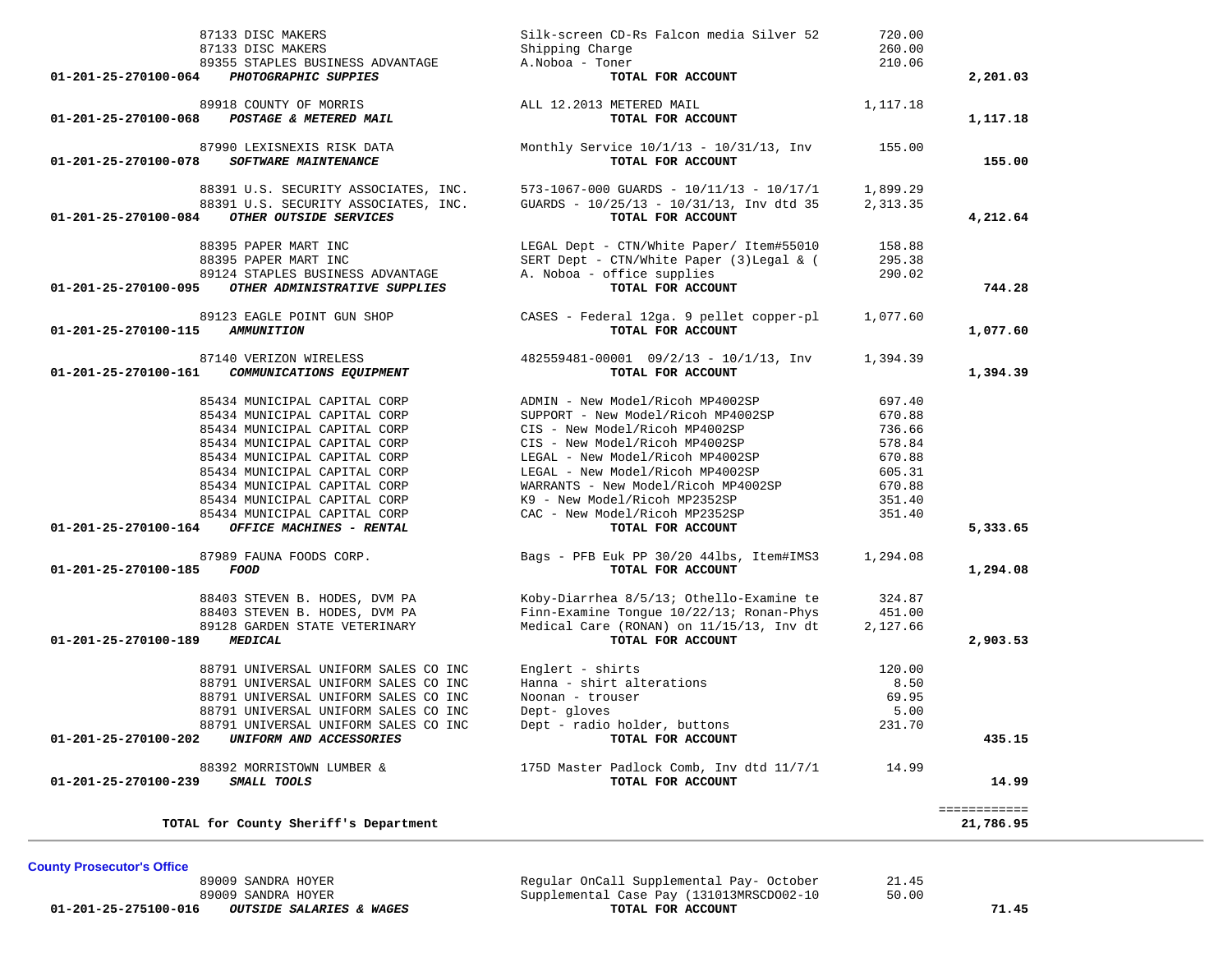| 89008 P O M A<br>89032 NJ ASSOC OF VICTIM WITNESS<br>01-201-25-275100-023<br>ASSOCIATIONS AND MEMBERSHIPS | 2014 Membership dues-Jill Binkoski, Susa<br>2014 NJ Victim Witness Coordinators Asso<br>TOTAL FOR ACCOUNT | 300.00<br>150.00   | 450.00   |
|-----------------------------------------------------------------------------------------------------------|-----------------------------------------------------------------------------------------------------------|--------------------|----------|
| 87074 VERIZON WIRELESS<br>01-201-25-275100-031<br>CELLULAR PHONES/PAGERS                                  | Account #982471570-00001 (Sept.13-Oct.12<br>TOTAL FOR ACCOUNT                                             | 841.38             | 841.38   |
|                                                                                                           |                                                                                                           |                    |          |
| 89036 STAPLES BUSINESS ADVANTAGE                                                                          | Account NYC 1054187 Toner & Ink                                                                           | 473.65             |          |
| 85312 TEEL, INC.                                                                                          | Cell phone analysis Hardware-Comprehensi                                                                  | 1,950.00           |          |
| 85312 TEEL, INC.<br>01-201-25-275100-037                                                                  | Shipping<br>TOTAL FOR ACCOUNT                                                                             | 20.00              |          |
| DATA PROCESSING SUPPLIES                                                                                  |                                                                                                           |                    | 2,443.65 |
| 89269 CAREER DEVELOPMENT INSTITUTE                                                                        | The Challenges in Inestgating a Domestic                                                                  | 149.00             |          |
| 89027 MONMOUTH COUNTY POLICE                                                                              | Search Warrant- Execution Entty Techniqu                                                                  | 50.00              |          |
| 01-201-25-275100-039<br>EDUCATION SCHOOLS & TRAINING                                                      | TOTAL FOR ACCOUNT                                                                                         |                    | 199.00   |
| 88505 WEST PAYMENT CENTER                                                                                 | Account #1003917278-Appellate Team Oct.                                                                   | 1,320.40           |          |
| 88505 WEST PAYMENT CENTER                                                                                 | Account #1000176025-Prosecutor's Oct. On                                                                  | 1,282.60           |          |
| 81813 LAWYERS DIARY AND MANUAL LLC                                                                        | 00307046-VO - NJ Lawyers Diary and Manua                                                                  | 950.00             |          |
| 81813 LAWYERS DIARY AND MANUAL LLC                                                                        | Shipping                                                                                                  | 60.00              |          |
| LAW BOOKS<br>01-201-25-275100-050                                                                         | TOTAL FOR ACCOUNT                                                                                         |                    | 3,613.00 |
|                                                                                                           |                                                                                                           |                    |          |
| 89014 PAPER MART INC                                                                                      | 81/2x11 Copy Paper                                                                                        | 1,234.00           |          |
| 89484 STAPLES BUSINESS ADVANTAGE                                                                          | Account #NYC 1054187 Lgl Exp.Wallets, whi                                                                 | 286.80             |          |
| 89024 STAPLES BUSINESS ADVANTAGE                                                                          | Account #NYC 1054187 Pens                                                                                 | 5.08               |          |
| 89024 STAPLES BUSINESS ADVANTAGE                                                                          | Account #NYC 1054187- Headsets (Scala &                                                                   | 32.70              |          |
| 89428 STAPLES BUSINESS ADVANTAGE<br>89036 STAPLES BUSINESS ADVANTAGE                                      | Account #NYC 1054187 - Stamp                                                                              | 35.08<br>193.71    |          |
| 89036 STAPLES BUSINESS ADVANTAGE                                                                          | Account NYC 1054187 Folders & Storage Bo<br>Account NYC 1054187 High Lighters, Wite O                     | 360.01             |          |
| 89036 STAPLES BUSINESS ADVANTAGE                                                                          | Account NYC 1054187 Manilia Folders                                                                       | 218.56             |          |
| 89036 STAPLES BUSINESS ADVANTAGE                                                                          | Account NYC 1054187 Refe Hybrid Case - B                                                                  | 89.95              |          |
| 89576 ALPHA GRAPHICS MORRISTOWN                                                                           | 11x14 AP Certificate                                                                                      | 83.50              |          |
| 89033 CARDSDIRECT, LLC                                                                                    | B1423 Scales of Justics Holiday Cards (1                                                                  | 238.00             |          |
| OFFICE SUPPLIES & STATIONERY<br>01-201-25-275100-058                                                      | TOTAL FOR ACCOUNT                                                                                         |                    | 2,777.39 |
|                                                                                                           |                                                                                                           |                    |          |
| 89918 COUNTY OF MORRIS<br>89240 FEDEX                                                                     | ALL 12.2013 METERED MAIL<br>Account #1051-0576-2 11/15-11/21/13                                           | 2,023.04<br>360.86 |          |
| 01-201-25-275100-068<br>POSTAGE & METERED MAIL                                                            | TOTAL FOR ACCOUNT                                                                                         |                    | 2,383.90 |
|                                                                                                           |                                                                                                           |                    |          |
| 89023 COFFEE LOVERS COFFEE SERVICE                                                                        | Office Coffee/Tea & Stirrers.                                                                             | 95.96              |          |
| 89264 EQUIFAX INFORMATION SVCS LLC                                                                        | 04/444VC00947 - June 2013                                                                                 | 43.14              |          |
| 89264 EQUIFAX INFORMATION SVCS LLC                                                                        | 04/444VC00947 - November 2013                                                                             | 42.61              |          |
| 88514 M C POLICE CHIEF'S ASSOCIATION                                                                      | Imporvised Explosive Device Table Top Ex                                                                  | 60.00              |          |
| 78977 MEDIA SUPPLY, INC.                                                                                  | Quote #243 - CD Range (622610-623609)                                                                     | 540.00             |          |
| 78977 MEDIA SUPPLY, INC.                                                                                  | Paper Sleeve                                                                                              | 40.00              |          |
| 88519 SIRCHIE FINGER PRINT LAB INC.<br>89035 SOMERSET HILLS TOWING                                        | NARK20025 Mephedrone Reagent (Bath Salts)<br>2010 Ford Expedition-Disabled needed tow                     | 166.50<br>64.99    |          |
| 89270 VERIZON                                                                                             | Account#973 285-4391 669 50Y (11/14-12/1                                                                  | 251.38             |          |
| 89262 VERIZON                                                                                             | Account 973 285-5371 820 57Y (11/14-12/1                                                                  | 30.00              |          |
| 89263 M.C. BAR ASSOCIATION                                                                                | Morris County Bar Association Holiday Pa                                                                  | 300.00             |          |
| 89239 CABLEVISION                                                                                         | Account #07876-625785-01-9 12/01/13-12/3                                                                  | 214.85             |          |
| 89239 CABLEVISION                                                                                         | Account#07876-616338-01-7 12/01/13-12/3                                                                   | 169.90             |          |
| 89026 THE 200 CLUB OF MORRIS COUNTY                                                                       | 11/7/13 Annual Member Meeting-Chief Pfei                                                                  | 55.00              |          |
| 89425 MC SHERIFFS CRIMESTOPPERS                                                                           | 28th Annual Fundraiuser - Dec.16, 2013.                                                                   | 260.00             |          |
| 01-201-25-275100-118<br><b>INVESTIGATION EXPENSE</b>                                                      | TOTAL FOR ACCOUNT                                                                                         |                    | 2,334.33 |
| 89013 DANIEL P GREENFIELD MD MPH MS                                                                       | Account # 9651-13 **Req. AP LaJuan Tucke                                                                  | 673.75             |          |
| 89013 DANIEL P GREENFIELD MD MPH MS                                                                       | 10/14-10/17/13 Services Rendered.                                                                         | 428.75             |          |
| 89013 DANIEL P GREENFIELD MD MPH MS                                                                       | 10/22/13 Req.by AP McNamara- State v Bra                                                                  | 245.00             |          |
| 89426 LOUIS B SCHLESINGER                                                                                 | Review, Preparation of Report and Jail E                                                                  | 4,937.50           |          |
| 89010 RAHWAY TRAVEL                                                                                       | Witness Ryan Portman (Case #10-1451) State                                                                | 397.80             |          |
| 89010 RAHWAY TRAVEL                                                                                       | Witness Jock Waple (State vs Notaz Tinba                                                                  | 524.60             |          |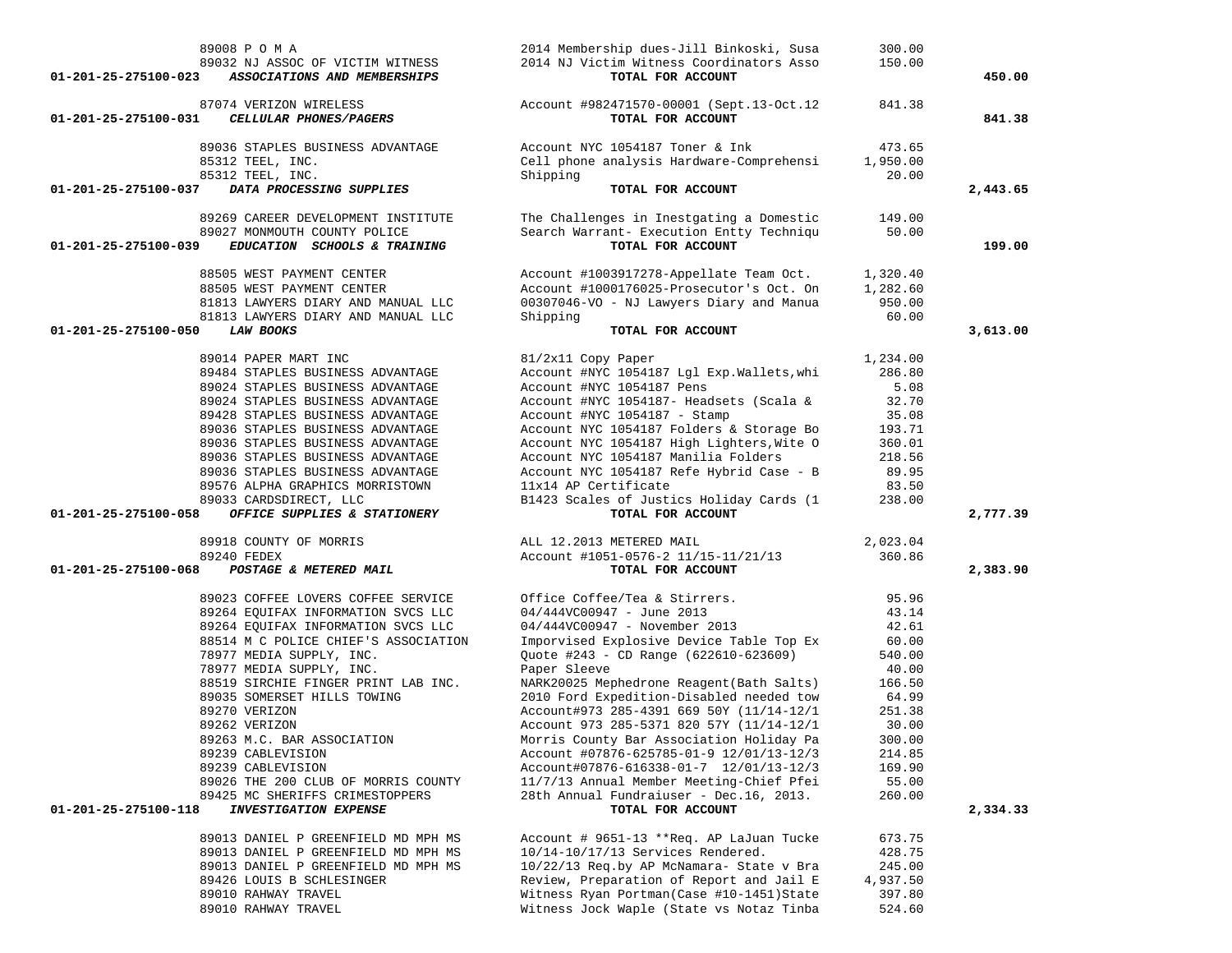| 02034 AGI BAIIERI SUPPLII LUC<br>89034 AGT BATTERY SUPPLY LLC<br>89034 AGT BATTERY SUPPLY LLC<br>01-201-25-275100-258 EQUIPMENT                                                                                                                                                                                                                                                                                                                                         | ow mrchiram ocreamifair<br>EN93 C Industrial Energizer<br>AA Energizer Batteries<br>TOTAL FOR ACCOUNT                                                                                       | 100.50<br>15.60<br>50.40 | 532.56                    |  |
|-------------------------------------------------------------------------------------------------------------------------------------------------------------------------------------------------------------------------------------------------------------------------------------------------------------------------------------------------------------------------------------------------------------------------------------------------------------------------|---------------------------------------------------------------------------------------------------------------------------------------------------------------------------------------------|--------------------------|---------------------------|--|
| TOTAL for County Prosecutor's Office                                                                                                                                                                                                                                                                                                                                                                                                                                    |                                                                                                                                                                                             |                          | ============<br>26,203.81 |  |
| <b>County Jail</b>                                                                                                                                                                                                                                                                                                                                                                                                                                                      |                                                                                                                                                                                             |                          |                           |  |
|                                                                                                                                                                                                                                                                                                                                                                                                                                                                         | 88721 ATLANTIC TRAINING CENTER 1 CPR CARD DATED 10.30.13                                                                                                                                    | 10.00                    |                           |  |
| 88760 PESI, LLC                                                                                                                                                                                                                                                                                                                                                                                                                                                         | TRAINING FOR MARHEVKA ON 12.2.13<br>TRAINING FOR WOODARD ON 12.3.13                                                                                                                         | 189.99                   |                           |  |
| 88760 PESI, LLC                                                                                                                                                                                                                                                                                                                                                                                                                                                         |                                                                                                                                                                                             | 189.99                   |                           |  |
| 01-201-25-280100-039 EDUCATION SCHOOLS & TRAINING                                                                                                                                                                                                                                                                                                                                                                                                                       | TOTAL FOR ACCOUNT                                                                                                                                                                           |                          | 389.98                    |  |
| 88762 ATC SERVICES INC                                                                                                                                                                                                                                                                                                                                                                                                                                                  | QUARTERLY HVAC MAINT. CONTRACT PAYMENT F 4,176.50                                                                                                                                           |                          |                           |  |
| 01-201-25-280100-044 EQUIPMENT SERVICE AGREEMENTS                                                                                                                                                                                                                                                                                                                                                                                                                       | TOTAL FOR ACCOUNT                                                                                                                                                                           |                          | 4,176.50                  |  |
|                                                                                                                                                                                                                                                                                                                                                                                                                                                                         |                                                                                                                                                                                             | 49.22                    |                           |  |
|                                                                                                                                                                                                                                                                                                                                                                                                                                                                         |                                                                                                                                                                                             | 707.75                   |                           |  |
| 88719 STAPLES BUSINESS ADVANTAGE                                                                                                                                                                                                                                                                                                                                                                                                                                        | OFFICE SUPPLIES DATED 10.29.13                                                                                                                                                              | 691.74                   |                           |  |
| 88719 STAPLES BUSINESS ADVANTAGE                                                                                                                                                                                                                                                                                                                                                                                                                                        | OFFICE SUPPLIES DATED 10.30.13                                                                                                                                                              | 19.99                    |                           |  |
| 88719 STAPLES BUSINESS ADVANTAGE                                                                                                                                                                                                                                                                                                                                                                                                                                        | OFFICE SUPPLIES DATED 11.1.13<br>OFFICE SUPPLIES DATED 10.22.13                                                                                                                             | 52.67                    |                           |  |
| 88722 W.B. MASON COMPANY INC                                                                                                                                                                                                                                                                                                                                                                                                                                            |                                                                                                                                                                                             | 52.07<br>1,674.20        |                           |  |
| $01-201-25-280100-058$ OFFICE SUPPLIES & STATIONERY                                                                                                                                                                                                                                                                                                                                                                                                                     | TOTAL FOR ACCOUNT                                                                                                                                                                           |                          | 3,195.57                  |  |
|                                                                                                                                                                                                                                                                                                                                                                                                                                                                         | 87490 BROWNELLS INC     FIREARM PARTS DATED 10.23.13                           35.52<br>88767 TRACK STAR INTERNATIONAL, INC.       6 GPS TRACKING DEVICES DATED 10.18.13           3,500.00 |                          |                           |  |
|                                                                                                                                                                                                                                                                                                                                                                                                                                                                         |                                                                                                                                                                                             |                          |                           |  |
| 01-201-25-280100-059 OTHER GENERAL EXPENSES                                                                                                                                                                                                                                                                                                                                                                                                                             | TOTAL FOR ACCOUNT                                                                                                                                                                           |                          | 3,535.52                  |  |
|                                                                                                                                                                                                                                                                                                                                                                                                                                                                         |                                                                                                                                                                                             | 226.99                   |                           |  |
| ${\small 88713 \text{ ALL-STAR} \text{ IDENTIFYCAITION} \begin{array}{l} \text{B8713 ALL-STAR} \end{array} \begin{array}{l} \text{S8713 ALL-STAR} \end{array} \begin{array}{l} \text{S8713 ALL-STAR} \end{array} \begin{array}{l} \text{S8713} \end{array} \begin{array}{l} \text{S8713} \end{array} \begin{array}{l} \text{S8713} \end{array} \begin{array}{l} \text{S8713} \end{array} \begin{array}{l} \text{S8713} \end{array} \begin{array}{l} \text{S8713} \end{$ | TOTAL FOR ACCOUNT                                                                                                                                                                           |                          | 226.99                    |  |
| 89918 COUNTY OF MORRIS $ALL$ 12.2013 METERED MAIL                                                                                                                                                                                                                                                                                                                                                                                                                       |                                                                                                                                                                                             | 104.46                   |                           |  |
| 01-201-25-280100-068 POSTAGE & METERED MAIL                                                                                                                                                                                                                                                                                                                                                                                                                             | TOTAL FOR ACCOUNT                                                                                                                                                                           |                          | 104.46                    |  |
|                                                                                                                                                                                                                                                                                                                                                                                                                                                                         |                                                                                                                                                                                             |                          |                           |  |
|                                                                                                                                                                                                                                                                                                                                                                                                                                                                         | 87480 ACME AMERICAN REPAIRS INC. PARTS FOR KITCHEN BROILER DATED 10.17.13 386.30                                                                                                            |                          |                           |  |
|                                                                                                                                                                                                                                                                                                                                                                                                                                                                         | 88077 ACME AMERICAN REPAIRS INC.<br>88077 ACME AMERICAN REPAIRS INC.<br>REPAIR/PARTS FOR STEAMER IN KITCHEN DATE                                                                            | 187.53                   |                           |  |
|                                                                                                                                                                                                                                                                                                                                                                                                                                                                         |                                                                                                                                                                                             | 2,264.75                 |                           |  |
| 88077 ACME AMERICAN REPAIRS INC.                                                                                                                                                                                                                                                                                                                                                                                                                                        | REPAIR/PARTS FOR MIABR IN ALLOWER.<br>STEAMER REPAIR DATED 11/05/13<br>ALLOWER THE THODECTION FEE DATED 11/                                                                                 | 325.00                   |                           |  |
| 88779 ACME AMERICAN REPAIRS INC.                                                                                                                                                                                                                                                                                                                                                                                                                                        |                                                                                                                                                                                             | 2,256.51                 |                           |  |
|                                                                                                                                                                                                                                                                                                                                                                                                                                                                         |                                                                                                                                                                                             |                          |                           |  |
|                                                                                                                                                                                                                                                                                                                                                                                                                                                                         | 88782 TREASURER-STATE OF NEW JERSEY<br>89856 CITYSIDE ARCHIVES, LTD COUNTY JAIL<br>89856 CITYSIDE ARCHIVES, LTD COUNTY JAIL TOTAL FOR ACCOUNT 199856 CITYSIDE ARCHIVES                      |                          |                           |  |
| 01-201-25-280100-084 OTHER OUTSIDE SERVICES                                                                                                                                                                                                                                                                                                                                                                                                                             | TOTAL FOR ACCOUNT                                                                                                                                                                           |                          | 6,936.94                  |  |
|                                                                                                                                                                                                                                                                                                                                                                                                                                                                         | 87488 AIRTEQ SYSTEMS $\overline{A}$ LOCK PARTS DATED $10.11.13$<br>88772 CY DRAKE LOCKSMITHS, INC. LOCK REPAIR DATED $11/11/13$                                                             | 1,370.46                 |                           |  |
|                                                                                                                                                                                                                                                                                                                                                                                                                                                                         |                                                                                                                                                                                             | 20.00                    |                           |  |
| 01-201-25-280100-128 SECURITY EQUIPMENT                                                                                                                                                                                                                                                                                                                                                                                                                                 | TOTAL FOR ACCOUNT                                                                                                                                                                           |                          | 1,390.46                  |  |
|                                                                                                                                                                                                                                                                                                                                                                                                                                                                         | 88718 NORTH JERSEY LANDSCAPE SLAP EQUIPMENT SUPPLIES DATED 10.30.13 14.95                                                                                                                   |                          |                           |  |
|                                                                                                                                                                                                                                                                                                                                                                                                                                                                         | 88698 ALL COUNTY RENTAL CENTER<br>1,016.99 and 2,016.99                                                                                                                                     |                          |                           |  |
|                                                                                                                                                                                                                                                                                                                                                                                                                                                                         |                                                                                                                                                                                             |                          |                           |  |

| 89010 RAHWAY TRAVEL<br>01-201-25-275100-121<br>WITNESS FEES AND MILEAGE | Witness Mary Beth Bajork (State vs Notaz<br>TOTAL FOR ACCOUNT | 969.80 | 8,177.20 |
|-------------------------------------------------------------------------|---------------------------------------------------------------|--------|----------|
| 89021 STATE TOXICOLOGY LABORATORY                                       | Background Drug Tests 13L008763, 13L0092                      | 225.00 |          |
| 89029 THE INSTITUTE FOR FORENSIC                                        | Detective Psychological Evaluation: S. Fra                    | 850.00 |          |
| 89029 THE INSTITUTE FOR FORENSIC                                        | Detective Psychological Evaluations: C.Ed                     | 850.00 |          |
| 89577 INSTITUTE-FORENSIC PSYCHOLOGY                                     | Psychological Eval. Detective Candidate                       | 425.00 |          |
| $01 - 201 - 25 - 275100 - 189$<br><i><b>MEDICAL</b></i>                 | TOTAL FOR ACCOUNT                                             |        | 2,350.00 |
| 89268 UNIVERSAL UNIFORM SALES CO INC                                    | Leather Badge Wallet- Prosecutor Knapp                        | 29.95  |          |
| 01-201-25-275100-202<br>UNIFORM AND ACCESSORIES                         | TOTAL FOR ACCOUNT                                             |        | 29.95    |
| 89034 AGT BATTERY SUPPLY LLC                                            | 3V Lithium Streamlight                                        | 466.56 |          |
| 89034 AGT BATTERY SUPPLY LLC                                            | EN93 C Industrial Energizer                                   | 15.60  |          |
| 89034 AGT BATTERY SUPPLY LLC                                            | AA Energizer Batteries                                        | 50.40  |          |
| 01-201-25-275100-258<br><i>EQUIPMENT</i>                                | TOTAL FOR ACCOUNT                                             |        | 532.56   |
|                                                                         |                                                               |        |          |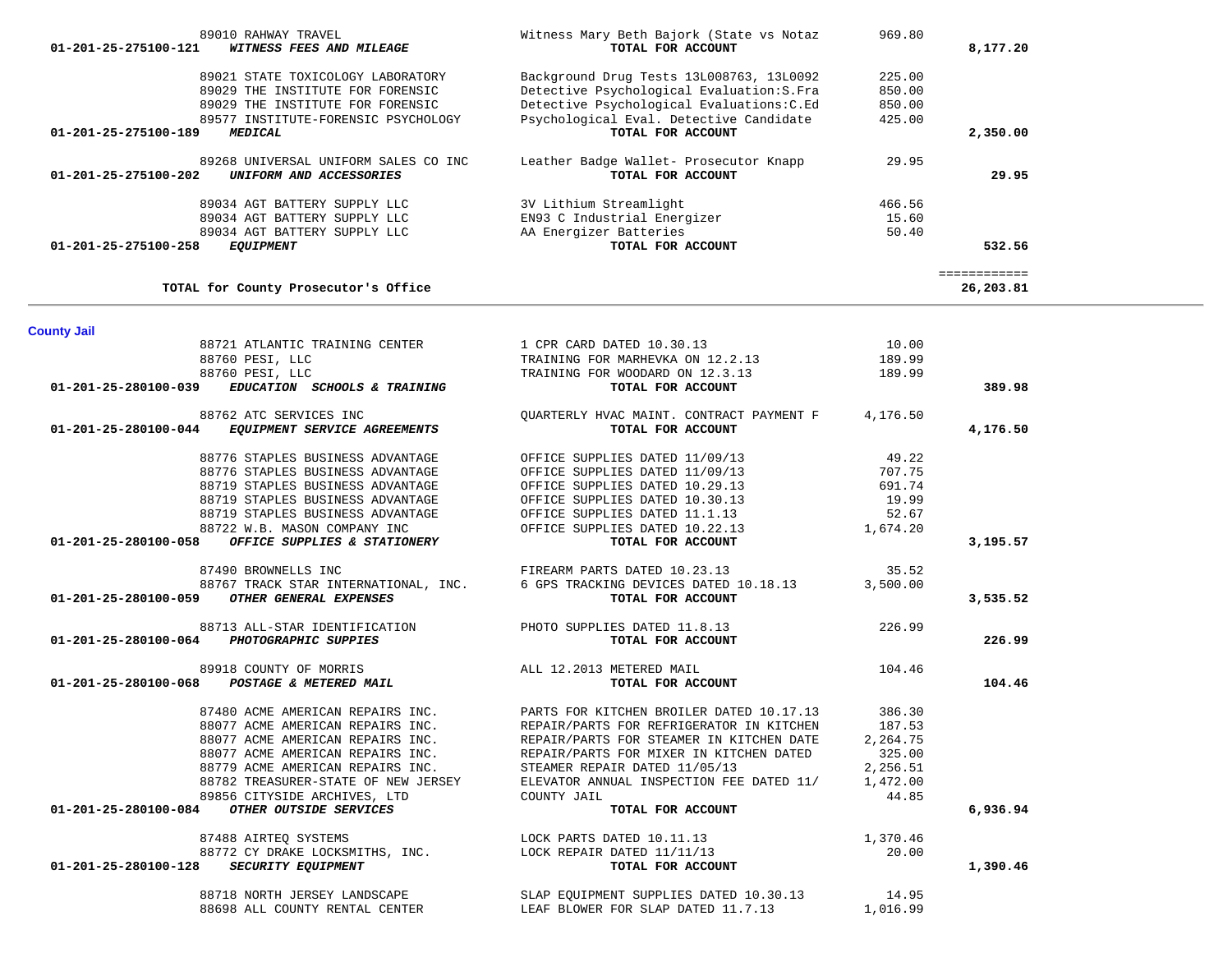|                                                                                                                                                                                                                                                                                                                                                                                                        | LAB SERVICES FOR OCTOBER 2013 DATED 11/0 1,939.87<br>INMATE MEDICATION DATED 10.31.13 15,194.98                            |                 |           |
|--------------------------------------------------------------------------------------------------------------------------------------------------------------------------------------------------------------------------------------------------------------------------------------------------------------------------------------------------------------------------------------------------------|----------------------------------------------------------------------------------------------------------------------------|-----------------|-----------|
|                                                                                                                                                                                                                                                                                                                                                                                                        |                                                                                                                            |                 |           |
|                                                                                                                                                                                                                                                                                                                                                                                                        |                                                                                                                            |                 |           |
|                                                                                                                                                                                                                                                                                                                                                                                                        |                                                                                                                            |                 |           |
|                                                                                                                                                                                                                                                                                                                                                                                                        |                                                                                                                            |                 |           |
|                                                                                                                                                                                                                                                                                                                                                                                                        |                                                                                                                            |                 |           |
|                                                                                                                                                                                                                                                                                                                                                                                                        |                                                                                                                            |                 |           |
|                                                                                                                                                                                                                                                                                                                                                                                                        |                                                                                                                            |                 |           |
|                                                                                                                                                                                                                                                                                                                                                                                                        |                                                                                                                            |                 |           |
|                                                                                                                                                                                                                                                                                                                                                                                                        |                                                                                                                            |                 |           |
| 01-201-25-280100-189                                                                                                                                                                                                                                                                                                                                                                                   |                                                                                                                            |                 | 25,950.61 |
|                                                                                                                                                                                                                                                                                                                                                                                                        |                                                                                                                            |                 |           |
| 88729 UNIVERSAL UNIFORM SALES CO INC                                                                                                                                                                                                                                                                                                                                                                   | CHANGE OF EMBROIDERED BADGE FEE DATED 10                                                                                   | 75.00<br>371.50 |           |
| 88729 UNIVERSAL UNIFORM SALES CO INC                                                                                                                                                                                                                                                                                                                                                                   | UNIFORMS FOR DYKSTRA DATED 10.11.13                                                                                        |                 |           |
|                                                                                                                                                                                                                                                                                                                                                                                                        |                                                                                                                            |                 |           |
|                                                                                                                                                                                                                                                                                                                                                                                                        |                                                                                                                            |                 |           |
|                                                                                                                                                                                                                                                                                                                                                                                                        |                                                                                                                            |                 |           |
|                                                                                                                                                                                                                                                                                                                                                                                                        |                                                                                                                            |                 |           |
|                                                                                                                                                                                                                                                                                                                                                                                                        |                                                                                                                            |                 |           |
|                                                                                                                                                                                                                                                                                                                                                                                                        |                                                                                                                            |                 |           |
|                                                                                                                                                                                                                                                                                                                                                                                                        |                                                                                                                            |                 |           |
|                                                                                                                                                                                                                                                                                                                                                                                                        |                                                                                                                            |                 |           |
|                                                                                                                                                                                                                                                                                                                                                                                                        |                                                                                                                            |                 | 2,397.11  |
|                                                                                                                                                                                                                                                                                                                                                                                                        |                                                                                                                            |                 |           |
| 371.50<br>8729 UNIVERSAL UNIFORM SALES CO INC<br>8729 UNIVERSAL UNIFORM SALES CO INC<br>8729 UNIVERSAL UNIFORM SALES CO INC<br>8729 UNIVERSAL UNIFORM SALES CO INC<br>8729 UNIVERSAL UNIFORM SALES CO INC<br>8729 UNIVERSAL UNIFORM SALES                                                                                                                                                              |                                                                                                                            |                 |           |
|                                                                                                                                                                                                                                                                                                                                                                                                        |                                                                                                                            |                 |           |
|                                                                                                                                                                                                                                                                                                                                                                                                        |                                                                                                                            |                 |           |
|                                                                                                                                                                                                                                                                                                                                                                                                        |                                                                                                                            |                 |           |
|                                                                                                                                                                                                                                                                                                                                                                                                        |                                                                                                                            |                 | 4,196.33  |
| $\begin{array}{cccc} 88774 \text{ CULLIGAN} & \text{SOLAR SAIT DELIVERY DATED} & 11/12/13 & 1,260.00 \\ 88712 \text{ FINCH FUEL OIL COMPANY, INC} & \text{FUEL FOR GENERATOR DATED} & 11.7.13 & 2,810.16 \\ 88700 \text{ MORRISTOWN LUMBER} & \text{AMANTENANCE SUPPLIES DATED} & 10.25.13 & 86.52 \\ 88720 \text{ TURTLE} & \text{HUGHES, INC} & \text{ELECTRICAL SUPPLIES DATED} & 10.23.13 & 39.65$ |                                                                                                                            |                 |           |
|                                                                                                                                                                                                                                                                                                                                                                                                        |                                                                                                                            |                 |           |
|                                                                                                                                                                                                                                                                                                                                                                                                        |                                                                                                                            |                 |           |
|                                                                                                                                                                                                                                                                                                                                                                                                        |                                                                                                                            |                 |           |
|                                                                                                                                                                                                                                                                                                                                                                                                        |                                                                                                                            |                 |           |
|                                                                                                                                                                                                                                                                                                                                                                                                        |                                                                                                                            |                 |           |
|                                                                                                                                                                                                                                                                                                                                                                                                        |                                                                                                                            |                 |           |
|                                                                                                                                                                                                                                                                                                                                                                                                        |                                                                                                                            |                 | 9,804.41  |
|                                                                                                                                                                                                                                                                                                                                                                                                        |                                                                                                                            |                 |           |
|                                                                                                                                                                                                                                                                                                                                                                                                        |                                                                                                                            |                 |           |
|                                                                                                                                                                                                                                                                                                                                                                                                        |                                                                                                                            |                 |           |
|                                                                                                                                                                                                                                                                                                                                                                                                        |                                                                                                                            |                 |           |
|                                                                                                                                                                                                                                                                                                                                                                                                        |                                                                                                                            |                 | 16,903.48 |
| ${\small \begin{array}{cccc} 88723 & \text{BINSKY} & \text{& SNYDER SERVICES LLC} & \text{EMERGENCY HVAC REPAIR/PARTS DATED 10.4.1} & 14,722.98 \\ 88960 & \text{CONSOLIDATED ENVIRONMENTAL INC} & \text{KITCHEN AND LAUNDRY EXHAUST CLEANING DAT 1,970.00 \\ & 88780 & \text{FOWLER EQUIP CO INC}. & \text{DRYER REPAR DATED 11/06/13} & 210.50 \\ \end{array} }$                                     |                                                                                                                            |                 |           |
|                                                                                                                                                                                                                                                                                                                                                                                                        |                                                                                                                            |                 |           |
| 01-201-25-280100-266 SAFETY ITEMS                                                                                                                                                                                                                                                                                                                                                                      | 88781 FIRE FIGHTERS EQUIPMENT CO INC FIRE EXTINGUISHER REPAIR/CHARGE DATED 11 35.00<br>5 SAFETY ITEMS<br>TOTAL FOR ACCOUNT |                 | 35.00     |
|                                                                                                                                                                                                                                                                                                                                                                                                        |                                                                                                                            |                 |           |
|                                                                                                                                                                                                                                                                                                                                                                                                        | 64061 AMBULATORY ANESTHESIA PHYSICIANS MEDICAL CARE FOR T.LYNCH DATED 7.20.12 1,480.00                                     |                 |           |
|                                                                                                                                                                                                                                                                                                                                                                                                        | MEDICAL CARE FOR M.SPADY DATED 7.2,3.12 810.00                                                                             |                 |           |
| 88711 COMPREHENSIVE CARDIOVASCULAR<br>01-203-25-280100-189 (2012) MEDICAL                                                                                                                                                                                                                                                                                                                              | TOTAL FOR ACCOUNT                                                                                                          |                 | 2,290.00  |

82673 ANESTHESIA ASSOCIATES OF THE MEDICAL CARE FOR C.HUGHES DATED 6.21.13

82673 ANESTHESIA ASSOCIATES OF MEDICAL CARE FOR C.HUGHES DATED 6.21.13

172.54<br>38.25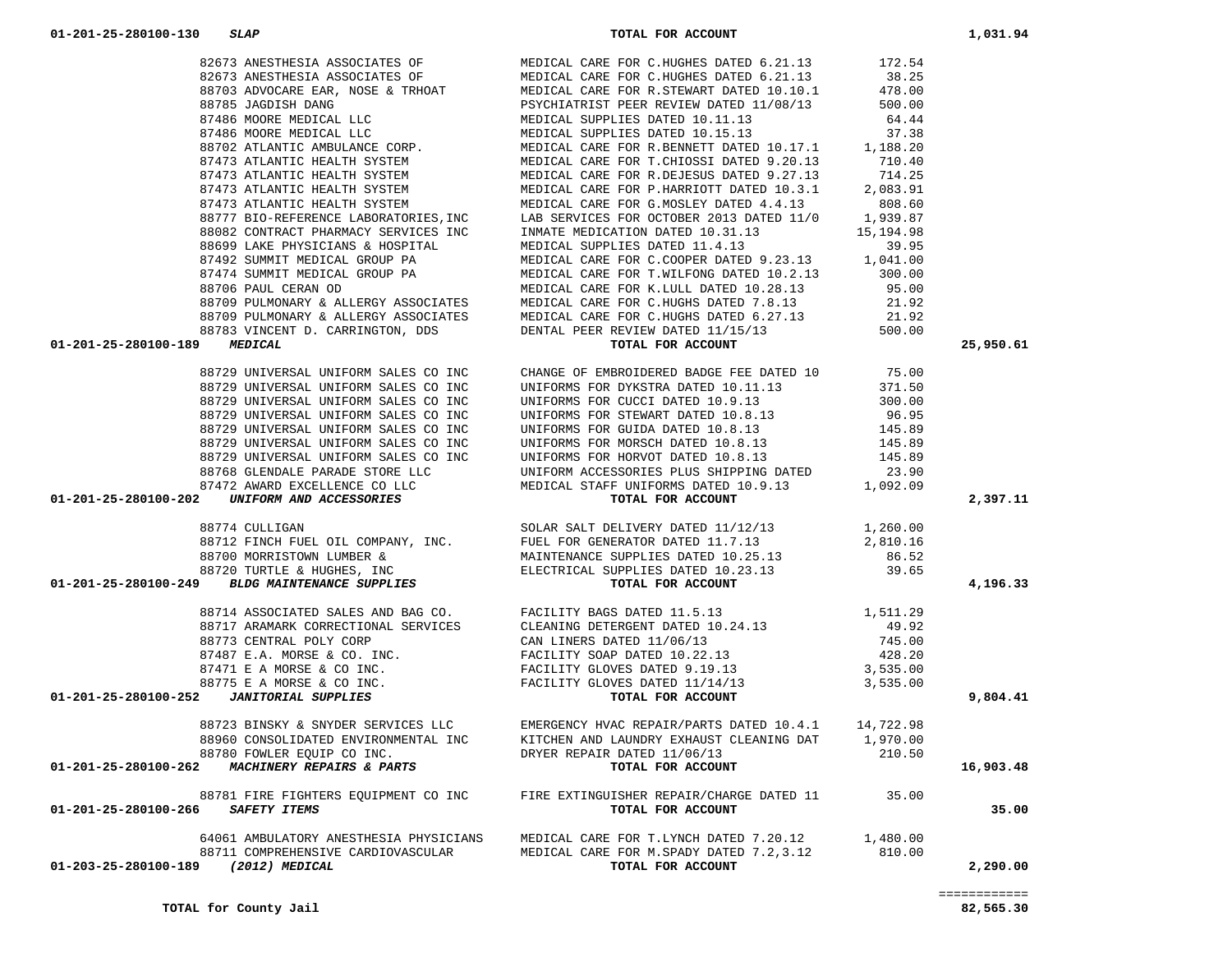| 89350 STAPLES BUSINESS ADVANTAGE<br>87028 CABLEVISION<br>01-201-25-281100-039<br>EDUCATION SCHOOLS & TRAINING                | pads, pencils, folders markers<br>cable boxes and Power to Learn filter, a<br>TOTAL FOR ACCOUNT   | 181.11<br>40.57                          | 262.25                   |
|------------------------------------------------------------------------------------------------------------------------------|---------------------------------------------------------------------------------------------------|------------------------------------------|--------------------------|
| 89350 STAPLES BUSINESS ADVANTAGE<br>89350 STAPLES BUSINESS ADVANTAGE<br>01-201-25-281100-058<br>OFFICE SUPPLIES & STATIONERY | stapler<br>correction fluid, toner, trash can, desk<br>TOTAL FOR ACCOUNT                          | 5.82<br>176.63                           | 182.45                   |
| 89918 COUNTY OF MORRIS<br>01-201-25-281100-068<br>POSTAGE & METERED MAIL                                                     | ALL 12.2013 METERED MAIL<br>TOTAL FOR ACCOUNT                                                     | 342.22                                   | 342.22                   |
| 89350 STAPLES BUSINESS ADVANTAGE<br><b>OFFICE MACHINES</b><br>01-201-25-281100-163                                           | digital recorder<br>TOTAL FOR ACCOUNT                                                             | 168.44                                   | 168.44                   |
| 89064 DEER PARK<br>01-201-25-281100-185<br>FOOD                                                                              | 0434495636<br>10/15/13-11/14/13<br>TOTAL FOR ACCOUNT                                              | 36.87                                    | 36.87                    |
| 87653 WHITES HEALTHCARE<br>87653 WHITES HEALTHCARE<br><b>MEDICAL</b><br>01-201-25-281100-189                                 | Morris Resident Medications for the mont<br>Credit for returned medications<br>TOTAL FOR ACCOUNT  | 374.63<br>$-116.15$                      | 258.48                   |
| 89367 ALLEN PAPER & SUPPLY CO<br>89293 ALLEN PAPER & SUPPLY CO<br><b>JANITORIAL SUPPLIES</b><br>01-201-25-281100-252         | Tissue, Lysol, Oven Cleaner, Bathroom Fr<br>Paper Goods and Cleaning Liquids<br>TOTAL FOR ACCOUNT | 386.01<br>2,690.68                       | 3,076.69                 |
| TOTAL for County Youth Detention Facilit                                                                                     |                                                                                                   |                                          | ============<br>4,327.40 |
| <b>Road Repairs</b>                                                                                                          |                                                                                                   |                                          |                          |
| 89403 STAPLES BUSINESS ADVANTAGE<br>OFFICE SUPPLIES & STATIONERY<br>01-201-26-290100-058                                     | P-Touch tape, HP 951XL, Daily Hardcover,<br>TOTAL FOR ACCOUNT                                     | 208.05                                   | 208.05                   |
| 89918 COUNTY OF MORRIS<br>POSTAGE & METERED MAIL<br>01-201-26-290100-068                                                     | ALL 12.2013 METERED MAIL<br>TOTAL FOR ACCOUNT                                                     | 14.04                                    | 14.04                    |
| 89681 NATIONAL FUEL OIL INC.<br><b>GAS PURCHASES</b><br>01-201-26-290100-140                                                 | FUEL CHARGES 11.13<br>TOTAL FOR ACCOUNT                                                           | 4,643.43                                 | 4,643.43                 |
| 89859 AT&T<br>89863 AT&T<br>89861 VERIZON<br>89857 VERIZON<br>89420 AT&T                                                     | ROAD REPAIRS<br>Road Repairs<br><b>ROAD REPAIRS</b><br>ROAD REPAIRS<br>Road Repairs               | 8.72<br>6.33<br>378.39<br>722.13<br>9.71 |                          |
| 01-201-26-290100-146<br><b>TELEPHONE</b>                                                                                     | TOTAL FOR ACCOUNT                                                                                 |                                          | 1,125.28                 |
| 88609 TILCON NEW YORK INC.<br>88609 TILCON NEW YORK INC.                                                                     | I-5 Bituminous Concrete                                                                           | 503.75                                   |                          |
| 01-201-26-290100-222<br><b>BITUMINOUS CONCRETE</b>                                                                           | I-5 Bituminous Concrete<br>TOTAL FOR ACCOUNT                                                      | 72.22                                    | 575.97                   |

89086 CABLEVISION 07876-529177-01-5 11/22/13-12/21/13 40.57

**County Youth Detention Facilit**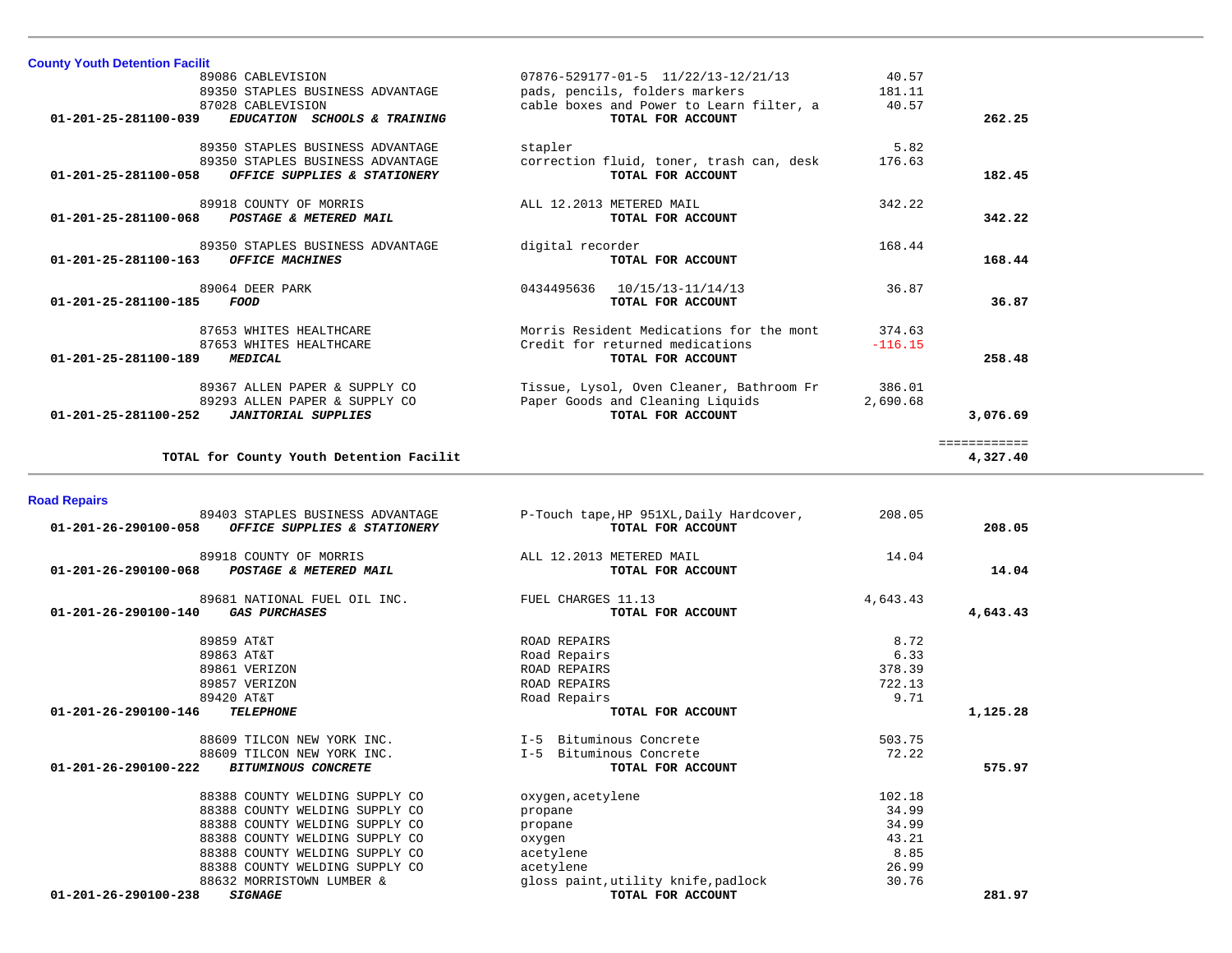| <b>Bridges and Culverts</b>                          |                                                                        |          |              |
|------------------------------------------------------|------------------------------------------------------------------------|----------|--------------|
| 88370 COUNTY CONCRETE CORP.                          | $4000$ #8 design                                                       | 970.00   |              |
| 88370 COUNTY CONCRETE CORP.                          | Delivery Charge                                                        | 215.00   |              |
| 88052 COUNTY CONCRETE CORP.                          | 4000 #8 design                                                         | 388.00   |              |
| 88052 COUNTY CONCRETE CORP.                          | Delivery Charge                                                        | 215.00   |              |
| <b>CONCRETE</b><br>01-201-26-292100-227              | TOTAL FOR ACCOUNT                                                      |          | 1,788.00     |
| 88501 D.LOVENBERG'S PORTABLE TOILET                  | Regular outside unit monthly rental with                               | 95.00    |              |
| 88502 FOX STEEL PRODUCTS LLC.                        | Wide Flange beam 12" (50#) 20ft - Grade A9                             | 1,070.00 |              |
| 88502 FOX STEEL PRODUCTS LLC.                        | Wide Flange beam 12" (50#)14 ft Grade A9                               | 2,280.00 |              |
| 88502 FOX STEEL PRODUCTS LLC.                        | Channel 12" (25#) 20ft.Grade 572-50                                    | 1,830.00 |              |
| 88502 FOX STEEL PRODUCTS LLC.                        | Hot rolled flat bar 8x1/2x20ft - Grade A                               | 960.00   |              |
| $01 - 201 - 26 - 292100 - 230$<br><b>GUARD RAILS</b> | TOTAL FOR ACCOUNT                                                      |          | 6, 235.00    |
| 88375 PARK UNION BUILDING                            | $5/8$ Fir                                                              | 25.99    |              |
| 88375 PARK UNION BUILDING                            | 3/4 Vren Back (100)                                                    | 39.00    |              |
| 88375 PARK UNION BUILDING                            | 6 Roller Covers<br>12 Cans White Mark Paint &3 - 4" Brush<br>5:0 Ti    | 17.94    |              |
| 88375 PARK UNION BUILDING                            |                                                                        | 95.85    |              |
| 88375 PARK UNION BUILDING                            | 5/8 Fir Cax                                                            | 25.99    |              |
| 88375 PARK UNION BUILDING                            | $(5)$ $2x8x16$ $DIF$                                                   | 74.95    |              |
| 01-201-26-292100-233<br>LUMBER                       | TOTAL FOR ACCOUNT                                                      |          | 279.72       |
|                                                      | 88376 RICCIARDI BROTHERS OF THE STAIN ON WE STAIN DEEP BASE1034 CMS OY | 128.97   |              |
| 88376 RICCIARDI BROTHERS OF                          | WOOSTER SUPER/FAB 9" X 3/8"                                            | 13.47    |              |
| 01-201-26-292100-234<br><b>PAINT</b>                 | TOTAL FOR ACCOUNT                                                      |          | 142.44       |
| 88499 SHEAFFER SUPPLY, INC.                          | DW9089-18V Flashlight                                                  | 39.95    |              |
| TOOLS - OTHERS<br>01-201-26-292100-246               | TOTAL FOR ACCOUNT                                                      |          | 39.95        |
| 88371 COUNTY WELDING SUPPLY CO                       | CWS 125 CF ArgonCWS 125 AR/CO2 75 /25CWS                               | 35.40    |              |
| 01-201-26-292100-248<br>WELDING-OXYGEN-ACETYLENE ETC | TOTAL FOR ACCOUNT                                                      |          | 35.40        |
| 88500 AH HARRIS & SONS, INC.                         | Concrete Green 60#/plt Rapid Set50 Bags                                | 755.00   |              |
| 88500 AH HARRIS & SONS, INC.                         | Delivery Charge                                                        | 50.00    |              |
| 89132 SHEAFFER SUPPLY, INC.                          | 30x30x7 HD Mortar Pan                                                  | 184.75   |              |
| 01-201-26-292100-260<br>CONSTRUCTION MATERIALS       | TOTAL FOR ACCOUNT                                                      |          | 989.75       |
|                                                      |                                                                        |          | ============ |
| TOTAL for Bridges and Culverts                       |                                                                        |          | 9,510.26     |

|                      | TOTAL for Road Repairs        |                                          |        | 11,040.87 |
|----------------------|-------------------------------|------------------------------------------|--------|-----------|
| 01-201-26-290100-260 | CONSTRUCTION MATERIALS        | TOTAL FOR ACCOUNT                        |        | 4,192.13  |
|                      | 88607 RICCIARDI BROTHERS OF   | rollers, sleeves, traffic paint          | 129.80 |           |
|                      | 88608 SUSSEX COUNTY MUA       |                                          | 96.90  |           |
|                      | 88608 SUSSEX COUNTY MUA       |                                          | 113.55 |           |
|                      | 88608 SUSSEX COUNTY MUA       |                                          | 91.50  |           |
|                      | 88608 SUSSEX COUNTY MUA       |                                          | 130.35 |           |
|                      | 88608 SUSSEX COUNTY MUA       |                                          | 132.45 |           |
|                      | 88608 SUSSEX COUNTY MUA       |                                          | 107.10 |           |
|                      | 88608 SUSSEX COUNTY MUA       | CTM00001CM Street Sweeping 11/1-11/4/201 | 130.20 |           |
|                      | 88610 MORRISTOWN LUMBER &     | adhesive                                 | 10.98  |           |
|                      | 88386 GRINNELL RECYCLING INC. |                                          | 346.28 |           |
|                      | 88386 GRINNELL RECYCLING INC. |                                          | 403.28 |           |
|                      |                               |                                          |        |           |

| 88386 GRINNELL RECYCLING INC. | MORR05 disposable recycling 10/18-10/31/ | 540.36 |
|-------------------------------|------------------------------------------|--------|
| 88386 GRINNELL RECYCLING INC. |                                          | 397.86 |
| 88386 GRINNELL RECYCLING INC. |                                          | 302.96 |
| 88386 GRINNELL RECYCLING INC. |                                          | 515.85 |
| 88386 GRINNELL RECYCLING INC. |                                          | 405.84 |
| 88386 GRINNELL RECYCLING INC. |                                          | 336.87 |
| 88386 GRINNELL RECYCLING INC. |                                          | 403.28 |
| 88386 GRINNELL RECYCLING INC. |                                          | 346.28 |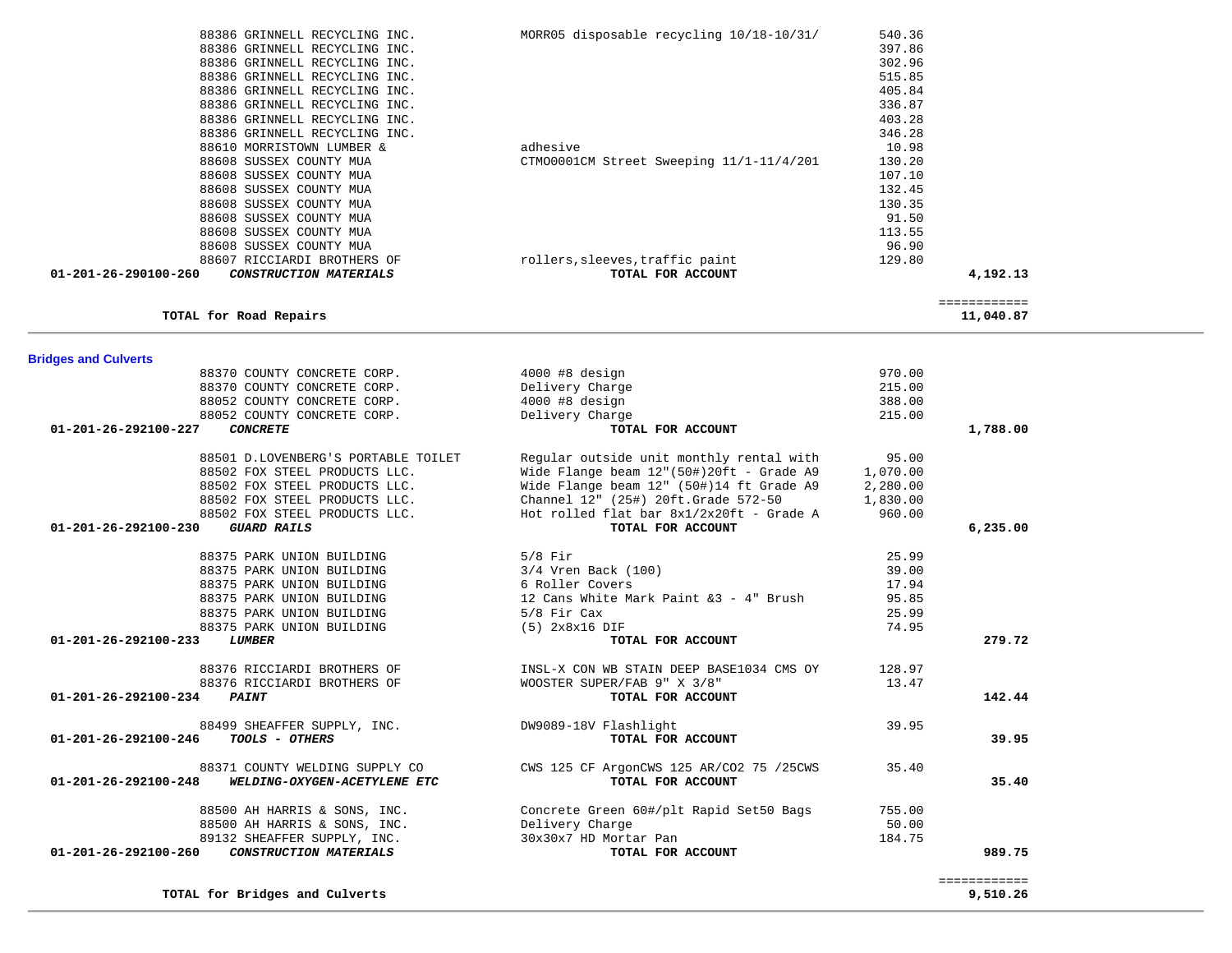| TOTAL for Shade Tree Commission                                   |                                                                               |          | 3,769.98 |
|-------------------------------------------------------------------|-------------------------------------------------------------------------------|----------|----------|
| <b>Buildings &amp; Grounds</b>                                    |                                                                               |          |          |
| 87568 LIFE SAFETY SERVICE & SUPPLY RE: LIBRARY-EMERGENCY LIGHTING |                                                                               | 1,000.00 |          |
| 01-201-26-310100-044 EQUIPMENT SERVICE AGREEMENTS                 | TOTAL FOR ACCOUNT                                                             |          | 1,000.00 |
| 89414 LAZ PARKING                                                 | 590803109/ JUROR PARKING - NOVEMBER 2013                                      | 3,080.00 |          |
| 01-201-26-310100-062 PARKING LOT RENTAL                           | TOTAL FOR ACCOUNT                                                             |          | 3,080.00 |
|                                                                   |                                                                               | 711.12   |          |
|                                                                   |                                                                               | 533.30   |          |
| 88927 ELEVATOR MAINTENANCE CORP                                   | 758 / RE: SCHUYLER                                                            | 355.56   |          |
| 88927 ELEVATOR MAINTENANCE CORP                                   | 759 / RE: CH                                                                  | 355.56   |          |
| 88927 ELEVATOR MAINTENANCE CORP                                   | 760 / RE: LIBRARY                                                             | 177.78   |          |
| 88927 ELEVATOR MAINTENANCE CORP                                   | 761 / RE: SEU                                                                 | 177.78   |          |
| 88927 ELEVATOR MAINTENANCE CORP                                   | 762 / RE: PSTA                                                                | 177.78   |          |
| 88927 ELEVATOR MAINTENANCE CORP                                   | 763 / RE: H/S                                                                 | 177.78   |          |
| 88927 ELEVATOR MAINTENANCE CORP                                   | 764 / RE: H/S                                                                 | 177.78   |          |
| 88927 ELEVATOR MAINTENANCE CORP                                   | 869 / RE: MV-2                                                                | 177.78   |          |
| 88927 ELEVATOR MAINTENANCE CORP                                   | 895/RE: CAC                                                                   | 177.78   |          |
| 01-201-26-310100-084 OTHER OUTSIDE SERVICES                       | TOTAL FOR ACCOUNT                                                             |          | 3,200.00 |
|                                                                   | 88278 MC MUA TRANSFER STATION 000291/ RE: REFUSE REMOVAL/ OCTOBER 2013 188.78 |          |          |
| 01-201-26-310100-143 RUBBISH & TRASH REMOVAL                      | TOTAL FOR ACCOUNT                                                             |          | 188.78   |
|                                                                   |                                                                               | 509.00   |          |
|                                                                   |                                                                               | 61.60    |          |
|                                                                   |                                                                               | 310.00   |          |
|                                                                   |                                                                               | 297.97   |          |
| 88952 MORRISTOWN LUMBER &                                         | WO70537/ RE: MASON/ 10-09-13                                                  | 37.90    |          |
| 88944 MORRIS BRICK AND STONE CO. WO70496/RE: MASON/10-04-13       |                                                                               | 29.50    |          |
|                                                                   | 88944 MORRIS BRICK AND STONE CO. WO70492/ RE: GREYSTONE/ 10-04-13 101.85      |          |          |
| 88944 MORRIS BRICK AND STONE CO.                                  | WO70611/ RE: EXT SERV 10-21-13                                                | 33.95    |          |
| 01-201-26-310100-223<br><b>BUILDING REPAIRS</b>                   | TOTAL FOR ACCOUNT                                                             |          | 1,381.77 |
| 88941 SHERWIN-WILLIAMS                                            | WO70231/ RE: HEALTH MNGMNT/ 10-21-13 110.75                                   |          |          |
| 88941 SHERWIN-WILLIAMS                                            | WO70231/ RE: HEALTH MNGMNT/ 10-22-13                                          | 53.29    |          |
| 88943 RICCIARDI BROTHERS OF                                       | WO70383/ RE: LIBRARY/ 10-17-13                                                | 147.75   |          |

| 89918 COUNTY OF MORRIS                                | ALL 12.2013 METERED MAIL                      | 63.95  |              |
|-------------------------------------------------------|-----------------------------------------------|--------|--------------|
| 01-201-26-300100-068<br>POSTAGE & METERED MAIL        | TOTAL FOR ACCOUNT                             |        | 63.95        |
| 88606 ONE SOURCE OF NEW JERSEY LLC                    | peak battery booster pack                     | 446.09 |              |
| 01-201-26-300100-098<br>OTHER OPERATING&REPAIR SUPPLY | TOTAL FOR ACCOUNT                             |        | 446.09       |
| 88631 LEVITT'S LLC                                    | rakes, rake level head, fork forged manure    | 293.15 |              |
| 01-201-26-300100-251<br>GROUND MAINTENANCE SUPPLIES   | TOTAL FOR ACCOUNT                             |        | 293.15       |
| 88630 KENVIL POWER EOUIPMENT, INC.                    | stable braid, pro-chainsaw                    | 997.36 |              |
| $01 - 201 - 26 - 300100 - 258$<br><b>EQUIPMENT</b>    | TOTAL FOR ACCOUNT                             |        | 997.36       |
| 88347 KENVIL POWER EQUIPMENT, INC.                    | ear plugs, tank housing                       | 228.03 |              |
| 88347 KENVIL POWER EOUIPMENT, INC.                    | tree master spool, oil                        | 500.46 |              |
| 88630 KENVIL POWER EOUIPMENT, INC.                    | saw chains, roll rapid super                  | 609.76 |              |
| 88606 ONE SOURCE OF NEW JERSEY LLC                    | de-icer, brake cleaner, degreaser, cable ti   | 472.77 |              |
| 01-201-26-300100-262<br>MACHINERY REPAIRS & PARTS     | TOTAL FOR ACCOUNT                             |        | 1,811.02     |
| 88349 ZEE MEDICAL INC.                                | 052390<br>towelettes, gauze, ointment, eye wa | 158.41 |              |
| 01-201-26-300100-266<br><b>SAFETY ITEMS</b>           | TOTAL FOR ACCOUNT                             |        | 158.41       |
|                                                       |                                               |        | ============ |
| TOTAL for Shade Tree Commission                       |                                               |        | 3,769.98     |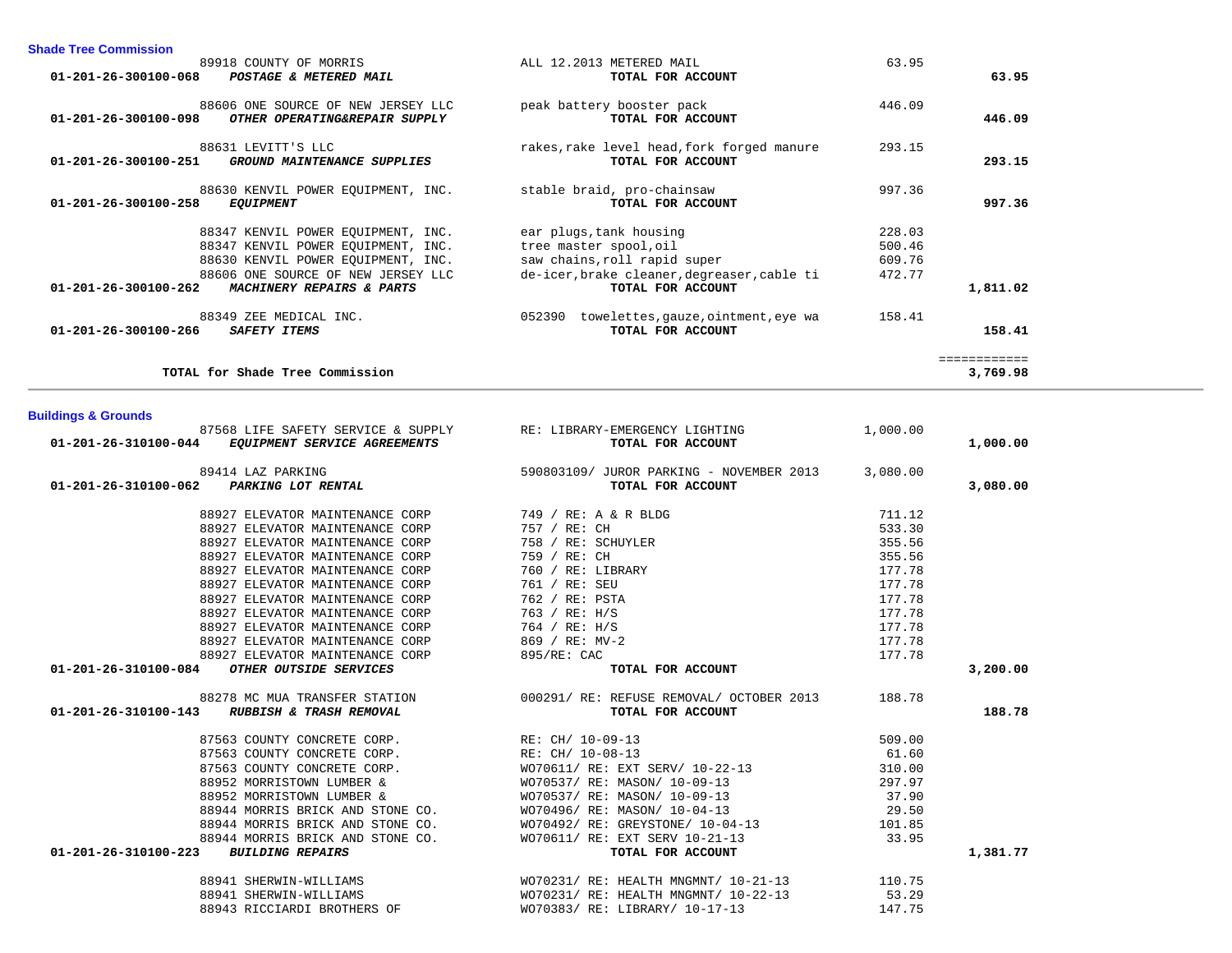| <b>Motor Services Center</b>                          |                                              |          |          |
|-------------------------------------------------------|----------------------------------------------|----------|----------|
| 89056 STAPLES BUSINESS ADVANTAGE                      | FLLE FOLDER, INK CART, MARKER, TONER         | 224.72   |          |
| 01-201-26-315100-058<br>OFFICE SUPPLIES & STATIONERY  | TOTAL FOR ACCOUNT                            |          | 224.72   |
| 89040 BOONTON AUTO PARTS                              | TRIZACT, ULTRA FINA, PAD, SWIRL REMOVER, PER | 456.16   |          |
| 89050 MSC INDUSTRIAL SUPPLY CO.                       | HITCH PIN                                    | 119.20   |          |
| 89050 MSC INDUSTRIAL SUPPLY CO.                       | MASK, BUTT CONNECTOR, BLADE FUSE             | 216.84   |          |
| 89050 MSC INDUSTRIAL SUPPLY CO.                       | BAKING SODA                                  | 21.06    |          |
| 88645 MSC INDUSTRIAL SUPPLY CO.                       | BATTERIES, GLOVE, EYEWEAR, CLAMP,            | 271.46   |          |
| 88645 MSC INDUSTRIAL SUPPLY CO.                       | TAPE                                         | 125.16   |          |
| 87900 COUNTY WELDING SUPPLY CO                        | JACKET                                       | 90.00    |          |
| 87945 WHITEMARSH CORPORATION                          | FUEL STATION REPAIRS AT MONTVILLE GARAGE     | 8,225.89 |          |
| 89297 BOONTON AUTO PARTS                              | CHROMABASE                                   | 93.20    |          |
| 89314 MSC INDUSTRIAL SUPPLY CO.                       | FLASHLIGHT, EAR MUFF, TOWELETTE, BATTERIES   | 135.56   |          |
| 01-201-26-315100-098<br>OTHER OPERATING&REPAIR SUPPLY | TOTAL FOR ACCOUNT                            |          | 9,754.53 |
| 89327 AMERICAN WEAR INC.                              | UNIFORMS                                     | 202.75   |          |
| 89327 AMERICAN WEAR INC.                              | UNIFORMS & MATS                              | 255.74   |          |
| 01-201-26-315100-207<br>UNIFORM & CLOTHING ALLOWANCE  | TOTAL FOR ACCOUNT                            |          | 458.49   |
| 87703 PETROCHOICE                                     | 5W30 OIL                                     | 956.24   |          |

|          | 32.23    | WO/U44// RE: PLANNING & DEV/ IU-U5-I3         | 88942 RICCIARDI BROTHERS OF                              |
|----------|----------|-----------------------------------------------|----------------------------------------------------------|
|          | 143.29   | WO70383/ RE: LIBRARY 10-07-13                 | 88942 RICCIARDI BROTHERS OF                              |
|          | 241.39   | WO70476/ RE: SCHUYLER/ 10-09-13               | 88942 RICCIARDI BROTHERS OF                              |
|          | 88.90    | WO70550/RE: PLANNING & DEV/ 10-02-13          | 88942 RICCIARDI BROTHERS OF                              |
| 1,470.25 |          | TOTAL FOR ACCOUNT                             | 01-201-26-310100-234<br><b>PAINT</b>                     |
|          |          | 291492/ WO70752/ RE: STOCK/ 11-04-13 1,176.20 | 89366 J.A. SEXAUER                                       |
|          | 353.31   | 291492/ WO68218/ RE: STOCK/ 11-05-13          | 89366 J.A. SEXAUER                                       |
|          | 115.73   | 291492/ WO70827/ RE: 6 CT. ST./ 11-14-13      | 89366 J.A. SEXAUER                                       |
| 1,645.24 |          | TOTAL FOR ACCOUNT                             | 01-201-26-310100-235 PIPES - OTHERS                      |
|          | 135.20   | WO70109/RE: B & G/09-12-13                    | 88945 POWER PLACE INC                                    |
| 135.20   |          | TOTAL FOR ACCOUNT                             | 01-201-26-310100-242<br>SNOW REMOVAL & ICE CONTROL       |
|          | 45.46    | WO70457/ RE: B & G/ 10-01-13                  | 88952 MORRISTOWN LUMBER &                                |
|          | 68.80    | WO70471/ RE: B & G/ 10-03-13                  | 88952 MORRISTOWN LUMBER &                                |
|          | 70.53    | WO70461/ RE: PSTA/ 10-04-13                   | 88952 MORRISTOWN LUMBER &                                |
|          | 129.72   | WO70461/ RE: PSTA/ 10-04-13                   | 88952 MORRISTOWN LUMBER &                                |
|          | 17.96    | WO70509/ RE: K-9/ 10-08-13                    | 88952 MORRISTOWN LUMBER &                                |
| 332.47   |          | TOTAL FOR ACCOUNT                             | 01-201-26-310100-249<br><b>BLDG MAINTENANCE SUPPLIES</b> |
|          | 38.49    | WO70722/ RE: B & G/ 11-14-13                  | 88954 ALL COUNTY RENTAL CENTER                           |
| 38.49    |          | TOTAL FOR ACCOUNT                             | 01-201-26-310100-258 EQUIPMENT                           |
|          | 115.48   | WO# 70564 RE:JDC 10/11/13                     | 89363 JOHNSTONE SUPPLY                                   |
|          | 63.82    | WO# 70925 RE:JDC 10/11/13                     | 89363 JOHNSTONE SUPPLY                                   |
|          | 2,601.56 | WO70878/ RE: B & G - HILL/11-21-13            | 89406 JOHNSTONE SUPPLY                                   |
| 2,780.86 |          | TOTAL FOR ACCOUNT                             | 01-201-26-310100-264 HEAT & A/C                          |
|          | 62.31    | W069180/ RE: STOCK/ 10-09-13                  | 88952 MORRISTOWN LUMBER &                                |
| 62.31    |          | TOTAL FOR ACCOUNT                             | 01-201-26-310100-265<br>ELECTRICAL                       |

| 88943 RICCIARDI BROTHERS OF                        | WO70383/ RE: LIBRARY/ 10-21-13                  | 81.15                         |              |
|----------------------------------------------------|-------------------------------------------------|-------------------------------|--------------|
| 88943 RICCIARDI BROTHERS OF                        | WO70617/ RE: A & R/ 10-24-13                    | 48.92                         |              |
| 88943 RICCIARDI BROTHERS OF                        | WO70617/ RE: A & R/ 10-24-13                    | 44.32                         |              |
| 88943 RICCIARDI BROTHERS OF                        | WO70551/RE: PROSECUTOR/10-28-13                 | 246.84                        |              |
| 88943 RICCIARDI BROTHERS OF                        | WO70551/RE: PROSECUTOR/10-30-13                 | 111.59                        |              |
| 88942 RICCIARDI BROTHERS OF                        | WO70162/ RE: SCHUYLER/ 10-02-13                 | 119.83                        |              |
| 88942 RICCIARDI BROTHERS OF                        | WO70447/ RE: PLANNING & DEV/ 10-05-13 32.23     |                               |              |
| 88942 RICCIARDI BROTHERS OF                        | WO70383/ RE: LIBRARY 10-07-13                   | 143.29                        |              |
| 88942 RICCIARDI BROTHERS OF                        | WO70476/ RE: SCHUYLER/ 10-09-13                 | 241.39                        |              |
| 88942 RICCIARDI BROTHERS OF                        | $WO70550/ RE: PLANNING & DEV/ 10-02-13$         | 88.90                         |              |
| 01-201-26-310100-234 PAINT                         | TOTAL FOR ACCOUNT                               |                               | 1,4          |
| 89366 J.A. SEXAUER                                 | 291492/ WO70752/ RE: STOCK/ 11-04-13            | 1,176.20                      |              |
| 89366 J.A. SEXAUER                                 | 291492/ WO68218/ RE: STOCK/ 11-05-13 353.31     |                               |              |
| 89366 J.A. SEXAUER                                 | 291492/ WO70827/ RE: 6 CT. ST./ 11-14-13 115.73 |                               |              |
| 01-201-26-310100-235 PIPES - OTHERS                | TOTAL FOR ACCOUNT                               |                               | 1,6          |
| 88945 POWER PLACE INC                              | WO70109/ RE: B & G/ 09-12-13                    | 135.20                        |              |
| 01-201-26-310100-242<br>SNOW REMOVAL & ICE CONTROL | TOTAL FOR ACCOUNT                               |                               | $\mathbf{1}$ |
| 88952 MORRISTOWN LUMBER &                          | WO70457/ RE: B & G/ 10-01-13                    | 45.46                         |              |
| 88952 MORRISTOWN LUMBER &                          | WO70471/ RE: B & G/ 10-03-13                    | 68.80                         |              |
| $0.0050$ Morriconous times $\epsilon$              | $10.701611$ $10.7003$ $10.0112$                 | $\overline{a}$ $\overline{a}$ |              |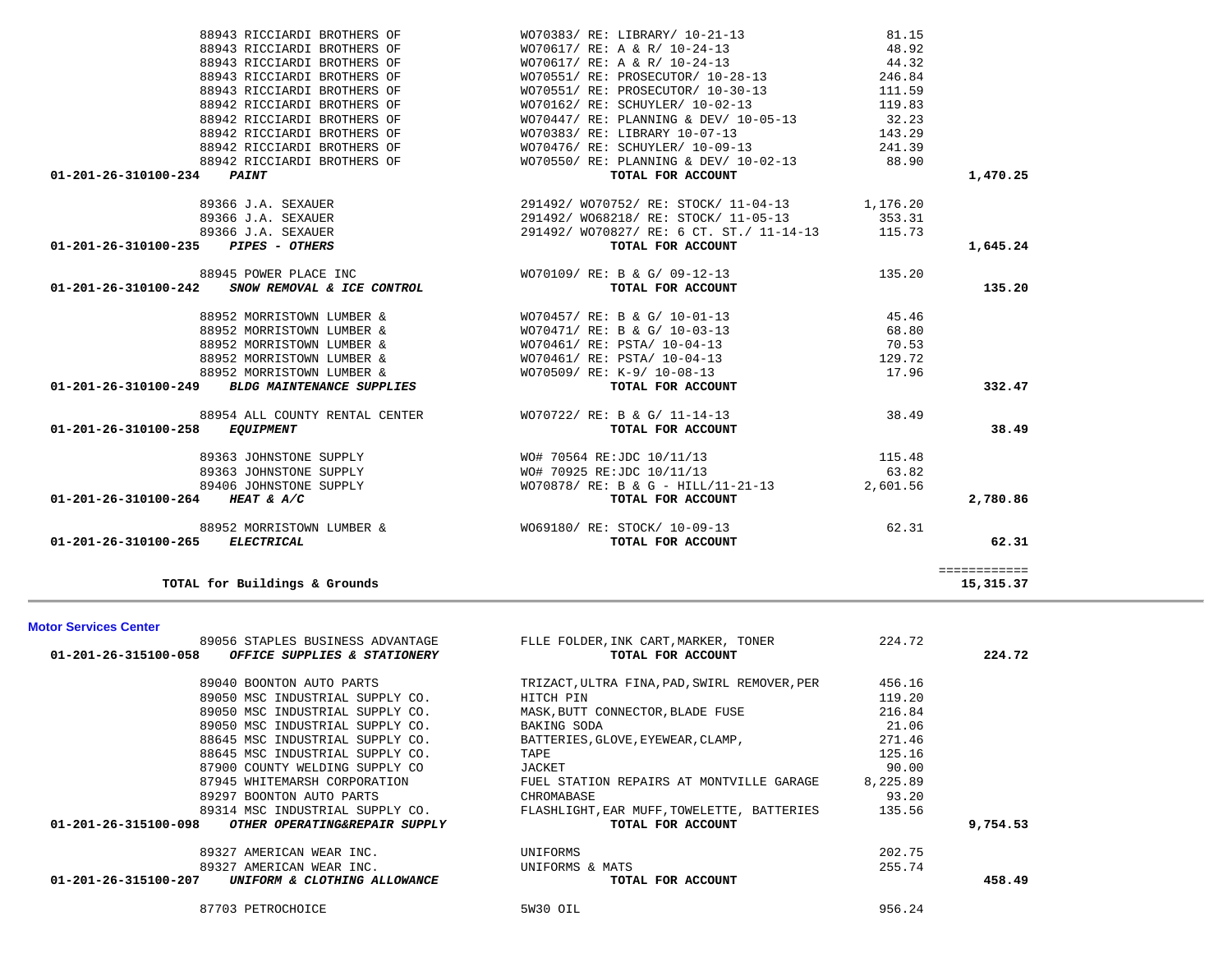|   | 88336 ZEE MEDICAL INC.           | T020TS F.I |
|---|----------------------------------|------------|
| 5 | <i>SAFETY ITEMS</i>              |            |
|   | 89045 FLEMINGTON BUICK CHEVROLET | FITTING    |
|   | 89045 FLEMINGTON BUICK CHEVROLET | GRILLE     |
|   |                                  |            |
|   |                                  |            |
|   |                                  |            |
|   |                                  |            |
|   |                                  |            |
|   |                                  |            |
|   |                                  |            |
|   |                                  |            |
|   |                                  |            |
|   |                                  |            |
|   |                                  |            |
|   |                                  |            |
|   |                                  |            |
|   |                                  |            |
|   |                                  |            |
|   |                                  |            |
|   |                                  |            |
|   |                                  |            |
|   |                                  |            |
|   |                                  |            |
|   |                                  |            |
|   |                                  |            |
|   |                                  |            |
|   |                                  |            |
|   |                                  |            |
|   |                                  |            |
|   |                                  |            |
|   |                                  |            |
|   | 89295 BEYER FORD                 | VEHICLE F  |
|   | 89305 EAGLE AUTOMOTIVE           | TOWING     |
|   | 89306 FLEMINGTON BUICK CHEVROLET | BELT KIT   |

| 89044 DOVER BRAKE & CLUTCH CO INC     | Uľ |
|---------------------------------------|----|
| 89046 GRAY SUPPLY CORP                | FU |
| 89047 HOOVER TRUCK CENTERS INC        | FU |
| 89047 HOOVER TRUCK CENTERS INC        | M  |
| 89049 MID-ATLANTIC TRUCK CENTRE INC   | SI |
| 89049 MID-ATLANTIC TRUCK CENTRE INC   | TI |
| 89039 AIR BRAKE & EQUIPMENT           | O  |
| 88323 J & J TRUCK EQUIPMENT           | AF |
| 89309 GUARANTEED REBUILDERS INC       | S. |
| 89313 MONTAGE ENTERPRISES INC.        | SI |
| 89312 MID-ATLANTIC TRUCK CENTRE INC   | SV |
| $0.0 - 261$ CDADF DADTC FOD FOUTDMENT |    |

|  | 89323 TOMAR INDUSTRIES INC |  |
|--|----------------------------|--|
|  | 89323 TOMAR INDUSTRIES INC |  |

## 89057 STS TIRE & AUTO CENTERS TIL 89310 INTER CITY TIRE TI 89310 INTER CITY TIRE TI 89322 STS TIRE & AUTO CENTERS TI<br>89322 STS TIRE & AUTO CENTERS TI 89322 STS TIRE & AUTO CENTERS TI

|                      | 89057 STS TIRE & AUTO CENTERS                                                                                                                        | TIRES                                                                                                                                                                                            | 126.80   |          |
|----------------------|------------------------------------------------------------------------------------------------------------------------------------------------------|--------------------------------------------------------------------------------------------------------------------------------------------------------------------------------------------------|----------|----------|
|                      |                                                                                                                                                      |                                                                                                                                                                                                  | 2,143.85 |          |
|                      |                                                                                                                                                      |                                                                                                                                                                                                  | 763.27   |          |
|                      |                                                                                                                                                      |                                                                                                                                                                                                  | 1,354.78 |          |
|                      |                                                                                                                                                      |                                                                                                                                                                                                  | 201.82   |          |
| 01-201-26-315100-245 |                                                                                                                                                      | TOTAL FOR ACCOUNT                                                                                                                                                                                |          | 5,327.82 |
|                      | 89310 INTER CITY TIRE<br>89310 INTER CITY TIRE<br>89322 STS TIRE & AUTO CENTERS<br>89322 STS TIRE & AUTO CENTERS<br>TIRES<br>TIRES<br>TIRES<br>TIRES |                                                                                                                                                                                                  |          |          |
|                      | 89323 TOMAR INDUSTRIES INC<br>89323 TOMAR INDUSTRIES INC<br>NUST FREE                                                                                |                                                                                                                                                                                                  | 90.00    |          |
|                      |                                                                                                                                                      |                                                                                                                                                                                                  | 78.60    |          |
| 01-201-26-315100-252 | 89323 IOTEN INDUSTRIES INC<br>89323 TOMAR INDUSTRIES INC<br>2 TANTTORIAL SUPPLIES                                                                    | TOTAL FOR ACCOUNT                                                                                                                                                                                |          | 168.60   |
|                      |                                                                                                                                                      |                                                                                                                                                                                                  |          |          |
|                      |                                                                                                                                                      |                                                                                                                                                                                                  | 40.29    |          |
|                      |                                                                                                                                                      |                                                                                                                                                                                                  | 140.09   |          |
|                      |                                                                                                                                                      |                                                                                                                                                                                                  | 1,257.40 |          |
|                      |                                                                                                                                                      |                                                                                                                                                                                                  | 205.55   |          |
|                      |                                                                                                                                                      |                                                                                                                                                                                                  | 232.25   |          |
|                      |                                                                                                                                                      |                                                                                                                                                                                                  | 239.06   |          |
|                      |                                                                                                                                                      |                                                                                                                                                                                                  | 58.47    |          |
|                      |                                                                                                                                                      |                                                                                                                                                                                                  | 204.03   |          |
|                      |                                                                                                                                                      |                                                                                                                                                                                                  | 670.00   |          |
|                      |                                                                                                                                                      |                                                                                                                                                                                                  | 378.00   |          |
|                      |                                                                                                                                                      |                                                                                                                                                                                                  | 90.22    |          |
|                      | 01-201-26-315100-261 SPARE PARTS FOR EQUIPMENT                                                                                                       |                                                                                                                                                                                                  |          | 3,515.36 |
|                      |                                                                                                                                                      |                                                                                                                                                                                                  |          |          |
|                      | 88336 ZEE MEDICAL INC.                                                                                                                               | 105612 FIRST AID SUPPLIES 60.65<br><b>TOTAL FOR ACCOUNT</b>                                                                                                                                      |          |          |
|                      | 01-201-26-315100-266 SAFETY ITEMS                                                                                                                    |                                                                                                                                                                                                  |          | 60.65    |
|                      |                                                                                                                                                      |                                                                                                                                                                                                  |          |          |
|                      | 89045 FLEMINGTON BUICK CHEVROLET FITTING                                                                                                             |                                                                                                                                                                                                  | 5.89     |          |
|                      | 89045 FLEMINGTON BUICK CHEVROLET                                                                                                                     | GRILLE                                                                                                                                                                                           | 162.06   |          |
|                      | 89045 FLEMINGTON BUICK CHEVROLET                                                                                                                     | 162.06<br>SUPPORT, RADIATOR, SHROUD, BAR 1, 333.75                                                                                                                                               |          |          |
|                      | 89045 FLEMINGTON BUICK CHEVROLET                                                                                                                     | ARM<br>WINDSHIELD<br>WINDSHIELD<br>WINDSHIELD<br>437.63<br>WINDSHIELD<br>437.63<br>198.08<br>TENSIONER<br>248.93<br>FENDER, HINGE<br>238.71<br>CONVERTOR, CLAMP<br>CREDIT<br>1, 289.81<br>CREDIT |          |          |
|                      | 84386 QUALITY AUTO GLASS, INC                                                                                                                        |                                                                                                                                                                                                  |          |          |
|                      |                                                                                                                                                      |                                                                                                                                                                                                  |          |          |
|                      |                                                                                                                                                      |                                                                                                                                                                                                  |          |          |
|                      |                                                                                                                                                      |                                                                                                                                                                                                  |          |          |
|                      |                                                                                                                                                      |                                                                                                                                                                                                  |          |          |
|                      |                                                                                                                                                      |                                                                                                                                                                                                  |          |          |
|                      |                                                                                                                                                      |                                                                                                                                                                                                  | 178.62   |          |
|                      |                                                                                                                                                      |                                                                                                                                                                                                  | 136.86   |          |
|                      |                                                                                                                                                      |                                                                                                                                                                                                  | 75.00    |          |
|                      |                                                                                                                                                      |                                                                                                                                                                                                  | 845.92   |          |
|                      |                                                                                                                                                      |                                                                                                                                                                                                  | 503.15   |          |
|                      |                                                                                                                                                      |                                                                                                                                                                                                  | 914.65   |          |
|                      |                                                                                                                                                      |                                                                                                                                                                                                  | $-55.60$ |          |
|                      |                                                                                                                                                      |                                                                                                                                                                                                  | $-0.52$  |          |
|                      |                                                                                                                                                      |                                                                                                                                                                                                  | 95.47    |          |
|                      |                                                                                                                                                      |                                                                                                                                                                                                  | 534.69   |          |
|                      |                                                                                                                                                      | 89052 NORMAN GALE OLDSMOBILE CORP<br>89053 PLAINSMAN AUTO SUPPLY FUEL LINEBLACK, BLUE, SEALANT, BATTERY, ROT<br>89053 PLAINSMAN AUTO SUPPLY U-JOINT, GAAUGE                                      | 78.87    |          |
|                      |                                                                                                                                                      | FILTER, ALTERNATOR, BATTERY                                                                                                                                                                      |          |          |
|                      | 89053 PLAINSMAN AUTO SUPPLY                                                                                                                          |                                                                                                                                                                                                  | 300.94   |          |
|                      | 89053 PLAINSMAN AUTO SUPPLY                                                                                                                          | BULB, NUT, LINE, FITTING, CLAIPER BOLT, CALIP                                                                                                                                                    | 79.35    |          |
|                      | 88653 ROUTE 23 AUTO MALL LLC                                                                                                                         | TUBE, FILTER, LATCH, HOSE                                                                                                                                                                        | 146.86   |          |
|                      | 88653 ROUTE 23 AUTO MALL LLC                                                                                                                         | DAMPER, ROD, END, TUBE, END, BAR, JOINT                                                                                                                                                          | 777.47   |          |
|                      | 88653 ROUTE 23 AUTO MALL LLC                                                                                                                         | KIT, SHOCK                                                                                                                                                                                       | 168.87   |          |
|                      | 88653 ROUTE 23 AUTO MALL LLC                                                                                                                         | FILTER                                                                                                                                                                                           | 57.72    |          |
|                      | 88653 ROUTE 23 AUTO MALL LLC                                                                                                                         | CREDIT                                                                                                                                                                                           | $-75.00$ |          |
|                      | 88329 ROUTE 23 AUTO MALL LLC                                                                                                                         | HOSE ASY, VENT, CLIP                                                                                                                                                                             | 40.56    |          |
|                      | 88329 ROUTE 23 AUTO MALL LLC                                                                                                                         | CLAMP                                                                                                                                                                                            | 22.04    |          |
|                      | 89295 BEYER FORD                                                                                                                                     | VEHICLE REPAIRS (1-55)                                                                                                                                                                           | 225.00   |          |
|                      | 89305 EAGLE AUTOMOTIVE                                                                                                                               | TOWING                                                                                                                                                                                           | 160.00   |          |

135.25

89048 INTER CITY TIRE TIRES TIRES THE TIRES TO A STATE THE TIRES TO A STATE THE TIRES TO A STATE THE TIME OF THE TIME OF THE STATE OF THE TIME OF THE STATE OF THE STATE OF THE STATE OF THE STATE OF THE STATE OF THE STATE O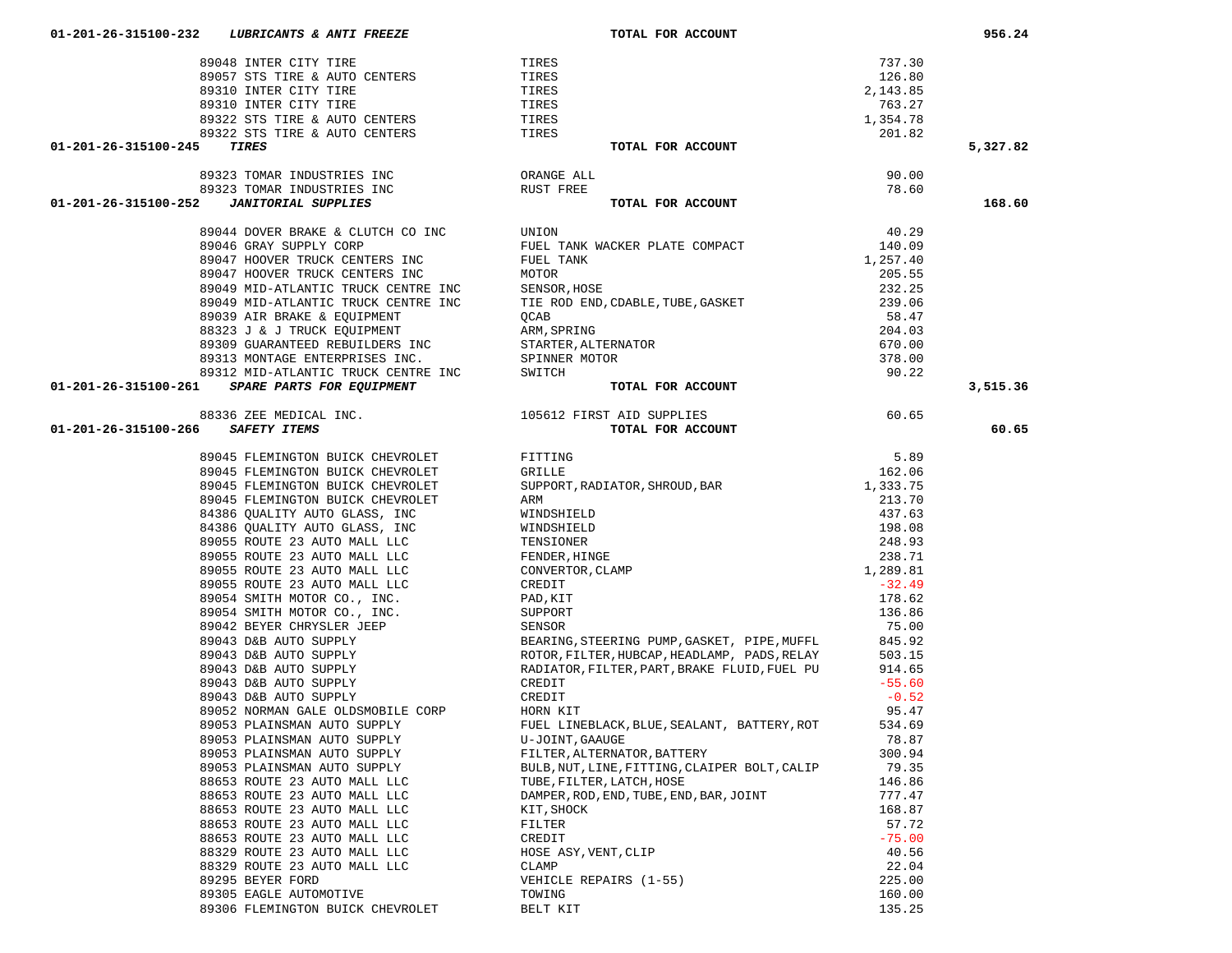| <b>Health Management</b>                       |                                            |              |
|------------------------------------------------|--------------------------------------------|--------------|
| TOTAL for Motor Services Center                |                                            | 31,982.30    |
|                                                |                                            | ============ |
| 01-201-26-315100-291<br><b>VEHICLE REPAIRS</b> | TOTAL FOR ACCOUNT                          | 11,515.89    |
| 89321 RAW INC                                  | SUPPORT                                    | 160.00       |
| 89316 PLAINSMAN AUTO SUPPLY                    | TIE ROD END, SWAY BAR LINK, SWITCH         | 194.66       |
| 89316 PLAINSMAN AUTO SUPPLY                    | FILTER, CONNECOTER, BATTERY, IDLER PULLEY, | 66.08        |
| 89316 PLAINSMAN AUTO SUPPLY                    | GUIDE, BATTERY                             | 401.31       |
| 89051 NIELSEN DODGE - C-J-R                    | PAD KIT                                    | 259.20       |
| 89051 NIELSEN DODGE - C-J-R                    | PLENUM                                     | 559.20       |
| 89051 NIELSEN DODGE - C-J-R                    | PUMP, PULLEY                               | 245.00       |
| 89307 MAJOR POLICE SUPPLY                      | CHARGEGUARD                                | 184.00       |
| 89306 FLEMINGTON BUICK CHEVROLET               | SENSOR                                     | 4.20         |

| 89774 VERIZON WIRELESS                                                                                                    | HEALTH MANAGEMENT - GRANT<br>L&PS                             | 378.55    |           |
|---------------------------------------------------------------------------------------------------------------------------|---------------------------------------------------------------|-----------|-----------|
| 89774 VERIZON WIRELESS                                                                                                    | HEALTH MANAGEMENT - O&E<br>L&PS                               | 114.05    |           |
| $01 - 201 - 27 - 330100 - 031$<br>CELLULAR PHONE/PAGERS                                                                   | TOTAL FOR ACCOUNT                                             |           | 492.60    |
| 87152 RUTGERS-THE STATE UNIVERSITY<br>$01 - 201 - 27 - 330100 - 039$<br><i>EDUCATION</i><br><i>SCHOOLS &amp; TRAINING</i> | Registration for Carlos Perez Course Cod<br>TOTAL FOR ACCOUNT | 35.00     | 35.00     |
| 89419 ATLANTIC HEALTH SERVICES<br>$01 - 201 - 27 - 330100 - 079$<br>SPECIAL PROJECTS                                      | TB Clinic Services - November 2013<br>TOTAL FOR ACCOUNT       | 10,000.00 | 10,000.00 |
| 89267 BEYER FORD<br>$01 - 201 - 27 - 330100 - 210$<br>ENVIRONMENTAL COMPLIANCE                                            | Cutomer # 2856063 Spare Key for F-350 Fo<br>TOTAL FOR ACCOUNT | 110.96    | 110.96    |
| 89266 DEER PARK<br>$01 - 201 - 27 - 330100 - 258$<br><b>EOUIPMENT</b>                                                     | 0434540191 billing period 10/15/13-11/14<br>TOTAL FOR ACCOUNT | 28.80     | 28.80     |
|                                                                                                                           |                                                               |           |           |
| TOTAL for Health Management                                                                                               |                                                               |           | 10,667.36 |

**Human Services** 

| TOTAL for Human Services                                                                |                                                               |        | ============<br>687.53 |
|-----------------------------------------------------------------------------------------|---------------------------------------------------------------|--------|------------------------|
| 89433 SODEXO INC & AFFILIATES<br>01-201-27-331100-088<br>MEETING EXP ADVISORY BOARD ETC | SANDWICHES AND BEVERAGES FOR ATTENDEES A<br>TOTAL FOR ACCOUNT | 43.90  | 43.90                  |
| 01-201-27-331100-068<br>POSTAGE & METERED MAIL                                          | TOTAL FOR ACCOUNT                                             |        | 192.05                 |
| 89918 COUNTY OF MORRIS                                                                  | ALL 12.2013 METERED MAIL                                      | 19.51  |                        |
| 89918 COUNTY OF MORRIS                                                                  | ALL 12.2013 METERED MAIL                                      | 172.54 |                        |
| 01-201-27-331100-058<br>OFFICE SUPPLIES & STATIONERY                                    | TOTAL FOR ACCOUNT                                             |        | 451.58                 |
| 89432 STAPLES BUSINESS ADVANTAGE                                                        | ITEM 712994 HP LASER JET CB436 FAM. PRIN                      | 62.02  |                        |
| 89432 STAPLES BUSINESS ADVANTAGE                                                        | ITEM 167005 14 MONTH DESKPAD CALENDARS                        | 41.94  |                        |
| 89432 STAPLES BUSINESS ADVANTAGE                                                        | ITEM 517260 14 AAG DAILY APT BOOK                             | 18.04  |                        |
| 89432 STAPLES BUSINESS ADVANTAGE                                                        | ITEM 922167 AAG DAILY PLANNER                                 | 57.00  |                        |
| 89432 STAPLES BUSINESS ADVANTAGE                                                        | ITEM 519185 2014 MONTH AAG EXEC PADFOL                        | 26.21  |                        |
| 89432 STAPLES BUSINESS ADVANTAGE                                                        | ITEM 167287 2014 REFIL FOR 70-545                             | 22.55  |                        |
| 88847 STAPLES BUSINESS ADVANTAGE                                                        | Item # 331243 Microsoft wrlss keyboard 2                      | 27.60  |                        |
| 88847 STAPLES BUSINESS ADVANTAGE                                                        | Item # 703715 AA Batteries                                    | 10.07  |                        |
| 88847 STAPLES BUSINESS ADVANTAGE                                                        | Item # 854142 Fldr pressboard                                 | 156.72 |                        |
| 88847 STAPLES BUSINESS ADVANTAGE                                                        | Item # 048099 Logi wireless M325 Katy Li                      | 29.43  |                        |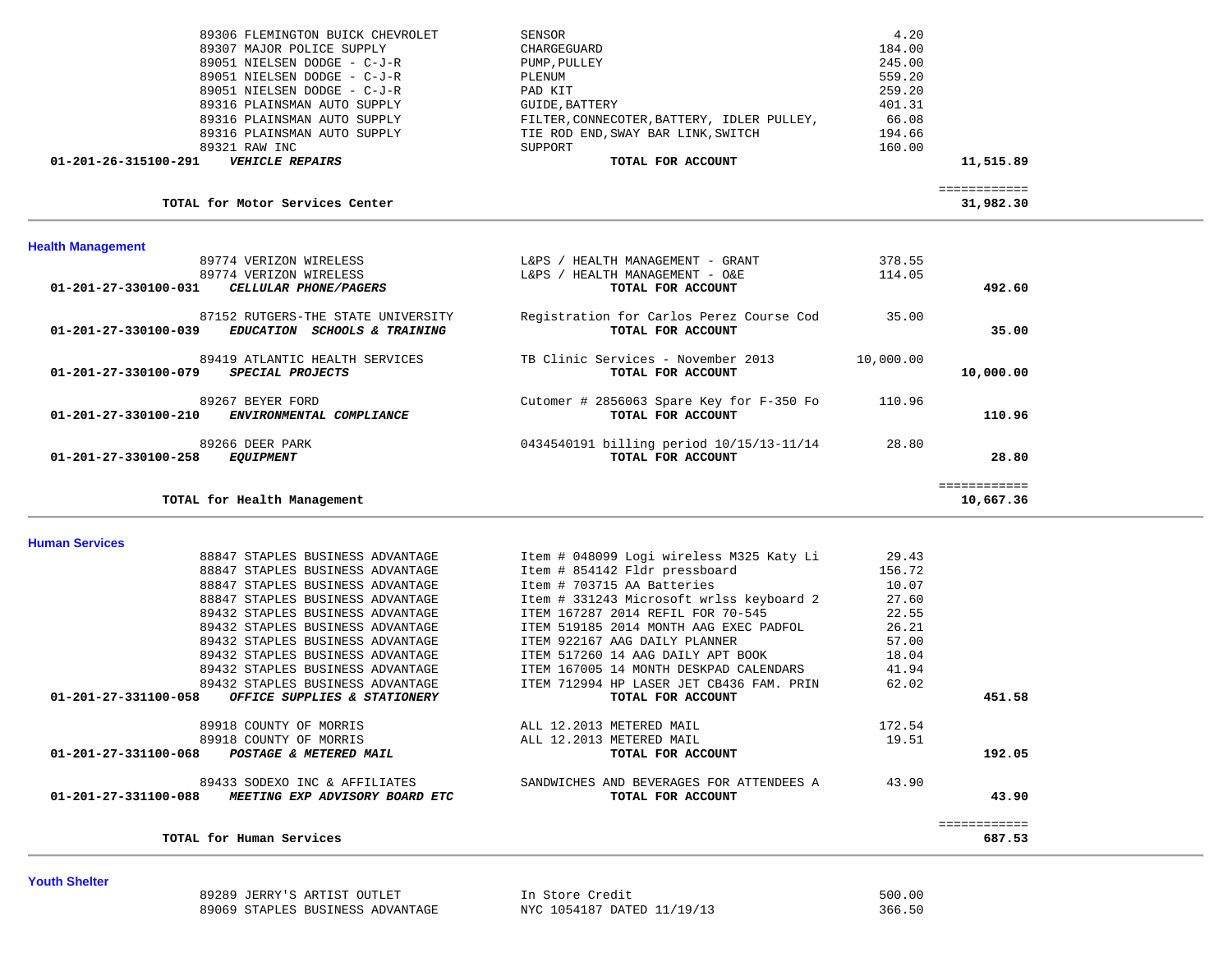| 89069 STAPLES BUSINESS ADVANTAGE                     | NYC 1054187 DATED 11/20/13       | 37.20    |              |
|------------------------------------------------------|----------------------------------|----------|--------------|
| 89069 STAPLES BUSINESS ADVANTAGE                     | NYC 1054187 DATED 11/19/13       | 25.00    |              |
| 89069 STAPLES BUSINESS ADVANTAGE                     | NYC 1054187 DATED 11/19/13       | 15.79    |              |
| 01-201-27-331110-058<br>OFFICE SUPPLIES & STATIONERY | TOTAL FOR ACCOUNT                |          | 944.49       |
| 89107 MORRIS COUNTY PARK COMMISSION                  | 11/6/13                          | 26.00    |              |
| 89107 MORRIS COUNTY PARK COMMISSION                  | 11/15/13 Male Resident           | 31.50    |              |
| 89107 MORRIS COUNTY PARK COMMISSION                  | 11/15/13 Female Residents        | 31.50    |              |
| 01-201-27-331110-059<br>OTHER GENERAL EXPENSES       | TOTAL FOR ACCOUNT                |          | 89.00        |
| 89072 MUNICIPAL CAPITAL CORP                         | 4 Ouarter 2013 Billing           | 1,029.09 |              |
| 01-201-27-331110-163<br>OFFICE MACHINES              | TOTAL FOR ACCOUNT                |          | 1,029.09     |
| 89065 DEER PARK                                      | 0434508388 10/15-11/14/13        | 36.87    |              |
| $01 - 201 - 27 - 331110 - 185$<br><b>FOOD</b>        | TOTAL FOR ACCOUNT                |          | 36.87        |
| 88014 MOORE MEDICAL LLC                              | 21138271 ORDER #16686142 9/26/13 | 105.12   |              |
| 89074 THE INSTITUTE FOR FORENSIC                     | Psychological Evaulation         | 650.00   |              |
| 89071 WHITES HEALTHCARE                              | October Resident Medication      | 890.37   |              |
| 01-201-27-331110-189<br><b>MEDICAL</b>               | TOTAL FOR ACCOUNT                |          | 1,645.49     |
| 89076 ALLEN PAPER & SUPPLY CO                        | Household supplies               | 712.14   |              |
| 89076 ALLEN PAPER & SUPPLY CO                        | House Hold Supplies Backorder    | 139.60   |              |
| 01-201-27-331110-252<br><b>JANITORIAL SUPPLIES</b>   | TOTAL FOR ACCOUNT                |          | 851.74       |
|                                                      |                                  |          | ============ |
| TOTAL for Youth Shelter                              |                                  |          | 4,596.68     |

# **Office on Aging**

**Grant in Aid** 

| 89352 RUTGERS THE STATE UNIVERSITY<br>01-201-27-333100-039<br><i>EDUCATION</i><br><i>SCHOOLS &amp; TRAINING</i> | Date:December 5, 2013, Time: 10am-330pm, Top<br>TOTAL FOR ACCOUNT | 40.00  | 40.00    |
|-----------------------------------------------------------------------------------------------------------------|-------------------------------------------------------------------|--------|----------|
| 89345 OPHELIA V. CRUSE                                                                                          | Car Insurance Reimbursement for Nov-2013                          | 12.00  |          |
| 89344 VERA BLOSSOM<br>$01 - 201 - 27 - 333100 - 048$<br><i><b>INSURANCE</b></i>                                 | Car Insurance Reimbursement for Oct-Nov,<br>TOTAL FOR ACCOUNT     | 24.00  | 36.00    |
| 87821 STAPLES BUSINESS ADVANTAGE<br>01-201-27-333100-058<br>OFFICE SUPPLIES & STATIONERY                        | Memory foam mouse wrist pillow, foldr 100<br>TOTAL FOR ACCOUNT    | 38.10  | 38.10    |
| 89342 SODEXO INC & AFFILIATES                                                                                   | Meals for Advisory Council Meeting 9/12/                          | 187.60 |          |
| 89067 PATRICIA ZAKRZESKI<br>01-201-27-333100-059<br>OTHER GENERAL EXPENSES                                      | Refreshments for ACT 9/25/13, 10/23/13, 11<br>TOTAL FOR ACCOUNT   | 18.94  | 206.54   |
| 89918 COUNTY OF MORRIS<br>$01 - 201 - 27 - 333100 - 068$<br>POSTAGE & METERED MAIL                              | ALL 12.2013 METERED MAIL<br>TOTAL FOR ACCOUNT                     | 574.73 | 574.73   |
| 89345 OPHELIA V. CRUSE                                                                                          | Miles Reimbursement for Nov, 2013                                 | 148.40 |          |
| 89344 VERA BLOSSOM<br>01-201-27-333100-082<br><b>TRAVEL EXPENSE</b>                                             | Miles reimbursement for Oct-Nov, 2013<br>TOTAL FOR ACCOUNT        | 62.65  | 211.05   |
|                                                                                                                 |                                                                   |        |          |
| TOTAL for Office on Aging                                                                                       |                                                                   |        | 1,106.42 |

| 89455 EL PRIMER PASO                                       | ESL CLASSES NOVEMBER 2013 | 1,440.00 |
|------------------------------------------------------------|---------------------------|----------|
| 89455 EL PRIMER PASO                                       | PRESCHOOL CLASSES         | 2,772.00 |
| 89455 EL PRIMER PASO                                       | PRESCHOOL SCHOLARSHIPS    | 1,950.00 |
| 89455 EL PRIMER PASO                                       | FAMILY CHILDCARE SERVICES | 1,200.00 |
| 01-201-27-342000-459<br>GRANT IN AID GIA: HISPANIC AFFAIRS | TOTAL FOR ACCOUNT         | 7,362,00 |
| 89437 CREATIVE HEARTWORK INC                               | SAMPLER SERIES            | 8,250.00 |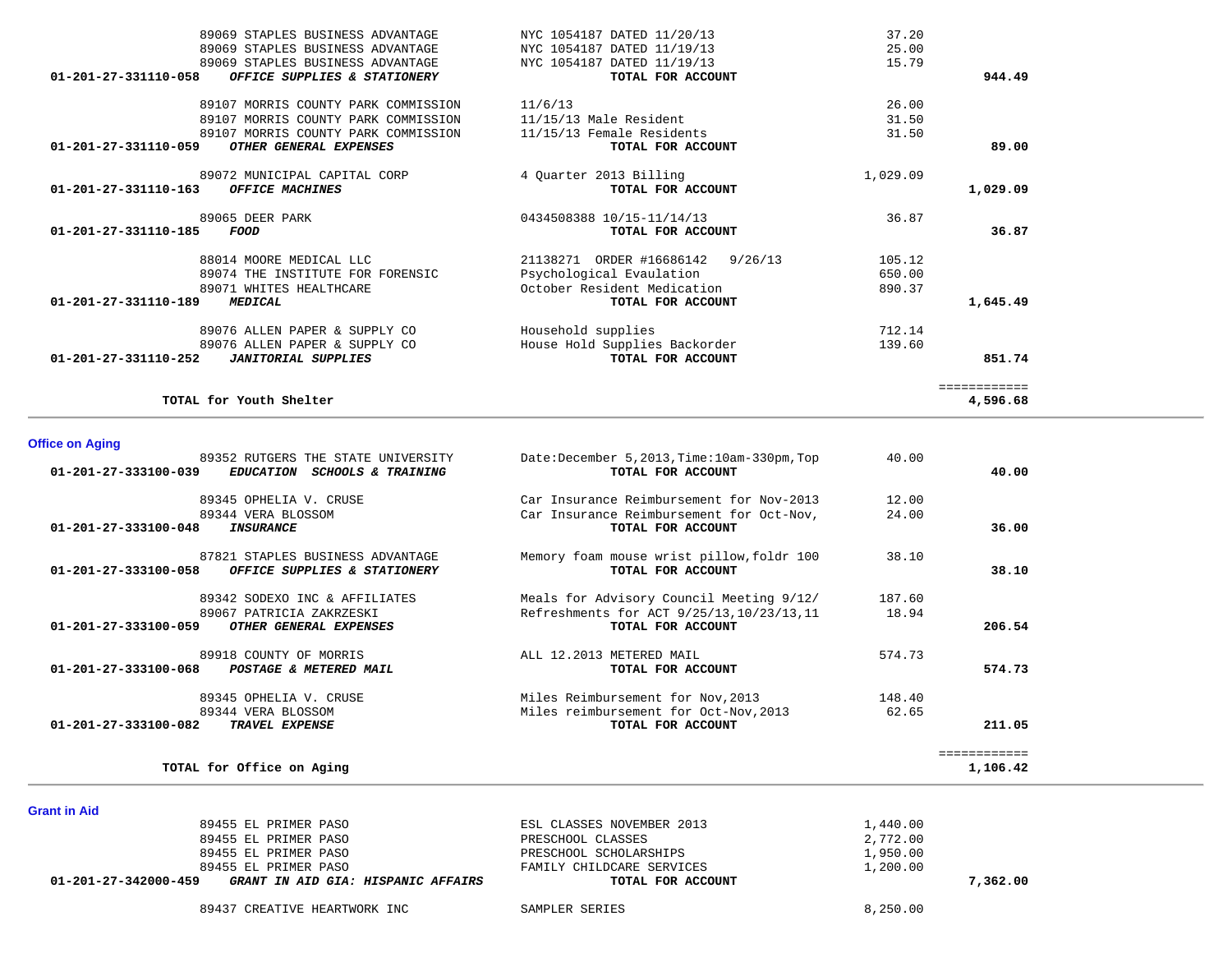| 89437 CREATIVE HEARTWORK INC<br>89437 CREATIVE HEARTWORK INC<br>01-201-27-342000-471<br>GRANT IN AID GIA: CREATIVE HEARTWORK | DESIGN HER SERIES<br>SHELTER ME SERIES<br>TOTAL FOR ACCOUNT                         | 4,400.00<br>2,750.00 | 15,400.00                 |  |
|------------------------------------------------------------------------------------------------------------------------------|-------------------------------------------------------------------------------------|----------------------|---------------------------|--|
| TOTAL for Grant in Aid                                                                                                       |                                                                                     |                      | ============<br>22,762.00 |  |
| <b>Seniors, Disabled &amp; Veterans</b>                                                                                      |                                                                                     |                      |                           |  |
| 87924 METRO FLAG INC                                                                                                         | Flags, Gross of 12"x18" 50 Star Us Flags                                            | 14,400.00            |                           |  |
| 89067 PATRICIA ZAKRZESKI                                                                                                     | Refreshments for Medal Ceremony9/11/13,1                                            | 32.20                |                           |  |
| OTHER GENERAL EXPENSES<br>01-201-27-343100-059                                                                               | TOTAL FOR ACCOUNT                                                                   |                      | 14,432.20                 |  |
| 89067 PATRICIA ZAKRZESKI                                                                                                     | Miles & Tolls reimbursement for Jul/Sept                                            | 47.78                |                           |  |
| 01-201-27-343100-082<br>TRAVEL EXPENSE                                                                                       | TOTAL FOR ACCOUNT                                                                   |                      | 47.78                     |  |
| TOTAL for Seniors, Disabled & Veterans                                                                                       |                                                                                     |                      | ============<br>14,479.98 |  |
|                                                                                                                              |                                                                                     |                      |                           |  |
| <b>County Board of Social Service</b>                                                                                        |                                                                                     |                      |                           |  |
| 89629 DEER PARK                                                                                                              | Acct. no. 0434488383/10-15-13 to 11-14-1                                            | 396.75               |                           |  |
| 88159 TURTLE & HUGHES, INC<br>88159 TURTLE & HUGHES, INC                                                                     | PS PS200EH-10PGAL/Order #68861/07-15-13<br>PS PS500EH-10-PGAL/Order #68861/07-17-13 | 323.40<br>111.25     |                           |  |
| 88159 TURTLE & HUGHES, INC                                                                                                   | Order #68861/07-17-13                                                               | 21.67                |                           |  |
| 88135 W.B. MASON COMPANY INC                                                                                                 | Order #S014068352/10-16-13/ Customer #C1                                            | 2,092.30             |                           |  |
| 88135 W.B. MASON COMPANY INC                                                                                                 | Credit memo for S014587496/10-17-13                                                 | $-139.20$            |                           |  |
| 88135 W.B. MASON COMPANY INC                                                                                                 | Calender, DSKPD, DATD, 22x17 / Order #S0                                            | 139.20               |                           |  |
| 89775 CITYSIDE ARCHIVES, LTD                                                                                                 | TEMPORARY ASSISTANCE                                                                | 398.00               |                           |  |
| 89856 CITYSIDE ARCHIVES, LTD                                                                                                 | TEMPORARY ASSISTANCE                                                                | 497.50               |                           |  |
| OTHER GENERAL EXPENSES<br>01-201-27-345100-059                                                                               | TOTAL FOR ACCOUNT                                                                   |                      | 3,840.87                  |  |
| 89631 VERIZON                                                                                                                | Acct no. 973 889-2917 642 14Y /11-14-13                                             | 1,726.81             |                           |  |
| 89632 VERIZON                                                                                                                | Acct. #973 889-3370 640 33Y / 11-14-13 t                                            | 1,821.86             |                           |  |
| 89859 AT&T                                                                                                                   | OFFICE OF TEMP. ASSISTANCE                                                          | 672.26               |                           |  |
| 89863 AT&T                                                                                                                   | Office of Temporary Assistance                                                      | 155.27               |                           |  |
| 89861 VERIZON                                                                                                                | OFFICE OF TEMP. ASSISTANCE                                                          | 1,030.91             |                           |  |
| 89857 VERIZON                                                                                                                | OFFICE OF TEMP ASSISTANCE                                                           | 990.84               |                           |  |
| 89420 AT&T                                                                                                                   | Office of Temp. Assistance                                                          | 139.11               |                           |  |
| 01-201-27-345100-146<br><b>TELEPHONE</b>                                                                                     | TOTAL FOR ACCOUNT                                                                   |                      | 6,537.06                  |  |
| 88816 MUNICIPAL CAPITAL CORP                                                                                                 | 4th qtr. of 2012                                                                    | 781.20               |                           |  |
| 88816 MUNICIPAL CAPITAL CORP                                                                                                 | 1st qtr. of 2013                                                                    | 781.20               |                           |  |
| 88816 MUNICIPAL CAPITAL CORP                                                                                                 | 2nd qtr. of 2013                                                                    | 781.20               |                           |  |
| 88816 MUNICIPAL CAPITAL CORP                                                                                                 | 3rd qtr. of 2013                                                                    | 781.20               |                           |  |
| OFFICE MACHINES - RENTAL<br>01-201-27-345100-164                                                                             | TOTAL FOR ACCOUNT                                                                   |                      | 3,124.80                  |  |
| 89865 CITYSIDE ARCHIVES, LTD                                                                                                 | Storage Services - Office of Temp Assist                                            | 339.62               |                           |  |
| 89866 CITYSIDE ARCHIVES, LTD                                                                                                 | Storage Services - Office of Temp Assist                                            | 425.22               |                           |  |
| 01-201-27-345100-257<br><b>RENTAL - OTHER</b>                                                                                | TOTAL FOR ACCOUNT                                                                   |                      | 764.84                    |  |
| 87333 ANGELA PATRICIA PEDRAZA                                                                                                | Translation service from Spanish to Engl                                            | 450.00               |                           |  |
| 88155 UNITRONIX DATA SYSTEMS INC                                                                                             | Software maintenance for the month of No                                            | 5, 154. 31           |                           |  |
| 89647 U.S. SECURITY ASSOCIATES, INC.                                                                                         | Payment for Security Officer/ Client #57                                            | 638.75               |                           |  |
| 01-201-27-345100-325<br>SPECIAL SERVICES                                                                                     | TOTAL FOR ACCOUNT                                                                   |                      | 6,243.06                  |  |
| 89658 HORIZON BLUE CROSS BLUE SHIELD                                                                                         | Invoice for the month of December 2013                                              | 151,786.33           |                           |  |
| 89676 HORIZON BLUE CROSS BLUE SHIELD                                                                                         | Dental coverage for the month of Decembe                                            | 4,536.51             |                           |  |
| HOSPITAL INSURANCE PREMIUMS<br>01-201-27-345100-329                                                                          | TOTAL FOR ACCOUNT                                                                   |                      | 156,322.84                |  |
| 89638 CHRISTINE HELLYER                                                                                                      | MAP - Mileage reimb. for October 2013                                               | 21.00                |                           |  |
| 89633 KAITLYN HELLYER                                                                                                        | SSS - Mileage reimb. for October 2013                                               | 48.65                |                           |  |
| 89639 LASZLO CSENGETO                                                                                                        | ADM - Mileage reimb. for November 2013                                              | 5.60                 |                           |  |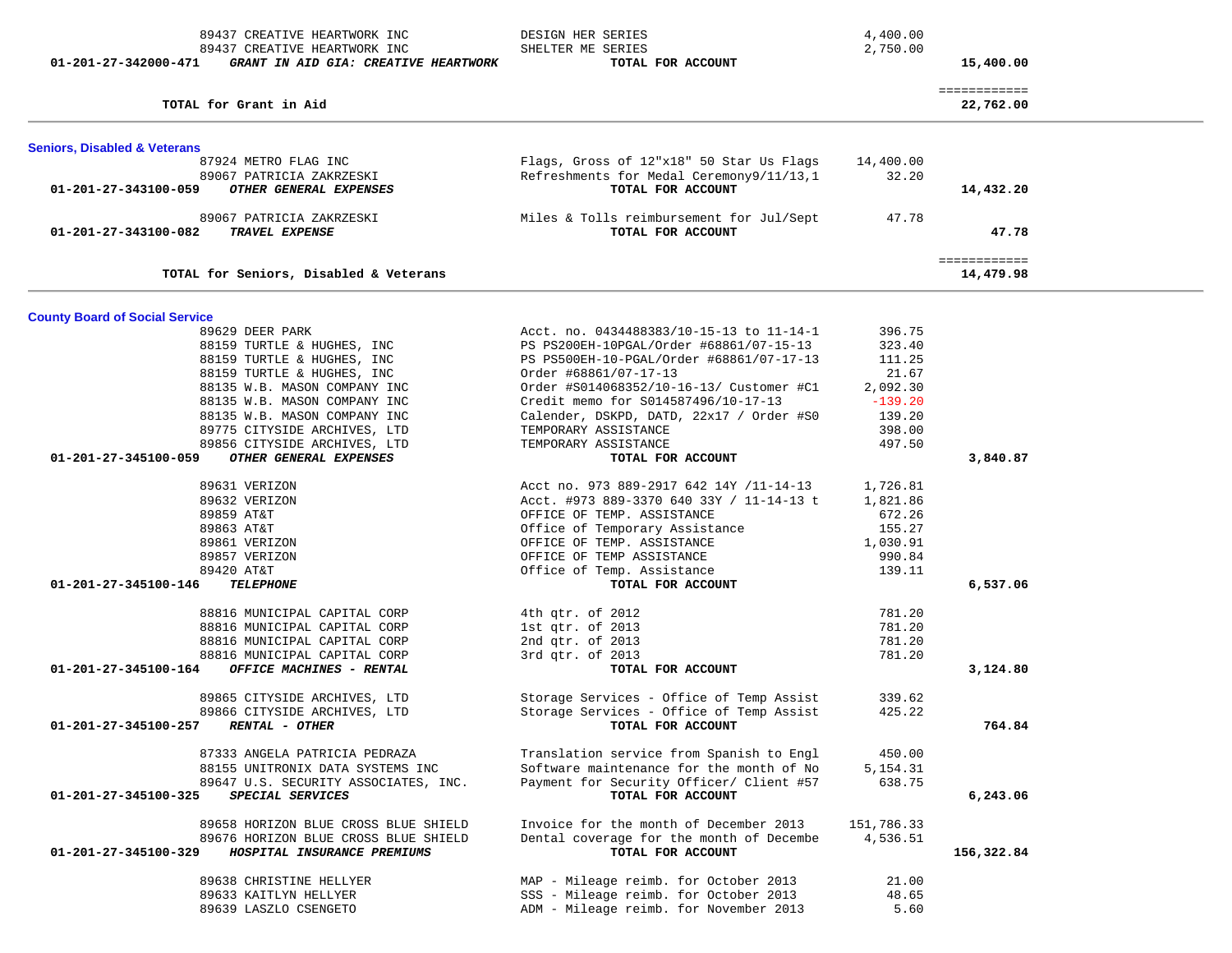| 89650 JENNIFER CARRO<br>01-201-27-345100-333<br>OTHER ALLOWANCES | FSS - Insurance reimb. for July through<br>TOTAL FOR ACCOUNT | 72.00            | 84.00    |
|------------------------------------------------------------------|--------------------------------------------------------------|------------------|----------|
|                                                                  |                                                              |                  |          |
| 88211 KARL'S SALES AND SERVICE CO LLC                            | Heier upright refrigerator                                   | 499.97           |          |
| 88211 KARL'S SALES AND SERVICE CO LLC                            | Delivery and removal of old unit                             | 49.95            |          |
| 88211 KARL'S SALES AND SERVICE CO LLC                            | Floor model credit                                           | $-50.00$         |          |
| MINOR EQUIPMENT PURCHASES<br>01-201-27-345100-334                | TOTAL FOR ACCOUNT                                            |                  | 499.92   |
| 89642 GOODALE PHARMACY & SURGICAL SUPPLY                         |                                                              | 145.43           |          |
| 89642 GOODALE PHARMACY & SURGICAL SUPPLY                         |                                                              | 51.98            |          |
| 89642 GOODALE PHARMACY & SURGICAL SUPPLY                         |                                                              | 39.00            |          |
| 89642 GOODALE PHARMACY & SURGICAL SUPPLY                         |                                                              | 468.97           |          |
| 89642 GOODALE PHARMACY & SURGICAL SUPPLY                         |                                                              | 15.79            |          |
| 89660 MOLNAR PHARMACY, INC                                       |                                                              | 103.71           |          |
| 89660 MOLNAR PHARMACY, INC                                       |                                                              | 94.48            |          |
| 89660 MOLNAR PHARMACY, INC                                       |                                                              | 1,428.68         |          |
| 89660 MOLNAR PHARMACY, INC                                       |                                                              | 77.16            |          |
| 89649 WALGREENS PHARMACY #10379                                  |                                                              | 57.99            |          |
| 89649 WALGREENS PHARMACY #10379                                  |                                                              | 31.33            |          |
| 89649 WALGREENS PHARMACY #10379                                  |                                                              | 301.98           |          |
| 89649 WALGREENS PHARMACY #10379                                  |                                                              | 144.29           |          |
| HEALTH RELATED SERVICES<br>01-201-27-345100-338                  | TOTAL FOR ACCOUNT                                            |                  | 2,960.79 |
|                                                                  |                                                              |                  |          |
| 89587 PARSIPPANY INN<br>89587 PARSIPPANY INN                     |                                                              | 350.00           |          |
| 89587 PARSIPPANY INN                                             |                                                              | 350.00<br>350.00 |          |
| 89587 PARSIPPANY INN                                             |                                                              | 50.00            |          |
| 89587 PARSIPPANY INN                                             |                                                              | 200.00           |          |
| 89648 QUALITY INN                                                |                                                              | 400.00           |          |
| 89648 QUALITY INN                                                |                                                              | 150.00           |          |
| 89588 QUALITY INN                                                |                                                              | 300.00           |          |
| 89627 RAMADA EAST HANOVER                                        |                                                              | 850.00           |          |
| 89643 SKYTOP MOTEL                                               |                                                              | 100.00           |          |
| 89641 BOUNDARY MOTEL                                             |                                                              | 350.00           |          |
| PROTECTIVE CASE MANAGEMENT<br>01-201-27-345100-339               | TOTAL FOR ACCOUNT                                            |                  | 3,450.00 |
| 89677 NJ TAXI & BLACK CAR SERVICES LLC                           |                                                              | 47.12            |          |
| 89677 NJ TAXI & BLACK CAR SERVICES LLC                           |                                                              | 47.36            |          |
| 89677 NJ TAXI & BLACK CAR SERVICES LLC                           |                                                              | 67.35            |          |
| 89677 NJ TAXI & BLACK CAR SERVICES LLC                           |                                                              | 36.65            |          |
| 89677 NJ TAXI & BLACK CAR SERVICES LLC                           |                                                              | 49.03            |          |
| 89677 NJ TAXI & BLACK CAR SERVICES LLC                           |                                                              | 115.91           |          |
| 89677 NJ TAXI & BLACK CAR SERVICES LLC                           |                                                              | 49.03            |          |
| 89677 NJ TAXI & BLACK CAR SERVICES LLC                           |                                                              | 26.42            |          |
| 89677 NJ TAXI & BLACK CAR SERVICES LLC                           |                                                              | 77.59            |          |
| 89677 NJ TAXI & BLACK CAR SERVICES LLC                           |                                                              | 51.17            |          |
| 89677 NJ TAXI & BLACK CAR SERVICES LLC                           |                                                              | 88.06            |          |
| 89677 NJ TAXI & BLACK CAR SERVICES LLC                           |                                                              | 80.68            |          |
| 89677 NJ TAXI & BLACK CAR SERVICES LLC                           |                                                              | 98.06            |          |
| 89677 NJ TAXI & BLACK CAR SERVICES LLC                           |                                                              | 39.03            |          |
| 89677 NJ TAXI & BLACK CAR SERVICES LLC                           |                                                              | 83.06            |          |
| 89677 NJ TAXI & BLACK CAR SERVICES LLC                           |                                                              | 50.22            |          |
| 89677 NJ TAXI & BLACK CAR SERVICES LLC                           |                                                              | 67.35            |          |
| 89677 NJ TAXI & BLACK CAR SERVICES LLC                           |                                                              | 67.35            |          |
| 89677 NJ TAXI & BLACK CAR SERVICES LLC                           |                                                              | 79.25            |          |
| 89677 NJ TAXI & BLACK CAR SERVICES LLC                           |                                                              | 49.74            |          |
| 89677 NJ TAXI & BLACK CAR SERVICES LLC                           |                                                              | 36.41            |          |
| 89677 NJ TAXI & BLACK CAR SERVICES LLC                           |                                                              | 40.94            |          |
| 01-201-27-345100-340<br>TRANSPORTATION SERVICES                  | TOTAL FOR ACCOUNT                                            |                  | 1,347.78 |

89638 CHRISTINE HELLYER Parking fees 12.00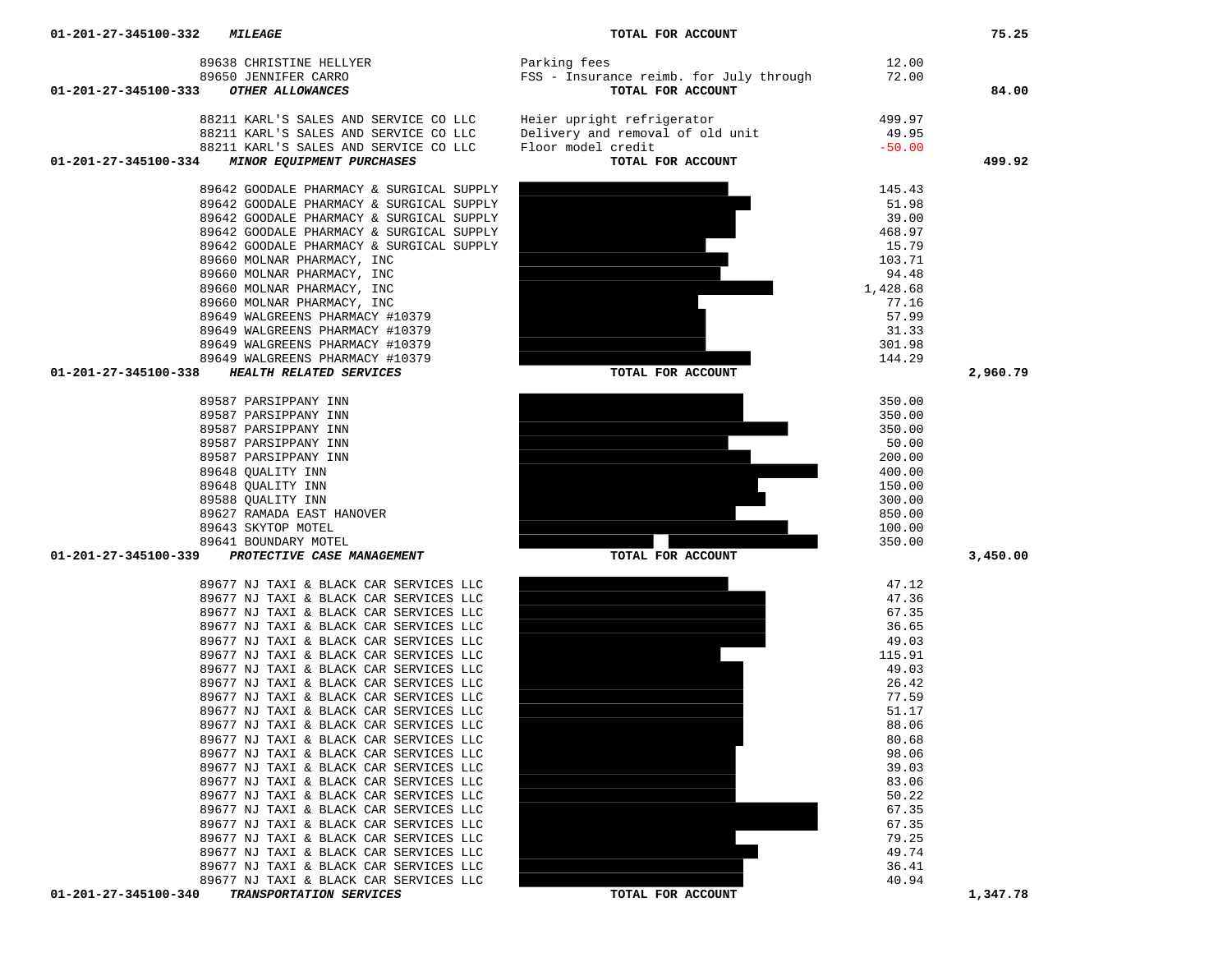| 88816 MUNICIPAL CAPITAL CORP<br>88816 MUNICIPAL CAPITAL CORP<br>88816 MUNICIPAL CAPITAL CORP<br>01-203-27-345100-164<br>(2012) OFFICE MACHINES - RENTAL | Lease payment for 9240G Digital copier f<br>2nd qtr. of 2012<br>3rd qtr. of 2012<br>TOTAL FOR ACCOUNT | 781.20<br>781.20<br>781.20 | 2,343.60                   |
|---------------------------------------------------------------------------------------------------------------------------------------------------------|-------------------------------------------------------------------------------------------------------|----------------------------|----------------------------|
| TOTAL for County Board of Social Service                                                                                                                |                                                                                                       |                            | ============<br>187,594.81 |
| DEPARTMENT 349110                                                                                                                                       |                                                                                                       |                            |                            |
| 89882 ESSEX COUNTY HOSPITAL                                                                                                                             | A.R. $1/1 - 1/31/2013$ 31 days                                                                        | 3,477.58                   |                            |
| 89882 ESSEX COUNTY HOSPITAL                                                                                                                             | A.R. $2/1 - 2/28/2013$ 28 days                                                                        | 3,141.04                   |                            |
| 89882 ESSEX COUNTY HOSPITAL                                                                                                                             | A.R. $3/1 - 3/31/2013$ 31 days.                                                                       | 3,477.58                   |                            |
| 89882 ESSEX COUNTY HOSPITAL                                                                                                                             | A.R. $4/1 - 4/30/2013$ 30 days                                                                        | 3,365.40                   |                            |
| 89883 ESSEX COUNTY HOSPITAL                                                                                                                             | Court Payment for MY for $1/1-1/14/2013$ f                                                            | 1,458.34                   |                            |
| 89884 ESSEX COUNTY HOSPITAL                                                                                                                             | Court ordered payment for V.H. for 7/1 -                                                              | 3,477.58                   |                            |
| 89884 ESSEX COUNTY HOSPITAL                                                                                                                             | Court ordered payment for V.H. for 8/1 -                                                              | 3,028.86                   |                            |
| 01-201-27-349110-090<br>PROGRAM EXPENDITURES                                                                                                            | TOTAL FOR ACCOUNT                                                                                     |                            | 21,426.38                  |
| TOTAL for DEPARTMENT 349110                                                                                                                             |                                                                                                       |                            | ============<br>21,426.38  |
| <b>MV:Administration</b>                                                                                                                                |                                                                                                       |                            |                            |
| 89885 ARNEL P GARCIA                                                                                                                                    | LPN, 12/1/2013 thru 12/14/2013                                                                        | 892.08                     |                            |
| 89889 BARKEL FLEMMING                                                                                                                                   | LPN, 12/1/2013 thru 12/14/2013                                                                        | 1,791.72                   |                            |
| 89888 BINU ILLIMOOTTIL JOSEPH                                                                                                                           | RN, 12/1/2013 thru 12/14/2013                                                                         | 280.00                     |                            |
| 89891 CARRELLE L CALIXTE                                                                                                                                | LPN, 12/1/2013 thru 12/14/2013                                                                        | 2,687.72                   |                            |
| 89890 CHARLES NADARAJAH                                                                                                                                 | RN, 12/1/2013 thru 12/14/2013                                                                         | 1,680.00                   |                            |
| 89886 DANILO LAPID                                                                                                                                      | RN, 12/1/2013 thru 12/14/2013                                                                         | 1,114.40                   |                            |
| 89893 DAVID JEAN-LOUIS<br>89887 EVELYN TOLENTINO                                                                                                        | LPN, 12/1/2013 thru 12/14/2013<br>RN, 12/1/2013 thru 12/14/2013                                       | 2,412.60<br>857.50         |                            |
| 89892 EDITHA MARQUEZ                                                                                                                                    | RN, 12/1/2013 thru 12/14/2013                                                                         | 1,400.00                   |                            |
| 89901 GEORGINA GRAY-HORSLEY                                                                                                                             | LPN, 12/1/2013 thru 12/14/2013                                                                        | 896.00                     |                            |
| 89902 HARRIET VALLECER RN                                                                                                                               | RN, 12/1/2013 thru 12/14/2013                                                                         | 840.00                     |                            |
| 89910 ILLIENE CHARLES, RN                                                                                                                               | RN, 12/1/2013 thru 12/14/2013                                                                         | 1,398.95                   |                            |
| 89912 JEDDIE A GARCIA                                                                                                                                   | RN, 12/1/2013 thru 12/14/2013                                                                         | 839.65                     |                            |
| 89903 JEAN GODUCO                                                                                                                                       | RN, 12/1/2013 thru 12/14/2013                                                                         | 560.00                     |                            |
| 89911 LOUISE R. MACCHIA                                                                                                                                 | RN, 12/1/2013 thru 12/14/2013                                                                         | 2,782.50                   |                            |
| 89905 MIRLENE ESTRIPLET                                                                                                                                 | RN, 12/1/2013 thru 12/14/2013                                                                         | 3,640.00                   |                            |
| 89906 MICHELLE CAPILI<br>89908 MELOJANE CELESTINO                                                                                                       | RN, 12/1/2013 thru 12/14/2013<br>RN, 12/1/2013 thru 12/14/2013                                        | 1,353.80<br>560.00         |                            |
| 89904 MARY JANE M. ARCINAS                                                                                                                              | RN, 12/1/2013 thru 12/14/2013                                                                         | 275.45                     |                            |
| 89900 MARTHA YAGHI                                                                                                                                      | RN, 12/1/2013 thru 12/14/2013                                                                         | 1,119.30                   |                            |
| 89907 MARIA CARMELITA OBLINA                                                                                                                            | LPN, 12/1/2013 thru 12/14/2013                                                                        | 896.00                     |                            |
| 89898 MA. LIZA IMPERIAL                                                                                                                                 | RN, 12/1/2013 thru 12/14/2013                                                                         | 3,342.15                   |                            |
| 89899 MADUKWE IMO IBOKO, RN                                                                                                                             | RN, 12/1/2013 thru 12/14/2013                                                                         | 1,680.00                   |                            |
| 89896 SUZIE COLLIN                                                                                                                                      | RN, 12/1/2013 thru 12/14/2013                                                                         | 2,800.00                   |                            |
| 89894 RINCY M PAZHAYATTIL'S JOSE                                                                                                                        | RN, 12/1/2013 thru 12/14/2013                                                                         | 280.00                     |                            |
| 89895 ROSE DUMAPIT                                                                                                                                      | RN, 12/1/2013 thru 12/14/2013                                                                         | 1,400.00                   |                            |
| 89909 ROSEMARY BATANE COBCOBO<br>TEMPORARY HELP - PER DIEM NURSES<br>01-201-27-350100-013                                                               | RN, 12/1/2013 thru 12/14/2013<br>TOTAL FOR ACCOUNT                                                    | 1,960.00                   | 39,739.82                  |
|                                                                                                                                                         |                                                                                                       |                            |                            |
| 89820 AEQUOR HEALTHCARE SERVICES, LLC                                                                                                                   | Nursing for 11/3 thru 11/8/2013                                                                       | 3,088.00                   |                            |
| 89820 AEQUOR HEALTHCARE SERVICES, LLC<br>89820 AEQUOR HEALTHCARE SERVICES, LLC                                                                          | Nursing for 11/17 thru 11/22/2013                                                                     | 4,560.00                   |                            |
| 89820 AEQUOR HEALTHCARE SERVICES, LLC                                                                                                                   | Nursing for 11/11 thru 11/16/2013<br>Nursing for 10/28 thru 11/1/2013                                 | 2,280.00<br>1,948.00       |                            |
| 89820 AEQUOR HEALTHCARE SERVICES, LLC                                                                                                                   | Nursing for 10/20 thru 10/26/2013                                                                     | 6,429.99                   |                            |
| 89825 BARON HR HEALTHCARE LLC                                                                                                                           | 30510, 10-21-2013 & 10-23-2013                                                                        | 634.40                     |                            |
| 89825 BARON HR HEALTHCARE LLC                                                                                                                           | 30510, 11-12-2013 thru 11-16-2013                                                                     | 1,578.07                   |                            |
| 89825 BARON HR HEALTHCARE LLC                                                                                                                           | 30510, 11-3-2013 thru 11-7-2013                                                                       | 2,181.95                   |                            |
| 89825 BARON HR HEALTHCARE LLC                                                                                                                           | 30510, 11-17-2013 thru 11-23-2013                                                                     | 2,534.43                   |                            |
| 01-201-27-350100-016<br>OUTSIDE SALARIES & WAGES                                                                                                        | TOTAL FOR ACCOUNT                                                                                     |                            | 25,234.84                  |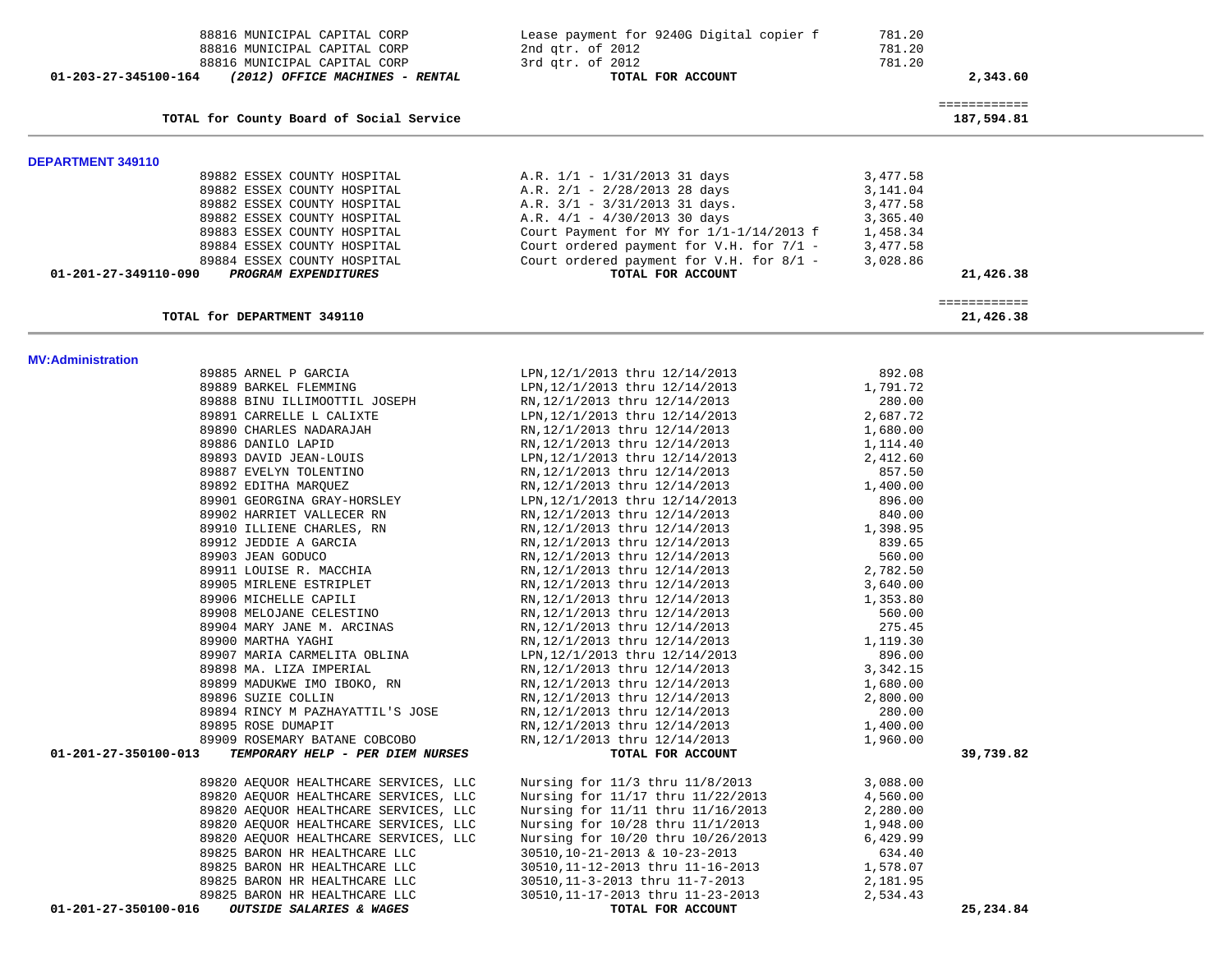| <b>MV:Building Services</b> |                                    |                                        |           |           |
|-----------------------------|------------------------------------|----------------------------------------|-----------|-----------|
|                             | 89819 ACME AMERICAN REPAIRS INC.   | 0118615, 4th Quarter~2013              | 2,426.50  |           |
| 01-201-27-350110-044        | EQUIPMENT SERVICE AGREEMENTS       | TOTAL FOR ACCOUNT                      |           | 2,426.50  |
|                             | 89832 JERSEY CENTRAL POWER & LIGHT | 100 004 803 738, October~2013          | 50,230.71 |           |
|                             | 89822 AES-NJ COGEN CO INC          | Electric for November, 2013            | 3,411.85  |           |
| 01-201-27-350110-137        | <b>ELECTRICITY</b>                 | TOTAL FOR ACCOUNT                      |           | 53,642.56 |
|                             | 89806 PSE&G CO                     | 66472 055 00, November~2013            | 1,357.11  |           |
|                             | 89805 PSE&G CO                     | 65 858 068 08, November~2013           | 13,110.34 |           |
| 01-201-27-350110-141        | <b>NATURAL GAS</b>                 | TOTAL FOR ACCOUNT                      |           | 14,467.45 |
|                             | 89775 CITYSIDE ARCHIVES, LTD       | MORRIS VIEW                            | 796.90    |           |
|                             | 89856 CITYSIDE ARCHIVES, LTD       | MORRIS VIEW                            | 995.90    |           |
| 01-201-27-350110-143        | RUBBISH & TRASH REMOVAL            | TOTAL FOR ACCOUNT                      |           | 1,792.80  |
|                             | 89818 SOUTHEAST MORRIS COUNTY      | 20-999918709,10-9-2013 thru 11-14-2013 | 7,276.49  |           |
| 01-201-27-350110-147        | <b>WATER</b>                       | TOTAL FOR ACCOUNT                      |           | 7,276.49  |
|                             | 89835 BLOOMFIELD DRAPERY CO., INC. | Draperies, 11-7-2013                   | 716.00    |           |
| 01-201-27-350110-162        | <b>FURNITURE &amp; FIXTURES</b>    | TOTAL FOR ACCOUNT                      |           | 716.00    |
|                             | 88078 MARIDO SERVICES INC.         | 13518,9/20/2013                        | 841.52    |           |
|                             | 89814 SHERWIN WILLIAMS             | 6657-3842-3, 12-3-2013                 | 50.43     |           |
|                             | 89814 SHERWIN WILLIAMS             | $6657 - 3842 - 3, 11 - 8 - 2013$       | 413.28    |           |
|                             |                                    |                                        |           |           |

### **MV:Building Services**

| 01-201-27-350100-068<br>POSTAGE & METERED MAIL | TOTAL FOR ACCOUNT                        |          | 364.13   |  |
|------------------------------------------------|------------------------------------------|----------|----------|--|
| 89859 AT&T                                     | MV: ADMINISTRATION                       | 148.65   |          |  |
| 89863 AT&T                                     | MV: Administration                       | 255.87   |          |  |
| 89861 VERIZON                                  | MV: ADMINISTRATION                       | 4,420.69 |          |  |
| 89857 VERIZON                                  | MV: ADMINISTRATION                       | 4,248.84 |          |  |
| 89420 AT&T                                     | MV: Administration                       | 220.11   |          |  |
| 01-201-27-350100-146<br><b>TELEPHONE</b>       | TOTAL FOR ACCOUNT                        |          | 9,294.16 |  |
| 86750 MUNICIPAL CAPITAL CORP                   | 415956, Ricoh MP 4002 **                 | 706.57   |          |  |
| 86476 MUNICIPAL CAPITAL CORP                   | Ricoh MP 4002SP in Patient Accounts w/Fa | 706.57   |          |  |
| 86476 MUNICIPAL CAPITAL CORP                   | Ricoh MP 4002SP in Dietary Management Of | 706.57   |          |  |
| 86476 MUNICIPAL CAPITAL CORP                   | Ricoh MP C3003 in Building Services Offi | 764.61   |          |  |
| 86476 MUNICIPAL CAPITAL CORP                   | Ricoh MP 4002SP in Purchasing Office w/F | 706.57   |          |  |
| 86476 MUNICIPAL CAPITAL CORP                   | Ricoh MP 5002SP in Hall Near RM02205 No  | 751.17   |          |  |

89833 KYOCERA MITA AMERICA, INC. 7629689-040, 11-10-2013

 86476 MUNICIPAL CAPITAL CORP Ricoh MP C3003 in Dieticians Office/Deb 764.51 86476 MUNICIPAL CAPITAL CORP Ricoh MP 5002SP in Nursing Administratio 928.20<br>89833 KYOCERA MITA AMERICA, INC. 7629689-040,11-10-2013 5,157.46

 89833 KYOCERA MITA AMERICA, INC. 7629689-040,10-13-2013 2,690.94  **01-201-27-350100-164** *OFFICE MACHINES - RENTAL* **TOTAL FOR ACCOUNT 13,883.17**

**TOTAL for MV:Administration 89,947.46**

============

| 89834 KAESER AND BLAIR, INC.                         | 003031206,9-27-2013      | 260.00   |
|------------------------------------------------------|--------------------------|----------|
| 89834 KAESER AND BLAIR, INC.                         | 003031206,10-2-2013      | 193.00   |
| 89834 KAESER AND BLAIR, INC.                         | 003031206,10-2-2013      | 150.26   |
| 89834 KAESER AND BLAIR, INC.                         | 003031206,10-2-2013      | 179.11   |
| 89834 KAESER AND BLAIR, INC.                         | 003031206,10-13-2013     | 343.17   |
| 89834 KAESER AND BLAIR, INC.                         | 003031206,10-16-2013     | 110.80   |
| 01-201-27-350100-022<br><i><b>ADVERTISING</b></i>    | TOTAL FOR ACCOUNT        | 1,236.34 |
| 89844 LONGFELLOWS SANDWICH DELI                      | Luncheon, 12-10-2013     | 195.00   |
| 01-201-27-350100-046<br><i><b>GENERAL STORES</b></i> | TOTAL FOR ACCOUNT        | 195.00   |
| 89918 COUNTY OF MORRIS                               | ALL 12.2013 METERED MAIL | 364.13   |
| 01-201-27-350100-068<br>POSTAGE & METERED MAIL       | TOTAL FOR ACCOUNT        | 364.13   |
|                                                      |                          |          |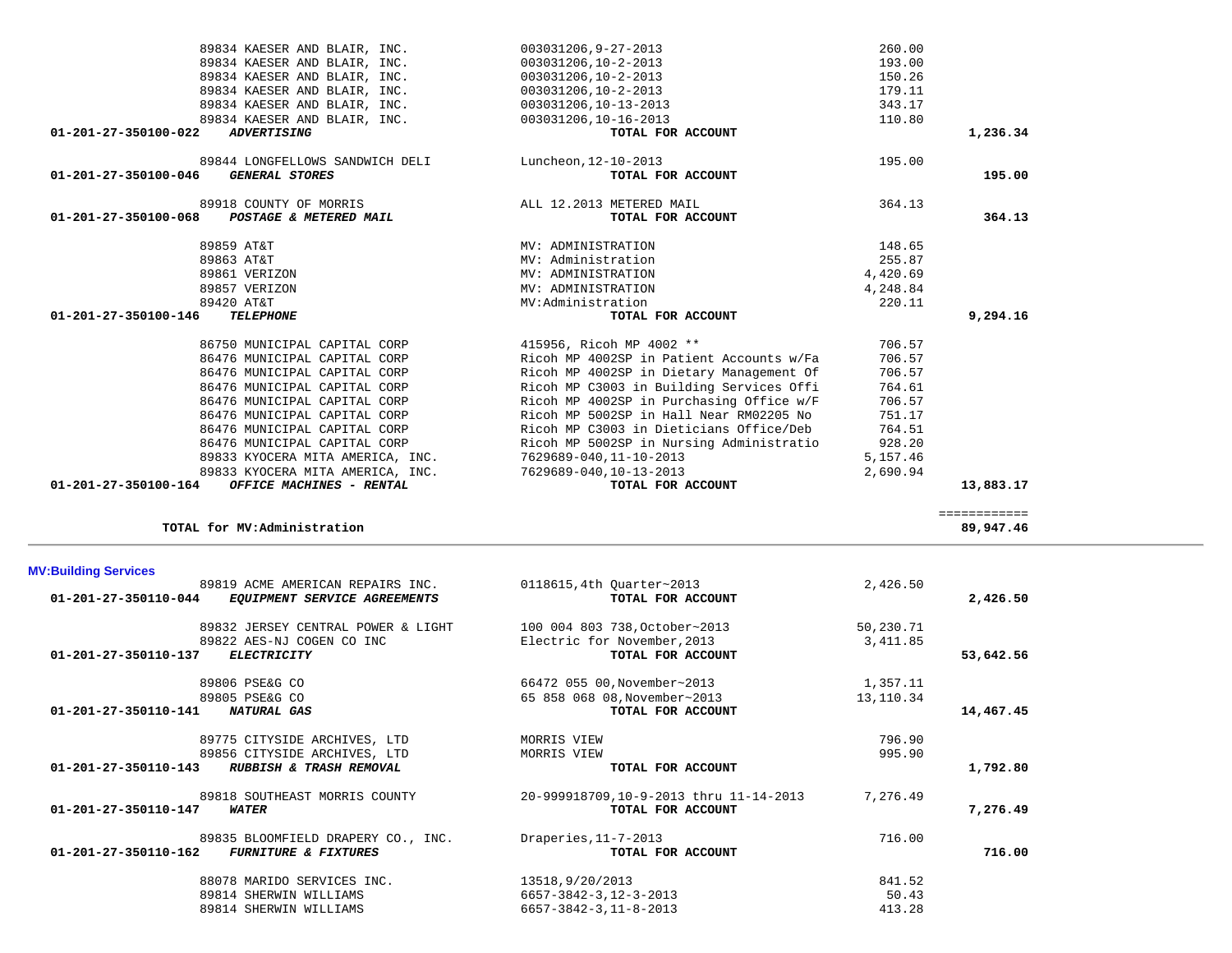| $01 - 201 - 27 - 350110 - 204$ | 89814 SHERWIN WILLIAMS<br>PLANT OPERATION                     | 6657-3842-3, 11-13-2013<br>TOTAL FOR ACCOUNT          | 79.58              | 1,384.81                  |  |
|--------------------------------|---------------------------------------------------------------|-------------------------------------------------------|--------------------|---------------------------|--|
|                                | 89841 J.A. SEXAUER                                            | 276829, 11-15-2013                                    | 860.54             |                           |  |
|                                | 89841 J.A. SEXAUER                                            | 276829, 11-15-2013                                    | 832.64             |                           |  |
|                                | 89841 J.A. SEXAUER                                            | 276829, 11-14-2013                                    | 1,000.93           |                           |  |
| 01-201-27-350110-262           | MACHINERY REPAIRS & PARTS                                     | TOTAL FOR ACCOUNT                                     |                    | 2,694.11                  |  |
|                                | TOTAL for MV: Building Services                               |                                                       |                    | ============<br>84,400.72 |  |
| <b>MV:Dietary</b>              |                                                               |                                                       |                    |                           |  |
|                                | 89816 STAR LEDGER                                             | 947758, w/e 11-30-2013                                | 14.99              |                           |  |
|                                | 89816 STAR LEDGER                                             | 947758, w/e 12-7-2013                                 | 46.29              |                           |  |
| 01-201-27-350115-186           | COFFEE / GIFT SHOP                                            | TOTAL FOR ACCOUNT                                     |                    | 61.28                     |  |
|                                | 89821 ACME AMERICAN REPAIRS INC.                              | $0118615, 11-21-2013$                                 | 105.00             |                           |  |
|                                | 89821 ACME AMERICAN REPAIRS INC.                              | 0118615, 10-23-2013                                   | 461.00             |                           |  |
|                                | 89821 ACME AMERICAN REPAIRS INC.                              | 0118615, 11-21-2013                                   | 1,275.00           |                           |  |
|                                | 89821 ACME AMERICAN REPAIRS INC.                              | 0118615, 10-30-2013                                   | 330.00             |                           |  |
| 01-201-27-350115-262           | MACHINERY REPAIRS & PARTS                                     | TOTAL FOR ACCOUNT                                     |                    | 2,171.00                  |  |
|                                |                                                               |                                                       |                    | ============              |  |
|                                | TOTAL for MV: Dietary                                         |                                                       |                    | 2,232.28                  |  |
| <b>MV:Laundry</b>              |                                                               |                                                       |                    |                           |  |
|                                | 89851 LABEL TAPE SYSTEMS                                      | 62582, 11-7-2013                                      | 109.35             |                           |  |
| 01-201-27-350125-046           | <b>GENERAL STORES</b>                                         | TOTAL FOR ACCOUNT                                     |                    | 109.35                    |  |
|                                | 89791 EMERALD PROFESSIONAL                                    | 285632, 11/11/2013                                    | 10,594.10          |                           |  |
|                                | 89796 READY SUPPLY                                            | B06Q, 10/29/2013                                      | 473.28             |                           |  |
|                                | 89811 EMERALD PROFESSIONAL                                    | 285632, 10-16-2013                                    | 12,698.14          |                           |  |
|                                | 89811 EMERALD PROFESSIONAL                                    | 285632, 10-24-2013                                    | 1,363.06           |                           |  |
| 01-201-27-350125-182           | <i><b>DIAPERS</b></i>                                         | TOTAL FOR ACCOUNT                                     |                    | 25,128.58                 |  |
|                                | TOTAL for MV: Laundry                                         |                                                       |                    | ============<br>25,237.93 |  |
|                                |                                                               |                                                       |                    |                           |  |
| <b>MV:Nursing</b>              | 89788 BARBARA LIMONE                                          | Professionals in Infection Control Annua              | 215.00             |                           |  |
| 01-201-27-350130-023           | ASSOCIATIONS AND MEMBERSHIPS                                  | TOTAL FOR ACCOUNT                                     |                    | 215.00                    |  |
|                                | 89823 ALBERTA SCOCOZZA R.R.A.                                 | Medical Records Consultation for Novembe              | 350.00             |                           |  |
| 01-201-27-350130-035           | <b>CONSULTATION FEE</b>                                       | TOTAL FOR ACCOUNT                                     |                    | 350.00                    |  |
|                                | 89839 JAMES H WOLF                                            | Medical Director, 11-25-2013 thru 12-9-20             | 1,210.00           |                           |  |
|                                | 89840 JAGDISH DANG                                            | Psychiatric Services, November~2013                   | 2,200.00           |                           |  |
| 01-201-27-350130-036           | CONTRACTED SERVICES                                           | TOTAL FOR ACCOUNT                                     |                    | 3,410.00                  |  |
|                                | 89779 AMPED FOOT HEALTH INC.                                  | Ambulatory Surgical Boots, 12/11/2013                 | 118.94             |                           |  |
|                                | 74725 LYMPHEDEMA PRODUCTS LLC                                 | Lymphedema Products, 2/22/2013                        | 135.84             |                           |  |
|                                | 89836 ASSOCIATED SALES AND BAG CO.                            | 314307, 9-25-2013                                     | 742.50             |                           |  |
|                                | 89836 ASSOCIATED SALES AND BAG CO.                            | 314307,8-24-2013                                      | 509.52             |                           |  |
|                                | 89836 ASSOCIATED SALES AND BAG CO.                            | 314307, 10-28-2013                                    | 377.40             |                           |  |
|                                | 89824 AGL WELDING SUPPLY CO INC                               | 584500, 11-2-2013 thru 12-1-2013                      | 250.00             |                           |  |
|                                | 89824 AGL WELDING SUPPLY CO INC                               | 584500,11-9-2013 thru 12-9-2013                       | 250.00             |                           |  |
|                                | 89824 AGL WELDING SUPPLY CO INC<br>89791 EMERALD PROFESSIONAL | 584500, 11-10-2013 thru 12-9-2013<br>285632,9/30/2013 | 200.00<br>5,510.00 |                           |  |
|                                | 89784 GULF SOUTH MEDICAL SUPPLY INC                           | 1225058,9/23/2013                                     | 248.07             |                           |  |
|                                | 89784 GULF SOUTH MEDICAL SUPPLY INC                           | 1225058,9/25/2013                                     | 1,248.09           |                           |  |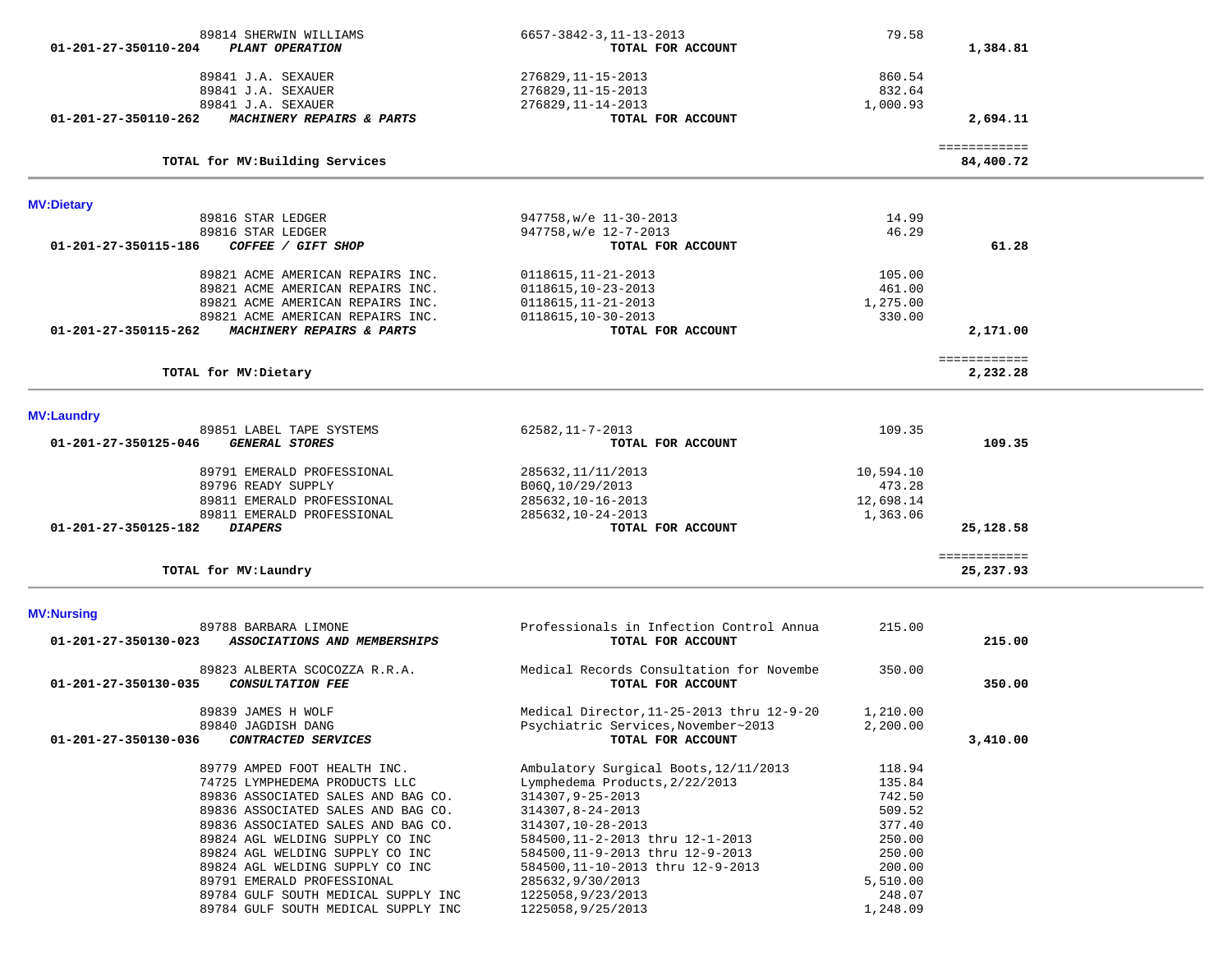| 89798 SPECIALTY MEDICAL PRODUCTS INC.<br>89798 SPECIALTY MEDICAL PRODUCTS INC. MOVMN, $10/2/2013$<br>89801 WARDS ICE CREAM CO INC. $106704, 10-22-2013$<br>89843 COLOPLAST CORP 7304205, 10-18-2013<br>200445 DEDMA RITE INDUSTRIES L                                                                               |                                                                                                                                                                                                                                                                                                                                                                                                                                     |        |           |
|---------------------------------------------------------------------------------------------------------------------------------------------------------------------------------------------------------------------------------------------------------------------------------------------------------------------|-------------------------------------------------------------------------------------------------------------------------------------------------------------------------------------------------------------------------------------------------------------------------------------------------------------------------------------------------------------------------------------------------------------------------------------|--------|-----------|
|                                                                                                                                                                                                                                                                                                                     |                                                                                                                                                                                                                                                                                                                                                                                                                                     |        |           |
| 89812 JML MEDICAL INC.                                                                                                                                                                                                                                                                                              | 5MOC02, November~2013(Non-Covered MMS) 7, 056.45                                                                                                                                                                                                                                                                                                                                                                                    |        |           |
|                                                                                                                                                                                                                                                                                                                     |                                                                                                                                                                                                                                                                                                                                                                                                                                     |        |           |
|                                                                                                                                                                                                                                                                                                                     |                                                                                                                                                                                                                                                                                                                                                                                                                                     |        |           |
|                                                                                                                                                                                                                                                                                                                     |                                                                                                                                                                                                                                                                                                                                                                                                                                     |        |           |
|                                                                                                                                                                                                                                                                                                                     |                                                                                                                                                                                                                                                                                                                                                                                                                                     |        |           |
|                                                                                                                                                                                                                                                                                                                     |                                                                                                                                                                                                                                                                                                                                                                                                                                     |        |           |
|                                                                                                                                                                                                                                                                                                                     |                                                                                                                                                                                                                                                                                                                                                                                                                                     |        |           |
|                                                                                                                                                                                                                                                                                                                     |                                                                                                                                                                                                                                                                                                                                                                                                                                     |        |           |
|                                                                                                                                                                                                                                                                                                                     |                                                                                                                                                                                                                                                                                                                                                                                                                                     |        |           |
|                                                                                                                                                                                                                                                                                                                     | $[39813 \text{ DERMA RTTENSON MEDICAL INC.} \newline \textbf{39813 PEMA-ITRENDUNC.} \newline \textbf{59814 PEMDURN INDICAL INC.} \newline \textbf{59815, 10-31-2013} \newline \textbf{69819 PEMN-ITRESON MEDICAL SUPPLY, INC.} \newline \textbf{69819 PEMN-ITRESON MEDICAL SUPPLY, INC.} \newline \textbf{69819 PEMN-ITRESON MEDICAL SUPPLY, INC.} \newline \textbf{69819 PEMN-ITRESON MEDICAL SUPPLY, INC.} \newline \textbf{6981$ |        |           |
|                                                                                                                                                                                                                                                                                                                     |                                                                                                                                                                                                                                                                                                                                                                                                                                     |        |           |
|                                                                                                                                                                                                                                                                                                                     |                                                                                                                                                                                                                                                                                                                                                                                                                                     |        |           |
|                                                                                                                                                                                                                                                                                                                     |                                                                                                                                                                                                                                                                                                                                                                                                                                     |        |           |
|                                                                                                                                                                                                                                                                                                                     |                                                                                                                                                                                                                                                                                                                                                                                                                                     |        |           |
|                                                                                                                                                                                                                                                                                                                     |                                                                                                                                                                                                                                                                                                                                                                                                                                     |        |           |
|                                                                                                                                                                                                                                                                                                                     |                                                                                                                                                                                                                                                                                                                                                                                                                                     |        |           |
| 01-201-27-350130-046                                                                                                                                                                                                                                                                                                |                                                                                                                                                                                                                                                                                                                                                                                                                                     |        | 39,861.49 |
|                                                                                                                                                                                                                                                                                                                     |                                                                                                                                                                                                                                                                                                                                                                                                                                     |        |           |
|                                                                                                                                                                                                                                                                                                                     |                                                                                                                                                                                                                                                                                                                                                                                                                                     |        |           |
|                                                                                                                                                                                                                                                                                                                     |                                                                                                                                                                                                                                                                                                                                                                                                                                     |        |           |
|                                                                                                                                                                                                                                                                                                                     |                                                                                                                                                                                                                                                                                                                                                                                                                                     |        |           |
|                                                                                                                                                                                                                                                                                                                     |                                                                                                                                                                                                                                                                                                                                                                                                                                     |        |           |
|                                                                                                                                                                                                                                                                                                                     |                                                                                                                                                                                                                                                                                                                                                                                                                                     |        |           |
| 89838 BRIGGS HEALTHCARE<br><b>PUBLICATION &amp; SUBSCRIPTIONS</b><br>01-201-27-350130-070                                                                                                                                                                                                                           |                                                                                                                                                                                                                                                                                                                                                                                                                                     |        | 489.73    |
|                                                                                                                                                                                                                                                                                                                     |                                                                                                                                                                                                                                                                                                                                                                                                                                     |        |           |
|                                                                                                                                                                                                                                                                                                                     |                                                                                                                                                                                                                                                                                                                                                                                                                                     |        |           |
|                                                                                                                                                                                                                                                                                                                     |                                                                                                                                                                                                                                                                                                                                                                                                                                     |        |           |
|                                                                                                                                                                                                                                                                                                                     |                                                                                                                                                                                                                                                                                                                                                                                                                                     |        |           |
|                                                                                                                                                                                                                                                                                                                     |                                                                                                                                                                                                                                                                                                                                                                                                                                     |        |           |
|                                                                                                                                                                                                                                                                                                                     |                                                                                                                                                                                                                                                                                                                                                                                                                                     |        |           |
|                                                                                                                                                                                                                                                                                                                     |                                                                                                                                                                                                                                                                                                                                                                                                                                     |        |           |
|                                                                                                                                                                                                                                                                                                                     |                                                                                                                                                                                                                                                                                                                                                                                                                                     |        |           |
|                                                                                                                                                                                                                                                                                                                     |                                                                                                                                                                                                                                                                                                                                                                                                                                     |        |           |
|                                                                                                                                                                                                                                                                                                                     |                                                                                                                                                                                                                                                                                                                                                                                                                                     |        |           |
|                                                                                                                                                                                                                                                                                                                     |                                                                                                                                                                                                                                                                                                                                                                                                                                     |        |           |
|                                                                                                                                                                                                                                                                                                                     |                                                                                                                                                                                                                                                                                                                                                                                                                                     |        |           |
|                                                                                                                                                                                                                                                                                                                     |                                                                                                                                                                                                                                                                                                                                                                                                                                     |        | 15,064.51 |
| $\begin{array}{cccc} 89830 & \text{DISCOVER RX} & 5438, 6-6-2013 & 2,587.07 \\ 89830 & \text{DISCOVER RX} & 5438, 6-19-2013 & 1,022.32 \\ 99830 & \text{DISCOVER RX} & 5438, 7-17-2013 & 708.17 \\ 99830 & \text{DISCOVER RX} & 5438, 9-12-2013 & 1,006.61 \\ 89830 & \text{DISCOVER RX} & 5438, 8-1-2013 & 1,006.$ | TOTAL FOR ACCOUNT                                                                                                                                                                                                                                                                                                                                                                                                                   |        |           |
|                                                                                                                                                                                                                                                                                                                     | 85309 ATLANTIC HEALTH SYSTEM $\frac{1318301915}{26.50}$ 6/27/2013, R. Cronin 76.50                                                                                                                                                                                                                                                                                                                                                  |        |           |
|                                                                                                                                                                                                                                                                                                                     | TOTAL FOR ACCOUNT                                                                                                                                                                                                                                                                                                                                                                                                                   |        | 76.50     |
|                                                                                                                                                                                                                                                                                                                     |                                                                                                                                                                                                                                                                                                                                                                                                                                     |        |           |
| 89776 LUCIANA ARTHUR                                                                                                                                                                                                                                                                                                | CNA Re-Certification, 12/2/2013                                                                                                                                                                                                                                                                                                                                                                                                     | 30.00  |           |
| 89777 MARCIA C JACAS                                                                                                                                                                                                                                                                                                | CNA Re-Certification, 12/2/2013                                                                                                                                                                                                                                                                                                                                                                                                     | 30.00  |           |
| 89778 PAULETTE JOHNSON                                                                                                                                                                                                                                                                                              | CNA Re-Certification, 12/3/2013                                                                                                                                                                                                                                                                                                                                                                                                     | 30.00  |           |
| 89897 EDENARS DELISCART                                                                                                                                                                                                                                                                                             | CNA Re-Certification, 12-4-2013                                                                                                                                                                                                                                                                                                                                                                                                     | 30.00  |           |
| 01-201-27-350130-191<br><b>NURSING</b>                                                                                                                                                                                                                                                                              | TOTAL FOR ACCOUNT                                                                                                                                                                                                                                                                                                                                                                                                                   |        | 120.00    |
|                                                                                                                                                                                                                                                                                                                     |                                                                                                                                                                                                                                                                                                                                                                                                                                     |        |           |
| 89780 GTS WELCO                                                                                                                                                                                                                                                                                                     | LM714, September~2013                                                                                                                                                                                                                                                                                                                                                                                                               | 136.82 |           |
| 89780 GTS WELCO                                                                                                                                                                                                                                                                                                     | LM714, September~2013                                                                                                                                                                                                                                                                                                                                                                                                               | 415.12 |           |
| 89780 GTS WELCO                                                                                                                                                                                                                                                                                                     | LM714, September~2013                                                                                                                                                                                                                                                                                                                                                                                                               | 249.14 |           |
| 89780 GTS WELCO                                                                                                                                                                                                                                                                                                     | LM714, September~2013                                                                                                                                                                                                                                                                                                                                                                                                               | 939.52 |           |
| 89780 GTS WELCO                                                                                                                                                                                                                                                                                                     | LM714, September~2013                                                                                                                                                                                                                                                                                                                                                                                                               | 136.82 |           |
| 89780 GTS WELCO                                                                                                                                                                                                                                                                                                     | LM714, September~2013                                                                                                                                                                                                                                                                                                                                                                                                               | 249.14 |           |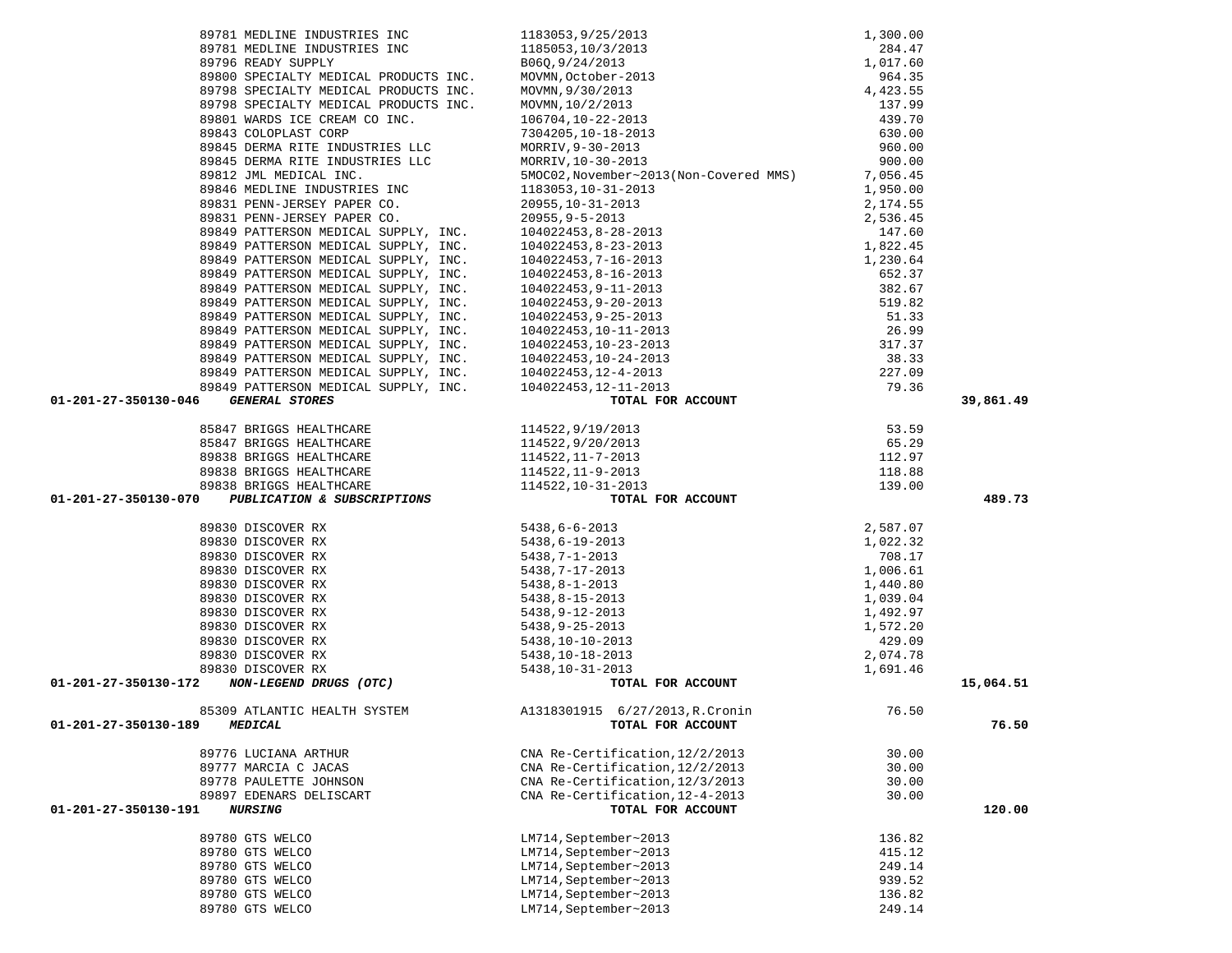|                      | 89809 PRAXAIR DISTRIBUTION                  | LM714, 11-14-2013                     | 249.14           |          |
|----------------------|---------------------------------------------|---------------------------------------|------------------|----------|
|                      | 89809 PRAXAIR DISTRIBUTION                  | LM714,11-19-2013                      | 136.82           |          |
|                      | 89809 PRAXAIR DISTRIBUTION                  | LM714,11-20-2013                      | 878.96           |          |
|                      | 89809 PRAXAIR DISTRIBUTION                  | LM714,11-11-2013                      | 136.82           |          |
|                      | 89809 PRAXAIR DISTRIBUTION                  | LM714,11-18-2013                      | 249.14           |          |
|                      | 89809 PRAXAIR DISTRIBUTION                  | LM714,11-5-2013                       | 136.82           |          |
|                      | 89809 PRAXAIR DISTRIBUTION                  | LM714,11-25-2013                      | 249.14           |          |
|                      | 89850 PRAXAIR DISTRIBUTION                  | LM714,10-2-2013                       | 133.31           |          |
|                      | 89850 PRAXAIR DISTRIBUTION                  | LM714,10-3-2013                       | 238.61           |          |
|                      | 89850 PRAXAIR DISTRIBUTION                  | LM714,10-4-2013                       | 136.82           |          |
|                      | 89850 PRAXAIR DISTRIBUTION                  |                                       | 136.82           |          |
|                      | 89850 PRAXAIR DISTRIBUTION                  | LM714,10-8-2013                       | 136.82           |          |
|                      | 89850 PRAXAIR DISTRIBUTION                  | LM714,10-10-2013                      | 136.82           |          |
|                      | 89850 PRAXAIR DISTRIBUTION                  | LM714,10-14-2013<br>LM714,10-20-2013  |                  |          |
|                      | 89850 PRAXAIR DISTRIBUTION                  |                                       | 902.69<br>249.14 |          |
|                      |                                             | LM714,10-21-2013                      |                  |          |
| 01-201-27-350130-193 | 89850 PRAXAIR DISTRIBUTION<br><b>OXYGEN</b> | LM714,10-28-2013<br>TOTAL FOR ACCOUNT | 249.14           | 6,483.57 |
|                      |                                             |                                       |                  |          |
|                      | 89786 MOBILEX USA                           | 281776, September~2013                | 1,498.56         |          |
|                      | 89786 MOBILEX USA                           | 281776, September~2013                | 445.33           |          |
| 01-201-27-350130-203 | X-RAY & MEDICAL SUPPLIES                    | TOTAL FOR ACCOUNT                     |                  | 1,943.89 |
|                      |                                             |                                       |                  |          |
|                      | 89782 AGL WELDING SUPPLY CO INC             | 584500, August~2013                   | 562.90           |          |
|                      | 89782 AGL WELDING SUPPLY CO INC             | 584500, October~2013                  | 250.00           |          |
|                      | 89782 AGL WELDING SUPPLY CO INC             | 584500, October~2013                  | 250.00           |          |
|                      | 89782 AGL WELDING SUPPLY CO INC             | 584500, October~2013                  | 200.00           |          |
|                      | 89787 READY SUPPLY                          | B06Q,6/6/2013                         | 3,450.00         |          |
| 01-201-27-350130-258 | <b>EQUIPMENT</b>                            | TOTAL FOR ACCOUNT                     |                  | 4,712.90 |
|                      |                                             |                                       |                  |          |
|                      | 89795 ON TIME TRANSPORT INC.                | Transport, 10-11-2013                 | 106.00           |          |
|                      | 89795 ON TIME TRANSPORT INC.                | Transport, 10-17-2013                 | 154.00           |          |
|                      | 89795 ON TIME TRANSPORT INC.                | Transport, 10-16-2013                 | 154.00           |          |
|                      | 89795 ON TIME TRANSPORT INC.                | Transport, 10-16-2013                 | 112.00           |          |
|                      | 89795 ON TIME TRANSPORT INC.                | Transport, 10-15-2013                 | 154.00           |          |
|                      | 89795 ON TIME TRANSPORT INC.                | Transport, 10-14-2013                 | 410.00           |          |
|                      | 89795 ON TIME TRANSPORT INC.                | Transport, 10-14-2013                 | 112.00           |          |
|                      | 89795 ON TIME TRANSPORT INC.                | Transport, 11-26-2013                 | 422.00           |          |
|                      | 89795 ON TIME TRANSPORT INC.                | Transport, 11-21-2013                 | 118.00           |          |
|                      | 89795 ON TIME TRANSPORT INC.                | Transport, 11-21-2013                 | 217.00           |          |
|                      | 89795 ON TIME TRANSPORT INC.                | Transport, 11-20-2013                 | 112.00           |          |
|                      | 89795 ON TIME TRANSPORT INC.                | Transport, 11-15-2013                 | 422.00           |          |
|                      | 89795 ON TIME TRANSPORT INC.                | Transport, 10-14-2013                 | 410.00           |          |
|                      | 89795 ON TIME TRANSPORT INC.                | Transport, 11-14-2013                 | 118.00           |          |
|                      | 89795 ON TIME TRANSPORT INC.                | Transport, 11-13-2013                 | 112.00           |          |
|                      | 89795 ON TIME TRANSPORT INC.                | Transport, 11-12-2013                 | 106.00           |          |
|                      | 89795 ON TIME TRANSPORT INC.                | Transport, 11-11-2013                 | 100.00           |          |
|                      | 89795 ON TIME TRANSPORT INC.                | Transport, 11-08-2013                 | 106.00           |          |
|                      | 89795 ON TIME TRANSPORT INC.                | Transport, 11-07-2013                 | 118.00           |          |
|                      | 89795 ON TIME TRANSPORT INC.                | Transport, 11-06-2013                 | 124.00           |          |
|                      | 89795 ON TIME TRANSPORT INC.                | Transport,11-06-2013                  | 142.00           |          |
|                      | 89795 ON TIME TRANSPORT INC.                | Transport, 11-05-2013                 | 106.00           |          |
|                      | 89795 ON TIME TRANSPORT INC.                | Transport, 11-04-2013                 | 422.00           |          |
|                      | 89794 ON TIME TRANSPORT INC.                | Transport, 10-1-2013                  | 154.00           |          |
|                      | 89794 ON TIME TRANSPORT INC.                | Transport, 10-2-2013                  | 154.00           |          |
|                      | 89794 ON TIME TRANSPORT INC.                | Transport, 10-8-2013                  | 106.00           |          |
|                      | 89794 ON TIME TRANSPORT INC.                | Transport, 10-9-2013                  | 154.00           |          |
|                      | 89794 ON TIME TRANSPORT INC.                | Transport, 10-9-2013                  | 118.00           |          |
|                      | 89794 ON TIME TRANSPORT INC.                | Transport, 10-9-2013                  | 106.00           |          |
|                      | 89794 ON TIME TRANSPORT INC.                | Transport, 11-5-2013                  | 422.00           |          |
|                      | 89794 ON TIME TRANSPORT INC.                | Transport, 11-1-2013                  | 154.00           |          |
|                      | 89794 ON TIME TRANSPORT INC.                | Transport, 10-30-2013                 | 112.00           |          |
|                      | 89794 ON TIME TRANSPORT INC.                | Transport, 10-25-2013                 | 542.00           |          |
|                      | 89794 ON TIME TRANSPORT INC.                | Transport, 10-25-2013                 | 410.00           |          |
|                      |                                             |                                       |                  |          |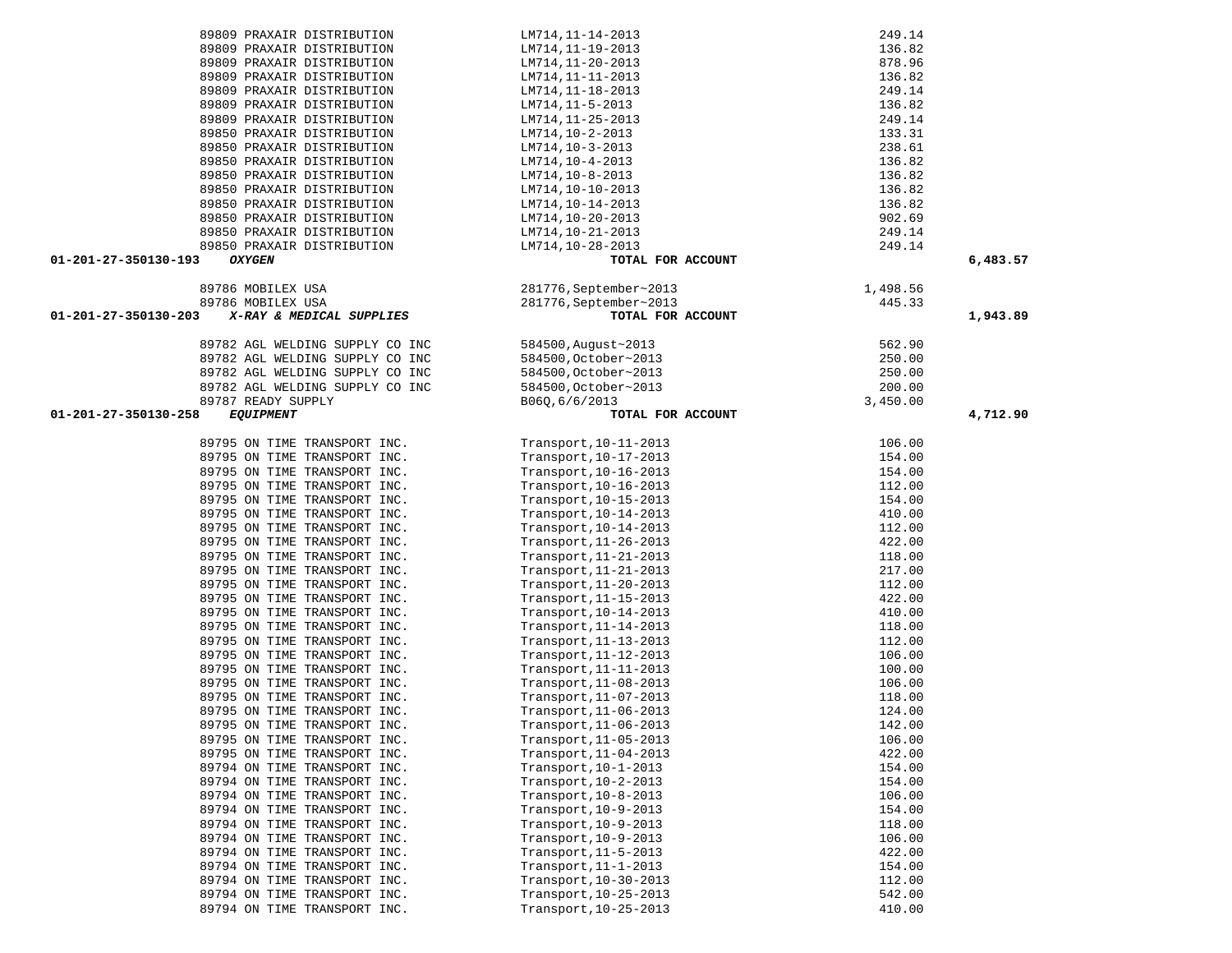| 89794 ON TIME TRANSPORT INC.                                                                                                           | Transport, 10-24-2013                                                                                      | 136.00                           |              |  |
|----------------------------------------------------------------------------------------------------------------------------------------|------------------------------------------------------------------------------------------------------------|----------------------------------|--------------|--|
| 89794 ON TIME TRANSPORT INC.                                                                                                           | Transport, 10-24-2013                                                                                      | 118.00                           |              |  |
| 89794 ON TIME TRANSPORT INC.                                                                                                           | Transport, 10-23-2013                                                                                      | 154.00                           |              |  |
|                                                                                                                                        |                                                                                                            |                                  |              |  |
| 89794 ON TIME TRANSPORT INC.                                                                                                           | Transport, 10-22-2013                                                                                      | 112.00                           |              |  |
| 89783 ON TIME TRANSPORT INC.                                                                                                           | Transport, 8-27-2013                                                                                       | 106.00                           |              |  |
| 89783 ON TIME TRANSPORT INC.                                                                                                           | Transport, 8-28-2013                                                                                       | 112.00                           |              |  |
| 89783 ON TIME TRANSPORT INC.                                                                                                           | Transport, 8-29-2013                                                                                       | 106.00                           |              |  |
| 89783 ON TIME TRANSPORT INC.                                                                                                           | Transport, 8-29-2013                                                                                       | 106.00                           |              |  |
| 89783 ON TIME TRANSPORT INC.                                                                                                           | Transport, $9-3-2013$                                                                                      | 106.00                           |              |  |
| 89783 ON TIME TRANSPORT INC.                                                                                                           | Transport, $9-3-2013$                                                                                      | 118.00                           |              |  |
| 89783 ON TIME TRANSPORT INC.                                                                                                           | Transport, $9-3-2013$                                                                                      | 410.00                           |              |  |
| 89783 ON TIME TRANSPORT INC.                                                                                                           | Transport, $9-6-2013$                                                                                      | 422.00                           |              |  |
| 89783 ON TIME TRANSPORT INC.                                                                                                           | Transport, 9-10-2013                                                                                       | 422.00                           |              |  |
|                                                                                                                                        |                                                                                                            |                                  |              |  |
| 89783 ON TIME TRANSPORT INC.                                                                                                           | Transport, 9-11-2013                                                                                       | 124.00                           |              |  |
| 89783 ON TIME TRANSPORT INC.                                                                                                           | Transport, 9-11-2013                                                                                       | 94.00                            |              |  |
| 89783 ON TIME TRANSPORT INC.                                                                                                           | Transport, 9-16-2013                                                                                       | 106.00                           |              |  |
| 89783 ON TIME TRANSPORT INC.                                                                                                           | Transport, 9-17-2013                                                                                       | 154.00                           |              |  |
| 89783 ON TIME TRANSPORT INC.                                                                                                           | Transport, 9-17-2013                                                                                       | 100.00                           |              |  |
| 89783 ON TIME TRANSPORT INC.                                                                                                           | Transport, 9-18-2013                                                                                       | 154.00                           |              |  |
| 89783 ON TIME TRANSPORT INC.                                                                                                           | Transport, 9-18-2013                                                                                       | 118.00                           |              |  |
| 89783 ON TIME TRANSPORT INC.                                                                                                           | Transport, 9-25-2013                                                                                       | 154.00                           |              |  |
| 89783 ON TIME TRANSPORT INC.                                                                                                           | Transport, 9-26-2013                                                                                       | 106.00                           |              |  |
| 89783 ON TIME TRANSPORT INC.                                                                                                           |                                                                                                            | 422.00                           |              |  |
|                                                                                                                                        | Transport, 9-27-2013                                                                                       |                                  |              |  |
| 89783 ON TIME TRANSPORT INC.                                                                                                           | Transport, 9-30-2013                                                                                       | 124.00                           |              |  |
| 01-201-27-350130-340<br>TRANSPORTATION SERVICES                                                                                        | TOTAL FOR ACCOUNT                                                                                          |                                  | 10,873.00    |  |
|                                                                                                                                        |                                                                                                            |                                  | ============ |  |
| TOTAL for MV:Nursing                                                                                                                   |                                                                                                            |                                  | 83,600.59    |  |
|                                                                                                                                        |                                                                                                            |                                  |              |  |
| 89789 SENIOR SALON SERVICES LLC<br>89799 SENIOR SALON SERVICES LLC<br>89837 CABLEVISION<br>01-201-27-350135-036<br>CONTRACTED SERVICES | 6409, November-2013<br>6409, October-2013<br>07876-533982-01-2, 11/15/2013 thru 12-14<br>TOTAL FOR ACCOUNT | 5,750.00<br>5,860.98<br>4,467.89 | 16,078.87    |  |
|                                                                                                                                        |                                                                                                            |                                  |              |  |
| 89792 KAREN HOGAN                                                                                                                      | Enlargement of Resident Activity Calenda                                                                   | 36.24                            |              |  |
| 89827 ARTS! BY THE PEOPLE INC.                                                                                                         | Poetry Class, $12-2-2013$                                                                                  | 75.00                            |              |  |
| 89826 BRUSHSTROKES                                                                                                                     | Art Appreciation, 11-27-2013                                                                               | 135.00                           |              |  |
|                                                                                                                                        |                                                                                                            | 75.37                            |              |  |
| 89842 FRANK PINTO                                                                                                                      | Petty Cash Reimbursement for December, 20                                                                  |                                  |              |  |
| 89848 NICHOLAS L. ROCCAFORTE                                                                                                           | Music Program on 2D, 11-26-2013                                                                            | 75.00                            |              |  |
| 89813 SPECIAL K HEALTH & FITNESS                                                                                                       |                                                                                                            |                                  |              |  |
|                                                                                                                                        | Stretching/Exercise, 11-13-2013                                                                            | 100.00                           |              |  |
| 89813 SPECIAL K HEALTH & FITNESS                                                                                                       | Stretching/Exercise, 11-20-2013                                                                            | 100.00                           |              |  |
| 89813 SPECIAL K HEALTH & FITNESS                                                                                                       | Stretching/Exercise, 11-26-2013                                                                            | 100.00                           |              |  |
| 89815 S & S WORLDWIDE, INC.                                                                                                            | Activity Supplies, 12-4-2013                                                                               | 194.98                           |              |  |
| 89817 PRECIOUSGEMS MUSIC, LLC                                                                                                          | Music Program-2D                                                                                           | 125.00                           |              |  |
| 89810 RABBI YOSEF NEWFIELD                                                                                                             | Chanukah Service, 11-27-2013                                                                               | 175.00                           |              |  |
| 89807 RUSSELL KRAJICK                                                                                                                  | Thanksgiving Party, 11-27-2013                                                                             | 150.00                           |              |  |
| 01-201-27-350135-194<br>PATIENT ACTIVITIES                                                                                             |                                                                                                            |                                  |              |  |
|                                                                                                                                        | TOTAL FOR ACCOUNT                                                                                          |                                  | 1,341.59     |  |
|                                                                                                                                        |                                                                                                            |                                  | ============ |  |
| TOTAL for MV: Recreation/Volunteer Svc                                                                                                 |                                                                                                            |                                  | 17,420.46    |  |
|                                                                                                                                        |                                                                                                            |                                  |              |  |
|                                                                                                                                        |                                                                                                            |                                  |              |  |
| <b>MV:Rehabilitation</b>                                                                                                               |                                                                                                            |                                  |              |  |
| 89797 SELECT REHABILITATION INC.                                                                                                       | 850. November-2013                                                                                         | 61,269.19                        |              |  |
| 89790 SELECT REHABILITATION INC.                                                                                                       | 850, October-2013                                                                                          | 72,346.37                        |              |  |
| 89785 SELECT REHABILITATION INC.                                                                                                       | 850, September-2013                                                                                        | 76,023.50                        |              |  |
| 89785 SELECT REHABILITATION INC.                                                                                                       | 850, Debit for Non-RUG                                                                                     | $-64.58$                         |              |  |
| 01-201-27-350140-036<br>CONTRACTED SERVICES                                                                                            | TOTAL FOR ACCOUNT                                                                                          |                                  | 209,574.48   |  |
|                                                                                                                                        |                                                                                                            |                                  |              |  |
| 89797 SELECT REHABILITATION INC.<br>89790 SELECT REHABILITATION INC.                                                                   | 850.November-2013<br>850, October-2013                                                                     | 53,754.88<br>52,865.12           |              |  |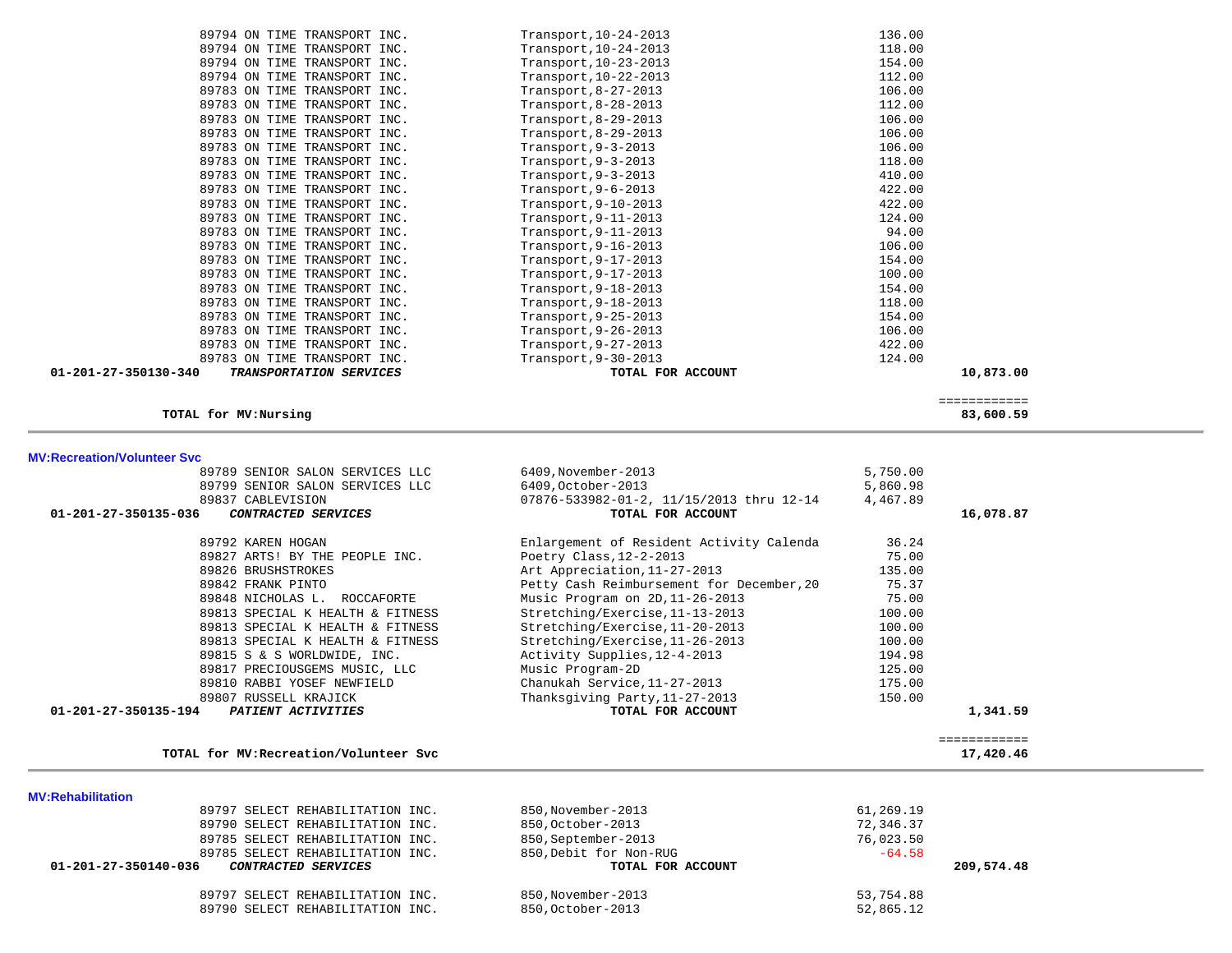| $01 - 201 - 27 - 350140 - 194$                                | 89785 SELECT REHABILITATION INC.<br>89785 SELECT REHABILITATION INC.<br>PATIENT ACTIVITIES                                                                           | 850, September-2013<br>850, Debit for Non-RUG<br>TOTAL FOR ACCOUNT                                                                                    | 57,148.04<br>$-60.24$                           | 163,707.80                 |  |
|---------------------------------------------------------------|----------------------------------------------------------------------------------------------------------------------------------------------------------------------|-------------------------------------------------------------------------------------------------------------------------------------------------------|-------------------------------------------------|----------------------------|--|
| 01-201-27-350140-199                                          | 89797 SELECT REHABILITATION INC.<br>89790 SELECT REHABILITATION INC.<br>89785 SELECT REHABILITATION INC.<br>89785 SELECT REHABILITATION INC.<br><b>REHAB THERAPY</b> | 850, November-2013<br>850, October-2013<br>850, September-2013<br>850, Debit for Non-RUG<br>TOTAL FOR ACCOUNT                                         | 19,608.28<br>23,843.91<br>20,856.55<br>$-25.18$ | 64,283.56                  |  |
|                                                               | TOTAL for MV: Rehabilitation                                                                                                                                         |                                                                                                                                                       |                                                 | ============<br>437,565.84 |  |
| <b>Assistance Dep Child: Local Shr</b>                        |                                                                                                                                                                      |                                                                                                                                                       |                                                 |                            |  |
| 01-201-27-354100-091                                          | 89628 OFFICE OF TEMPORARY ASSISTANCE<br>89628 OFFICE OF TEMPORARY ASSISTANCE<br>ASSISTANCE DEP CHILD: LOCAL SHR PROGRAM E                                            | For estimated County Share for TANF Reci<br>12/13<br>TOTAL FOR ACCOUNT                                                                                | 10,000.00<br>10,514.00                          | 20,514.00                  |  |
|                                                               | TOTAL for Assistance Dep Child: Local Shr                                                                                                                            |                                                                                                                                                       |                                                 | ============<br>20,514.00  |  |
| <b>Assistance SSI Income Recipien</b><br>01-201-27-355100-090 | 89590 OFFICE OF TEMPORARY ASSISTANCE<br>89589 OFFICE OF TEMPORARY ASSISTANCE<br>ASSISTANCE SSI INCOME RECIPIEN EXPENDITU                                             | For estimated Co. Share of ASSIR for the<br>For estimated County Share of ASSIR for<br>TOTAL FOR ACCOUNT                                              | 39,079.00<br>37,000.00                          | 76,079.00                  |  |
|                                                               | TOTAL for Assistance SSI Income Recipien                                                                                                                             |                                                                                                                                                       |                                                 | ============<br>76,079.00  |  |
| <b>County Adjuster</b>                                        |                                                                                                                                                                      |                                                                                                                                                       |                                                 |                            |  |
| 01-201-27-357100-016                                          | 89154 TELESEARCH INC<br>89154 TELESEARCH INC<br>89154 TELESEARCH INC<br>OUTSIDE SALARIES & WAGES                                                                     | Adjuster's Office Temp Katherine Santiag<br>Adjuster's Office Temp Katherine Santiag<br>Adjuster's Office Temp Katherine Santiag<br>TOTAL FOR ACCOUNT | 682.50<br>546.00<br>546.00                      | 1,774.50                   |  |
| 01-201-27-357100-058                                          | 89916 STAPLES BUSINESS ADVANTAGE<br>89916 STAPLES BUSINESS ADVANTAGE<br>OFFICE SUPPLIES & STATIONERY                                                                 | Brother 575)E Laser Fax<br>Office Supplies<br>TOTAL FOR ACCOUNT                                                                                       | 759.00<br>108.83                                | 867.83                     |  |
| 01-201-27-357100-068                                          | 89155 UNITED PARCEL SERVICE<br>89918 COUNTY OF MORRIS<br>POSTAGE & METERED MAIL                                                                                      | Adjuster's Office Patient Vouchers for H<br>ALL 12.2013 METERED MAIL<br>TOTAL FOR ACCOUNT                                                             | 25.25<br>404.43                                 | 429.68                     |  |
| 01-201-27-357100-082                                          | 89932 CATHERINE GOMES-ALSTON<br>89935 ACQUANETTA KING<br>TRAVEL EXPENSE                                                                                              | RMB LUNCH - COUNTY ADJUSTERS MEETING 12/<br>RMB LUNCH - COUNTY ADJUSTERS MEETING 12/<br>TOTAL FOR ACCOUNT                                             | 20.00<br>20.00                                  | 40.00                      |  |
|                                                               | TOTAL for County Adjuster                                                                                                                                            |                                                                                                                                                       |                                                 | ============<br>3,112.01   |  |
| <b>Dental Clinic</b><br>01-201-27-365100-095                  | 89691 ROBERT A. CHARMOY, DMD PA<br>DENTAL CLINIC OTHER ADMINISTRATIVE SUPPL                                                                                          | Zakary Fisher<br>TOTAL FOR ACCOUNT                                                                                                                    | 60.00                                           | 60.00                      |  |
|                                                               | TOTAL for Dental Clinic                                                                                                                                              |                                                                                                                                                       |                                                 | ============<br>60.00      |  |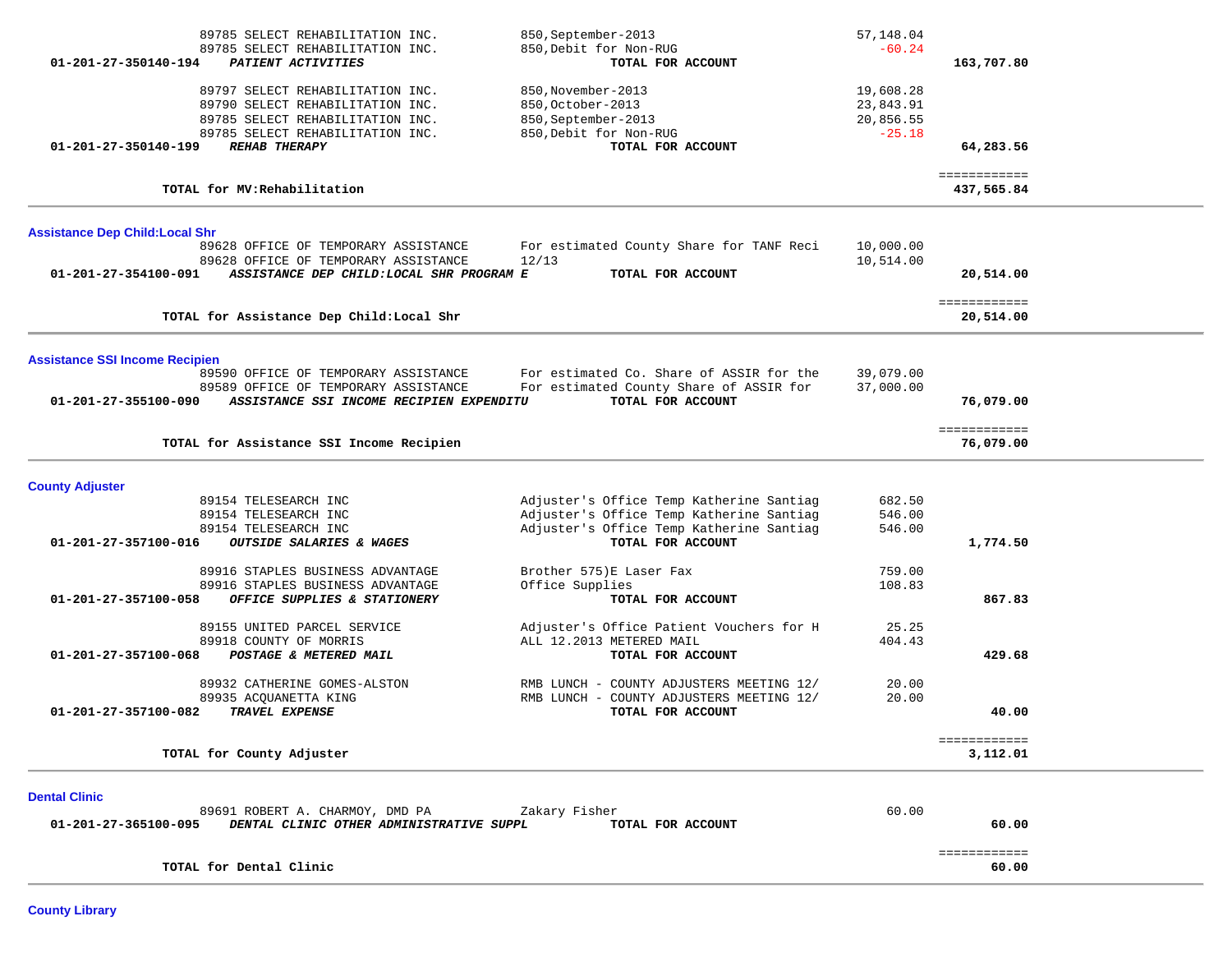|                      | 88436 MIDWEST TAPE LLC<br>01-201-29-390100-083 VIDEO & FILM MATERIALS | 2000001148 Dated 11/4/13<br>TOTAL FOR ACCOUNT | 86.96    | 120.94    |
|----------------------|-----------------------------------------------------------------------|-----------------------------------------------|----------|-----------|
|                      | 88664 MIDWEST TAPE LLC                                                | 2000001148 Dated 11/11/13                     | 33.98    |           |
|                      | 01-201-29-390100-068 POSTAGE & METERED MAIL                           | TOTAL FOR ACCOUNT                             |          | 1,396.35  |
|                      | 89918 COUNTY OF MORRIS                                                | ALL 12.2013 METERED MAIL                      | 1,396.35 |           |
| 01-201-29-390100-058 | OFFICE SUPPLIES & STATIONERY                                          | TOTAL FOR ACCOUNT                             |          | 1,332.17  |
|                      | 85222 W.B. MASON COMPANY INC                                          | C1033751 Dated 8/9/13                         | 142.38   |           |
|                      | 85253 STAPLES BUSINESS ADVANTAGE                                      | NYC 1054187 dated 09/17/13                    | 58.28    |           |
|                      | 88434 GAYLORD BROS., INC.                                             | 682988 Dated 10/24/13                         | 881.31   |           |
|                      | 88434 GAYLORD BROS., INC.                                             | 682988 Dated 10/25/13                         | 164.00   |           |
|                      | 88662 GAYLORD BROS., INC.                                             | 682988 Dated 11/15/15                         | 86.20    |           |
|                      |                                                                       |                                               |          |           |
|                      |                                                                       |                                               |          | 41,210.47 |
|                      |                                                                       |                                               |          |           |
|                      |                                                                       |                                               |          |           |
|                      |                                                                       |                                               |          |           |
|                      |                                                                       |                                               |          |           |
|                      |                                                                       |                                               |          |           |
|                      |                                                                       |                                               |          |           |
|                      |                                                                       |                                               |          |           |
|                      |                                                                       |                                               |          |           |
|                      |                                                                       |                                               |          |           |
|                      |                                                                       |                                               |          |           |
|                      |                                                                       |                                               |          |           |
|                      |                                                                       |                                               |          |           |
|                      |                                                                       |                                               |          |           |
|                      |                                                                       |                                               |          |           |
|                      |                                                                       |                                               |          |           |
|                      |                                                                       |                                               |          |           |
|                      |                                                                       |                                               |          |           |
|                      |                                                                       |                                               |          |           |
|                      |                                                                       |                                               |          |           |
|                      |                                                                       |                                               |          |           |
|                      |                                                                       |                                               |          |           |
|                      |                                                                       |                                               |          |           |
|                      |                                                                       |                                               |          |           |
|                      |                                                                       |                                               |          |           |
|                      |                                                                       |                                               |          |           |
|                      |                                                                       |                                               |          |           |
|                      |                                                                       |                                               |          |           |
|                      |                                                                       |                                               |          |           |
|                      |                                                                       |                                               |          |           |
|                      |                                                                       |                                               |          |           |
|                      |                                                                       |                                               |          |           |
|                      |                                                                       |                                               |          |           |
|                      |                                                                       |                                               |          |           |
|                      |                                                                       |                                               |          |           |
|                      |                                                                       |                                               |          |           |
|                      |                                                                       |                                               |          |           |
|                      |                                                                       |                                               |          |           |
|                      |                                                                       |                                               |          |           |
|                      |                                                                       |                                               |          |           |
|                      |                                                                       |                                               |          |           |
|                      |                                                                       |                                               |          |           |
|                      |                                                                       |                                               |          |           |
|                      |                                                                       |                                               |          |           |
|                      |                                                                       |                                               |          |           |
|                      |                                                                       |                                               |          |           |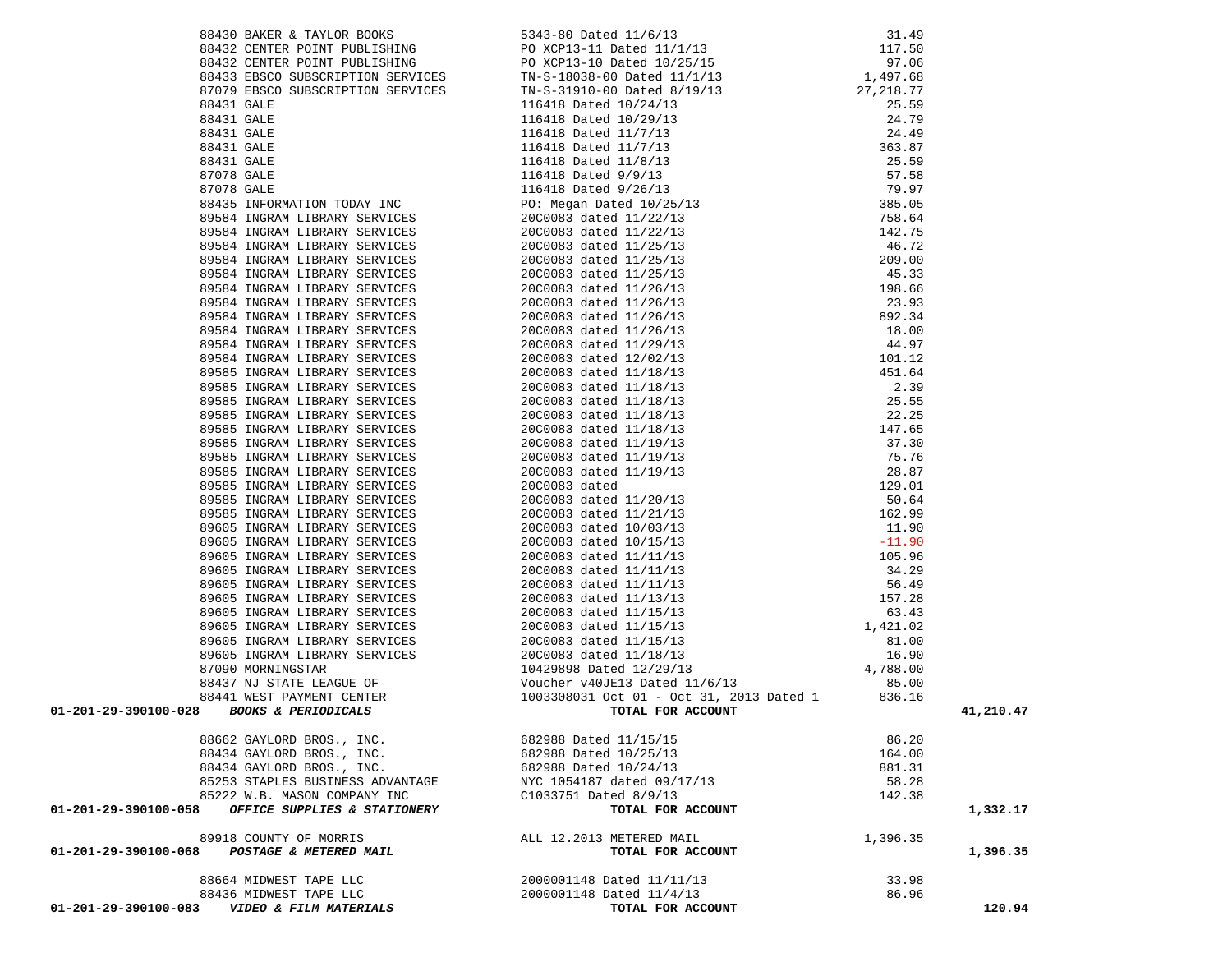| 88661 MUNICIPAL CAPITAL CORP<br>88661 MUNICIPAL CAPITAL CORP<br>OFFICE MACHINES - RENTAL<br>01-201-29-390100-164 | Contract #9725 2 Richo MP4002SP Copiers<br>Contract #9725 2 Ricoh MP4002SP Fourth Q<br>TOTAL FOR ACCOUNT | 1,333.12<br>1,333.12 | 2,666.24                   |  |
|------------------------------------------------------------------------------------------------------------------|----------------------------------------------------------------------------------------------------------|----------------------|----------------------------|--|
| TOTAL for County Library                                                                                         |                                                                                                          |                      | ============<br>46,726.17  |  |
| <b>County Superintendent of Schoo</b>                                                                            |                                                                                                          |                      |                            |  |
| 89741 ROSALIE LAMONTE                                                                                            | 885845738-00001 JUN 14 - JUL 13                                                                          | 30.35                |                            |  |
| 89741 ROSALIE LAMONTE                                                                                            | 885845738-00001 JUL 14 - AUG 13                                                                          | 33.47                |                            |  |
| 89741 ROSALIE LAMONTE                                                                                            | 885845738-00001 AUG 14 - SEP 13                                                                          | 33.47                |                            |  |
| 89741 ROSALIE LAMONTE                                                                                            | 885845738-00001 SEP 14 - OCT 13                                                                          | 33.47                |                            |  |
| 89741 ROSALIE LAMONTE<br>CELLULAR PHONES/PAGERS<br>01-201-29-392100-031                                          | 885845738-00001 OCT 14 - NOV 13<br>TOTAL FOR ACCOUNT                                                     | 33.47                | 164.23                     |  |
|                                                                                                                  |                                                                                                          |                      |                            |  |
| 88564 STAPLES BUSINESS ADVANTAGE<br>01-201-29-392100-058<br>OFFICE SUPPLIES & STATIONERY                         | VARIOUS SUPPLIES<br>TOTAL FOR ACCOUNT                                                                    | 284.37               | 284.37                     |  |
|                                                                                                                  |                                                                                                          |                      |                            |  |
| 89918 COUNTY OF MORRIS                                                                                           | ALL 12.2013 METERED MAIL                                                                                 | 143.05               |                            |  |
| 01-201-29-392100-068<br>POSTAGE & METERED MAIL                                                                   | TOTAL FOR ACCOUNT                                                                                        |                      | 143.05                     |  |
|                                                                                                                  |                                                                                                          |                      | ============               |  |
| TOTAL for County Superintendent of Schoo                                                                         |                                                                                                          |                      | 591.65                     |  |
| <b>Contribution to County College</b>                                                                            |                                                                                                          |                      |                            |  |
| 89118 COUNTY COLLEGE OF MORRIS                                                                                   | 2ND 1/2 12/13 OPERATING BUDGET                                                                           | 398,409.91           |                            |  |
| 01-201-29-395100-090<br><i>EXPENDITURES</i>                                                                      | TOTAL FOR ACCOUNT                                                                                        |                      | 398,409.91                 |  |
| TOTAL for Contribution to County College                                                                         |                                                                                                          |                      | ============<br>398,409.91 |  |
| <b>Rutgers Extension Service</b>                                                                                 |                                                                                                          |                      |                            |  |
| 89918 COUNTY OF MORRIS                                                                                           | ALL 12.2013 METERED MAIL                                                                                 | 77.82                |                            |  |
| 01-201-29-396100-068<br>POSTAGE & METERED MAIL                                                                   | TOTAL FOR ACCOUNT                                                                                        |                      | 77.82                      |  |
|                                                                                                                  |                                                                                                          |                      | ============               |  |
| TOTAL for Rutgers Extension Service                                                                              |                                                                                                          |                      | 77.82                      |  |
| <b>Fire and Police Academy</b>                                                                                   |                                                                                                          |                      |                            |  |
| 89356 W.B. MASON COMPANY INC                                                                                     | Index Ltr Side                                                                                           | 76.50                |                            |  |
| 89356 W.B. MASON COMPANY INC                                                                                     | 2014 Calendars                                                                                           | 18.84                |                            |  |
| 89356 W.B. MASON COMPANY INC                                                                                     | Diary Daily                                                                                              | 81.20                |                            |  |
| 01-201-29-407100-058<br>OFFICE SUPPLIES & STATIONERY                                                             | TOTAL FOR ACCOUNT                                                                                        |                      | 176.54                     |  |
| 88843 STAPLES BUSINESS ADVANTAGE                                                                                 | 2014 Planners                                                                                            | 44.50                |                            |  |
| 89699 MORRIS COUNTY ENGRAVING LLC                                                                                | Certificate Plaque                                                                                       | 33.75                |                            |  |
| 89699 MORRIS COUNTY ENGRAVING LLC                                                                                | Firearms Award                                                                                           | 56.00                |                            |  |
| 89699 MORRIS COUNTY ENGRAVING LLC                                                                                | PT Award                                                                                                 | 56.00                |                            |  |
| 89699 MORRIS COUNTY ENGRAVING LLC                                                                                | Academic Award                                                                                           | 58.85                |                            |  |
| 89699 MORRIS COUNTY ENGRAVING LLC<br>OTHER GENERAL EXPENSES<br>01-201-29-407100-059                              | Less 10% Discount<br>TOTAL FOR ACCOUNT                                                                   | $-20.46$             | 228.64                     |  |
| 89918 COUNTY OF MORRIS                                                                                           | ALL 12.2013 METERED MAIL                                                                                 | 237.10               |                            |  |
| POSTAGE & METERED MAIL<br>01-201-29-407100-068                                                                   | TOTAL FOR ACCOUNT                                                                                        |                      | 237.10                     |  |
|                                                                                                                  |                                                                                                          |                      |                            |  |
| 88214 M.C. MUA<br>01-201-29-407100-143<br><i>RUBBISH &amp; TRASH REMOVAL</i>                                     | 100045 Tipping Fees<br>TOTAL FOR ACCOUNT                                                                 | 268.61               | 268.61                     |  |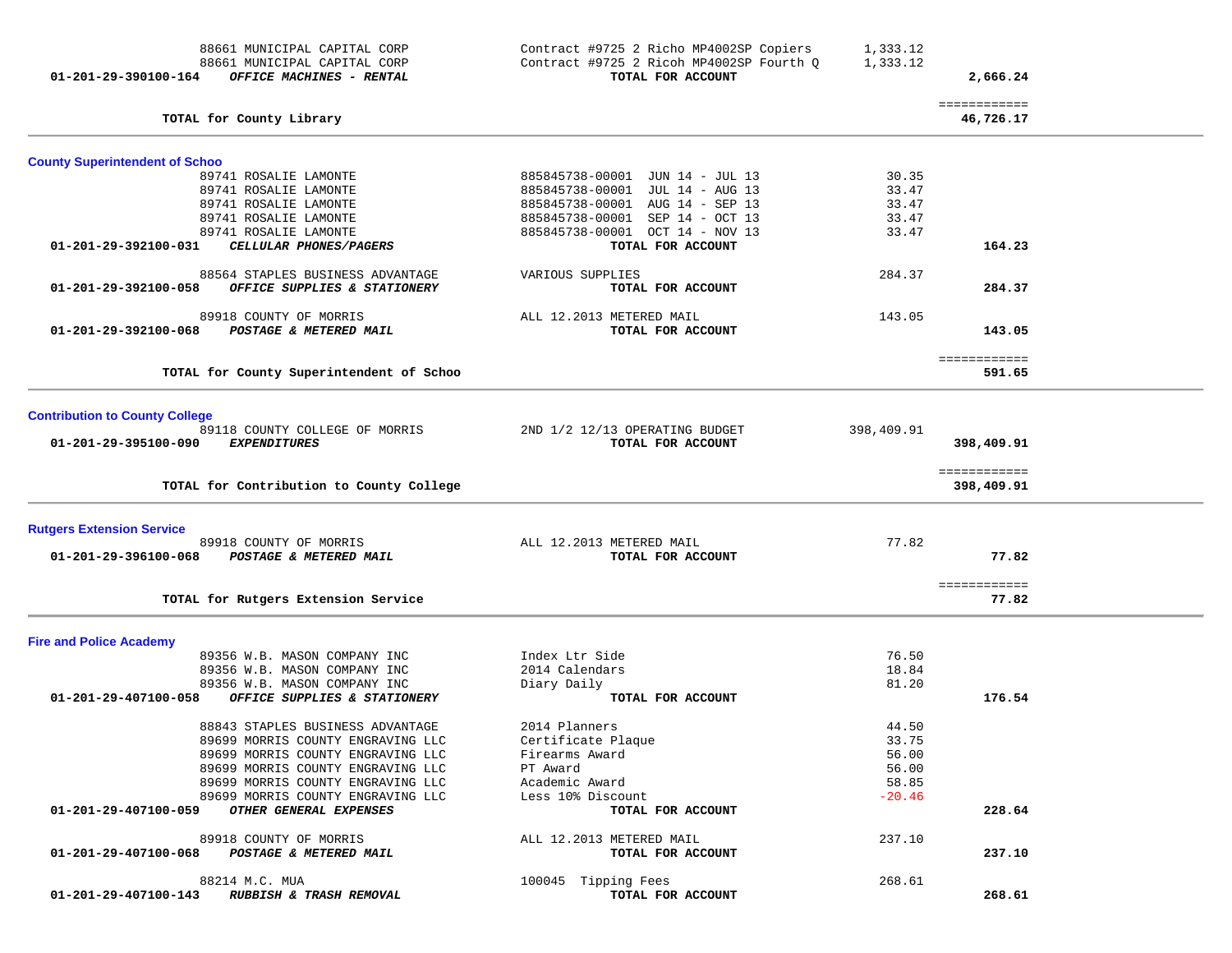| 88280<br>KIDDE FIRE TRAINERS,<br>INC. | --<br>Smoke Fluid | .,200.00 |
|---------------------------------------|-------------------|----------|
|---------------------------------------|-------------------|----------|

**TOTAL for Fire and Police Academy 2,110.89**

 **01-201-29-407100-258** *EQUIPMENT* **TOTAL FOR ACCOUNT 1,200.00**

| DHIND LIMIN<br>____ |       |      |
|---------------------|-------|------|
|                     | ----- | $ -$ |

|  |  | -------------<br>------------- |
|--|--|--------------------------------|
|  |  |                                |

2,110.89

| <b>Utilities</b>                                                                                                                                                                                                                                            |                                                                                                                                                                                                                                            |                      |                            |
|-------------------------------------------------------------------------------------------------------------------------------------------------------------------------------------------------------------------------------------------------------------|--------------------------------------------------------------------------------------------------------------------------------------------------------------------------------------------------------------------------------------------|----------------------|----------------------------|
|                                                                                                                                                                                                                                                             |                                                                                                                                                                                                                                            | 81.54                |                            |
|                                                                                                                                                                                                                                                             |                                                                                                                                                                                                                                            | 105.47               |                            |
|                                                                                                                                                                                                                                                             |                                                                                                                                                                                                                                            | 128.82               |                            |
|                                                                                                                                                                                                                                                             |                                                                                                                                                                                                                                            | $120.02$<br>174.40   |                            |
|                                                                                                                                                                                                                                                             |                                                                                                                                                                                                                                            | 22.00                |                            |
|                                                                                                                                                                                                                                                             |                                                                                                                                                                                                                                            | 79.46                |                            |
| 01-201-31-430100-137 ELECTRICITY                                                                                                                                                                                                                            |                                                                                                                                                                                                                                            |                      | 591.69                     |
| 89681 NATIONAL FUEL OIL INC.<br>FUEL CHARGES 11.13                                                                                                                                                                                                          |                                                                                                                                                                                                                                            | 59,872.12            |                            |
| 01-201-31-430100-140 GAS PURCHASES                                                                                                                                                                                                                          | TOTAL FOR ACCOUNT                                                                                                                                                                                                                          |                      | 59,872.12                  |
| 88049 AT&T                                                                                                                                                                                                                                                  | Account 055 540 2500 001 10/15/13 5,511.95<br>Yearly Maintenance 1,685.81<br>Siglewire License Yearly Maintenance Ren 407.00                                                                                                               |                      |                            |
| 88069 EXTEL COMMUNICATIONS                                                                                                                                                                                                                                  |                                                                                                                                                                                                                                            |                      |                            |
| 88069 EXTEL COMMUNICATIONS<br>88071 SHI INTERNATIONAL CORP<br>87567 SPRINT-NEXTEL<br>88048 VERIZON<br>88046 VERIZON<br>89193 VERIZON<br>88857 VERIZON<br>89857 VERIZON<br>89192 VERIZON<br>89953 AT&T<br>89863 AT&T<br>89774 VERIZON WIRELESS<br>89861 NERI |                                                                                                                                                                                                                                            |                      |                            |
|                                                                                                                                                                                                                                                             | 700248693 AUG 1 - AUG 31, 2013                                                                                                                                                                                                             | 260.94               |                            |
|                                                                                                                                                                                                                                                             | 201 243-6526 999 90Y 10/01/13<br>201 V63-2073 999 44Y 10/01/13                                                                                                                                                                             | 10,222.08            |                            |
|                                                                                                                                                                                                                                                             |                                                                                                                                                                                                                                            | 4,262.87             |                            |
|                                                                                                                                                                                                                                                             | 201 V03-7261 127 66Y 11/16/13 (11/16-12/ 10,305.75                                                                                                                                                                                         |                      |                            |
|                                                                                                                                                                                                                                                             | 973 993-1440 628 16Y 11/01/13                                                                                                                                                                                                              | 65.17                |                            |
|                                                                                                                                                                                                                                                             | 973 267-2255 164 81Y 11/19/13                                                                                                                                                                                                              | 34.75                |                            |
|                                                                                                                                                                                                                                                             | 201 V03-1289 703 57Y, 11/16 (11/16-12/15 210.14                                                                                                                                                                                            |                      |                            |
|                                                                                                                                                                                                                                                             | 201 V03-1541 818 53Y, 11/16 (11/6-12/15/ 200.95                                                                                                                                                                                            |                      |                            |
|                                                                                                                                                                                                                                                             | UTILITIES - TELEPHONE                                                                                                                                                                                                                      | 1,093.68             |                            |
|                                                                                                                                                                                                                                                             | Utilities - Telephone                                                                                                                                                                                                                      | 1,195.67             |                            |
|                                                                                                                                                                                                                                                             | 486023883-0001 OCT 22 - NOV 21, 2013 CO 5,322.40                                                                                                                                                                                           |                      |                            |
| 89861 VERIZON                                                                                                                                                                                                                                               | UTILITIES – TELEPHONE<br>UTILITIES – TELEPHONE<br>Utilities – Telephone                                                                                                                                                                    | 28,954.72            |                            |
| 89857 VERIZON                                                                                                                                                                                                                                               |                                                                                                                                                                                                                                            | 27,516.11            |                            |
| 89420 AT&T                                                                                                                                                                                                                                                  |                                                                                                                                                                                                                                            | 1,159.28             |                            |
| 89225 CENTURYLINK                                                                                                                                                                                                                                           | acct # 309973303 11/19 908-138-1000-027                                                                                                                                                                                                    | 1,785.33             |                            |
| 88040 VERIZON                                                                                                                                                                                                                                               | 973 682-4353 854 87Y 10/11/13 9,455.99                                                                                                                                                                                                     |                      |                            |
| 88041 VERIZON                                                                                                                                                                                                                                               | 973 989-2398 263 39Y 10/25/13 4,745.20<br>Telecom Wiring as per Invoice 2,470.00                                                                                                                                                           |                      |                            |
| 88070 STATEWIDE COMMUNICATIONS INC                                                                                                                                                                                                                          |                                                                                                                                                                                                                                            |                      |                            |
| 87559 VERIZON                                                                                                                                                                                                                                               | 201 Z43-6526 999 90Y 08/01/13                                                                                                                                                                                                              | 52,130.40            |                            |
| 87558 VERIZON                                                                                                                                                                                                                                               | 201 V63-2073 999 44Y 08/01/13                                                                                                                                                                                                              | 4,253.30             |                            |
| 87569 VERIZON<br>87564 VERIZON<br>88301 VERIZON CABS                                                                                                                                                                                                        |                                                                                                                                                                                                                                            | 9,966.06<br>4,249.83 |                            |
|                                                                                                                                                                                                                                                             |                                                                                                                                                                                                                                            |                      |                            |
|                                                                                                                                                                                                                                                             | 201 M55-5534 968 10/25/13 E911fiber link 4,439.04<br>Y2618812, 11/10 for October Mgt Network 1,266.20                                                                                                                                      |                      |                            |
| 88305 VERIZON BUSINESS                                                                                                                                                                                                                                      |                                                                                                                                                                                                                                            |                      |                            |
| 88303 VERIZON BUSINESS                                                                                                                                                                                                                                      | 6000057810 X26 - dtd 11/4 Mthly charge(a 459.00<br>973 326-8955 127 49Y, dtd 11/25 Sheriff's 27.75                                                                                                                                         |                      |                            |
| 89557 VERIZON                                                                                                                                                                                                                                               |                                                                                                                                                                                                                                            |                      |                            |
| 89557 VERIZON                                                                                                                                                                                                                                               |                                                                                                                                                                                                                                            | 27.75                |                            |
| 89557 VERIZON                                                                                                                                                                                                                                               |                                                                                                                                                                                                                                            | 27.75                |                            |
| 01-201-31-430100-146<br><b>TELEPHONE</b>                                                                                                                                                                                                                    | 201 083-2073 999 9447 08/01/13<br>201 083-626 999 907 09/01/13<br>201 083-626 999 9447 08/01/13<br>201 083-2073 999 9447 09/01/13<br>201 083-2073 999 9447 09/01/13<br>201 085-5534 968 10/25/13 E911fiber link<br>201 M55-5534 968 10/25/ |                      | 193,712.87                 |
| TOTAL for Utilities                                                                                                                                                                                                                                         |                                                                                                                                                                                                                                            |                      | ============<br>254,176.68 |
|                                                                                                                                                                                                                                                             |                                                                                                                                                                                                                                            |                      |                            |

**Nutrition** 

89068 STAPLES BUSINESS ADVANTAGE  $x$ -stamper refill inc blk 20ml<br>3 **OFFICE SUPPLIES & STATIONERY** TOTAL FOR ACCOUNT  **01-201-41-716100-058** *OFFICE SUPPLIES & STATIONERY* **TOTAL FOR ACCOUNT 103.16**

87821 STAPLES BUSINESS ADVANTAGE **Drive cruze USB fla,bk** 52,5tpls 250 54.64<br>89068 STAPLES BUSINESS ADVANTAGE Staples pad pert ltr while 12,stpls 250 12.64 89068 STAPLES BUSINESS ADVANTAGE 31 Staples pad pert ltr while 12, stpls 250 12.64<br>89068 STAPLES BUSINESS ADVANTAGE 35.88 x-stamper refill inc blk 20ml 35.88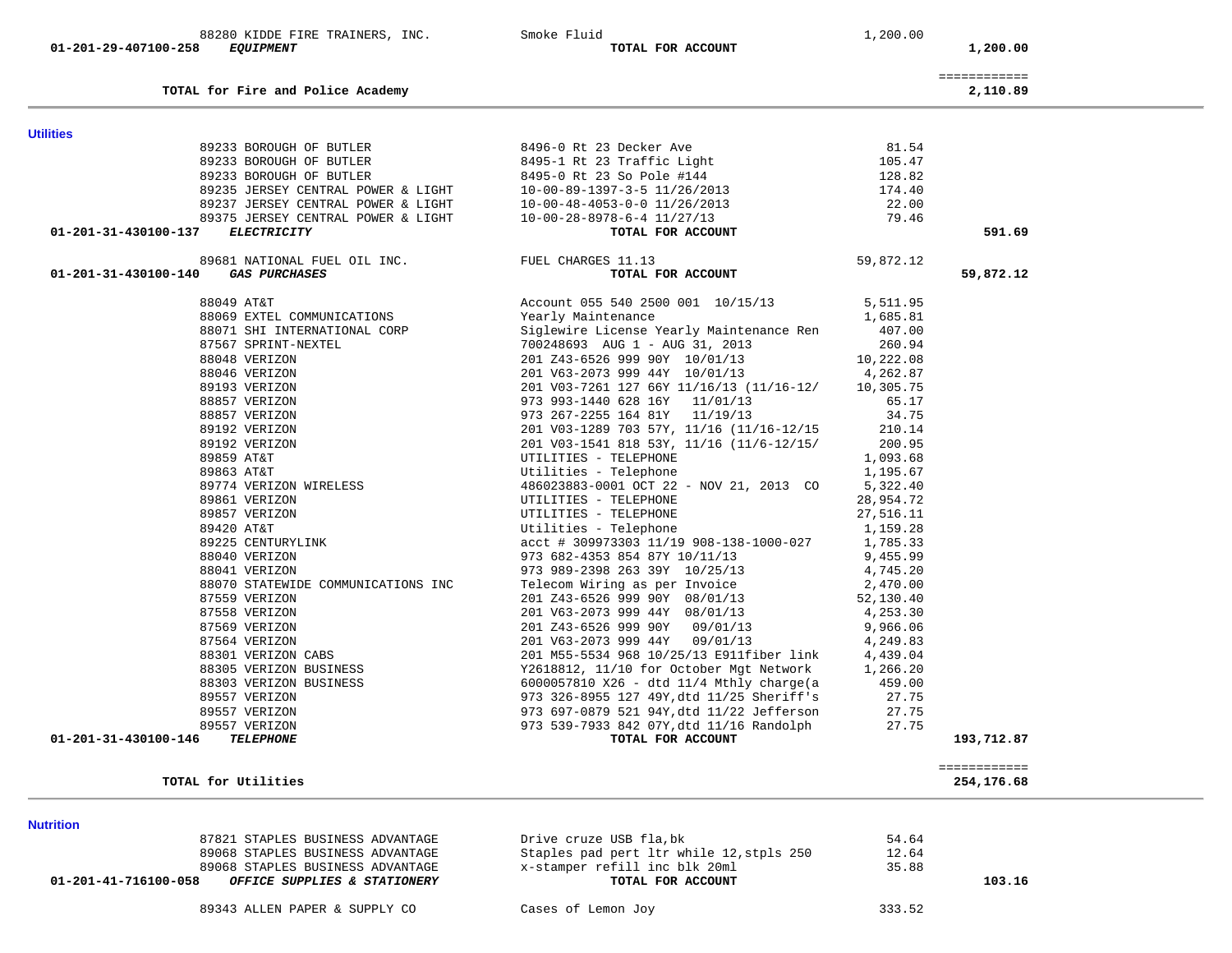| 01-201-41-716100-059   | 89343 ALLEN PAPER & SUPPLY CO<br>89343 ALLEN PAPER & SUPPLY CO<br>89343 ALLEN PAPER & SUPPLY CO<br>OTHER GENERAL EXPENSES |                    | Case Medium Scrubbing Sponge<br>Case Softsoap Antibacterial Liquid Gallo<br>Case Softsoap Antibacterial Pump<br>TOTAL FOR ACCOUNT | 50.56<br>74.38<br>31.45 | 489.91                     |
|------------------------|---------------------------------------------------------------------------------------------------------------------------|--------------------|-----------------------------------------------------------------------------------------------------------------------------------|-------------------------|----------------------------|
| 01-201-41-716100-098   | 89412 GRAINGER<br>89411 JML MEDICAL INC.<br>OTHER OPERATING&REPAIR SUPPLY                                                 |                    | 884315169 Combination Padlock, Zinc All<br>Boxes Alcohol Prep MD 200/box<br>TOTAL FOR ACCOUNT                                     | 20.85<br>30.00          | 50.85                      |
| 01-201-41-716100-140   | 89681 NATIONAL FUEL OIL INC.<br><b>GAS PURCHASES</b>                                                                      | FUEL CHARGES 11.13 | TOTAL FOR ACCOUNT                                                                                                                 | 3,448.38                | 3,448.38                   |
| 01-201-41-716100-146   | 86166 CENTURYLINK<br><b>TELEPHONE</b>                                                                                     |                    | Monthly Service Charge. September19, 2013<br>TOTAL FOR ACCOUNT                                                                    | 42.92                   | 42.92                      |
| 01-201-41-716100-185   | 89341 SODEXO INC & AFFILIATES<br><b>FOOD</b>                                                                              |                    | 16598 Daily Meals, 1600 Weekend Meals, 1<br>TOTAL FOR ACCOUNT                                                                     | 125,917.88              | 125,917.88                 |
| 01-203-41-716100-185   | 89341 SODEXO INC & AFFILIATES<br>(2012) FOOD                                                                              | 11,754 Daily Meals | TOTAL FOR ACCOUNT                                                                                                                 | 63,000.00               | 63,000.00                  |
|                        | TOTAL for Nutrition                                                                                                       |                    |                                                                                                                                   |                         | ============<br>193,053.10 |
| <b>Area Plan Grant</b> |                                                                                                                           |                    |                                                                                                                                   |                         |                            |
| 01-201-41-716110-090   | 89346 VMC<br><b>EXPENDITURES</b>                                                                                          |                    | 13-14-026 OAA Title 111B<br>Period 10<br>TOTAL FOR ACCOUNT                                                                        | 7,660.00                | 7,660.00                   |
| 01-203-41-716110-090   | 89386 VISITING NURSE ASSOC. OF<br>(2012) EXPENDITURES                                                                     | CHAP 3B            | Period $10/1/$<br>TOTAL FOR ACCOUNT                                                                                               | 8,129.00                | 8,129.00                   |
|                        | TOTAL for Area Plan Grant                                                                                                 |                    |                                                                                                                                   |                         | ============<br>15,789.00  |

### **Grant Fund**

| <b>Bio-Terrorism Grant</b> |                                           |                                          |          |          |
|----------------------------|-------------------------------------------|------------------------------------------|----------|----------|
|                            | 89272 CABLEVISION                         | 07876 616465 01 8 Billing period 12/1/20 | 206.28   |          |
|                            | 86679 DELL MARKETING L.P.                 | Ouote 1013744680697 DATED 10/16/2013     | 3,070.30 |          |
|                            | 88116 JOHNSTON COMMUNICATIONS             | Ticket # 243369Acct #523                 | 262.50   |          |
|                            | 89915 COUNTY OF MORRIS                    | ALL 12.2013 METERED MAIL                 | 47.31    |          |
| 02-213-41-718405-391       | PUBLIC HEALTH EMER GRANT (7/1/13-6/30/14) | TOTAL FOR ACCOUNT                        |          | 3,586.39 |
|                            |                                           |                                          |          |          |
|                            | TOTAL for Bio-Terrorism Grant             |                                          |          | 3,586.39 |

**TANF** 

| 02-213-41-741015-392<br><i>TANF STATE SHARE</i> | TOTAL FOR ACCOUNT                        |           | 23,231.80 |
|-------------------------------------------------|------------------------------------------|-----------|-----------|
| 89657 COUNTY OF MORRIS                          | 3rd Otr. Fringe Benefits;                | 8,571.00  |           |
| 89371 WORKFORCE ADVANTAGE                       | June 2013 Reimbursables.                 | 1,865.80  |           |
| 89475 PROJECT SELF SUFFICIENCY                  | Rebecca W.                               | 435.00    |           |
| 89475 PROJECT SELF SUFFICIENCY                  | Samantha R.                              | 435.00    |           |
| 89471 PROJECT SELF SUFFICIENCY                  | Rebecca W.                               | 200.00    |           |
| 89471 PROJECT SELF SUFFICIENCY                  | Benchmark billing; 60 day retention. Aug | 200.00    |           |
| 89265 COUNTY OF MORRIS                          | FY 2013 Rent                             | 11,525.00 |           |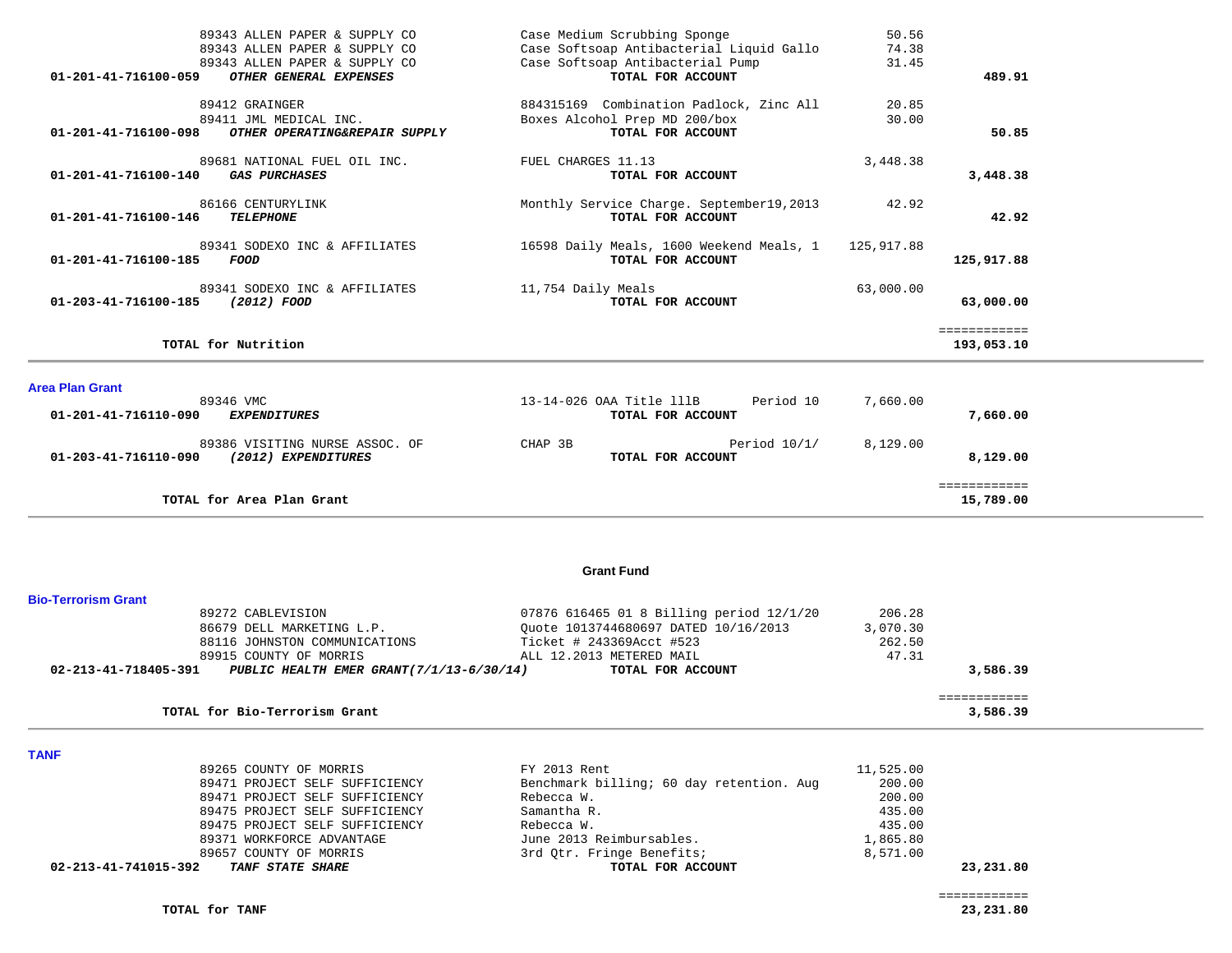| 89265 COUNTY OF MORRIS                                                                | FY 2013 Rent                                                                 | 4,843.00             |                           |
|---------------------------------------------------------------------------------------|------------------------------------------------------------------------------|----------------------|---------------------------|
| 89371 WORKFORCE ADVANTAGE                                                             |                                                                              | 1,296.57             |                           |
| 89657 COUNTY OF MORRIS                                                                | 3rd Qtr. Fringe Benefits;                                                    | 3,265.39             |                           |
| 02-213-41-741020-392<br>GENERAL ASSISTANCE STATE SHARE                                | TOTAL FOR ACCOUNT                                                            |                      | 9,404.96                  |
| TOTAL for General Assistance                                                          |                                                                              |                      | ============<br>9,404.96  |
|                                                                                       |                                                                              |                      |                           |
| <b>WFNJ-Career Advancement</b>                                                        |                                                                              |                      |                           |
| 89657 COUNTY OF MORRIS<br>02-213-41-741050-392<br>WFNJ-CAREER ADVANCEMENT STATE SHARE | 3rd Qtr. Fringe Benefits;<br>TOTAL FOR ACCOUNT                               | 264.31               | 264.31                    |
| TOTAL for WFNJ-Career Advancement                                                     |                                                                              |                      | ============<br>264.31    |
| <b>DEPARTMENT 741415</b>                                                              |                                                                              |                      |                           |
| 84679 ERGOSPACE DESIGN INC.                                                           |                                                                              | 11.98                |                           |
| 87415 GTI INTERNET                                                                    |                                                                              | 3.74                 |                           |
| 88255 STAPLES BUSINESS ADVANTAGE                                                      |                                                                              | 18.03                |                           |
| 88254 STAPLES BUSINESS ADVANTAGE                                                      |                                                                              | 27.20                |                           |
| 88172 STAPLES BUSINESS ADVANTAGE                                                      |                                                                              | 3.04                 |                           |
| 88161 STAPLES BUSINESS ADVANTAGE                                                      |                                                                              | 26.23                |                           |
| 88256 STAPLES BUSINESS ADVANTAGE                                                      |                                                                              | 1.67                 |                           |
| 89248 STATE SHUTTLE INC<br>89249 STATE SHUTTLE INC                                    | Transportation costsOct.21,2013 to Oct.<br>Transportation 10/28/13-11/3/2013 | 2,949.55<br>2,949.55 |                           |
| 89250 STATE SHUTTLE INC                                                               | Transportation from Nov. 4, 2013 to Nov. 1                                   | 2,685.74             |                           |
| 88142 VERIZON                                                                         |                                                                              | 3.47                 |                           |
| 88163 VERIZON                                                                         |                                                                              | 1.17                 |                           |
| 88141 VERIZON                                                                         |                                                                              | 15.91                |                           |
| 88972 WORKFORCE ADVANTAGE                                                             |                                                                              | 235.76               |                           |
| 89228 WORKFORCE ADVANTAGE                                                             | Alberto W                                                                    | 646.00               |                           |
| 89657 COUNTY OF MORRIS                                                                | 3rd Qtr. Fringe Benefits;                                                    | 13,628.39            |                           |
| $WFNJ-TANF$ (7/1/13-6/30/14)<br>02-213-41-741415-392                                  | TOTAL FOR ACCOUNT                                                            |                      | 23,207.43                 |
| TOTAL for DEPARTMENT 741415                                                           |                                                                              |                      | ============<br>23,207.43 |
|                                                                                       |                                                                              |                      |                           |
| <b>DEPARTMENT 741420</b><br>84679 ERGOSPACE DESIGN INC.                               |                                                                              | 9.58                 |                           |
| 87415 GTI INTERNET                                                                    |                                                                              | 2.99                 |                           |
| 89472 JUMBOOL DRIVING SCHOOL                                                          |                                                                              | 1,393.04             |                           |
| 88255 STAPLES BUSINESS ADVANTAGE                                                      |                                                                              | 13.52                |                           |
| 88254 STAPLES BUSINESS ADVANTAGE                                                      |                                                                              | 20.40                |                           |
| 88172 STAPLES BUSINESS ADVANTAGE                                                      |                                                                              | 2.28                 |                           |
| 88161 STAPLES BUSINESS ADVANTAGE                                                      |                                                                              | 19.67                |                           |
| 88256 STAPLES BUSINESS ADVANTAGE                                                      |                                                                              | 1.26                 |                           |
| 89248 STATE SHUTTLE INC                                                               | Transportation costsOct.21,2013 to Oct                                       | 737.39               |                           |
| 89249 STATE SHUTTLE INC                                                               | Transportation 10/28/13-11/3/2013                                            | 737.39               |                           |
| 89250 STATE SHUTTLE INC                                                               | Transportation 11/4/2013-11/10/2013                                          | 671.43               |                           |
| 88142 VERIZON                                                                         |                                                                              | 2.60                 |                           |
| 88163 VERIZON                                                                         |                                                                              | 0.88                 |                           |
| 88141 VERIZON                                                                         | Sept. reimbursables                                                          | 11.93<br>4,558.99    |                           |
| 88972 WORKFORCE ADVANTAGE<br>89657 COUNTY OF MORRIS                                   | 3rd Qtr. Fringe Benefits;                                                    | 5,265.17             |                           |
| 02-213-41-741420-392<br>WFNJ-GENERAL ASSISTANCE(7/1/13-6/30/14)                       | TOTAL FOR ACCOUNT                                                            |                      | 13,448.52                 |

**General Assistance**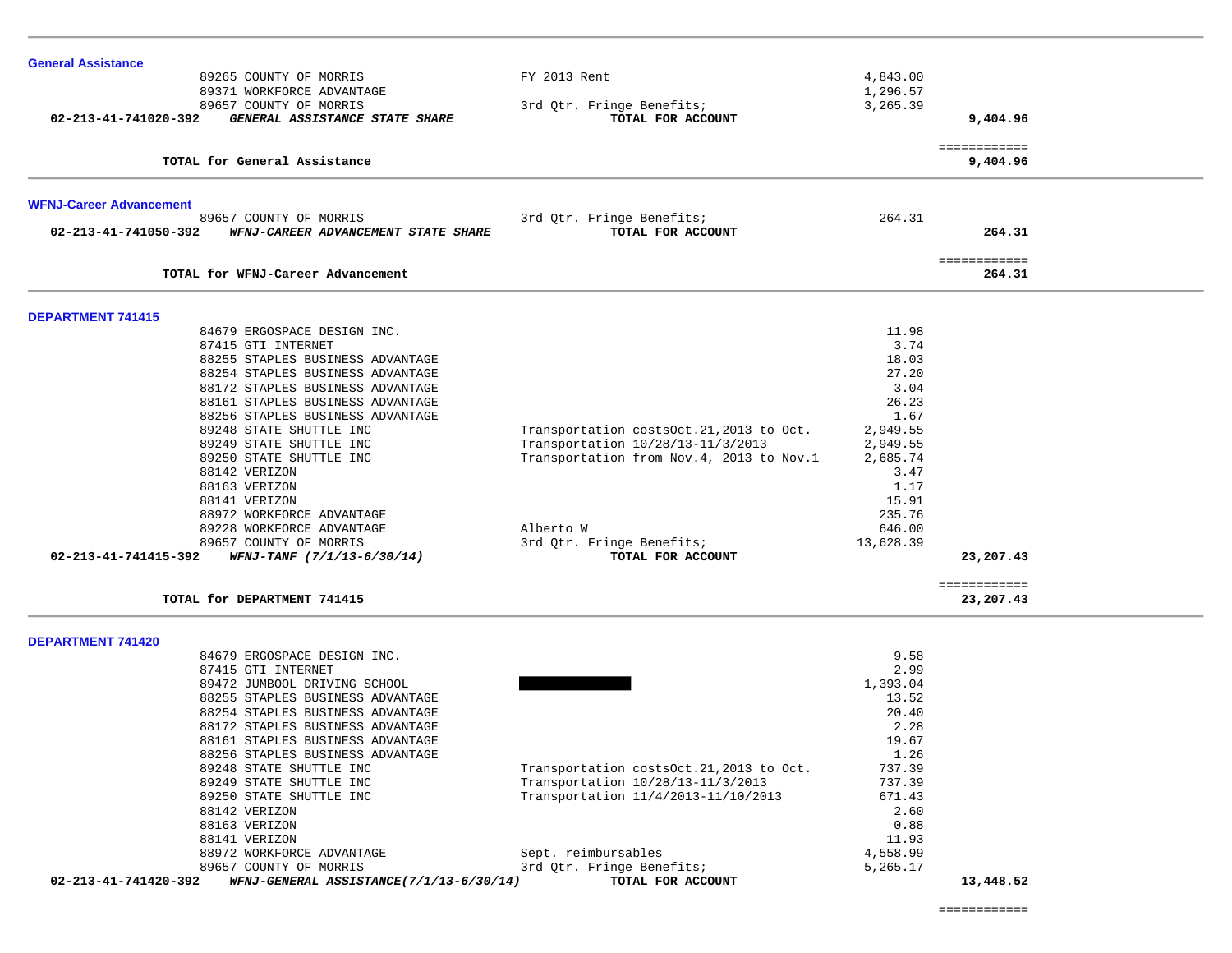| <b>DEPARTMENT 741430</b><br>89657 COUNTY OF MORRIS                                         |                                                |                        |                           |  |
|--------------------------------------------------------------------------------------------|------------------------------------------------|------------------------|---------------------------|--|
| $02 - 213 - 41 - 741430 - 392$ WFNJ-WLLP $(7/1/13 - 6/30/14)$                              | 3rd Qtr. Fringe Benefits;<br>TOTAL FOR ACCOUNT | 4,466.91               | 4,466.91                  |  |
| TOTAL for DEPARTMENT 741430                                                                |                                                |                        | ============<br>4,466.91  |  |
| <b>DEPARTMENT 741450</b>                                                                   |                                                |                        |                           |  |
| 89657 COUNTY OF MORRIS<br>02-213-41-741450-392     WFNJ-CAREER ADVANCEMENT(7/1/13-6/30/14) | 3rd Qtr. Fringe Benefits;<br>TOTAL FOR ACCOUNT | 312.05                 | 312.05                    |  |
| TOTAL for DEPARTMENT 741450                                                                |                                                |                        | ============<br>312.05    |  |
| <b>WIA: Adult</b>                                                                          |                                                |                        |                           |  |
| 89265 COUNTY OF MORRIS                                                                     | FY 2013 Rent                                   | 21,122.00              |                           |  |
| 89681 NATIONAL FUEL OIL INC.                                                               | FUEL CHARGES 11.13                             | 28.71                  |                           |  |
| 87481 JOB SEARCH CENTRAL                                                                   | Morris County Free Job Search Series           | 2,999.40               |                           |  |
| 89242 RUTGERS CENTER FOR CONTINUING                                                        | Larysa V.                                      | 784.00                 |                           |  |
| 89241 WARREN COUNTY COMMUNITY COLL.                                                        | Dianne G                                       | 800.00                 |                           |  |
| 89657 COUNTY OF MORRIS                                                                     | 3rd Qtr. Fringe Benefits;                      | 19,366.60              |                           |  |
| 88271 BERKELEY COLLEGE                                                                     |                                                | 516.00                 |                           |  |
| 89497 RAMAPO COLLEGE OF NJ                                                                 | Joseph C.                                      | 1,325.19               |                           |  |
| 02-213-41-742005-391 WIA: ADULT FEDERAL SHARE                                              | TOTAL FOR ACCOUNT                              |                        | 46,941.90                 |  |
| TOTAL for WIA: Adult                                                                       |                                                |                        | ============<br>46,941.90 |  |
|                                                                                            |                                                |                        |                           |  |
| <b>WIA: Disclocated Worker</b>                                                             |                                                |                        |                           |  |
| 89265 COUNTY OF MORRIS                                                                     | FY 2013 Rent<br>Paula N.                       | 59,315.00<br>649.00    |                           |  |
| 89253 RUTGERS CENTER FOR CONTINUING<br>89252 SMITH & SOLOMON                               | Dickenson V. C.                                | 800.00                 |                           |  |
| 88989 WARREN COUNTY TECHNICAL SCHOOL                                                       |                                                | 728.16                 |                           |  |
| 88988 WARREN COUNTY TECHNICAL SCHOOL                                                       |                                                | 728.16                 |                           |  |
| 89657 COUNTY OF MORRIS                                                                     | 3rd Qtr. Fringe Benefits;                      | 40,328.71              |                           |  |
| 88270 BERKELEY COLLEGE                                                                     |                                                | 447.00                 |                           |  |
| 88234 BERKELEY COLLEGE                                                                     |                                                | 469.00                 |                           |  |
| 02-213-41-742010-391 WIA: DISCLOCATED WORKER FEDERAL SHARE                                 | TOTAL FOR ACCOUNT                              |                        | 103,465.03                |  |
|                                                                                            |                                                |                        | ============              |  |
| TOTAL for WIA: Disclocated Worker                                                          |                                                |                        | 103,465.03                |  |
| <b>WIA: Youth</b>                                                                          |                                                |                        |                           |  |
| 89265 COUNTY OF MORRIS                                                                     | FY 2013 Rent                                   | 18,195.00              |                           |  |
| 89474 PROJECT SELF SUFFICIENCY                                                             | Jeremy C.                                      | 168.00                 |                           |  |
| 89474 PROJECT SELF SUFFICIENCY                                                             | Gregory W.                                     | 280.00                 |                           |  |
| 02-213-41-742020-391<br>WIA: YOUTH FEDERAL SHARE                                           | TOTAL FOR ACCOUNT                              |                        | 18,643.00                 |  |
| TOTAL for WIA: Youth                                                                       |                                                |                        | ============<br>18,643.00 |  |
|                                                                                            |                                                |                        |                           |  |
| <b>DEPARTMENT 742135</b>                                                                   |                                                |                        |                           |  |
| 89376 BIONJ                                                                                | Lorena R.<br>3rd Qtr. Fringe Benefits;         | 4,250.00               |                           |  |
| 89657 COUNTY OF MORRIS<br>89378 BALCHEM CORPORATION                                        | Carly M 10/1/2013-10/26/2013                   | 12, 125.83<br>2,538.40 |                           |  |
|                                                                                            |                                                |                        |                           |  |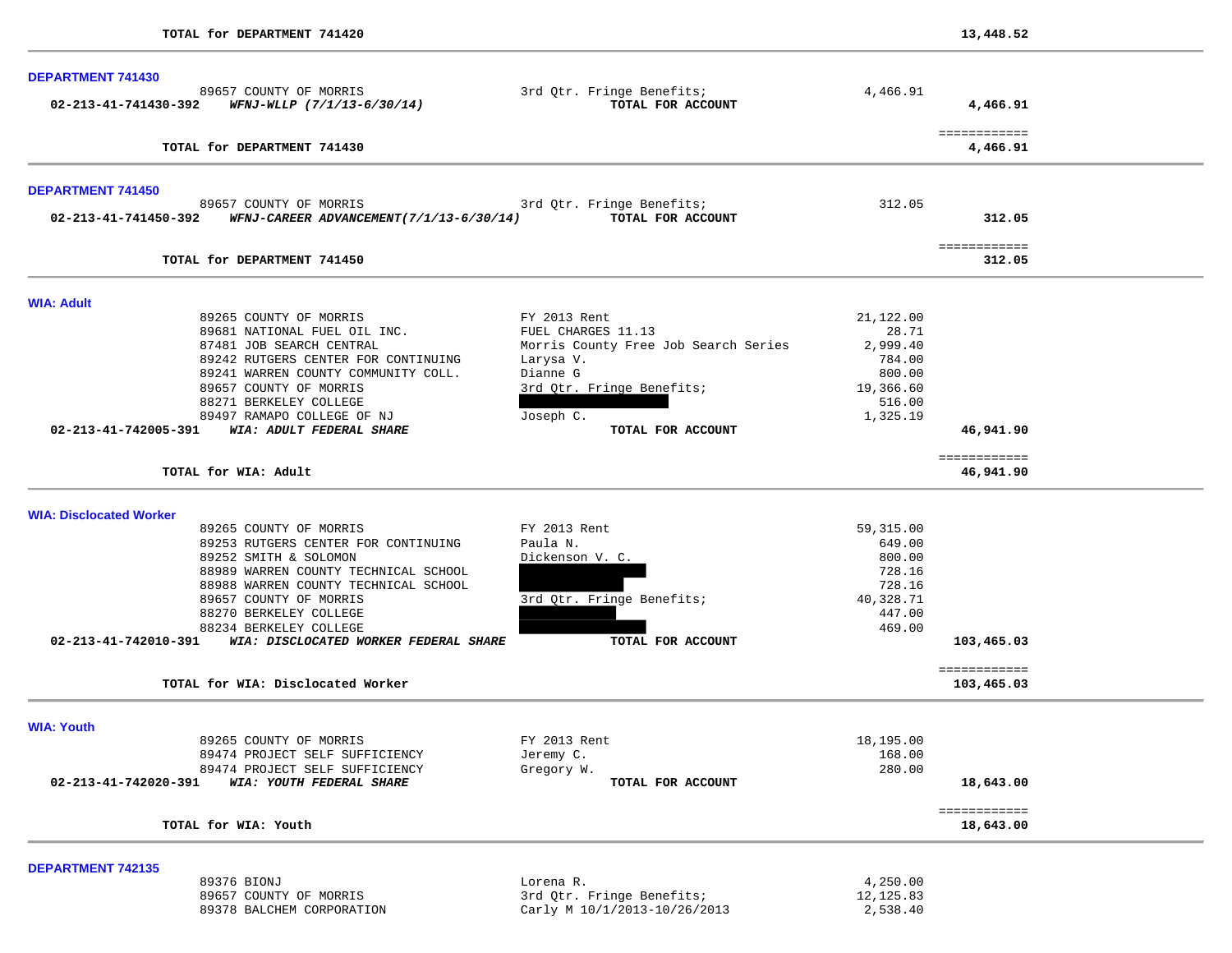|                          | 02-213-41-742135-391 WIA/NTNL EMRGNCY GRANT (10/1/10-9/30/13) | TOTAL FOR ACCOUNT              | 18,914.23                 |  |
|--------------------------|---------------------------------------------------------------|--------------------------------|---------------------------|--|
|                          | TOTAL for DEPARTMENT 742135                                   |                                | ============<br>18,914.23 |  |
|                          |                                                               |                                |                           |  |
| <b>DEPARTMENT 742505</b> |                                                               |                                |                           |  |
|                          | 84679 ERGOSPACE DESIGN INC.                                   |                                | 52.71                     |  |
|                          | 87415 GTI INTERNET                                            |                                | 16.47                     |  |
|                          | 88255 STAPLES BUSINESS ADVANTAGE                              |                                | 126.20                    |  |
|                          | 88254 STAPLES BUSINESS ADVANTAGE                              |                                | 190.43                    |  |
|                          | 88172 STAPLES BUSINESS ADVANTAGE                              |                                | 21.29                     |  |
|                          | 88161 STAPLES BUSINESS ADVANTAGE                              |                                | 183.62                    |  |
|                          | 88256 STAPLES BUSINESS ADVANTAGE                              |                                | 11.72                     |  |
|                          | 88142 VERIZON                                                 |                                | 24.30                     |  |
|                          | 88163 VERIZON                                                 |                                | 8.18                      |  |
|                          | 88141 VERIZON                                                 |                                | 111.37                    |  |
|                          | 89377 HOME ENERGY MATTERS INC                                 | Mary Jo T. 7/15/2013-11/8/2013 | 3,998.80                  |  |
|                          | 02-213-41-742505-391 WIA ADULT (7/1/13-6/30/15)               | TOTAL FOR ACCOUNT              | 4,745.09                  |  |
|                          | TOTAL for DEPARTMENT 742505                                   |                                | ============<br>4,745.09  |  |

**DEPARTMENT 742510** 

|                                      |                                                 | ============ |
|--------------------------------------|-------------------------------------------------|--------------|
|                                      | TOTAL FOR ACCOUNT                               | 8,514.47     |
|                                      | 89915 COUNTY OF MORRIS ALL 12.2013 METERED MAIL | 465.95       |
| 89243 WILLIAM PATERSON UNIVERSITY    | Matthew G                                       | 1,792.88     |
| 89478 WARREN COUNTY TECHNICAL SCHOOL | James A.                                        | 728.16       |
| 88141 VERIZON                        | 908-859-3220-143-27Y                            | 190.91       |
| 88163 VERIZON                        | 973-644-953617055Y                              | 14.04        |
| 88142 VERIZON                        | 973-328-1935                                    | 41.67        |
| 88256 STAPLES BUSINESS ADVANTAGE     | Office supplies for ETS.                        | 20.09        |
| 88161 STAPLES BUSINESS ADVANTAGE     | office supplies                                 | 314.77       |
| 88172 STAPLES BUSINESS ADVANTAGE     | See Invoice for specific description.           | 36.49        |
| 88254 STAPLES BUSINESS ADVANTAGE     | Copy paper.                                     | 326.45       |
| 88255 STAPLES BUSINESS ADVANTAGE     | Heavy duty letter storage drawer.               | 216.35       |
| 89247 JERSEY TRACTOR-TRAILER         | John P. M.                                      | 3,200.00     |
| 87415 GTI INTERNET                   | Ouarterly bill - 9/15/13 to 12/15/13.           | 38.93        |
| 89251 FORTIS INSTITUTE               | Heather F.                                      | 1,003.20     |
| 84679 ERGOSPACE DESIGN INC.          | Global 25-401 4 Drawer Vertical File Let        | 124.58       |

**TOTAL for DEPARTMENT 742510 8,514.47**

**DEPARTMENT 742520** 

|                      | 84679 ERGOSPACE DESIGN INC.      |                                  | 40.73     |
|----------------------|----------------------------------|----------------------------------|-----------|
|                      | 87415 GTI INTERNET               |                                  | 12.72     |
|                      | 89473 PROJECT SELF SUFFICIENCY   | Jason S.                         | 1,230.00  |
|                      | 89473 PROJECT SELF SUFFICIENCY   | Cheryl Z.                        | 3,470.00  |
|                      | 89473 PROJECT SELF SUFFICIENCY   | Cheryl Z. - Benchmarks $D & E$ . | 1,230.00  |
|                      | 88255 STAPLES BUSINESS ADVANTAGE |                                  | 76.62     |
|                      | 88254 STAPLES BUSINESS ADVANTAGE |                                  | 115.62    |
|                      | 88172 STAPLES BUSINESS ADVANTAGE |                                  | 12.92     |
|                      | 88161 STAPLES BUSINESS ADVANTAGE |                                  | 111.48    |
|                      | 88256 STAPLES BUSINESS ADVANTAGE |                                  | 7.12      |
|                      | 88142 VERIZON                    |                                  | 14.75     |
|                      | 88163 VERIZON                    |                                  | 4.97      |
|                      | 88141 VERIZON                    |                                  | 67.62     |
|                      | 89657 COUNTY OF MORRIS           | 3rd Otr. Fringe Benefits;        | 9,461.83  |
| 02-213-41-742520-391 | WIA YOUTH (7/1/13-6/30/15)       | TOTAL FOR ACCOUNT                | 15,856.38 |
|                      |                                  |                                  |           |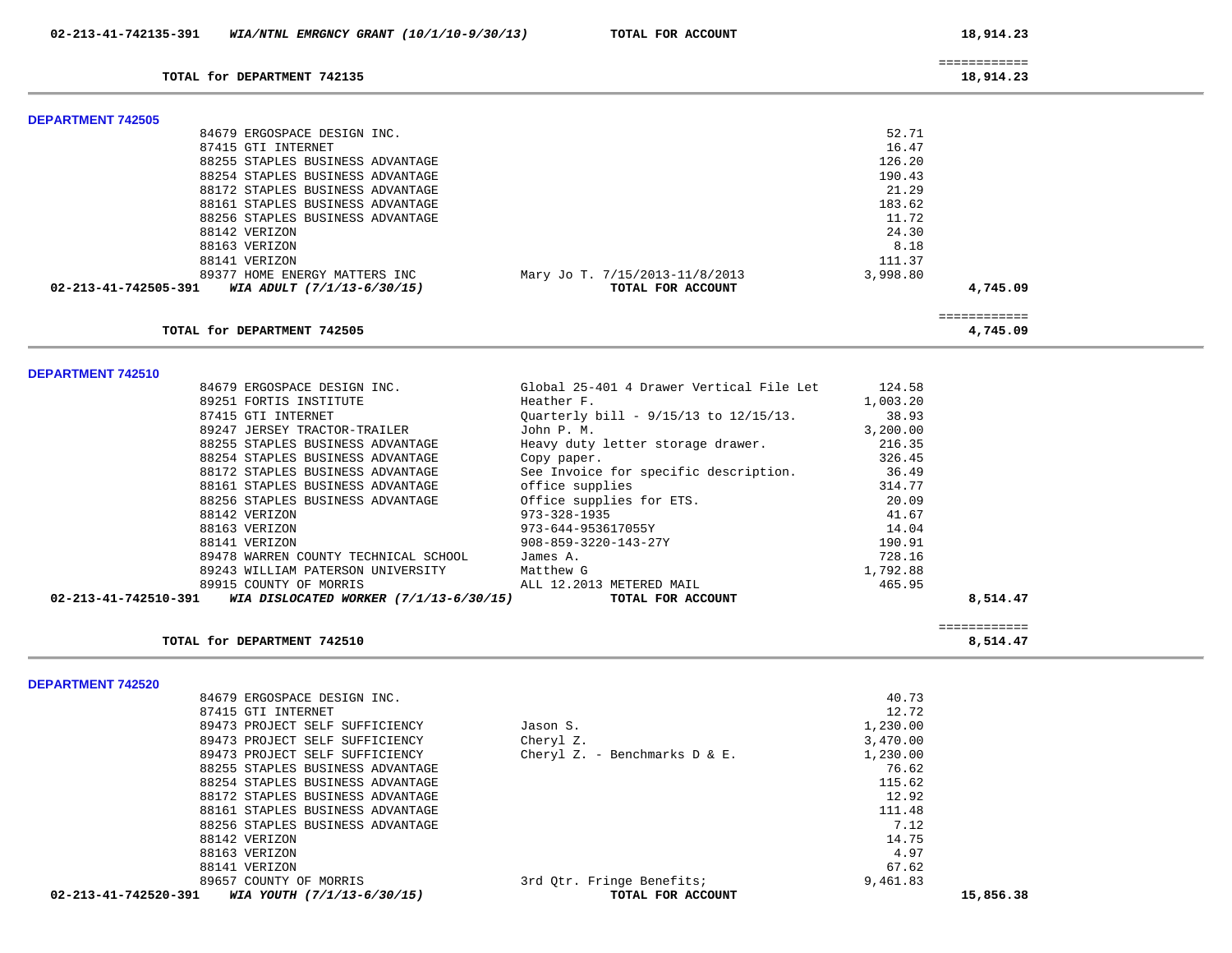| TOTAL for DEPARTMENT 742520                                                                                                                                                                                                                                       |                                                                                                                                                       |                                           | <b>EEEEEEEEEEE</b><br>15,856.38  |  |
|-------------------------------------------------------------------------------------------------------------------------------------------------------------------------------------------------------------------------------------------------------------------|-------------------------------------------------------------------------------------------------------------------------------------------------------|-------------------------------------------|----------------------------------|--|
| <b>Reach Program</b><br>89657 COUNTY OF MORRIS<br>02-213-41-751405-392<br>REACH PROGRAM (7/1/13-6/30/14)                                                                                                                                                          | 3rd Qtr. Fringe Benefits;<br>TOTAL FOR ACCOUNT                                                                                                        | 19,553.04                                 | 19,553.04<br>============        |  |
| TOTAL for Reach Program                                                                                                                                                                                                                                           |                                                                                                                                                       |                                           | 19,553.04                        |  |
| <b>SCP: Family Court</b><br>89436 FAMILY INTERVENTION<br>89436 FAMILY INTERVENTION<br>89436 FAMILY INTERVENTION<br>02-213-41-752315-392<br>$SCP - FAMILY COURT(1/1/13-12/31/13)$                                                                                  | Total FCIU Contract expenses for Oct. 20<br>Total Stabilization contract services fo<br>Total Adolescent Group contract services<br>TOTAL FOR ACCOUNT | 11,084.00<br>117.00<br>1,600.00           | 12,801.00                        |  |
| TOTAL for SCP: Family Court                                                                                                                                                                                                                                       |                                                                                                                                                       |                                           | ============<br>12,801.00        |  |
| <b>DEPARTMENT 752320</b><br>89438 THE EDUCATIONAL CENTER<br>02-213-41-752320-392<br>SCP-PROGRAM SERVICES(1/1/13-12/31/13)                                                                                                                                         | TEC HAS PROVIDED 12 STUDENTS WITH 30 COM<br>TOTAL FOR ACCOUNT                                                                                         | 11,832.00                                 | 11,832.00<br>============        |  |
| TOTAL for DEPARTMENT 752320                                                                                                                                                                                                                                       |                                                                                                                                                       |                                           | 11,832.00                        |  |
| <b>DEPARTMENT 752325</b><br>89451 KEAN UNIVERSITY<br>89450 LONGFELLOWS SANDWICH DELI<br>89450 LONGFELLOWS SANDWICH DELI<br>89450 LONGFELLOWS SANDWICH DELI<br>89450 LONGFELLOWS SANDWICH DELI<br>02-213-41-752325-392<br>SCP: PROGRAM MANAGEMENT(1/1/13-12/31/13) | 11th Annual Juvenile Firesetter Conferen<br>Refreshments for YSAC meeting for 10 pe<br>Bottles of water<br>Danish<br>fruit salad<br>TOTAL FOR ACCOUNT | 100.00<br>17.50<br>12.50<br>16.00<br>9.00 | 155.00                           |  |
| TOTAL for DEPARTMENT 752325                                                                                                                                                                                                                                       |                                                                                                                                                       |                                           | ============<br>155.00           |  |
| <b>DEPARTMENT 753010</b><br>89700 JANE BALDWIN SHIVAS LLC<br>02-213-41-753010-392<br>MENTAL HEALTH PLANNING<br>TOTAL for DEPARTMENT 753010                                                                                                                        | Facilitation Public Forum for consumers<br>TOTAL FOR ACCOUNT                                                                                          | 300.00                                    | 300.00<br>============<br>300.00 |  |
|                                                                                                                                                                                                                                                                   |                                                                                                                                                       |                                           |                                  |  |
| <b>Juvenile Accountability</b><br>89435 M.C. JUVENILE DETENTION CENTER<br>02-213-41-756305-391<br>JUVENILE ACCOUNTABILITY(1/1/13-12/31/13)                                                                                                                        | For contract JABG-1214 December 2013<br>TOTAL FOR ACCOUNT                                                                                             | 2,064.75                                  | 2,064.75                         |  |
| TOTAL for Juvenile Accountability                                                                                                                                                                                                                                 |                                                                                                                                                       |                                           | ============<br>2,064.75         |  |
| DEPARTMENT 758310<br>89737 VISION TRAINING ASSOCIATES<br>89737 VISION TRAINING ASSOCIATES<br>02-213-41-758310-392<br>MUNICIPAL ALLIANCE (1/1/13-6/30/14)                                                                                                          | Supplies for env. initiatives using the<br>12 Month Subscription to Bolster Collabr<br>TOTAL FOR ACCOUNT                                              | 1,479.00<br>99.99                         | 1,578.99                         |  |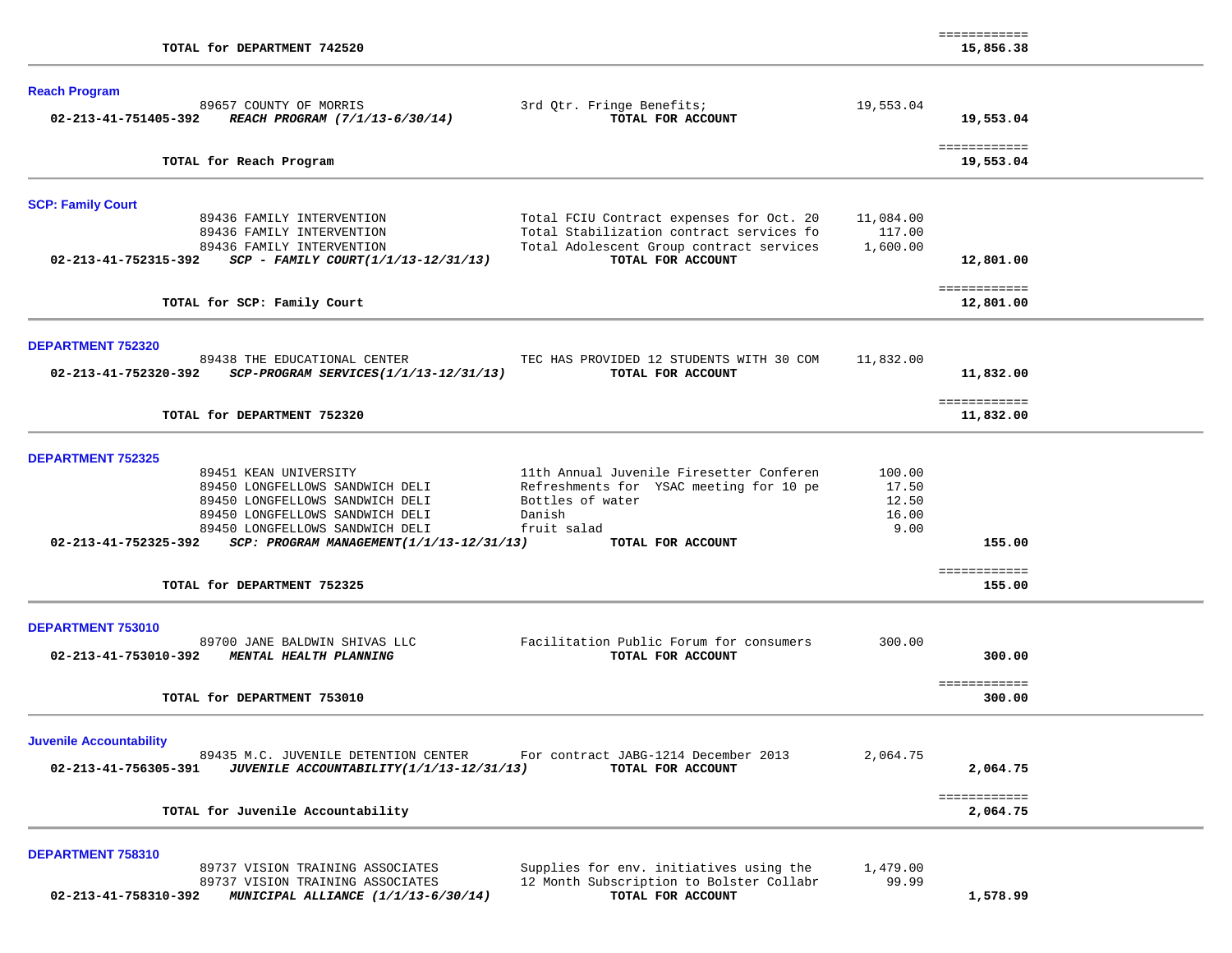| TOTAL for DEPARTMENT 758310                                                                                                                                                                                                |                                                                                                                                                                                                 |                                              | ============<br>1,578.99               |  |
|----------------------------------------------------------------------------------------------------------------------------------------------------------------------------------------------------------------------------|-------------------------------------------------------------------------------------------------------------------------------------------------------------------------------------------------|----------------------------------------------|----------------------------------------|--|
| <b>ALPN-HSAC</b><br>89449 LONGFELLOWS SANDWICH DELI<br>02-213-41-759405-392<br>13 ALPN-HSAC(1/1/13-12/31/14)                                                                                                               | Refreshments for 50 People fot the Firef<br>TOTAL FOR ACCOUNT                                                                                                                                   | 300.00                                       | 300.00                                 |  |
| TOTAL for ALPN-HSAC                                                                                                                                                                                                        |                                                                                                                                                                                                 |                                              | ============<br>300.00                 |  |
| <b>DEPARTMENT 784430</b><br>89453 TETRA TECH INC.<br>89457 TETRA TECH INC.<br>02-213-41-784430-391 FFY11 UASI(12/27/11-8/31/14)                                                                                            | Inv Date 12/5/13<br>Inv Date 12/5/13<br>TOTAL FOR ACCOUNT                                                                                                                                       | 9,263.97<br>10,472.50                        | 19,736.47                              |  |
| TOTAL for DEPARTMENT 784430                                                                                                                                                                                                |                                                                                                                                                                                                 |                                              | ============<br>19,736.47              |  |
| <b>MAPS</b><br>89410 DAILY RECORD<br>89681 NATIONAL FUEL OIL INC.<br>89340 ROUTEMATCH SOFTWARE, INC.<br>89339 SENIOR SERVICES OF<br>02-213-41-786305-394 MAPS $(1/1/13-12/31/13)$<br>TOTAL for MAPS                        | 0101863729 Legal Notice Morris. Daily Re<br>FUEL CHARGES 11.13<br>Annual Technical Support 5/13 to 4/14. I<br>Subgrant# SC001 (SCADRTAP)Seniior Bus Pr<br>TOTAL FOR ACCOUNT                     | 49.04<br>11,074.02<br>21,545.50<br>2,700.00  | 35,368.56<br>============<br>35,368.56 |  |
| <b>FY08 SCAAP</b><br>87491 ATLANTIC HEALTH SYSTEM<br>87491 ATLANTIC HEALTH SYSTEM<br>87493 ATLANTIC HEALTH SYSTEM<br>87493 ATLANTIC HEALTH SYSTEM<br>02-213-41-806815-391 FY08 SCAAP FEDERAL SHARE<br>TOTAL for FY08 SCAAP | MEDICAL CARE FOR A. KEARNEY DATED 8.4,5.1<br>MEDICAL CARE FOR K.BERTHOLD DATED 9.1.13<br>MEDICAL CARE FOR A.DALE DATED 8.18.13<br>MEDICAL CARE FOR C.FUENTES DATED 8.29.13<br>TOTAL FOR ACCOUNT | 6,632.24<br>8,843.16<br>2,715.19<br>5,773.58 | 23,964.17<br>============<br>23,964.17 |  |
| <b>General Operating Support</b><br>86549 MT. OLIVE HISTORICAL SOCIETY<br>GENERAL OPERATING SPPRT(7/1/12-6/30/13)<br>02-213-41-860305-392<br>TOTAL for General Operating Support                                           | FINAL PAYMENT 20% OF TOTAL AWARD<br>TOTAL FOR ACCOUNT                                                                                                                                           | 632.00                                       | 632.00<br>============<br>632.00       |  |
| DEPARTMENT 864180<br>89390 KONKUS CORPORATION<br>$02 - 213 - 41 - 864180 - 391$ STP-C00S210 (8/31/11-8/31/14)                                                                                                              | Replacement of Bridge No. 1401-202 on Mi<br>TOTAL FOR ACCOUNT                                                                                                                                   | 66,416.83                                    | 66,416.83<br>============              |  |
| TOTAL for DEPARTMENT 864180                                                                                                                                                                                                |                                                                                                                                                                                                 |                                              | 66,416.83                              |  |

**DEPARTMENT 864201** 

89392 KONKUS CORPORATION Replacement of Bridge No. 629 on Mendham 201,996.45<br>2 FY11 MENDHAM RD BRDG 1400-629 (8/8/14) TOTAL FOR ACCOUNT  **02-213-41-864201-392** *FY11 MENDHAM RD BRDG 1400-629 (8/8/14)* **TOTAL FOR ACCOUNT 201,996.45**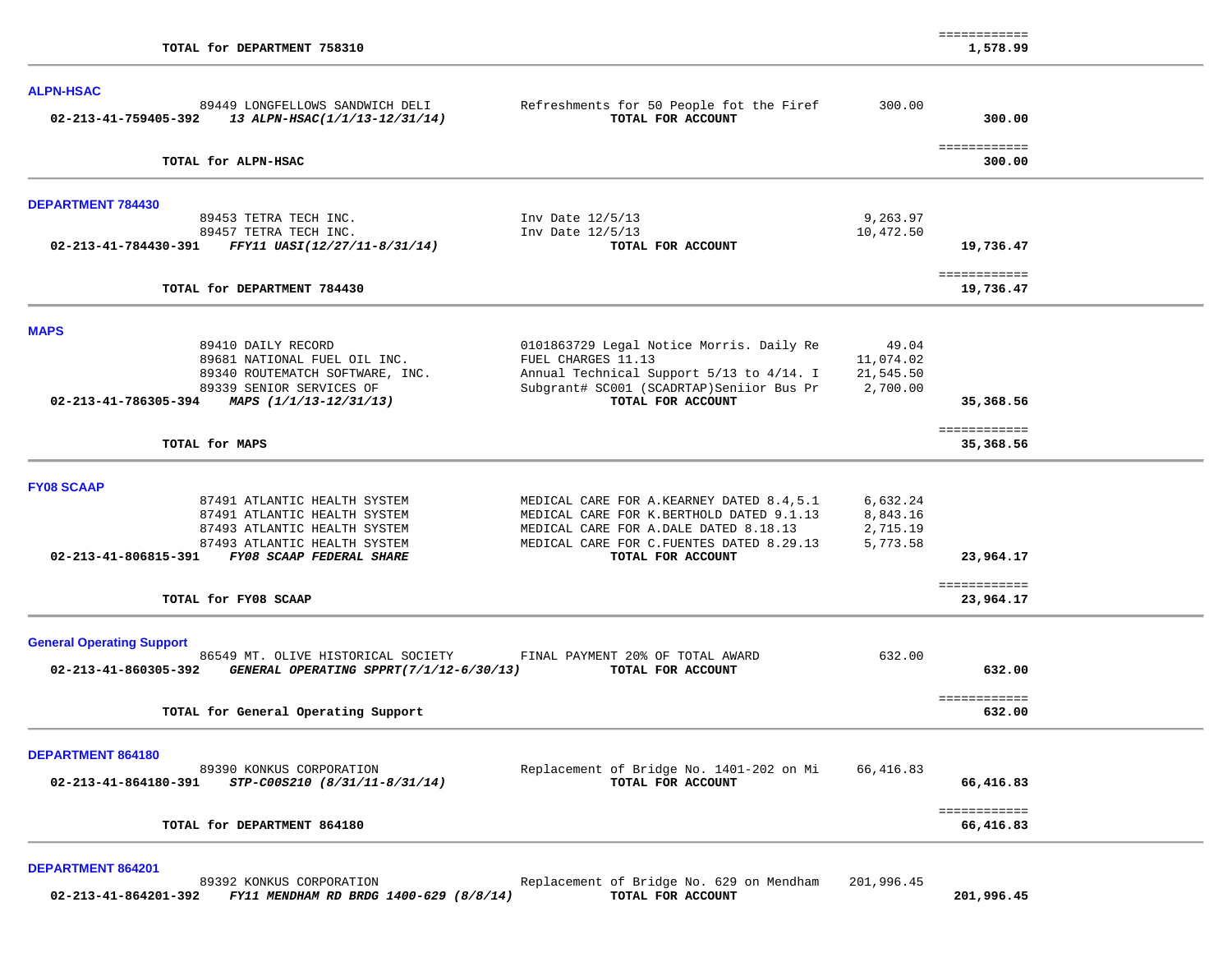| <b>DEPARTMENT 864202</b>                                                                                                                                                                                                                                                                                                                                                                                                                                                                 |                                                            |                                          |  |
|------------------------------------------------------------------------------------------------------------------------------------------------------------------------------------------------------------------------------------------------------------------------------------------------------------------------------------------------------------------------------------------------------------------------------------------------------------------------------------------|------------------------------------------------------------|------------------------------------------|--|
| 89391 KONKUS CORPORATION<br>Superstructure Replacement of Bridge No.<br>02-213-41-864202-392 FY11 EAGLE ROCK AVE BRDG 1400-443 8/8/14 TOTAL FOR ACCOUNT                                                                                                                                                                                                                                                                                                                                  | 273,105.99                                                 | 273,105.99                               |  |
| TOTAL for DEPARTMENT 864202                                                                                                                                                                                                                                                                                                                                                                                                                                                              |                                                            | ============<br>273,105.99               |  |
| <b>DEPARTMENT 864395</b><br>Mill & Resurf of Green Pond Road in the<br>89770 AJM CONTRACTORS INC<br>02-213-41-864395-391 2013 ATP - COUNTY AID<br>TOTAL FOR ACCOUNT                                                                                                                                                                                                                                                                                                                      | 15,134.10                                                  | 15,134.10                                |  |
| TOTAL for DEPARTMENT 864395                                                                                                                                                                                                                                                                                                                                                                                                                                                              |                                                            | ============<br>15,134.10                |  |
| <b>DEPARTMENT 864405</b><br>89467 WATERS, MCPHERSON, MCNEILL, P.C.<br>Hebrew Congregation<br>89467 WATERS, MCPHERSON, MCNEILL, P.C.<br>Naomi Silverberg<br>89467 WATERS, MCPHERSON, MCNEILL, P.C.<br>Brian Voynick<br>89467 WATERS, MCPHERSON, MCNEILL, P.C.<br>GU Randolph, LLC<br>89467 WATERS, MCPHERSON, MCNEILL, P.C.<br>GRMAE, LLC<br>89467 WATERS, MCPHERSON, MCNEILL, P.C.<br>Abraham Zion<br>02-213-41-864405-391 CR 617/STP-0350(106)ROW(6/27/12-6/27/14)<br>TOTAL FOR ACCOUNT | 1,013.10<br>447.60<br>864.00<br>624.00<br>513.00<br>696.00 | 4,157.70                                 |  |
| TOTAL for DEPARTMENT 864405                                                                                                                                                                                                                                                                                                                                                                                                                                                              |                                                            | ============<br>4,157.70                 |  |
| <b>DEPARTMENT 864505</b><br>89456 CHERRY WEBER & ASSOC. PC Construction Support Services for Replac<br>02-213-41-864505-392 NWBRGH RD STP-C00S(211)(9/11/12-9/11/15) TOTAL FOR ACCOUNT<br>TOTAL for DEPARTMENT 864505                                                                                                                                                                                                                                                                    | 13,978.51                                                  | 13,978.51<br>============<br>13,978.51   |  |
| <b>DEPARTMENT 864510</b><br>Replacement of Bridge No. 1400-832 on Be 234,957.19<br>89452 RITACCO CONSTRUCTION INC<br>$02 - 213 - 41 - 864510 - 391$ $STP-C00S(242)(9/11/12 - 9/11/15)$<br>TOTAL FOR ACCOUNT<br>TOTAL for DEPARTMENT 864510                                                                                                                                                                                                                                               |                                                            | 234,957.19<br>============<br>234,957.19 |  |
|                                                                                                                                                                                                                                                                                                                                                                                                                                                                                          |                                                            |                                          |  |
| <b>County Capital</b>                                                                                                                                                                                                                                                                                                                                                                                                                                                                    |                                                            |                                          |  |
| <b>Bridge Design &amp; Constr Proj</b><br>88450 FEDEX<br>1487-7249-5 Nov 04,2013 Fedex paper wor<br>TOTAL FOR ACCOUNT<br>04-216-55-953027-909<br><b>MISCELLANEOUS - OTHER</b>                                                                                                                                                                                                                                                                                                            | 26.30                                                      | 26.30                                    |  |
| TOTAL for Bridge Design & Constr Proj                                                                                                                                                                                                                                                                                                                                                                                                                                                    |                                                            | ============<br>26.30                    |  |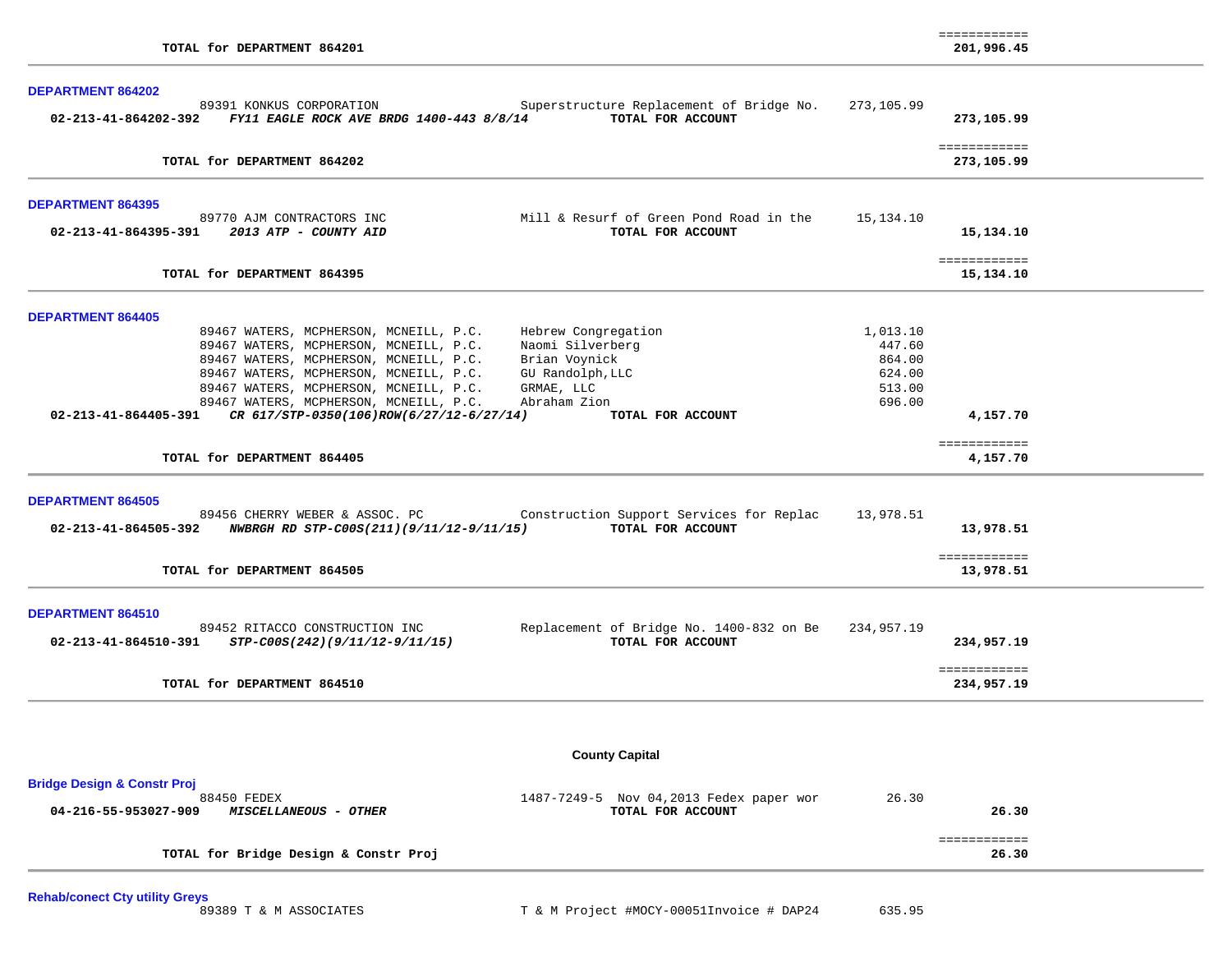| 04-216-55-953139-909                  | MISCELLANEOUS - OTHER                                                  | TOTAL FOR ACCOUNT                                             |           | 635.95                    |  |
|---------------------------------------|------------------------------------------------------------------------|---------------------------------------------------------------|-----------|---------------------------|--|
|                                       | TOTAL for Rehab/conect Cty utility Greys                               |                                                               |           | ============<br>635.95    |  |
|                                       |                                                                        |                                                               |           |                           |  |
| <b>FeasibilityStudy Wing CommCtr</b>  |                                                                        |                                                               |           |                           |  |
|                                       | 89877 JOHNSON & CONWAY LLP                                             | Legal services                                                | 127.79    |                           |  |
| 04-216-55-953163-909                  | MISCELLANEOUS - OTHER                                                  | TOTAL FOR ACCOUNT                                             |           | 127.79                    |  |
|                                       | TOTAL for FeasibilityStudy Wing CommCtr                                |                                                               |           | ============<br>127.79    |  |
| <b>Cty Road Drainage Improvements</b> |                                                                        |                                                               |           |                           |  |
|                                       | 89875 JOHNSON & CONWAY LLP                                             | legal services                                                | 48.51     |                           |  |
| 04-216-55-953178-909                  | MISCELLANEOUS - OTHER                                                  | TOTAL FOR ACCOUNT                                             |           | 48.51                     |  |
|                                       | TOTAL for Cty Road Drainage Improvements                               |                                                               |           | ============<br>48.51     |  |
|                                       |                                                                        |                                                               |           |                           |  |
| <b>Rpl/Upgr Fire/Sprinkler Sys</b>    | 88170 THE KNOX COMPANY                                                 | KNOX VAULT 4103 SERIES SURFACE MOUNTED B                      | 2,718.00  |                           |  |
|                                       | 88170 THE KNOX COMPANY                                                 |                                                               | 366.00    |                           |  |
|                                       | 88170 THE KNOX COMPANY                                                 |                                                               | 453.00    |                           |  |
|                                       | 88170 THE KNOX COMPANY                                                 |                                                               | 453.00    |                           |  |
|                                       | 88170 THE KNOX COMPANY                                                 |                                                               | 453.00    |                           |  |
|                                       | 88170 THE KNOX COMPANY                                                 |                                                               | 1,299.00  |                           |  |
| 04-216-55-953181-951                  | BUILDING & IMPROVEMENTS                                                | TOTAL FOR ACCOUNT                                             |           | 5,742.00                  |  |
|                                       | TOTAL for Rpl/Upgr Fire/Sprinkler Sys                                  |                                                               |           | ============<br>5,742.00  |  |
|                                       |                                                                        |                                                               |           |                           |  |
| <b>DEPARTMENT 953202</b>              |                                                                        |                                                               |           |                           |  |
|                                       | 89759 CONCRETE CONSTRUCTION CORP.                                      | Intersection Improvements to Hillside Av                      | 59,777.07 |                           |  |
|                                       | 89770 AJM CONTRACTORS INC                                              |                                                               | 2,541.44  |                           |  |
|                                       | 88695 TOWNSHIP OF CHATHAM                                              | Release of Retainage for the River Road                       | 25,000.00 |                           |  |
| 04-216-55-953202-951                  | 89771 TILCON NEW YORK INC.<br>ROAD RESURFACING/CONSTRUCTION/IMPRVMENTS | Mill & Resurf of Berkshire Valley Road i<br>TOTAL FOR ACCOUNT | 10,471.05 | 97,789.56                 |  |
|                                       |                                                                        |                                                               |           | ============              |  |
|                                       | TOTAL for DEPARTMENT 953202                                            |                                                               |           | 97,789.56                 |  |
| <b>DEPARTMENT 953225</b>              |                                                                        |                                                               |           |                           |  |
|                                       | 89392 KONKUS CORPORATION                                               |                                                               | 11,446.52 |                           |  |
| 04-216-55-953225-951                  | BRIDGE DESIGN, RENOV, CONSTRUC - VAR LOC                               | TOTAL FOR ACCOUNT                                             |           | 11,446.52                 |  |
|                                       | TOTAL for DEPARTMENT 953225                                            |                                                               |           | ============<br>11,446.52 |  |
|                                       |                                                                        |                                                               |           |                           |  |
| <b>DEPARTMENT 953269</b>              |                                                                        |                                                               |           |                           |  |
|                                       | 89348 CENTRAL JERSEY TITLE CO INC                                      | Stark-7 Canal                                                 | 429.00    |                           |  |
|                                       | 89348 CENTRAL JERSEY TITLE CO INC                                      | Coakley-11 Canal                                              | 449.00    |                           |  |
|                                       | 89454 CHERRY WEBER & ASSOC. PC                                         | Clerk of the Works for Construction Insp                      | 10,679.50 |                           |  |
|                                       | 89467 WATERS, MCPHERSON, MCNEILL, P.C.                                 | Mt.Olive Flanders                                             | 36.50     |                           |  |
|                                       | 89467 WATERS, MCPHERSON, MCNEILL, P.C.                                 | Coakley                                                       | 504.00    |                           |  |
|                                       | 89467 WATERS, MCPHERSON, MCNEILL, P.C.                                 | Stark                                                         | 828.00    |                           |  |
| 04-216-55-953269-909                  | BRIDGE DESIGN/CONSTR - VAR LOCATIONS                                   | TOTAL FOR ACCOUNT                                             |           | 12,926.00                 |  |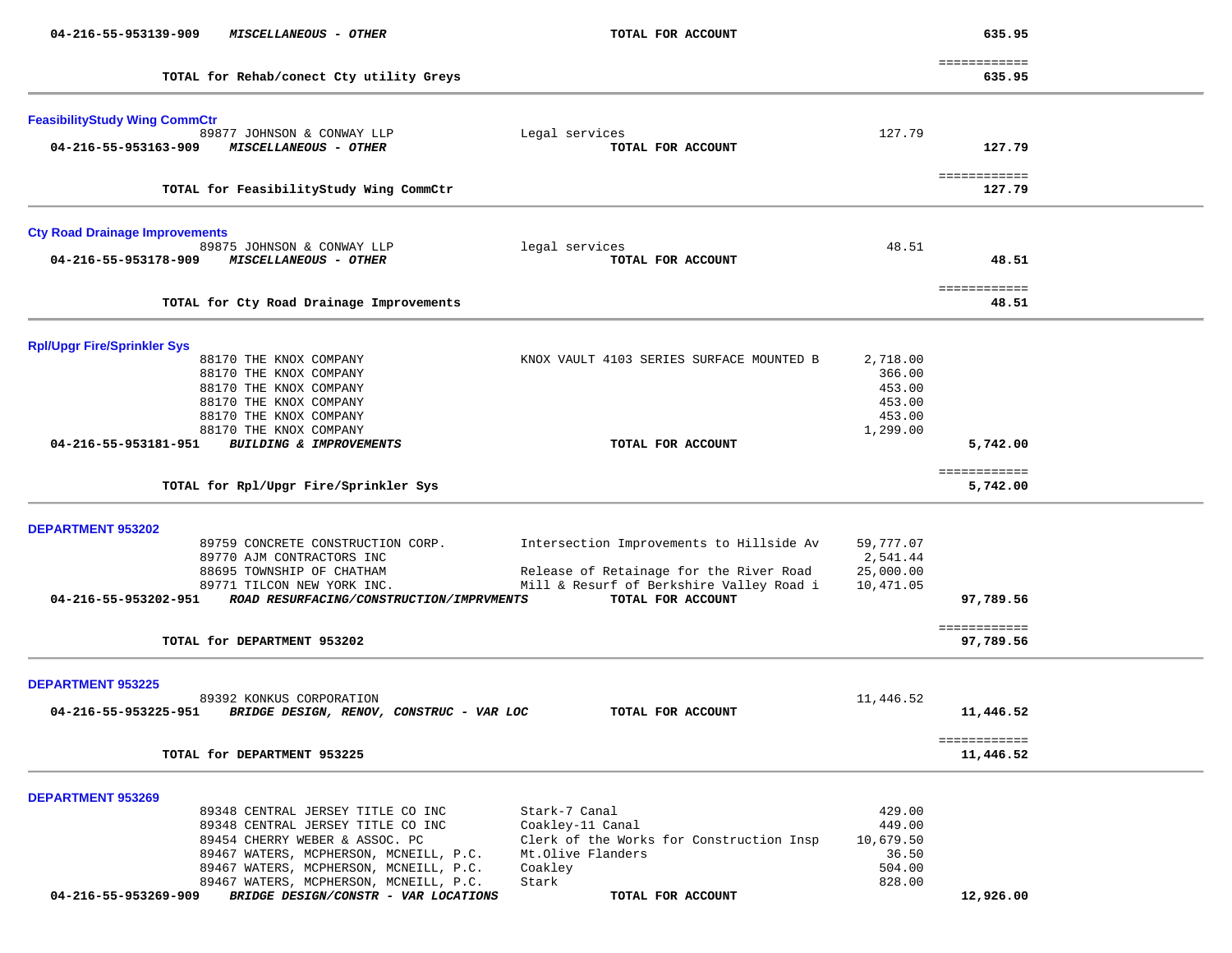|                                                                  |                                                                              |           | ============             |  |
|------------------------------------------------------------------|------------------------------------------------------------------------------|-----------|--------------------------|--|
| TOTAL for DEPARTMENT 953269                                      |                                                                              |           | 12,926.00                |  |
|                                                                  |                                                                              |           |                          |  |
| <b>DEPARTMENT 953292</b>                                         |                                                                              |           |                          |  |
|                                                                  | 89368 PANCIELLO CONSTRUCTION LLC RE: CH-CT ST- HILL/ REPOINTING STONE - C    | 2,400.00  |                          |  |
| 04-216-55-953292-951<br>RESTORE MASONRY & SIDEWLK/CURB-BLDGGRNDS | TOTAL FOR ACCOUNT                                                            |           | 2,400.00                 |  |
|                                                                  |                                                                              |           | ============             |  |
| TOTAL for DEPARTMENT 953292                                      |                                                                              |           | 2,400.00                 |  |
|                                                                  |                                                                              |           |                          |  |
| <b>DEPARTMENT 953314</b>                                         |                                                                              |           |                          |  |
| 89416 REMINGTON & VERNICK ENGINEERS INC                          | RE: PSTA BOILER REPLACEMENT PROJECT / 11                                     | 5,414.13  |                          |  |
| 04-216-55-953314-909<br>REPAIR/RPLCMENT/UPGRD VAREQUIP-BLDGGRNDS | TOTAL FOR ACCOUNT                                                            |           | 5,414.13                 |  |
|                                                                  |                                                                              |           |                          |  |
| TOTAL for DEPARTMENT 953314                                      |                                                                              |           | ============<br>5,414.13 |  |
|                                                                  |                                                                              |           |                          |  |
| DEPARTMENT 953316                                                |                                                                              |           |                          |  |
|                                                                  | 89415 REMINGTON & VERNICK ENGINEERS INC RE: OTA GENERATOR PROJECT / 11-12-13 | 4,566.33  |                          |  |
| 04-216-55-953316-909<br>GENERATOR/OTA&TRAILERS/SHERIFF-BLDGGRNDS | TOTAL FOR ACCOUNT                                                            |           | 4,566.33                 |  |
|                                                                  |                                                                              |           |                          |  |
|                                                                  |                                                                              |           | ============             |  |
| TOTAL for DEPARTMENT 953316                                      |                                                                              |           | 4,566.33                 |  |
|                                                                  |                                                                              |           |                          |  |
| <b>Brdg Design &amp; Constr Var Local</b>                        |                                                                              |           |                          |  |
| 89390 KONKUS CORPORATION<br>04-216-55-953862-940 HARD COSTS      | TOTAL FOR ACCOUNT                                                            | 340.00    | 340.00                   |  |
|                                                                  |                                                                              |           |                          |  |
|                                                                  |                                                                              |           | ============             |  |
| TOTAL for Brdg Design & Constr Var Local                         |                                                                              |           | 340.00                   |  |
|                                                                  |                                                                              |           |                          |  |
| <b>DEPARTMENT 954200</b>                                         |                                                                              |           |                          |  |
| 87386 LEISURE PRO LTD.                                           | Pelican 1150 No Foam BLACK                                                   | 80.85     |                          |  |
| 87386 LEISURE PRO LTD.                                           | Pelican 1120 No Foam BLACK                                                   | 65.85     |                          |  |
| 87386 LEISURE PRO LTD.                                           | Pelican 1200 No Foam BLACK                                                   | 113.85    |                          |  |
| 87386 LEISURE PRO LTD.                                           | Pelican 1300 MINI-D Case No Foam BLACK                                       | 134.85    |                          |  |
| 87386 LEISURE PRO LTD.                                           | Pelican 1400 Pelicase No Foam                                                | 139.90    |                          |  |
| 87386 LEISURE PRO LTD.                                           | Shipping & Handling                                                          | 27.75     |                          |  |
| 04-216-55-954200-956<br>ACQ SHELVE/LADDER/FRIDGE/FREEZER-SHERIFF | TOTAL FOR ACCOUNT                                                            |           | 563.05                   |  |
|                                                                  |                                                                              |           | ============             |  |
| TOTAL for DEPARTMENT 954200                                      |                                                                              |           | 563.05                   |  |
|                                                                  |                                                                              |           |                          |  |
| <b>DEPARTMENT 955244</b>                                         |                                                                              |           |                          |  |
| 89808 THE RBA GROUP INC.                                         | Project No. A4517.00, 8-8-2013                                               | 9,891.08  |                          |  |
| 89808 THE RBA GROUP INC.                                         | Project No. A4517.00, 9-16-2013                                              | 1,031.50  |                          |  |
| IMPROVEMENTS - MORRIS VIEW HEALTHCARECTR<br>04-216-55-955244-909 | TOTAL FOR ACCOUNT                                                            |           | 10,922.58                |  |
|                                                                  |                                                                              |           | ============             |  |
| TOTAL for DEPARTMENT 955244                                      |                                                                              |           | 10,922.58                |  |
|                                                                  |                                                                              |           |                          |  |
| <b>DEPARTMENT 955268</b>                                         |                                                                              |           |                          |  |
| 89829 DIRECT SUPPLY INC                                          | 29406, 10-23-2013                                                            | 5,951.94  |                          |  |
| 89829 DIRECT SUPPLY INC                                          | 29406, 10-14-2013                                                            | 4,067.94  |                          |  |
| 89829 DIRECT SUPPLY INC<br>89829 DIRECT SUPPLY INC               | 29406, 10-31-2013<br>29406, 12-4-2013                                        | $-991.99$ |                          |  |
|                                                                  |                                                                              | 991.99    |                          |  |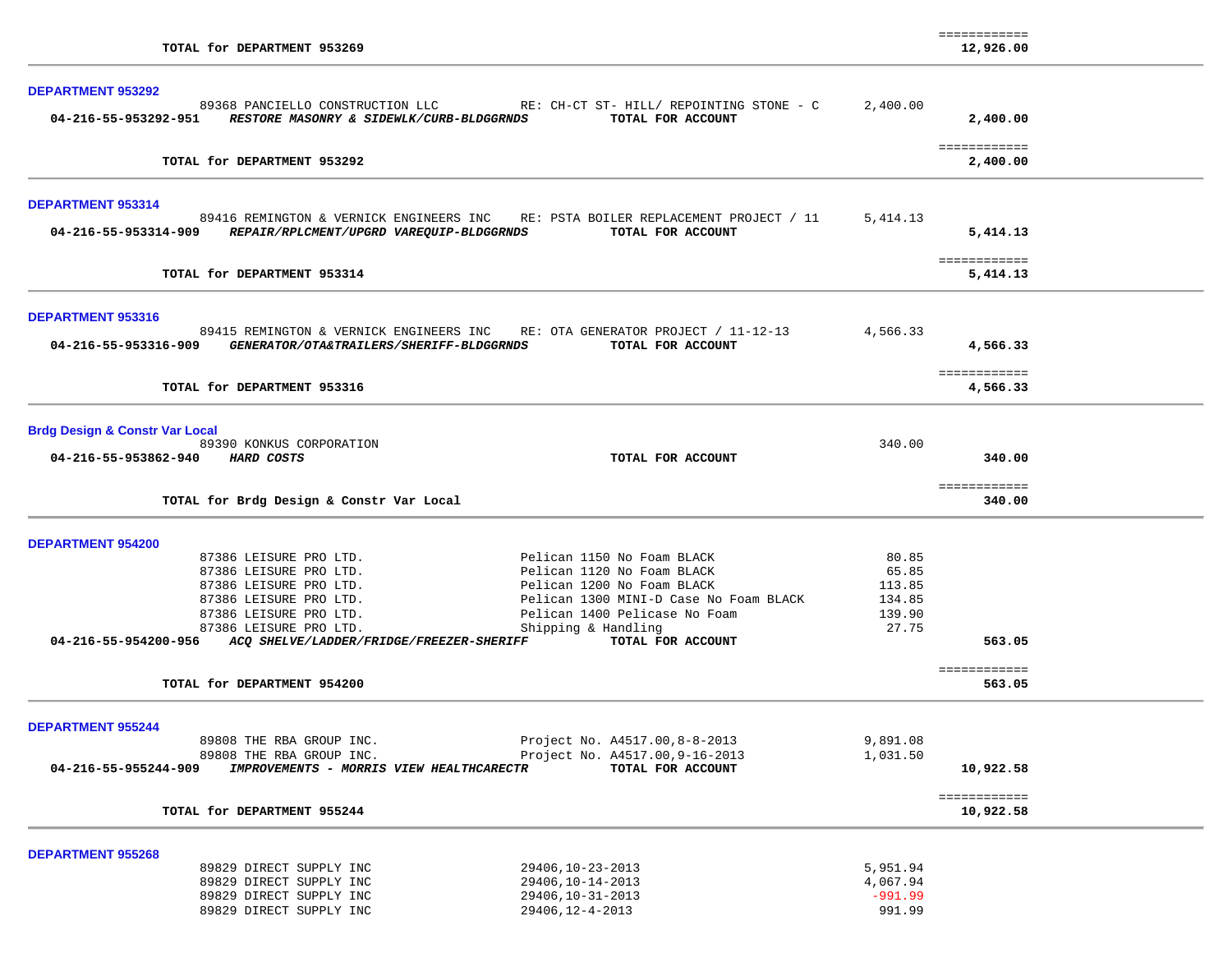|                                                    | 89829 DIRECT SUPPLY INC                                                                                                                   | 29406, 10-22-2013<br>29406, 10-30-2013                                                                                              | 2,099.88<br>811.98                             |                           |  |
|----------------------------------------------------|-------------------------------------------------------------------------------------------------------------------------------------------|-------------------------------------------------------------------------------------------------------------------------------------|------------------------------------------------|---------------------------|--|
| 04-216-55-955268-951                               | 89829 DIRECT SUPPLY INC<br>VARIOUS HEALTH/LIFE SAFETY UPGRADES-MV                                                                         | TOTAL FOR ACCOUNT                                                                                                                   |                                                | 12,931.74                 |  |
|                                                    | TOTAL for DEPARTMENT 955268                                                                                                               |                                                                                                                                     |                                                | ============<br>12,931.74 |  |
| DEPARTMENT 962231                                  |                                                                                                                                           |                                                                                                                                     |                                                |                           |  |
| 04-216-55-962231-955                               | 84687 MAYLINE COMPANY, LLC<br>ACQ NEW & REPLACEMENT COMPUTERS FOR IT                                                                      | Mayline Workbenches as per quote<br>TOTAL FOR ACCOUNT                                                                               | 17,593.80                                      | 17,593.80                 |  |
|                                                    | TOTAL for DEPARTMENT 962231                                                                                                               |                                                                                                                                     |                                                | ============<br>17,593.80 |  |
| DEPARTMENT 962308<br>04-216-55-962308-955          | 83687 EXTEL COMMUNICATIONS<br>MEDICAL RECORD SYS FOR MORRIS VIEW - IT                                                                     | WAP and Kiosk Wiring<br>TOTAL FOR ACCOUNT                                                                                           | 29,884.00                                      | 29,884.00                 |  |
|                                                    | TOTAL for DEPARTMENT 962308                                                                                                               |                                                                                                                                     |                                                | ============<br>29,884.00 |  |
| DEPARTMENT 962322                                  |                                                                                                                                           |                                                                                                                                     |                                                |                           |  |
| 04-216-55-962322-955                               | 87157 DELL MARKETING L.P.<br>87164 EXTEL COMMUNICATIONS<br>87175 EXTEL COMMUNICATIONS<br>84510 EXEMPLIS CORP.<br>VARIOUS IT PROJECTS - IT | Dell E6420 XFR Rugged Laptop<br>Network Wiring<br>Wiring installation and removal as per q<br>Workbench Stools<br>TOTAL FOR ACCOUNT | 6,929.14<br>12,566.00<br>17,544.00<br>1,272.00 | 38,311.14                 |  |
|                                                    | TOTAL for DEPARTMENT 962322                                                                                                               |                                                                                                                                     |                                                | ============<br>38,311.14 |  |
| <b>Acq Train Equip Public Safety</b>               | 88538 FFI PROFESSIONAL SAFETY SERVICES<br>88538 FFI PROFESSIONAL SAFETY SERVICES<br>88538 FFI PROFESSIONAL SAFETY SERVICES                | Forcible Entry Bar<br>NY Roof Hook<br>Rope                                                                                          | 345.72<br>184.92<br>86.00                      |                           |  |
| 04-216-55-963175-956                               | MACHINERY & EQUIPMENT                                                                                                                     | TOTAL FOR ACCOUNT                                                                                                                   |                                                | 616.64                    |  |
|                                                    | TOTAL for Acq Train Equip Public Safety                                                                                                   |                                                                                                                                     |                                                | ============<br>616.64    |  |
|                                                    |                                                                                                                                           | <b>Dedicated Trust</b>                                                                                                              |                                                |                           |  |
| <b>Motor Vehicle Fines</b><br>13-290-56-575701-888 | 89920 COUNTY OF MORRIS<br>MOTOR VEHICLE FINES                                                                                             | TRANSFER FUNDS FOR DEDICATED MOTOR VEHIC<br>TOTAL FOR ACCOUNT                                                                       | 89,356.34                                      | 89,356.34                 |  |
|                                                    | TOTAL for Motor Vehicle Fines                                                                                                             |                                                                                                                                     |                                                | ============<br>89,356.34 |  |
| <b>Weights &amp; Measures</b>                      | 89921 COUNTY OF MORRIS                                                                                                                    | TRANSFER FUNDS FOR DEDICATED WEIGHTS & M                                                                                            | 142,305.39                                     |                           |  |
| 13-290-56-575801-888                               | <b>WEIGHTS &amp; MEASURES</b>                                                                                                             | TOTAL FOR ACCOUNT                                                                                                                   |                                                | 142,305.39                |  |

============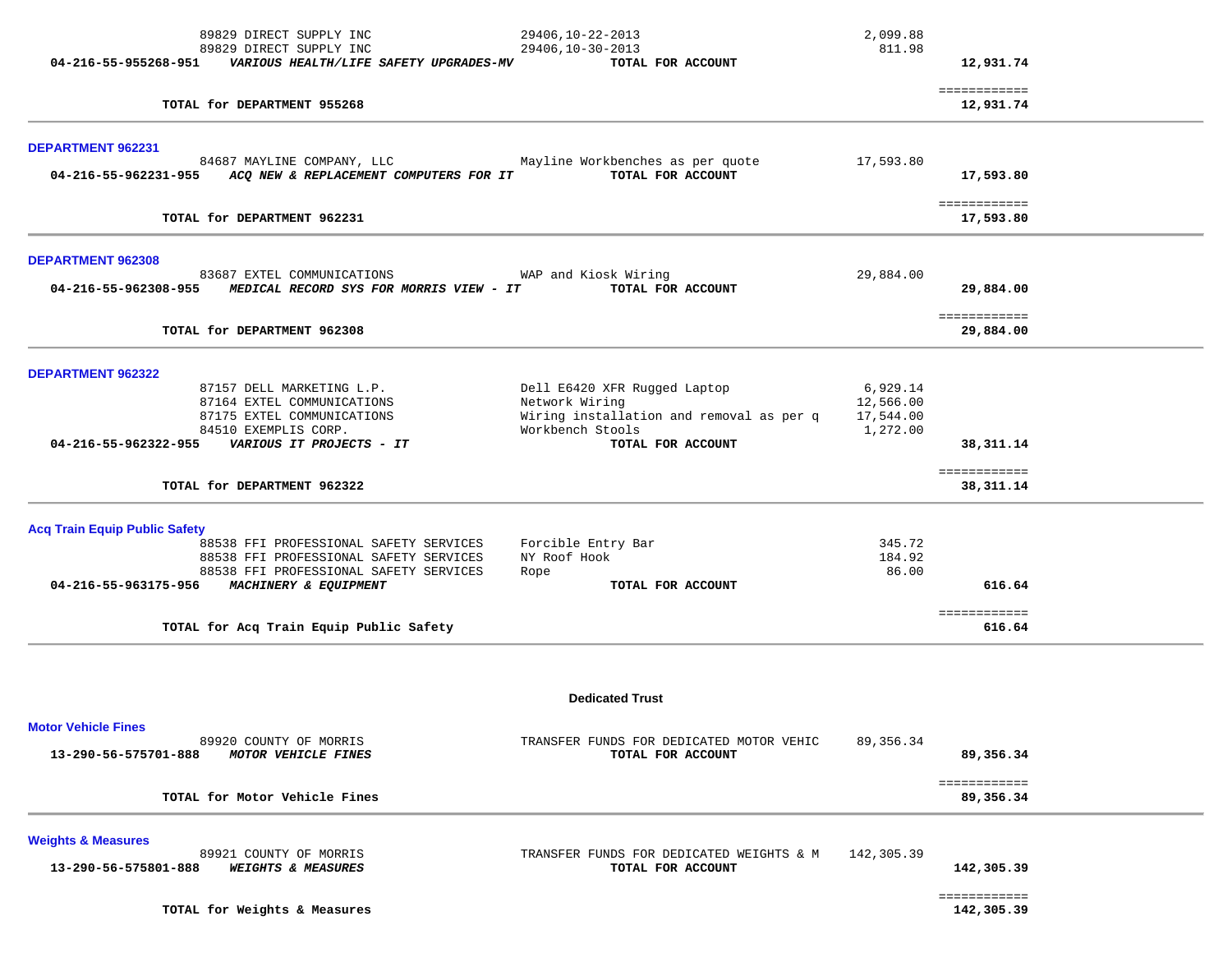| 89742 RALPH MELORO                                    | mileage                                                  | 91.98    |                           |  |
|-------------------------------------------------------|----------------------------------------------------------|----------|---------------------------|--|
| 89742 RALPH MELORO                                    | tips-doorman, valet, bellman, maid                       | 15.00    |                           |  |
| 89742 RALPH MELORO                                    | taxis                                                    | 31.00    |                           |  |
| 89742 RALPH MELORO                                    | parking                                                  | 5.00     |                           |  |
| 89742 RALPH MELORO                                    | meals 11/18/13                                           | 19.52    |                           |  |
| 89742 RALPH MELORO                                    | meals 11/19/13                                           | 25.11    |                           |  |
| 89742 RALPH MELORO                                    | meals $11/20/13$                                         | 16.40    |                           |  |
| 89742 RALPH MELORO                                    | meals $11/21/13$                                         | 40.00    |                           |  |
| 89742 RALPH MELORO                                    | meals 11/22/13                                           | 9.80     |                           |  |
| 89747 WILLIAM KERSEY                                  | mileage                                                  | 100.10   |                           |  |
| 89747 WILLIAM KERSEY                                  | Sheraton Atlantic City check in 11/18/13                 | 455.44   |                           |  |
| 89747 WILLIAM KERSEY                                  | tips-maid bellman valet                                  | 15.00    |                           |  |
| 89747 WILLIAM KERSEY                                  | taxi cabs                                                | 30.00    |                           |  |
| 89747 WILLIAM KERSEY                                  | meals $11/18/13$                                         | 40.00    |                           |  |
| 89747 WILLIAM KERSEY                                  | meals 11/21/13                                           | 40.00    |                           |  |
| 13-290-56-577101-888<br>TAX BOARD                     | TOTAL FOR ACCOUNT                                        |          | 4,822.85                  |  |
|                                                       |                                                          |          | ============              |  |
| TOTAL for Tax Board                                   |                                                          |          | 4,822.85                  |  |
| <b>County Clerk \$1.00 Fund</b>                       |                                                          |          |                           |  |
| 87724 DELL MARKETING L.P.                             | power edge R720xd (22502110) qoute # 66                  | 6,938.86 |                           |  |
| 87724 DELL MARKETING L.P.                             | SERVER QUOTE # 667146862CUSTERMER # 1107                 | 1,927.23 |                           |  |
| 87724 DELL MARKETING L.P.                             | VLA sql server std 2012 per 2 core lic a                 | 6,938.86 |                           |  |
| 89108 MUNICIPAL CAPITAL CORP                          | lease paymentfor the savin C9130 digital                 | 881.58   |                           |  |
| 89108 MUNICIPAL CAPITAL CORP                          | lease payment for the savinc9130 digital                 | 881.58   |                           |  |
| 89108 MUNICIPAL CAPITAL CORP                          | lease payment on the digital copier c913                 | 881.58   |                           |  |
| 89108 MUNICIPAL CAPITAL CORP                          |                                                          | 881.58   |                           |  |
|                                                       | lease payment on copier savin c9130                      |          |                           |  |
| 89108 MUNICIPAL CAPITAL CORP                          | lease payment on copier c9130 digital                    | 881.58   |                           |  |
| 89108 MUNICIPAL CAPITAL CORP<br>13-290-56-578401-888  | lease payment on savin copier c9130<br>TOTAL FOR ACCOUNT | 881.58   |                           |  |
| COUNTY CLERK \$1.00 FUND                              |                                                          |          | 21,094.43                 |  |
| TOTAL for County Clerk \$1.00 Fund                    |                                                          |          | ============<br>21,094.43 |  |
|                                                       |                                                          |          |                           |  |
| <b>Environ Quality &amp; Enforcement</b>              |                                                          |          |                           |  |
| 89774 VERIZON WIRELESS                                | L&PS / ENVIRONMENTAL SERVICES                            | 286.31   |                           |  |
| 13-290-56-578901-888<br>ENVIRON QUALITY & ENFORCEMENT | TOTAL FOR ACCOUNT                                        |          | 286.31                    |  |
|                                                       |                                                          |          | ============              |  |
| TOTAL for Environ Quality & Enforcement               |                                                          |          | 286.31                    |  |
| <b>Dedicated Open Space Taxes</b>                     |                                                          |          |                           |  |
| 89694 CENTRAL JERSEY TITLE CO INC                     | OSTF - MCPC Title Policies - Perchem Pro                 | 1,938.00 |                           |  |
| 89694 CENTRAL JERSEY TITLE CO INC                     | Goedeke Property - Brook Valley Rd., Kin                 | 672.00   |                           |  |
| 89749 INTEGRA REALTY RESOURCES-                       | MCPC - OSTF Property Appraisal - 23 Loan                 | 5,562.50 |                           |  |
| 89697 MORRIS COUNTY PARK COMMISSION                   | Reimburse Open Space Legal expenses June                 | 247.00   |                           |  |
| 89697 MORRIS COUNTY PARK COMMISSION                   | Reimburse Open Space Legal expenses July                 | 190.12   |                           |  |
| 89697 MORRIS COUNTY PARK COMMISSION                   | Reimburse Open Space Legal expenses July                 | 540.32   |                           |  |
| 89684 VAN CLEEF ENGINEERING ASSOC                     | OSTF MCPC - Farley Property Survey, Bloc                 | 4,250.00 |                           |  |
|                                                       |                                                          |          |                           |  |
|                                                       |                                                          |          |                           |  |

 89746 MICHAEL DIFAZIO Borgata Hotel and Casino 369.98 87198 OFFICE TEAM professional services w/e 10/11/13 633.15 86851 OFFICE TEAM Professional services w/e 10/4/13 624.11 88802 OFFICE TEAM professional services w/e 11/8/13 479.39 88231 OFFICE TEAM Professional serices w/e 11/1/13 633.15 88000 OFFICE TEAM Professional Services w/e 10/18/13 506.52 88000 OFFICE TEAM Professional Services w/e 10/25/13 642.20

**Tax Board**